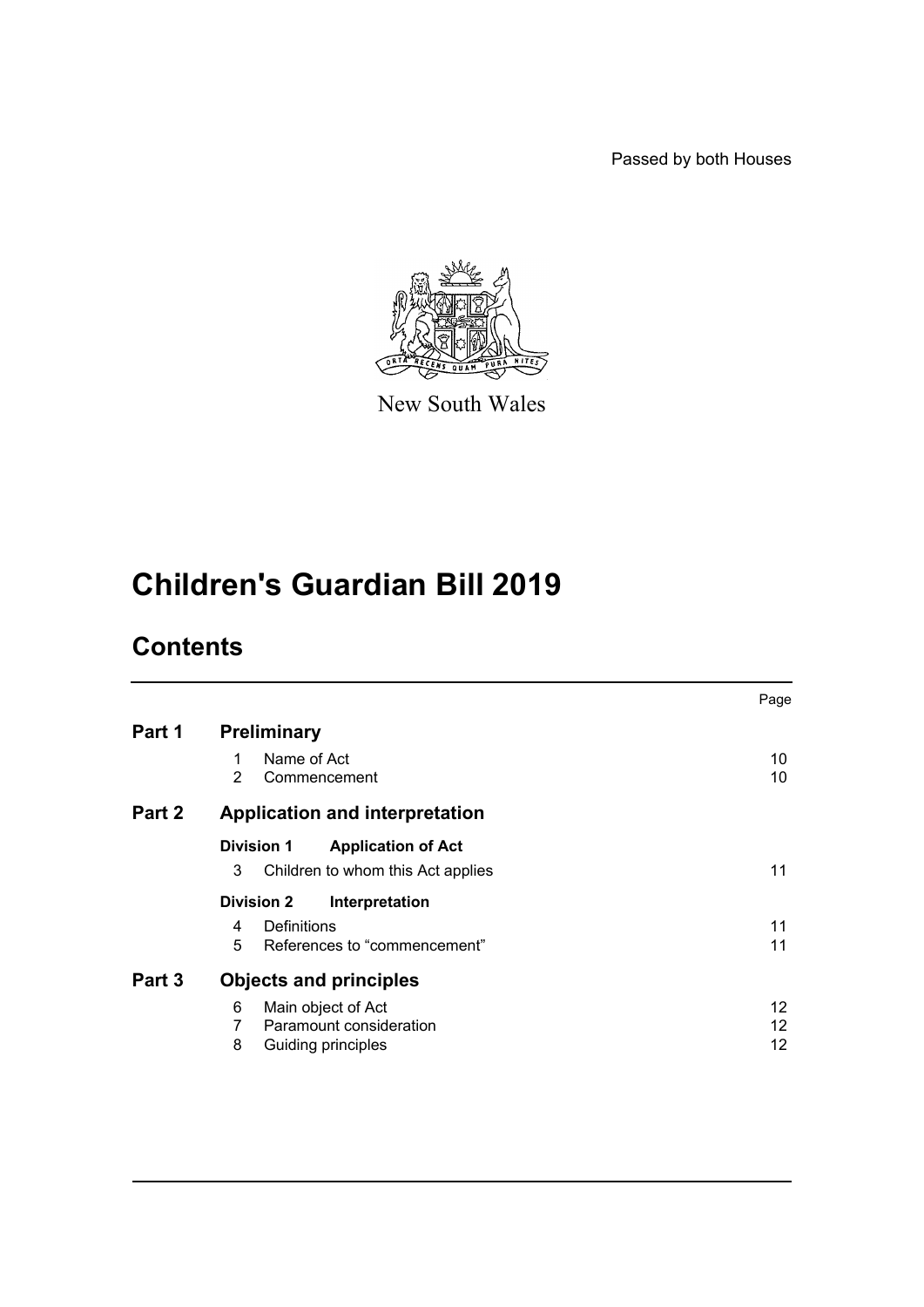|    | <b>Division 1</b>    | Preliminary                                                                                      |    |
|----|----------------------|--------------------------------------------------------------------------------------------------|----|
|    | 9                    | Objects of Part                                                                                  | 13 |
|    | 10<br>Definitions    |                                                                                                  | 13 |
|    | <b>Division 2</b>    | <b>Key concepts for Part</b>                                                                     |    |
| 11 |                      | Meaning of "reportable conduct scheme"                                                           | 14 |
|    | 12                   | Meaning of "relevant entity"                                                                     | 14 |
|    | 13                   | Meaning of "Schedule 1 entity"                                                                   | 15 |
|    | 14                   | Meaning of "public authority"                                                                    | 15 |
|    | 15                   | Meaning of "local government authority"                                                          | 15 |
|    | 16                   | Meaning of "employee"                                                                            | 15 |
|    | 17                   | Meaning of "head" of relevant entity                                                             | 16 |
|    | 18                   | Meaning of "reportable allegation"                                                               | 16 |
|    | 19                   | Meaning of "reportable conviction"                                                               | 17 |
|    | 20                   | Meaning of "reportable conduct"                                                                  | 17 |
| 21 |                      | Meaning of "sexual offence"                                                                      | 18 |
|    | 22                   | Meaning of "sexual misconduct"                                                                   | 18 |
|    | 23                   | Meaning of "ill-treatment"                                                                       | 18 |
|    | 24                   | Meaning of "neglect"                                                                             | 18 |
|    | 25                   | Meaning of "assault"                                                                             | 18 |
|    | 26                   | Meaning of "finding of reportable conduct"                                                       | 19 |
|    | <b>Division 3</b>    | Reports, complaints and notifications                                                            |    |
|    | 27                   | Who must give report of reportable allegation or conviction                                      | 19 |
|    | 28                   | Complaints to Children's Guardian                                                                | 19 |
|    | 29                   | Children's Guardian to be given notification of reports                                          | 19 |
|    | <b>Division 4</b>    | <b>Exempt conduct, managing investigations and determinations</b>                                |    |
|    | 30                   | Children's Guardian may exempt conduct from reporting                                            | 20 |
|    | 31                   | Exemptions about investigations and investigation reports                                        | 21 |
|    | 32                   | Notice to require relevant entity to defer investigation                                         | 21 |
|    | 33                   | Concurrent investigations or proceedings                                                         | 21 |
|    | <b>Division 5</b>    | Investigation or determination and report by relevant entity                                     |    |
|    | 34                   | Investigation or determination by head of relevant entity                                        | 22 |
|    | 35                   | Mandatory considerations                                                                         | 23 |
|    | 36                   | Report by relevant entity about investigation or determination                                   | 23 |
|    | 37                   | Contents of entity report                                                                        | 23 |
|    | 38<br>Interim report |                                                                                                  | 24 |
|    | <b>Division 6</b>    | Mandatory matters for consideration for reportable allegations                                   |    |
|    | 39                   | Application of Division                                                                          | 24 |
|    | 40                   | Assessing conduct                                                                                | 24 |
| 41 |                      | Conduct that is not reportable conduct                                                           | 25 |
|    | <b>Division 7</b>    | Children's Guardian's powers in relation to reportable<br>allegations and reportable convictions |    |
|    | 42                   | Children's Guardian may require further information                                              | 25 |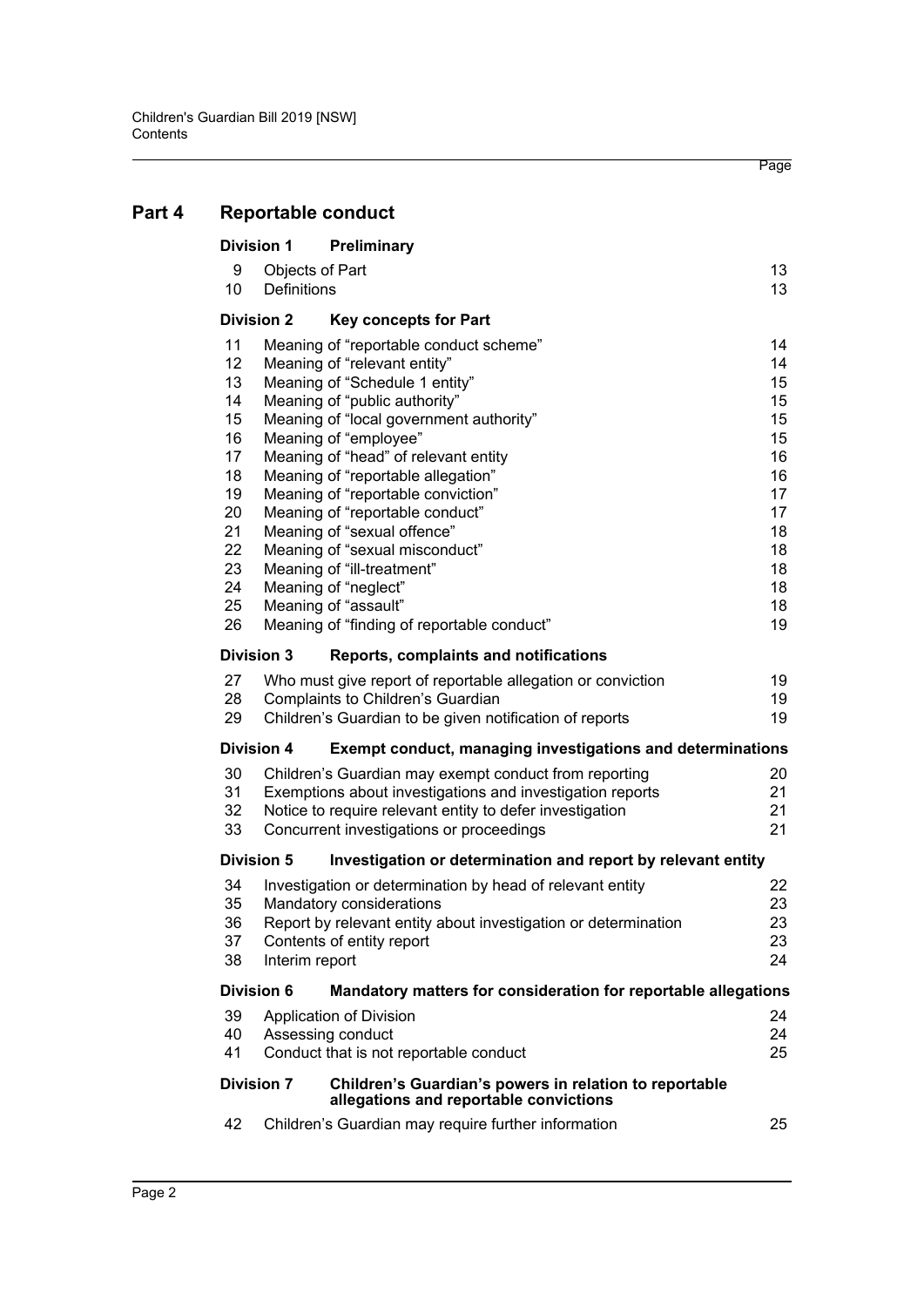|        |          |                               |                                                                                                | Page     |  |  |  |
|--------|----------|-------------------------------|------------------------------------------------------------------------------------------------|----------|--|--|--|
|        | 43       |                               | Children's Guardian may monitor relevant entity's investigation or                             |          |  |  |  |
|        |          | determination                 |                                                                                                | 25       |  |  |  |
|        |          | <b>Division 8</b>             | <b>Investigation and report-Children's Guardian</b>                                            |          |  |  |  |
|        | 44       |                               | Preliminary inquiries                                                                          | 26       |  |  |  |
|        | 45       |                               | Further information after receiving entity report                                              | 26       |  |  |  |
|        | 46       |                               | Children's Guardian may investigate or determine                                               | 26       |  |  |  |
|        | 47       |                               | Notice for Children's Guardian investigation or determination                                  | 27       |  |  |  |
|        | 48       |                               | Investigation by Children's Guardian                                                           | 27       |  |  |  |
|        |          | <b>Division 9</b>             | Outcome of investigation or determination by Children's<br><b>Guardian</b>                     |          |  |  |  |
|        | 49       |                               | Children's Guardian reports                                                                    | 27       |  |  |  |
|        | 50       |                               | Recommendations by Children's Guardian                                                         | 28       |  |  |  |
|        | 51       |                               | Notice to particular persons of reportable conduct or reportable                               |          |  |  |  |
|        |          | conviction                    |                                                                                                | 28       |  |  |  |
|        | 52       |                               | Recommendations and provision of report                                                        | 29       |  |  |  |
|        | 53       |                               | Action taken by head of relevant entity on receipt of advice                                   | 30       |  |  |  |
|        |          | <b>Division 10</b>            | Other measures about reportable conduct                                                        |          |  |  |  |
|        | 54       |                               | Relevant entities to have systems about reportable conduct                                     | 30       |  |  |  |
|        | 55       |                               | Children's Guardian may require information about systems                                      | 30       |  |  |  |
|        | 56       |                               | Reporting within the Office of the Children's Guardian                                         | 30       |  |  |  |
|        |          | <b>Division 11</b>            | <b>Information sharing</b>                                                                     |          |  |  |  |
|        | 57       |                               | Disclosure of information                                                                      | 31       |  |  |  |
|        | 58       |                               | Disclosures by Children's Guardian or officer of Children's Guardian                           | 32       |  |  |  |
|        | 59       |                               | Other States, the Commonwealth and Territories                                                 | 33       |  |  |  |
|        | 60       |                               | Lawful disclosure                                                                              | 33       |  |  |  |
|        |          | <b>Division 12</b>            | <b>Other proceedings</b>                                                                       |          |  |  |  |
|        | 61       |                               | Children's Guardian, officer or expert as witness                                              | 33       |  |  |  |
|        | 62       |                               | Limits on secrecy and privilege                                                                | 34       |  |  |  |
|        |          | Division 13                   | <b>Offences for Part</b>                                                                       |          |  |  |  |
|        | 63       |                               | Retribution by employer                                                                        | 34       |  |  |  |
|        | 64       |                               | Protection against retribution                                                                 | 35       |  |  |  |
|        |          | <b>Division 14</b>            | <b>Miscellaneous</b>                                                                           |          |  |  |  |
|        | 65       |                               | Head of relevant entity may delegate functions                                                 | 35       |  |  |  |
|        | 66       |                               | Children's Guardian approval of head of relevant entity in certain                             |          |  |  |  |
|        |          | circumstances                 |                                                                                                | 35       |  |  |  |
|        | 67       | Expert assistance<br>36       |                                                                                                |          |  |  |  |
|        | 68       | Immunity from liability<br>36 |                                                                                                |          |  |  |  |
|        | 69<br>70 |                               | Evidential immunity for individuals complying with Part<br>Cabinet information and proceedings | 36<br>36 |  |  |  |
|        |          |                               |                                                                                                |          |  |  |  |
| Part 5 |          |                               | Out-of-home care matters regulated by Children's Guardian                                      |          |  |  |  |

## **[Division 1 Preliminary](#page-37-1)**

| 71 Objects of Part |  | 38 |
|--------------------|--|----|
|                    |  |    |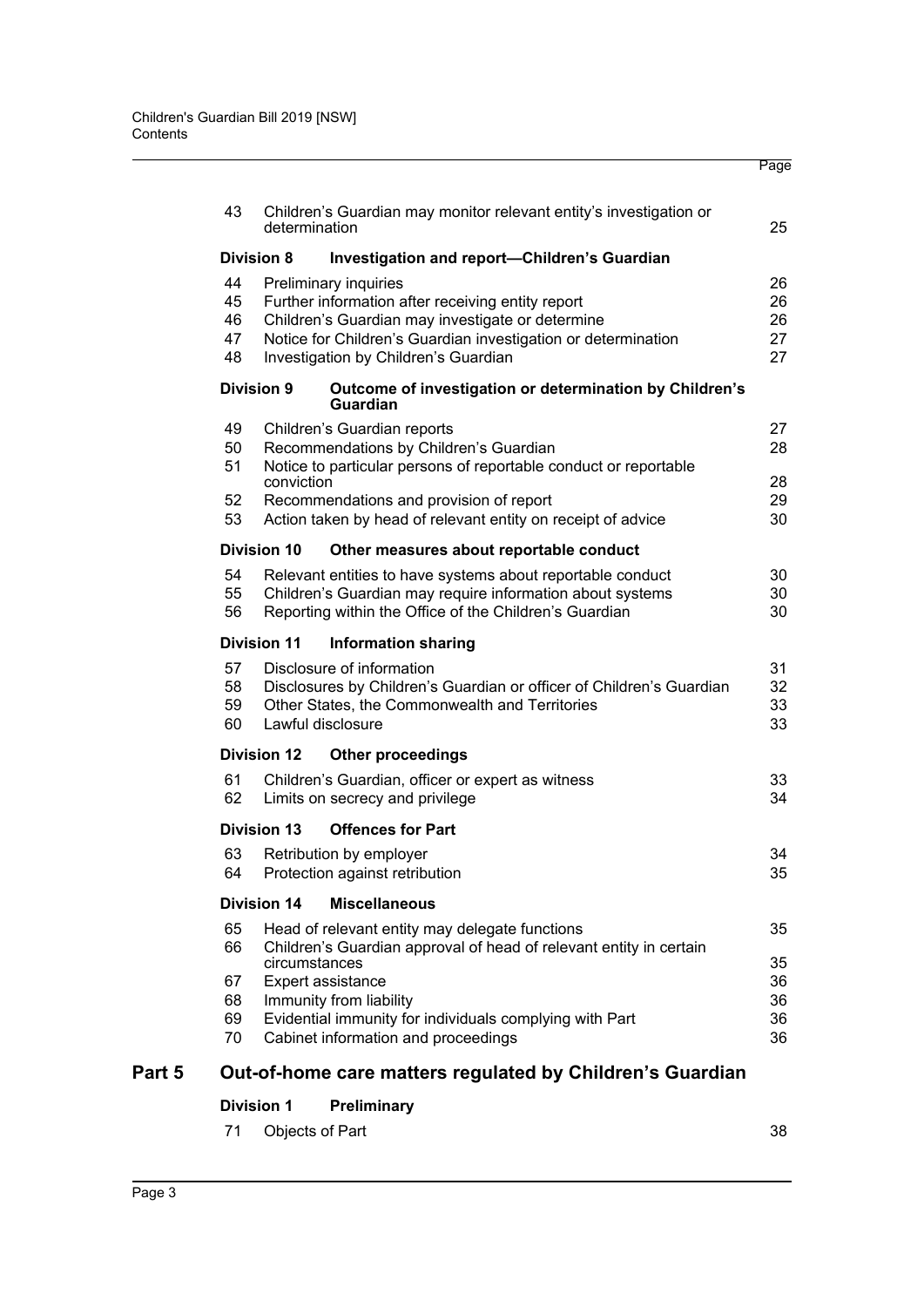|        | 72                      |                                | Meaning of "designated agency"                                                              | 38 |  |  |  |
|--------|-------------------------|--------------------------------|---------------------------------------------------------------------------------------------|----|--|--|--|
|        | 73                      |                                | Meaning of "registered agency"                                                              | 38 |  |  |  |
|        | 74                      | Meaning of "principal officer" |                                                                                             |    |  |  |  |
|        | 75                      |                                | Actions of principal officer                                                                | 39 |  |  |  |
|        |                         | <b>Division 2</b>              | Voluntary out-of-home care                                                                  |    |  |  |  |
|        | 76                      |                                | Voluntary out-of-home care                                                                  | 39 |  |  |  |
|        | 77                      |                                | Restrictions on voluntary out-of-home care                                                  | 39 |  |  |  |
|        | 78                      |                                | Contravening restrictions on voluntary out-of-home care                                     | 40 |  |  |  |
|        | 79                      |                                | Only certain persons may provide or arrange voluntary out-of-home                           |    |  |  |  |
|        |                         | care                           |                                                                                             | 40 |  |  |  |
|        | 80                      |                                | Children's Guardian to develop procedures                                                   | 40 |  |  |  |
|        |                         | <b>Division 3</b>              | Oversight of designated agencies                                                            |    |  |  |  |
|        | 81                      |                                | Principal officer of designated agency must not reside with children<br>under agency's care | 40 |  |  |  |
|        | 82                      |                                | Supervisory responsibility of designated agency                                             | 41 |  |  |  |
|        | 83                      |                                | Notification of deaths of children in statutory out-of-home care or                         |    |  |  |  |
|        |                         |                                | supported out-of-home care                                                                  | 41 |  |  |  |
|        |                         | <b>Division 4</b>              | <b>Monitoring and accreditation</b>                                                         |    |  |  |  |
|        | 84                      |                                | Powers of authorised persons                                                                | 41 |  |  |  |
|        |                         | <b>Division 5</b>              | <b>Registers</b>                                                                            |    |  |  |  |
|        | 85                      |                                | Registers to be kept                                                                        | 41 |  |  |  |
|        | 86                      |                                | General access to registers                                                                 | 41 |  |  |  |
|        | 87                      |                                | Permission to access register                                                               | 42 |  |  |  |
|        | 88                      |                                | Requirement to amend register in particular circumstances                                   | 42 |  |  |  |
| Part 6 | <b>Child employment</b> |                                |                                                                                             |    |  |  |  |
|        |                         | <b>Division 1</b>              | <b>Preliminary</b>                                                                          |    |  |  |  |
|        | 89                      |                                |                                                                                             | 43 |  |  |  |
|        | 90                      | Objects of Part<br>Definitions |                                                                                             | 43 |  |  |  |
|        | 91                      |                                | Extension of employment relationship                                                        | 43 |  |  |  |
|        |                         |                                |                                                                                             |    |  |  |  |
|        |                         | <b>Division 2</b>              | Requirement to hold employer's authority or employer's<br>exemption                         |    |  |  |  |
|        | 92                      |                                | Requirement to hold employer's authority for certain employment                             | 43 |  |  |  |
|        | 93                      |                                | Exemptions from requirement to hold employer's authority                                    | 44 |  |  |  |
|        |                         | <b>Division 3</b>              | Employers' authorities and employers' exemptions                                            |    |  |  |  |
|        |                         | <b>Subdivision 1</b>           | Applications for authorities or exemptions                                                  |    |  |  |  |
|        | 94                      | How to apply                   |                                                                                             | 44 |  |  |  |
|        |                         | <b>Subdivision 2</b>           | <b>Employers' authorities</b>                                                               |    |  |  |  |
|        | 95                      |                                | Decision about application for authority                                                    | 44 |  |  |  |
|        | 96                      |                                | Term of employer's authority                                                                | 45 |  |  |  |
|        |                         |                                |                                                                                             |    |  |  |  |

Page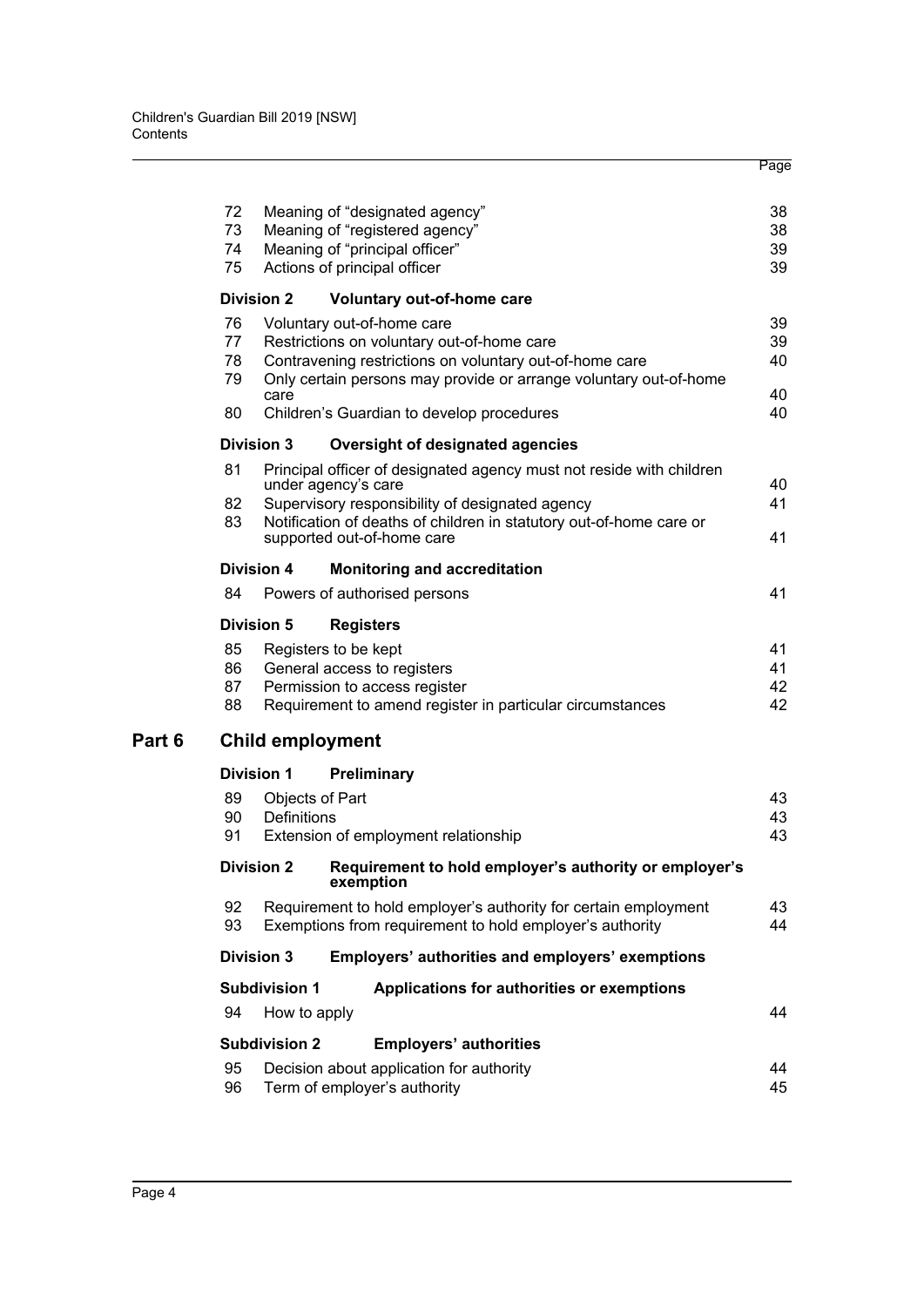|        |                                        | <b>Subdivision 3</b>               | <b>Conditions</b>                                                                                                                                   |                                  |  |  |
|--------|----------------------------------------|------------------------------------|-----------------------------------------------------------------------------------------------------------------------------------------------------|----------------------------------|--|--|
|        | 97<br>98                               |                                    | Conditions of authority<br>Change in conditions                                                                                                     | 45<br>45                         |  |  |
|        |                                        | <b>Subdivision 4</b>               | Suspension and revocation of employer's authority                                                                                                   |                                  |  |  |
|        | 99<br>100<br>101                       |                                    | Voluntary suspension or revocation of authority<br>Suspension and revocation of authority<br>Effect of suspension                                   | 46<br>46<br>46                   |  |  |
|        | <b>Division 4</b>                      |                                    | <b>Exemption</b>                                                                                                                                    |                                  |  |  |
|        | 102                                    |                                    | Exemption by Children's Guardian                                                                                                                    | 47                               |  |  |
|        | <b>Division 5</b>                      |                                    | Powers for matters relating to child employment                                                                                                     |                                  |  |  |
|        | 103<br>104<br>105                      |                                    | Powers of authorised persons<br>Enforcement of undertakings<br>Power to compel production of information                                            | 47<br>47<br>48                   |  |  |
|        | Division 6                             |                                    | <b>Miscellaneous</b>                                                                                                                                |                                  |  |  |
|        | 106<br>107                             |                                    | Endangering children in employment<br>Removal of child from place of unlawful employment                                                            | 48<br>48                         |  |  |
| Part 7 | <b>Adoption service providers</b>      |                                    |                                                                                                                                                     |                                  |  |  |
|        | <b>Division 1</b>                      |                                    | Preliminary                                                                                                                                         |                                  |  |  |
|        | 108<br>109<br>110                      | Objects of Part                    | References to child<br>Meaning of "principal officer" of adoption service provider                                                                  | 49<br>49<br>49                   |  |  |
|        | <b>Division 2</b>                      |                                    | Adoption service providers accreditation                                                                                                            |                                  |  |  |
|        | 111<br>112<br>113                      |                                    | Operation of Part<br>Accreditation and review of adoption service providers<br>Accreditation criteria                                               | 49<br>50<br>50                   |  |  |
|        | <b>Division 3</b>                      |                                    | <b>Miscellaneous</b>                                                                                                                                |                                  |  |  |
|        | 114                                    |                                    | Restriction on inspection of records                                                                                                                | 50                               |  |  |
| Part 8 |                                        |                                    | <b>Children's Guardian</b>                                                                                                                          |                                  |  |  |
|        | <b>Division 1</b>                      |                                    | <b>Appointment</b>                                                                                                                                  |                                  |  |  |
|        | 115<br>116<br>117<br>118<br>119<br>120 | Term of office<br>Full-time office | Appointment of Children's Guardian<br>Eligibility for appointment<br>Employment and remuneration<br>Children's Guardian not Public Service employee | 52<br>52<br>52<br>52<br>52<br>52 |  |  |
|        | <b>Division 2</b>                      |                                    | Vacancy and removal from office                                                                                                                     |                                  |  |  |
|        | 121<br>122                             |                                    | Vacancy in office of Children's Guardian<br>Removal from office                                                                                     | 52<br>53                         |  |  |

Page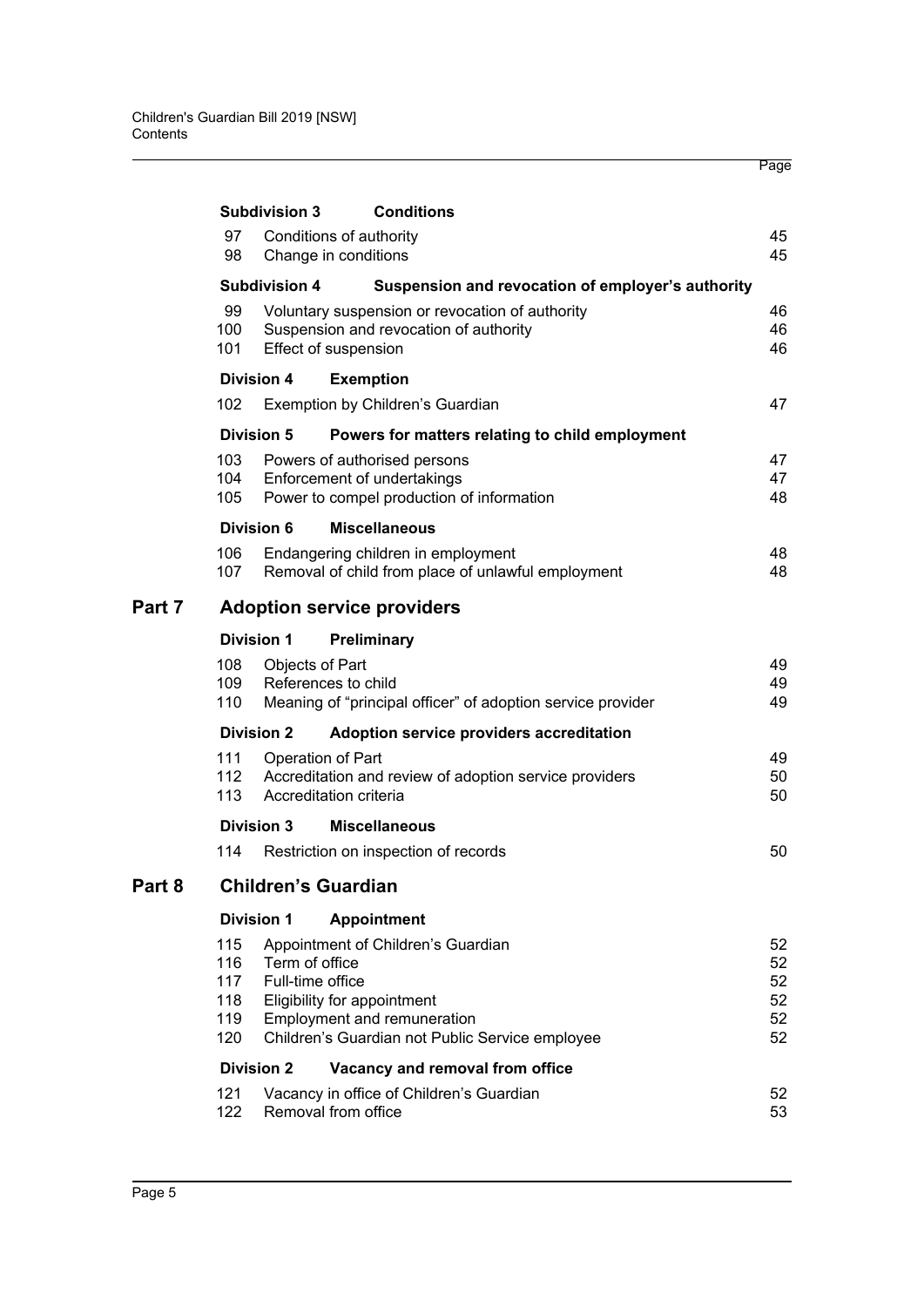|            | <b>Division 3</b>                                                                         | <b>Acting Children's Guardian</b>                                                |          |  |
|------------|-------------------------------------------------------------------------------------------|----------------------------------------------------------------------------------|----------|--|
| 123.       |                                                                                           | Acting Children's Guardian                                                       | 53       |  |
|            | Division 4                                                                                | Office of the Children's Guardian                                                |          |  |
| 124        |                                                                                           | Deputy Children's Guardian and Assistant Children's Guardian                     | 53       |  |
| 125        | Guardian                                                                                  | Employment of Deputy Children's Guardian or Assistant Children's                 | 53       |  |
| 126        |                                                                                           | Vacancy of office of Deputy Children's Guardian or Assistant Children's          |          |  |
| 127 -      | Guardian<br><b>Staff of Office</b>                                                        |                                                                                  | 54<br>54 |  |
|            | <b>Division 5</b>                                                                         | <b>Functions</b>                                                                 |          |  |
| 128        |                                                                                           | Functions of Children's Guardian                                                 | 54       |  |
| 129        |                                                                                           | Restriction on functions                                                         | 55       |  |
| 130        |                                                                                           | Appointment of advisory committees                                               | 56       |  |
| 131        |                                                                                           | [Provision deliberately blank for relocation]                                    | 56       |  |
| 132        |                                                                                           | [Provision deliberately blank for relocation]                                    | 56       |  |
| 133        |                                                                                           | Delegation of functions                                                          | 56       |  |
| 134<br>135 |                                                                                           | Referral of matters to police and other investigative agencies                   | 56       |  |
|            |                                                                                           | Protection from liability                                                        | 57       |  |
|            | <b>Division 6</b>                                                                         | <b>Reports</b>                                                                   |          |  |
| 136        |                                                                                           | Report required before commencement of Part 4                                    | 57       |  |
| 137        |                                                                                           | References to "Presiding Officers"                                               | 57       |  |
| 138<br>139 | Annual reports to Parliament<br>57<br>Special reports to Parliament and to Minister<br>58 |                                                                                  |          |  |
| 140        |                                                                                           | Giving draft reports to Minister                                                 | 59       |  |
| 141        |                                                                                           | Provisions relating to reports to Parliament                                     | 59       |  |
|            |                                                                                           | <b>Official Community Visitors</b>                                               |          |  |
|            |                                                                                           |                                                                                  |          |  |
|            | <b>Division 1</b>                                                                         | <b>Preliminary</b>                                                               |          |  |
| 142<br>143 | Definitions                                                                               | Objects of Part                                                                  | 60<br>60 |  |
|            |                                                                                           |                                                                                  |          |  |
|            | <b>Division 2</b>                                                                         | <b>Appointment and functions</b>                                                 |          |  |
| 144        |                                                                                           | Appointment of Official Community Visitors                                       | 61       |  |
| 145<br>146 |                                                                                           | <b>Functions of Official Community Visitors</b>                                  | 61<br>62 |  |
|            |                                                                                           | Co-ordination of Official Community Visitors                                     |          |  |
|            | <b>Division 3</b>                                                                         | Reports to the Children's Guardian                                               |          |  |
| 147        |                                                                                           | Report may be made to Children's Guardian                                        | 62       |  |
| 148<br>149 |                                                                                           | Powers of authorised persons<br>Powers of Children's Guardian to conduct inquiry | 63<br>63 |  |
| 150        |                                                                                           | Referral to other agencies                                                       | 63       |  |
| 151        |                                                                                           | Provision of information to Children's Guardian                                  | 63       |  |
|            | <b>Division 4</b>                                                                         | <b>Offences for Part</b>                                                         |          |  |
| 152        |                                                                                           | Protection of complainant against retribution                                    | 64       |  |
|            |                                                                                           |                                                                                  |          |  |

Page

Part 9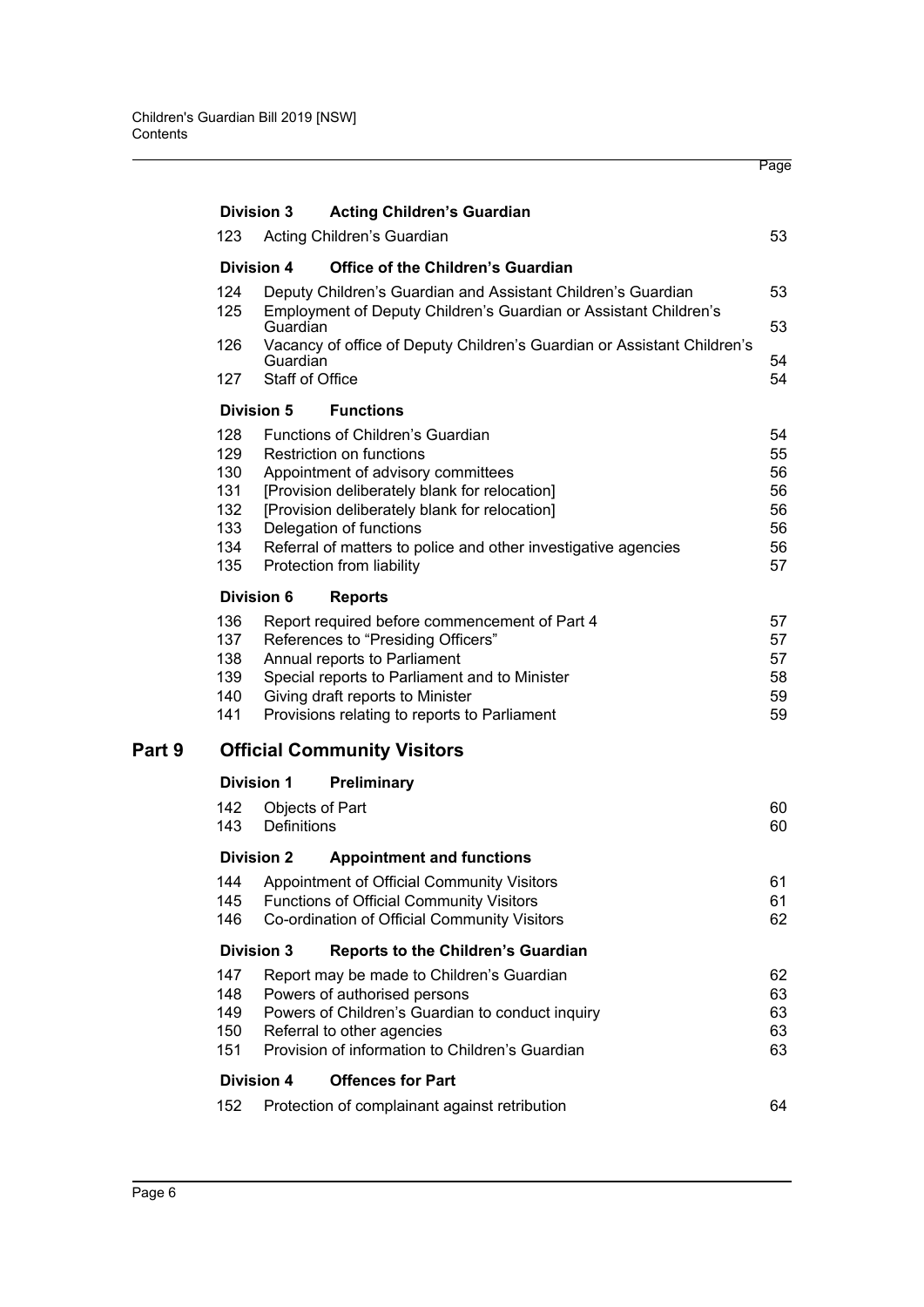|                   |                              |                                                                        |                                                                      | Page     |  |  |
|-------------------|------------------------------|------------------------------------------------------------------------|----------------------------------------------------------------------|----------|--|--|
|                   |                              |                                                                        |                                                                      |          |  |  |
| Part 10           | <b>Administrative review</b> |                                                                        |                                                                      |          |  |  |
|                   | 153<br>154                   | Definition<br>review                                                   | Applications to Civil and Administrative Tribunal for administrative | 65<br>65 |  |  |
|                   | 155                          | Persons who may make application                                       |                                                                      | 66       |  |  |
|                   | 156                          | Representative applications                                            |                                                                      | 66       |  |  |
|                   | 157<br>158                   | Additional powers of Tribunal                                          | Alternatives to Tribunal determining matter                          | 66<br>67 |  |  |
| Part 11           |                              | <b>Offences</b>                                                        |                                                                      |          |  |  |
|                   |                              | <b>Division 1</b>                                                      | Offences about use and disclosure of information                     |          |  |  |
|                   | 159                          | Disclosure of information                                              |                                                                      | 68       |  |  |
|                   | 160                          |                                                                        | Disclosure of information for research purposes                      | 68       |  |  |
|                   | 161<br>162                   | False and misleading information<br>Unlawful use of stored information |                                                                      | 69<br>69 |  |  |
|                   |                              |                                                                        |                                                                      |          |  |  |
|                   | 163                          | <b>Division 2</b><br>Definition                                        | Directors and corporate liability                                    | 69       |  |  |
|                   | 164                          | Executive liability offences                                           |                                                                      | 70       |  |  |
|                   | 165                          |                                                                        | Executive liability offences committed by person                     | 70       |  |  |
|                   | 166                          | Prosecution of executive liability offence                             |                                                                      | 71       |  |  |
|                   | 167                          |                                                                        | Liability of directors etc for offences by corporation-accessory to  |          |  |  |
|                   | 168                          | commission of offences                                                 | Evidence as to state of mind of corporation                          | 71<br>72 |  |  |
|                   |                              | <b>Other offence</b><br><b>Division 3</b>                              |                                                                      |          |  |  |
|                   | 169                          |                                                                        | Obstructing authorised person or other person                        | 72       |  |  |
|                   |                              | <b>Division 4</b>                                                      | <b>Administration of offences</b>                                    |          |  |  |
|                   | 170                          | Time for instituting proceedings                                       |                                                                      | 72       |  |  |
|                   | 171                          | Proceedings for offences                                               |                                                                      | 73       |  |  |
|                   | 172                          | Penalty notices                                                        |                                                                      | 73       |  |  |
| Part 12           |                              | <b>Miscellaneous</b>                                                   |                                                                      |          |  |  |
|                   | 173                          | Powers of authorised persons                                           |                                                                      | 74       |  |  |
|                   | 174                          |                                                                        | Children's Guardian may make guidelines                              | 74       |  |  |
|                   | 175                          | Secretary may make guidelines                                          |                                                                      | 74       |  |  |
|                   | 176<br>177                   | Approval of forms<br>Manner of giving notice                           |                                                                      | 74<br>74 |  |  |
|                   | 178                          | Records                                                                |                                                                      | 75       |  |  |
|                   | 179                          | Delegation by Minister                                                 |                                                                      | 75       |  |  |
|                   | 180                          | Provision and exchange of information                                  |                                                                      | 75       |  |  |
|                   | 181                          | Personal liability                                                     |                                                                      | 76       |  |  |
|                   | 182                          | Act binds Crown                                                        |                                                                      | 76       |  |  |
|                   | 183<br>184                   | Review of Act<br>Regulations                                           |                                                                      | 76<br>76 |  |  |
| Schedule 1        |                              | <b>Schedule 1 entities</b>                                             |                                                                      | 78       |  |  |
| <b>Schedule 2</b> |                              | Powers of authorised persons                                           |                                                                      | 79       |  |  |
|                   |                              |                                                                        |                                                                      |          |  |  |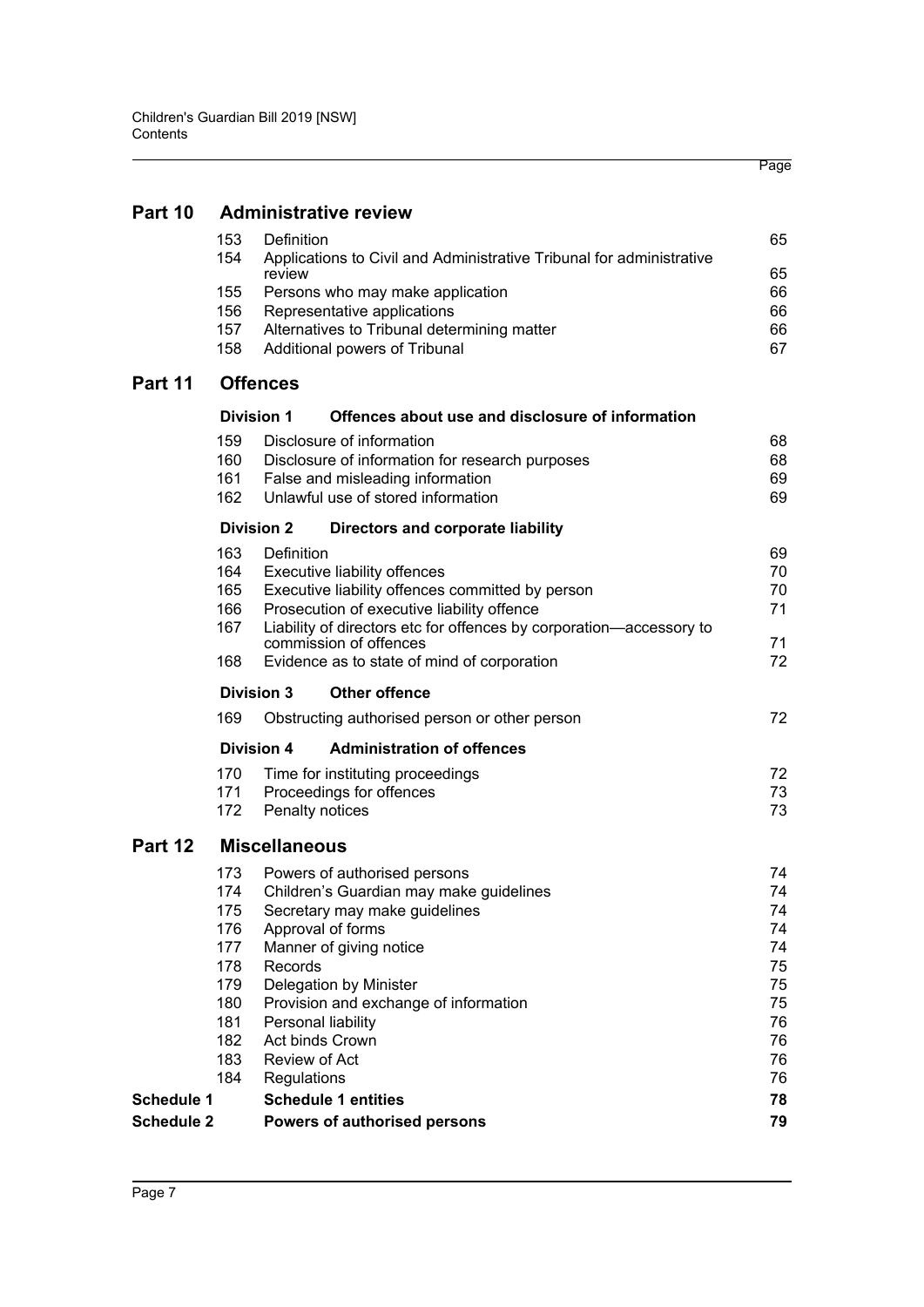Children's Guardian Bill 2019 [NSW] Contents

| Schedule 3 | <b>Inquiries</b>                           | 88  |
|------------|--------------------------------------------|-----|
| Schedule 4 | Savings, transitional and other provisions | 91  |
| Schedule 5 | <b>Amendment of Acts and instruments</b>   | 94  |
| Schedule 6 | <b>Dictionary</b>                          | 111 |

Page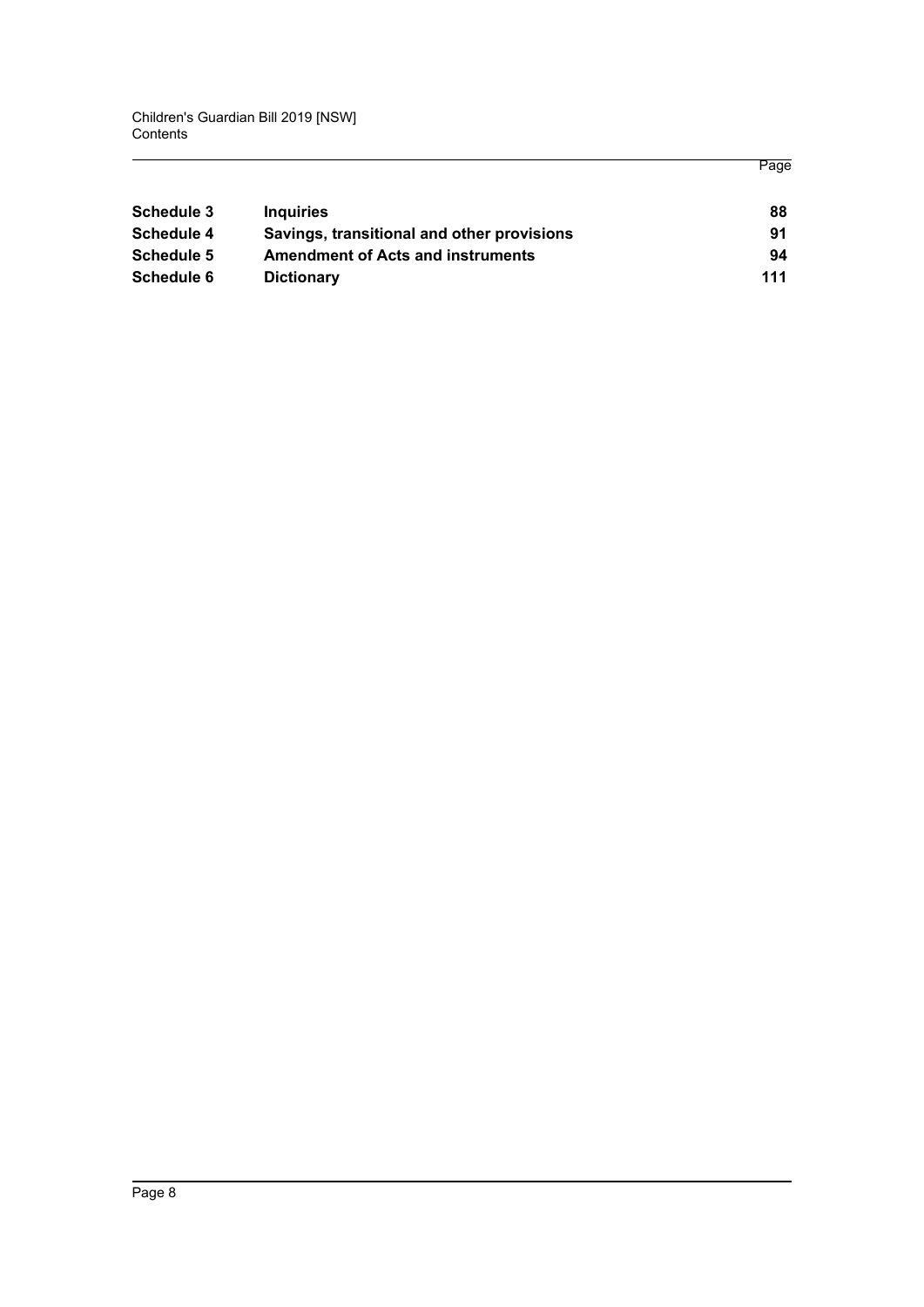*I certify that this public bill, which originated in the Legislative Assembly, has finally passed the Legislative Council and the Legislative Assembly of New South Wales.*

> *Clerk of the Legislative Assembly. Legislative Assembly, Sydney,* , 2019



New South Wales

# **Children's Guardian Bill 2019**

Act No , 2019

An Act to make provision with respect to the office of the Children's Guardian; to provide for the functions of that office; to provide for the safety, welfare and wellbeing of children; and for other purposes.

*I have examined this bill and find it to correspond in all respects with the bill as finally passed by both Houses.*

*Assistant Speaker of the Legislative Assembly.*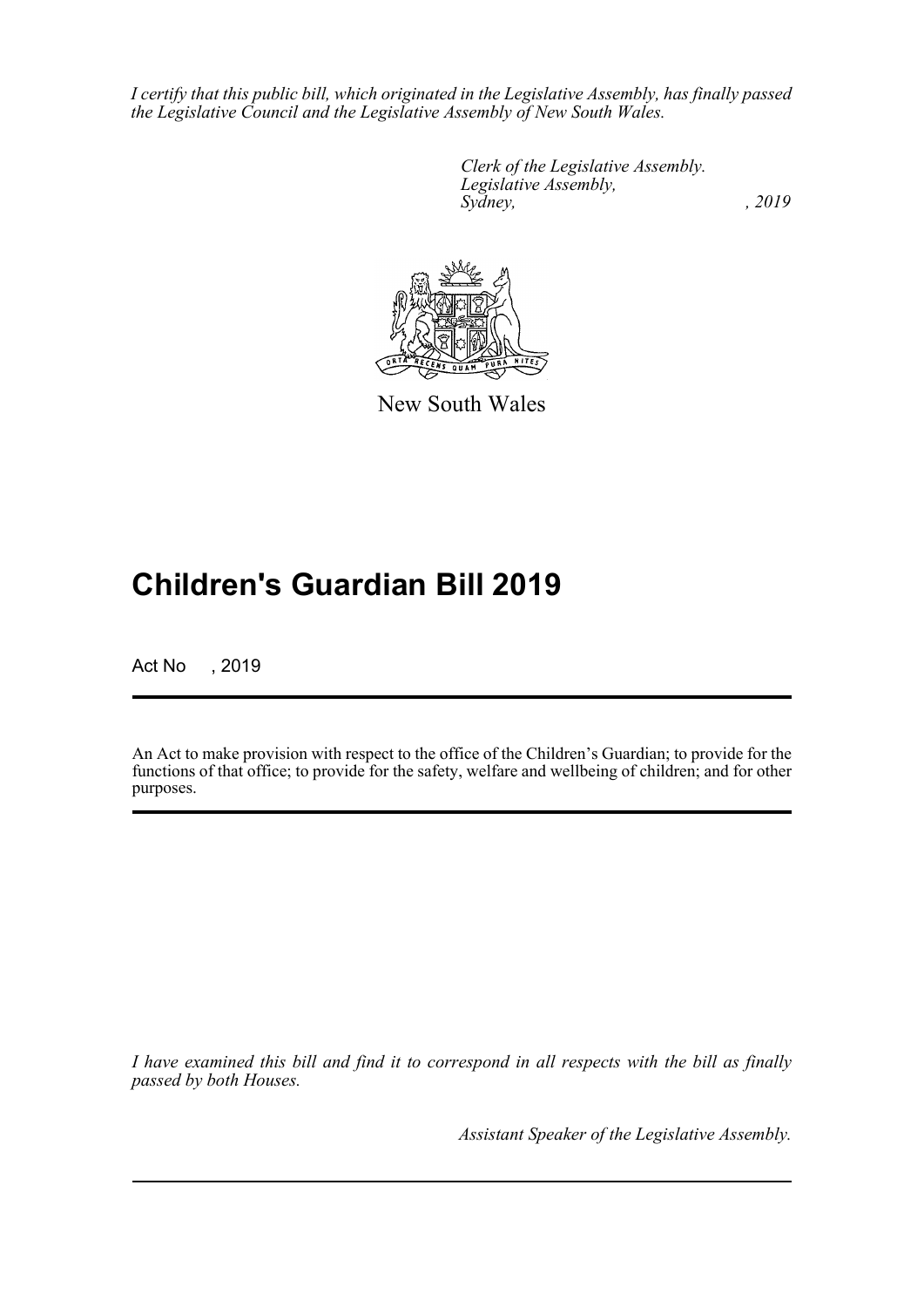## **The Legislature of New South Wales enacts—**

## <span id="page-9-1"></span><span id="page-9-0"></span>**Part 1 Preliminary**

## **1 Name of Act**

This Act is the *Children's Guardian Act 2019*.

## <span id="page-9-2"></span>**2 Commencement**

- (1) Subject to subsection (2), this Act commences on 1 March 2020.
- (2) The following provisions commence on a day or days to be appointed by proclamation—
	- (a) section 131,
	- (b) section 132,
	- (c) items 5–7 of Schedule 5.10.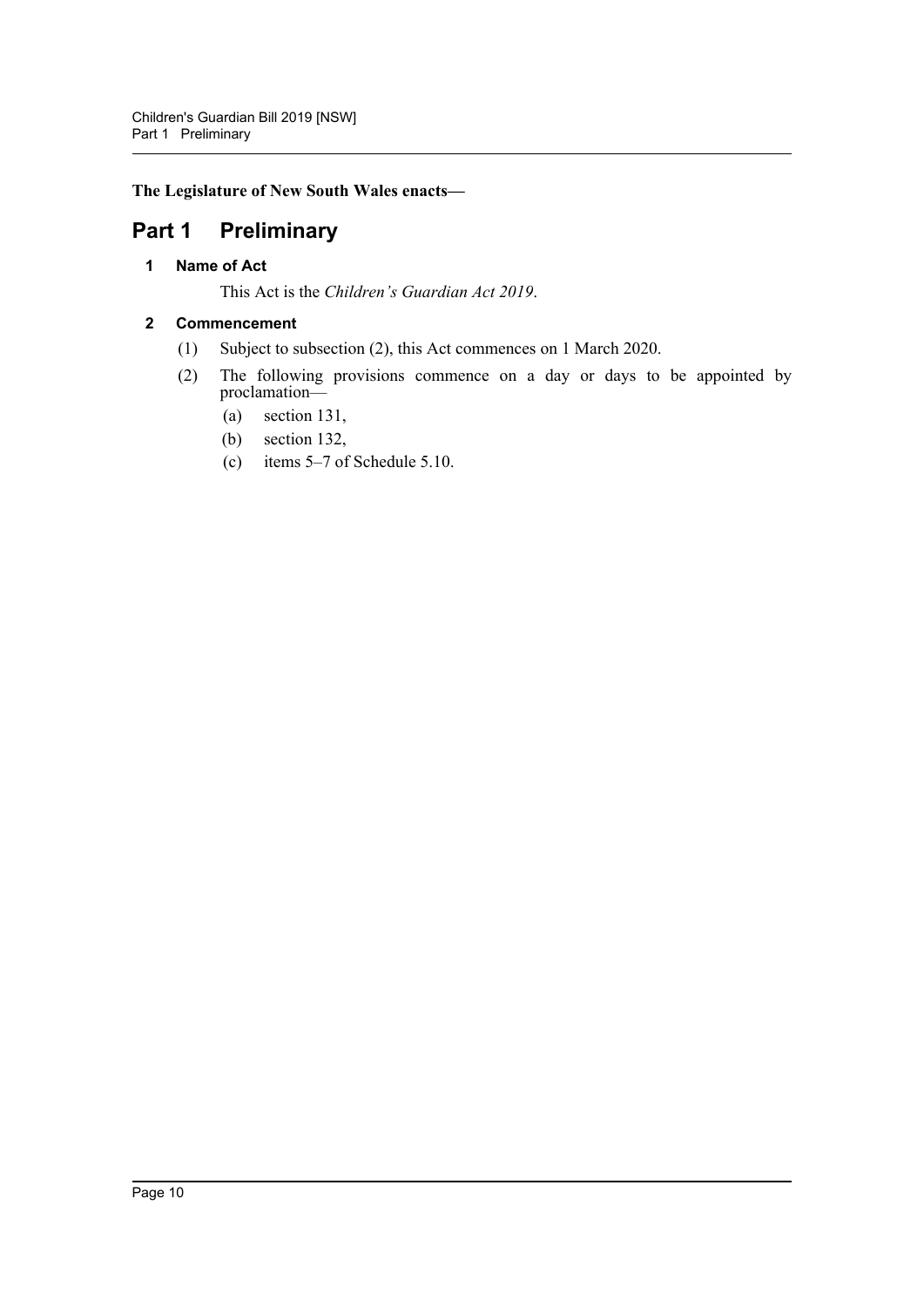# <span id="page-10-0"></span>**Part 2 Application and interpretation**

## <span id="page-10-2"></span><span id="page-10-1"></span>**Division 1 Application of Act**

### **3 Children to whom this Act applies**

The functions conferred or imposed by this Act and the regulations may be exercised in relation to children—

- (a) who ordinarily live in New South Wales, or
- (b) who do not ordinarily live in New South Wales but who are present in New South Wales, or
- (c) who are—
	- (i) for Part 4—subject to an event or circumstance, whether occurring in New South Wales or elsewhere, that is committed by a person who is an employee of a relevant entity (within the meaning of Part 4) and that gives rise to a report (within the meaning of Part 4), or
	- (ii) otherwise—subject to an event or circumstance occurring in New South Wales that gives rise to a report.

## <span id="page-10-4"></span><span id="page-10-3"></span>**Division 2 Interpretation**

#### **4 Definitions**

- (1) The Dictionary in Schedule 6 defines certain terms used in this Act. **Note.** The *Interpretation Act 1987* also contains definitions and other provisions that affect the interpretation and application of this Act.
- (2) Notes and examples included in this Act do not form part of this Act.

#### <span id="page-10-5"></span>**5 References to "commencement"**

- (1) In this Act, a reference to *commencement* for this Act or a provision of this Act is a reference to the time this Act or provision comes into operation.
- (2) In a provision of this Act, a reference to *the commencement* without indicating a particular Act or provision is a reference to the commencement of the provision in which the reference occurs.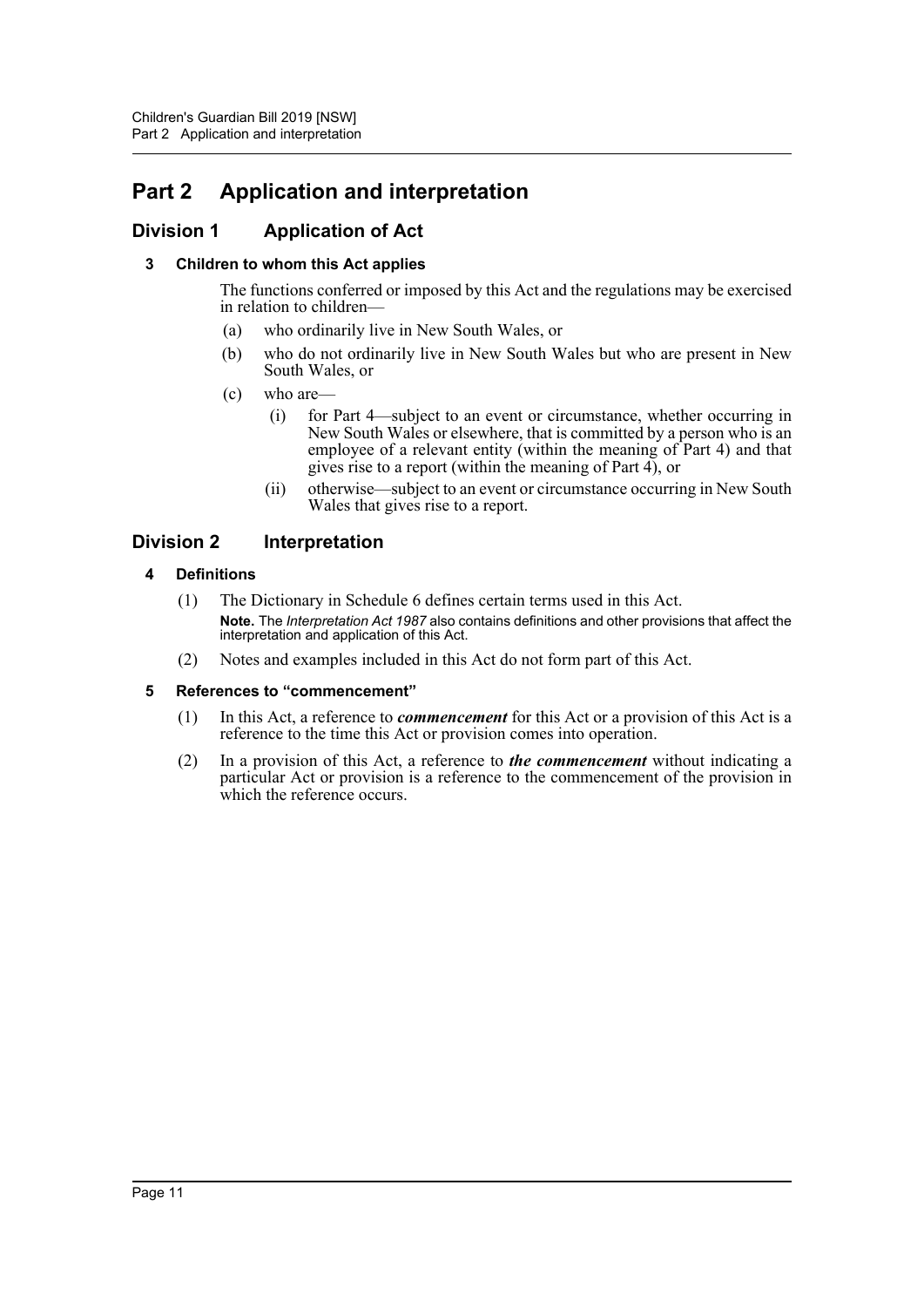## <span id="page-11-1"></span><span id="page-11-0"></span>**Part 3 Objects and principles**

#### **6 Main object of Act**

The main object of this Act is to protect children by providing for the role and functions of the office of the Children's Guardian, including—

- (a) promoting the quality of organisations and persons providing services to children, and
- (b) regulating those organisations and persons in providing those services.

#### <span id="page-11-2"></span>**7 Paramount consideration**

The safety, welfare and wellbeing of children, including protecting children from child abuse, is the paramount consideration in decision-making under this Act and the regulations and in the operation of this Act and the regulations generally.

#### <span id="page-11-3"></span>**8 Guiding principles**

The guiding principles to be applied in administering this Act and the regulations are—

- (a) if a child is able to form views on a matter concerning the child's safety, welfare and wellbeing—
	- (i) the child must be given an opportunity to express the views freely, and
	- (ii) the views are to be given due weight in accordance with the developmental capacity of the child and the circumstances, and
- (b) in all actions taken and decisions made under this Act and the regulations that significantly affect a child, account must be taken of the culture, disability, language, religion, gender identity and sexuality of—
	- (i) the child, and
	- (ii) if relevant, the person with parental responsibility for the child, and
- (c) in deciding what action is necessary to protect a child from harm, the course to be followed must be the least intrusive intervention in the life of the child and the child's family that is also consistent with the paramount consideration, and
- (d) in decision-making under this Act and the regulations and the investigation or monitoring of persons, the Children's Guardian must observe the principles of natural justice and ensure procedural fairness, and
- (e) in decision-making under this Act and the regulations in relation to an Aboriginal child or a Torres Strait Islander child, the Aboriginal and Torres Strait Islander Child and Young Person Placement Principles set out in section 13 of the *Children and Young Persons (Care and Protection) Act 1998*, and
- (f) if a child is placed in out-of-home care, the child is entitled to a safe, nurturing, stable and secure environment.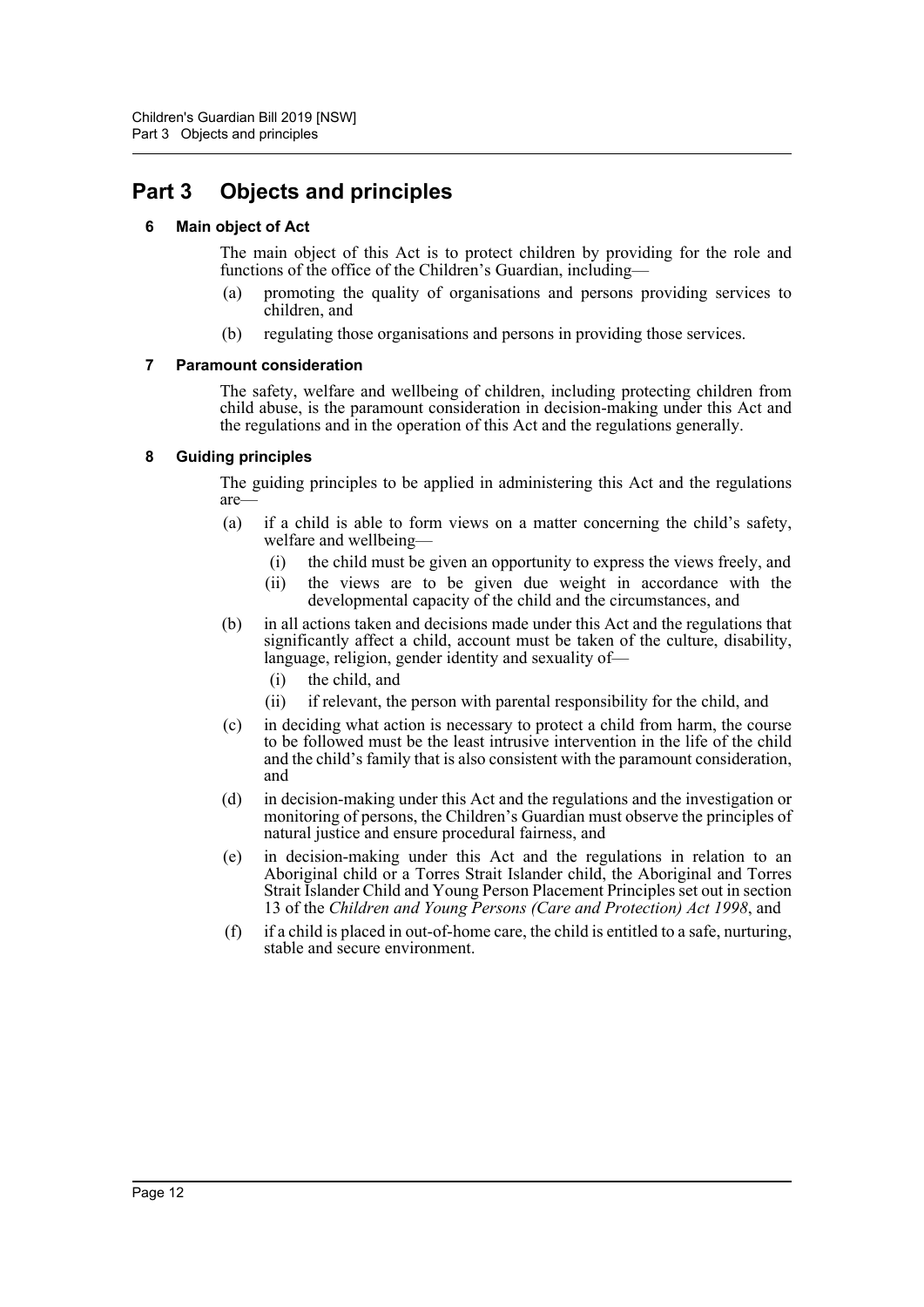# <span id="page-12-0"></span>**Part 4 Reportable conduct**

## <span id="page-12-2"></span><span id="page-12-1"></span>**Division 1 Preliminary**

#### **9 Objects of Part**

The objects of this Part are for the Children's Guardian to protect children from harm  $by-$ 

- (a) administering a scheme to report and notify a reportable allegation or a conviction considered to be a reportable conviction to the head of a relevant entity and the Children's Guardian, and
- (b) providing oversight and guidance on an investigation undertaken by the head of a relevant entity, and
- (c) conducting investigations and inquiries into reports about reportable allegations and convictions considered to be reportable convictions and the response to, and handling of, reports by relevant entities, and
- (d) ensuring appropriate action is taken by a relevant entity, and
- (e) monitoring a relevant entity's systems for preventing, detecting and dealing with reportable conduct and reportable convictions, and
- (f) providing advice and education to relevant entities to assist relevant entities in detecting and dealing with reportable conduct and reportable convictions.

#### <span id="page-12-3"></span>**10 Definitions**

In this Part—

*assault* see section 25.

*Children's Guardian report* see section 49.

*complaint* means—

- (a) a report given to the Children's Guardian under section 27(2)(b) or (3)(b), or
- (b) a complaint made to the Children's Guardian under section 28(1) or (2).

*contractor* includes—

- (a) a subcontractor, and
- (b) an employee of, or volunteer for, the contractor.

*employee*, of a relevant entity, see section 16.

*employment* includes engagement of a person as a volunteer or contractor taken to be an employee under this Part.

*entity report* see section 36(1).

*finding of reportable conduct* see section 26.

*head*, of a relevant entity, see section 17.

*ill-treatment*, of a child, see section 23.

*investigation*, of a matter, includes any preliminary or other inquiry into, or examination of, the matter, other than a preliminary inquiry under section 44.

*investigator* means a person conducting an investigation on behalf of the head of a relevant entity, including a delegate.

*local government authority* see section 15.

*neglect*, of a child, see section 24.

*notification* see section 29(2).

*public authority* see section 14.

*relevant entity* see section 12.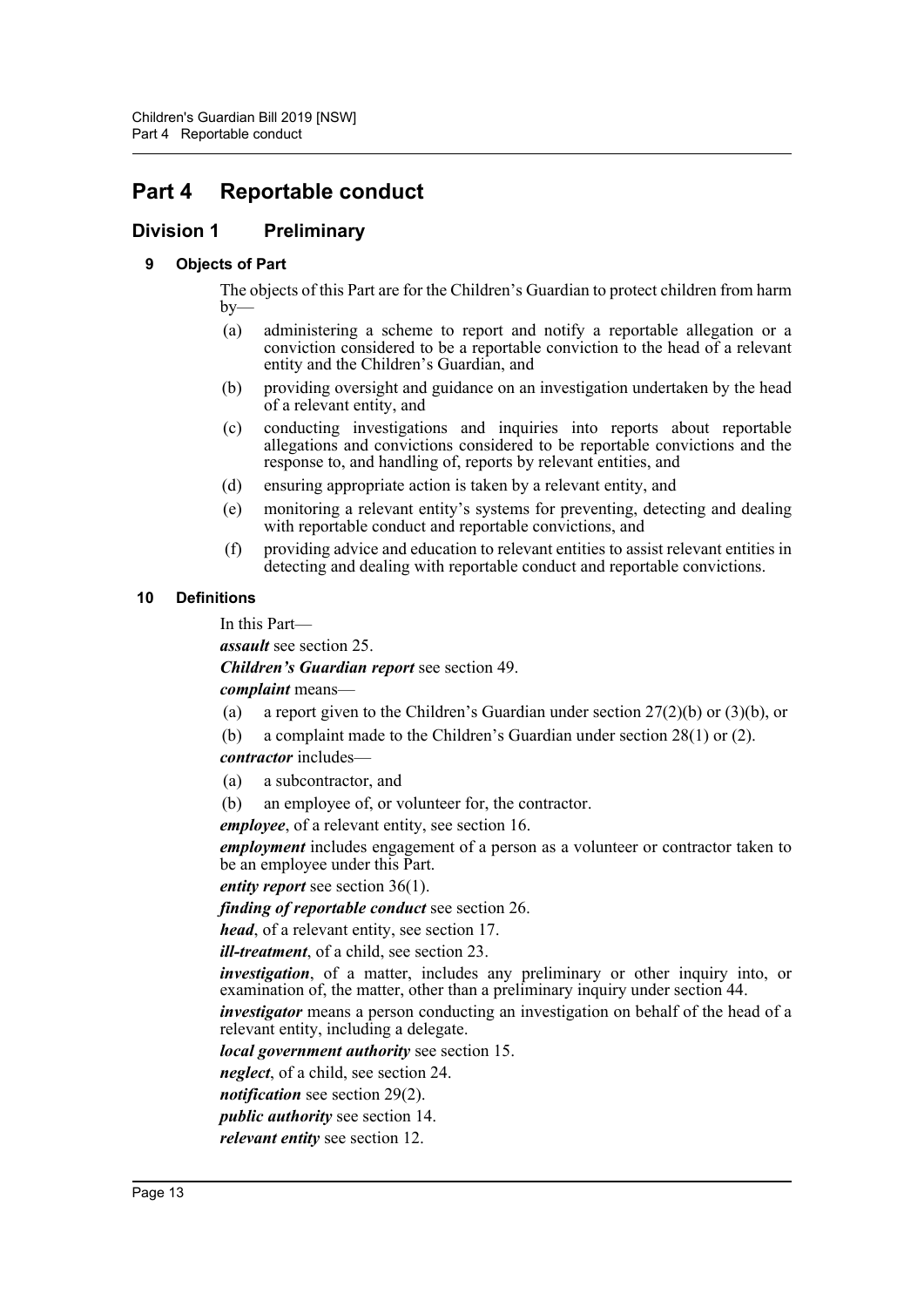*report* means—

- (a) a report made to the head of a relevant entity under section  $27(2)(a)$  or  $(3)(a)$ , or
- (b) if the head of a relevant agency otherwise becomes aware of a matter under section  $29(1)(b)$ .

*reportable allegation* see section 18.

*reportable conduct* see section 20.

*reportable conduct scheme* see section 11.

*reportable conviction* see section 19.

*responsible Minister* means—

- (a) for a relevant entity that is a government sector agency or a person employed in a government sector agency—
	- (i) the Minister responsible for the agency, or
	- (ii) if there is more than one Minister responsible for the agency,
	- the Minister who, in the opinion of the Children's Guardian, is most nearly connected with the conduct of the agency, and
- (b) for a relevant entity that is a local government authority—the Minister administering the *Local Government Act 1993*, and
- (c) for a relevant entity, not referred to in paragraph (a) or (b), involved in the administration of an Act or part of an Act—the Minister administering the Act or the relevant part of the Act, and
- (d) for a Schedule 1 entity that is not referred to in paragraphs  $(a)$ – $(c)$ 
	- (i) the Minister whose portfolio has, in the opinion of the Children's Guardian, sufficient funding or regulatory responsibility for the entity to warrant involvement on the Minister's part in relation to the entity, or
	- (ii) otherwise—the Minister who is, in the opinion of the Children's Guardian, a Minister sufficiently concerned with the conduct of the entity, and
- (e) for a person employed by a political office holder under Part 2 of the *Members of Parliament Staff Act 2013*—the Premier, and
- (f) for any other relevant entity—the Minister who, in the opinion of the Children's Guardian, is the most closely concerned with the conduct of the entity.

*Schedule 1 entity* see section 13.

*sexual misconduct* see section 22.

*sexual offence* see section 21.

#### <span id="page-13-0"></span>**Division 2 Key concepts for Part**

#### <span id="page-13-1"></span>**11 Meaning of "reportable conduct scheme"**

*Reportable conduct scheme* means the scheme established under this Part to investigate reportable allegations and make determinations in relation to reportable convictions.

#### <span id="page-13-2"></span>**12 Meaning of "relevant entity"**

#### *Relevant entity* means—

- (a) a Schedule 1 entity, or
- (b) a public authority.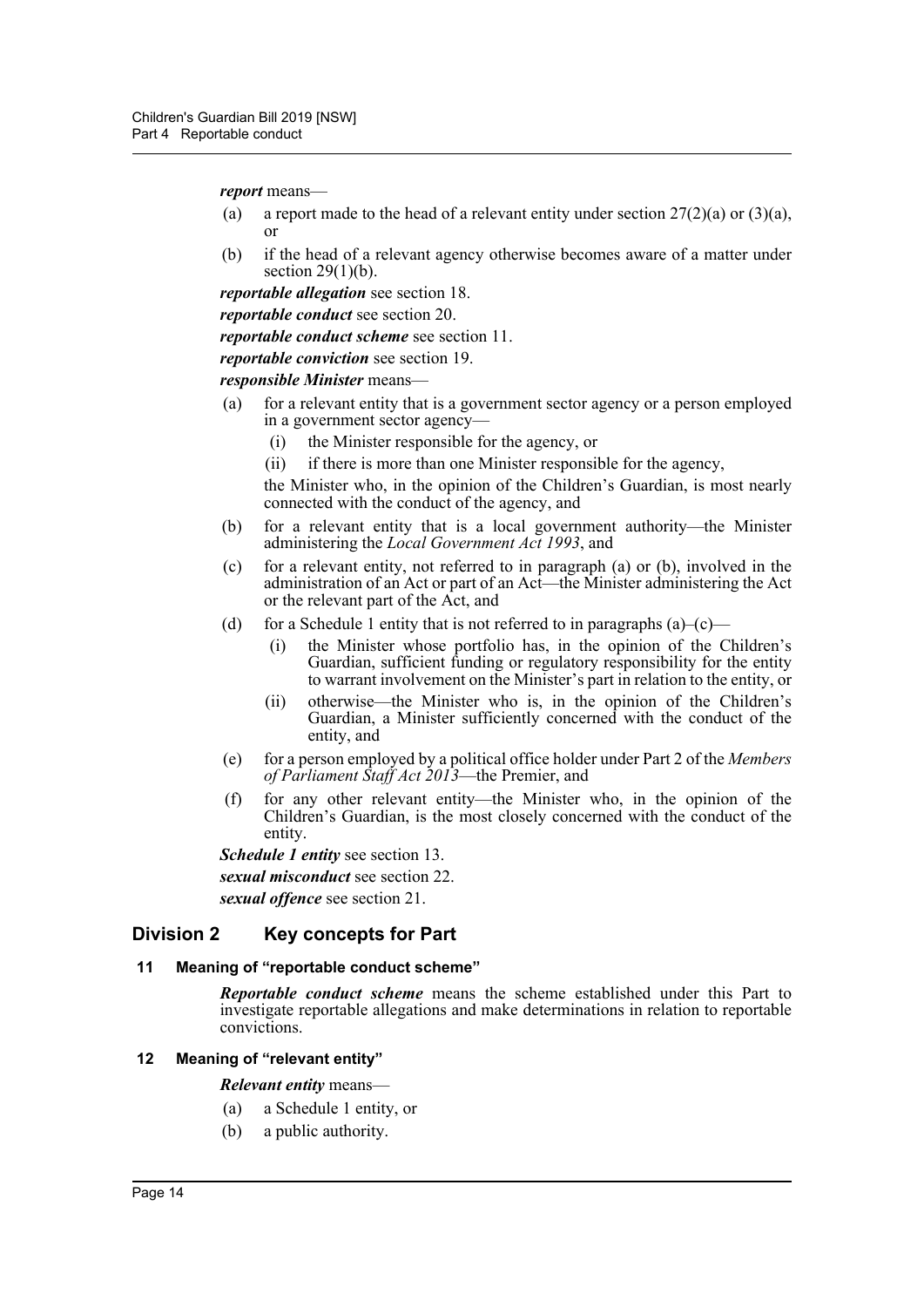#### <span id="page-14-0"></span>**13 Meaning of "Schedule 1 entity"**

#### *Schedule 1 entity* means—

- (a) an entity mentioned in Schedule 1, or
- (b) an authorised carer that is not employed by, or in, an entity mentioned in Schedule 1, or
- (c) an adult who, under section 10 of the *Child Protection (Working with Children) Act 2012*, is required to hold a working with children check clearance because the adult resides on the same property as an authorised carer for 3 weeks or more, or
- (d) an entity, or part of an entity, prescribed by the regulations for this definition.

#### <span id="page-14-1"></span>**14 Meaning of "public authority"**

#### *Public authority* means—

- (a) a government sector agency within the meaning of the *Government Sector Employment Act 2013*, or
- (b) a person specified in section 5(1)(a), (b) and (d)–(f) of the *Government Sector Employment Act 2013*, or
- (c) a local government authority, or
- (d) a statutory body representing the Crown, or
- (e) a statutory officer, or
- (f) a body, whether incorporated or unincorporated, established for a public purpose under the provisions of a legislative instrument, or
- (g) a State-owned corporation, or
- (h) a university established under an Act, or
- (i) an Aboriginal Land Council within the meaning of the *Aboriginal Land Rights Act 1983*, or
- (j) an entity, or part of an entity, declared by the regulations to be a public authority for this definition.

#### <span id="page-14-2"></span>**15 Meaning of "local government authority"**

*Local government authority* means a council, county council or joint organisation under the *Local Government Act 1993*.

#### <span id="page-14-3"></span>**16 Meaning of "employee"**

- (1) *Employee*, of a relevant entity, means the following—
	- (a) for a Schedule 1 entity—
		- (i) an individual employed by, or in, the Schedule 1 entity, or
		- (ii) if the entity is an individual—the individual, or
		- (iii) if an individual is engaged directly, or by a third party, as a volunteer to provide services to children—the volunteer, or
		- (iv) if an individual is engaged directly, or by a third party, as a contractor and the contractor holds, or is required to hold, a working with children check clearance for the purpose of the engagement—the contractor,
	- (b) for a public authority—
		- (i) an individual employed by, or in, the public authority, or
		- (ii) if the public authority is an individual—the individual, or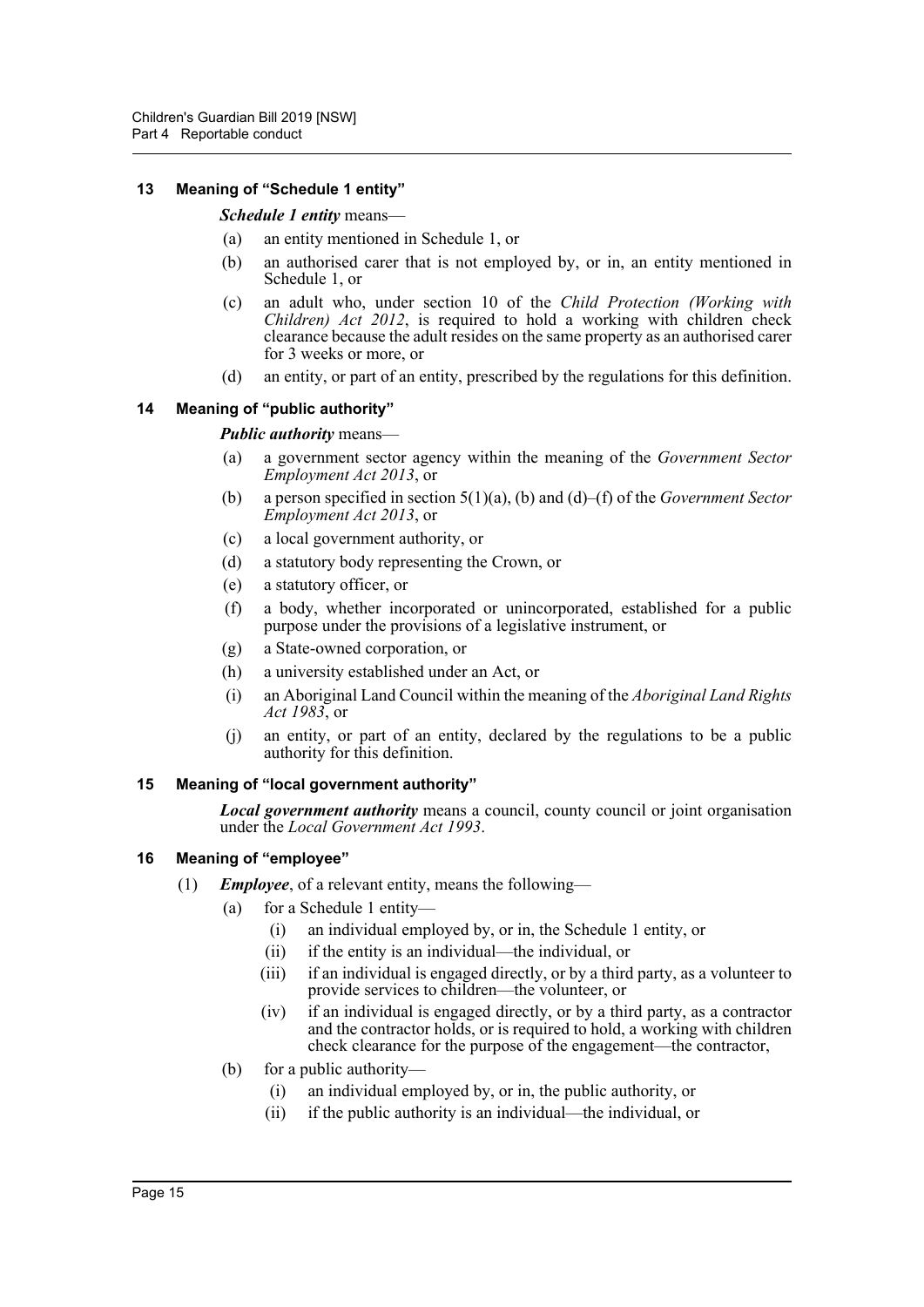- (iii) if an individual is engaged directly, or by a third party, as a volunteer to provide services to children—the volunteer, or
- (iv) if an individual is engaged directly, or by a third party, as a contractor and the contractor holds, or is required to hold, a working with children check clearance for the purpose of the engagement—the contractor.
- (2) For a public authority, a person is also an employee of the authority if—
	- (a) the person exercises official functions or acts in a public official capacity in the service of the authority, or
	- (b) the person is otherwise in the service of the Crown.
- (3) Also, for the purposes of this Part, an employee includes—
	- (a) a visiting health practitioner if the visiting health practitioner holds, or is required to hold, a working with children check clearance for the purpose of appointment with the entity, and
	- (b) a person employed under Part 2 of the *Members of Parliament Staff Act 2013*, and the person is taken to be an employee of a public authority.
- (4) If an employee is an employee of a Schedule 1 entity that is also a public authority, the provisions relating to the Schedule 1 entity apply to the employee for this Part.
- (5) In this section—

*health care services* means a service ordinarily provided by a health practitioner. *health practitioner* has the same meaning as in the *Health Practitioner Regulation National Law (NSW)*.

*visiting health practitioner* means a person who is appointed, employed, contracted or otherwise engaged by a Schedule 1 entity to provide health care services.

#### <span id="page-15-0"></span>**17 Meaning of "head" of relevant entity**

- (1) *Head*, of a relevant entity, means—
	- (a) for an entity that is a Department—the Secretary of that Department or the Secretary's delegate, or
	- (b) if the regulations prescribe a person or a class of persons as the head of the entity—the prescribed person or a person belonging to the class of persons prescribed, or
	- (c) otherwise—
		- (i) the chief executive officer of the entity, however described, or
		- (ii) if there is no chief executive officer, the principal officer of the entity, however described, or
		- (iii) if there is no chief executive officer or principal officer, a person approved by the Children's Guardian under section 66.
- (2) In relation to a person employed under Part 2 of the *Members of Parliament Staff Act 2013* by a member of Parliament, the member of Parliament is taken to be a public authority and the head of the authority.

#### <span id="page-15-1"></span>**18 Meaning of "reportable allegation"**

- (1) *Reportable allegation*, in relation to an employee of a Schedule 1 entity, means an allegation that the employee has engaged in conduct that may be reportable conduct, whether or not the conduct is alleged to have occurred in the course of the employee's employment with the Schedule 1 entity.
- (2) *Reportable allegation*, in relation to an employee of a public authority, means—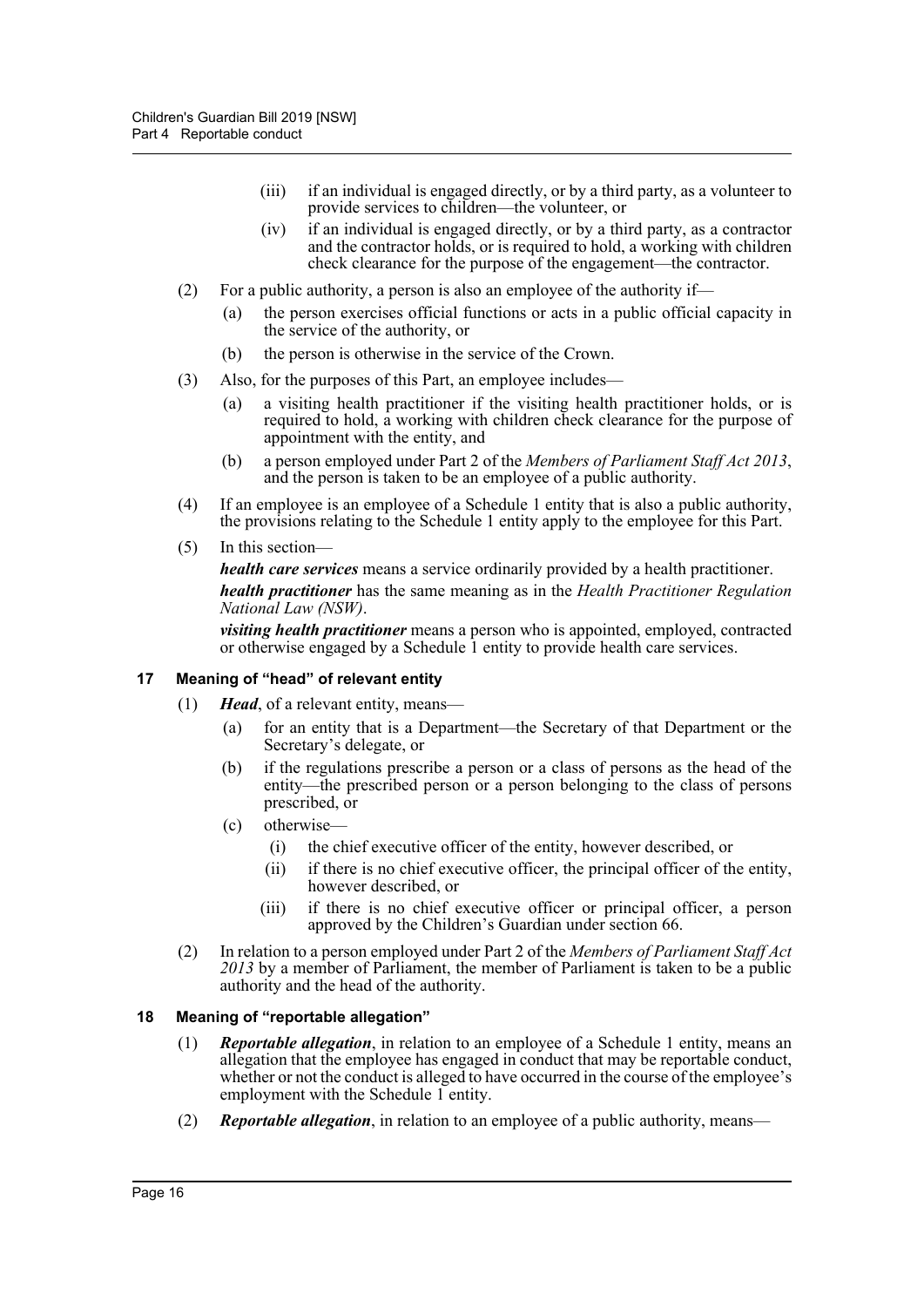- (a) if the employee holds, or is required to hold, a working with children check clearance for the purpose of employment with the public authority—an allegation that the employee has engaged in conduct that may be reportable conduct, whether or not the conduct is alleged to have occurred in the course of the employee's employment, or
- (b) if the employee is not required to hold a working with children check clearance for the purpose of employment with the public authority—an allegation that the employee has engaged in conduct that may be reportable conduct, unless the conduct is alleged to have occurred outside the course of the employee's employment with the public authority.
- (3) A reference in this Part to a reportable allegation includes an allegation in respect of conduct occurring before the commencement.

#### <span id="page-16-0"></span>**19 Meaning of "reportable conviction"**

- (1) *Reportable conviction* means a conviction, including a finding of guilt without the court proceeding to a conviction, in this State or elsewhere, of an offence involving reportable conduct—
	- (a) in relation to an employee of a Schedule 1 entity—whether or not the conduct occurred in the course of the employee's employment with the Schedule 1 entity, or
	- (b) in relation to an employee of a public authority—
		- (i) if the employee holds, or is required to hold, a working with children check clearance for the purpose of employment with the public authority—whether or not the conduct occurred in the course of the employee's employment, or
		- (ii) if the employee is not required to hold a working with children check clearance for the purpose of employment with the public authority unless the conviction relates to conduct that occurred outside the course of the employee's employment with the public authority.
- (2) A reference in this Part to a reportable conviction includes a conviction in respect of conduct occurring before the commencement.

#### <span id="page-16-1"></span>**20 Meaning of "reportable conduct"**

*Reportable conduct* means the following conduct, whether or not a criminal proceeding in relation to the conduct has been commenced or concluded—

- (a) a sexual offence,
- (b) sexual misconduct,
- (c) ill-treatment of a child,
- (d) neglect of a child,
- (e) an assault against a child,
- (f) an offence under section 43B or 316A of the *Crimes Act 1900*,
- (g) behaviour that causes significant emotional or psychological harm to a child. **Examples of indicators of significant emotional or psychological harm for paragraph (g)—**
	- 1 displaying behaviour patterns that are out of character
	- 2 regressive behaviour
	- 3 anxiety or self-harm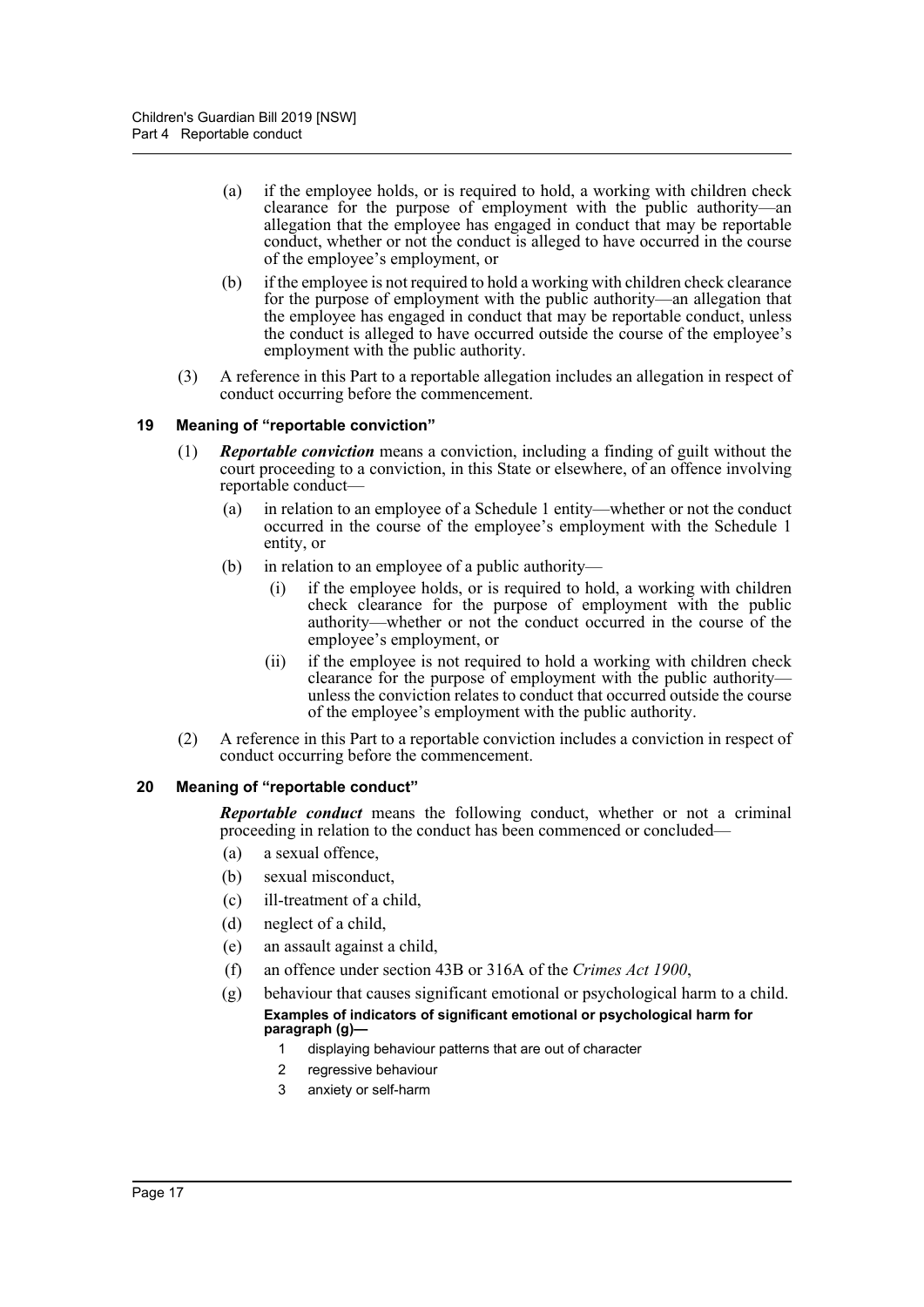#### <span id="page-17-0"></span>**21 Meaning of "sexual offence"**

*Sexual offence* means an offence of a sexual nature under a law of the State, another State, a Territory, or the Commonwealth, committed against, with or in the presence of a child.

#### **Examples of sexual offences—**

- 1 sexual touching of a child
- 2 a child grooming offence
- 3 production, dissemination or possession of child abuse material

#### <span id="page-17-1"></span>**22 Meaning of "sexual misconduct"**

*Sexual misconduct* means conduct with, towards or in the presence of a child that—

- (a) is sexual in nature, but
- (b) is not a sexual offence.

#### **Examples of sexual misconduct—**

- 1 descriptions of sexual acts without a legitimate reason to provide the descriptions
- 2 sexual comments, conversations or communications
- 3 comments to a child that express a desire to act in a sexual manner towards the child or another child

#### <span id="page-17-2"></span>**23 Meaning of "ill-treatment"**

*Ill-treatment*, of a child, means conduct towards a child that is unreasonable and seriously inappropriate, improper, inhumane or cruel.

#### **Examples of ill-treatment—**

- 1 making excessive or degrading demands of a child
- 2 a pattern of hostile or degrading comments or behaviour towards a child
- 3 using inappropriate forms of behaviour management towards a child

#### <span id="page-17-3"></span>**24 Meaning of "neglect"**

*Neglect*, of a child, means a significant failure to provide adequate and proper food, supervision, nursing, clothing, medical aid or lodging for the child, that causes or is likely to cause harm to a child, by-

- (a) a person with parental responsibility for the child, or
- (b) an authorised carer of the child, or
- (c) an employee, if the child is in the employee's care.

#### **Examples of neglect—**

- 1 failing to protect a child from abuse
- 2 exposing a child to a harmful environment, for example, an environment where there is illicit drug use or illicit drug manufacturing

#### <span id="page-17-4"></span>**25 Meaning of "assault"**

#### *Assault* means—

- (a) the intentional or reckless application of physical force without lawful justification or excuse, or
- (b) any act which intentionally or recklessly causes another to apprehend immediate and unlawful violence.

#### **Examples of assault—**

- 1 hitting, striking, kicking, punching or dragging a child
- 2 threatening to physically harm a child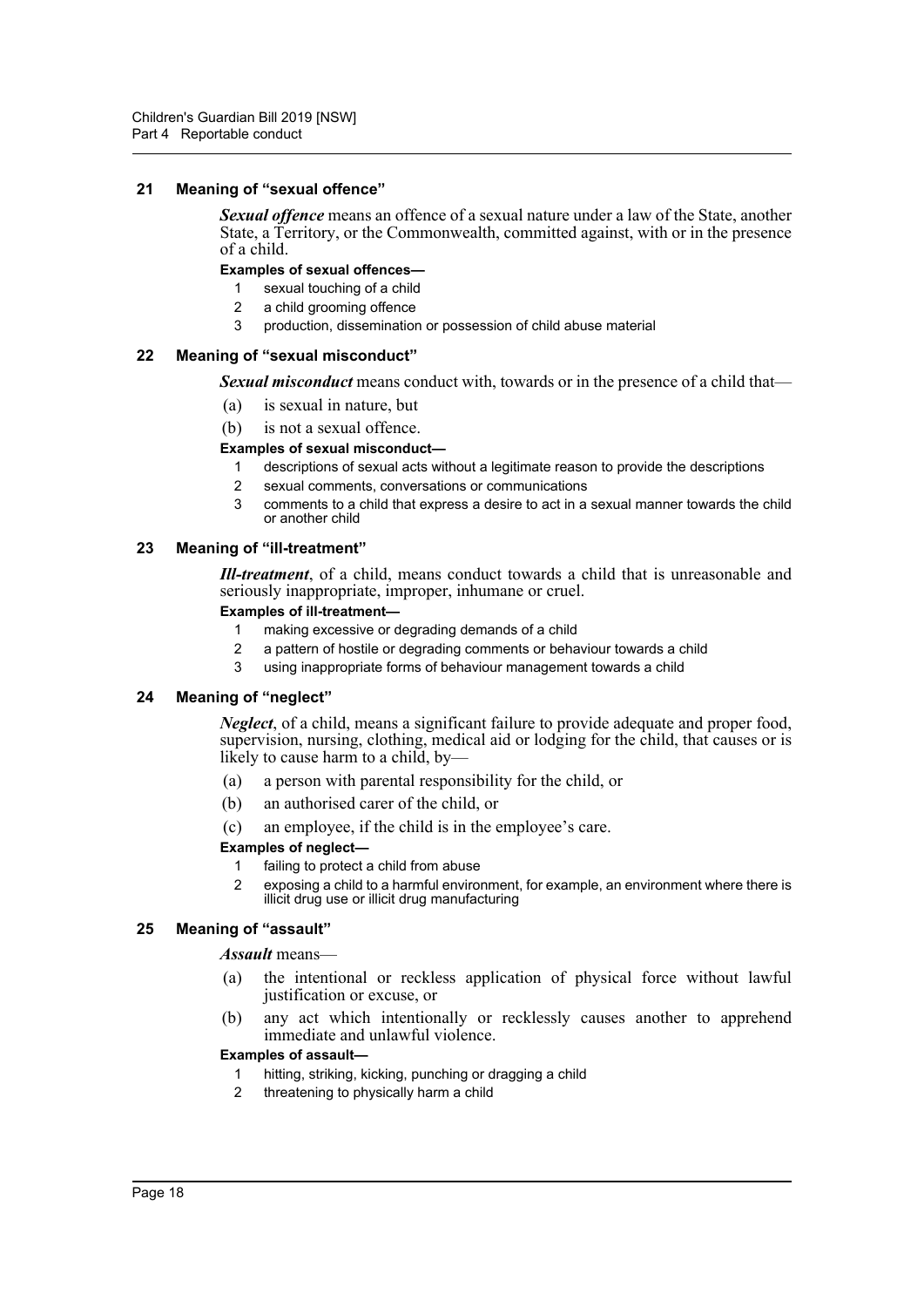#### <span id="page-18-0"></span>**26 Meaning of "finding of reportable conduct"**

*Finding of reportable conduct* means a finding, by a relevant entity or the Children's Guardian, as a result of an investigation conducted under this Part, that a reportable allegation is sustained.

## <span id="page-18-1"></span>**Division 3 Reports, complaints and notifications**

#### <span id="page-18-2"></span>**27 Who must give report of reportable allegation or conviction**

- (1) This section applies if a person (the *first person*) becomes aware of either of the following matters in relation to an employee of a relevant entity—
	- (a) a reportable allegation,
	- (b) a conviction the person considers is a reportable conviction.
- (2) If the first person is also an employee of the relevant entity, the person must, as soon as practicable after becoming aware of the matter—
	- (a) report the matter to the head of the relevant entity, or
	- (b) if the employee to whom the matter relates is the head of the relevant entity, report the matter to the Children's Guardian.
- (3) If the first person is not also an employee of the relevant entity, the person may—
	- (a) report the matter to the head of the relevant entity, or
	- (b) if the employee is the head of the relevant entity, report the matter to the Children's Guardian.

#### <span id="page-18-3"></span>**28 Complaints to Children's Guardian**

- (1) If a person who gives a report is dissatisfied with the response of the head of the relevant entity to the report, the person may make a complaint to the Children's Guardian.
- (2) Another person or other entity dissatisfied with the response of the head of the relevant entity to the report may also make a complaint to the Children's Guardian.

#### <span id="page-18-4"></span>**29 Children's Guardian to be given notification of reports**

- (1) This section applies if the head of a relevant entity—
	- (a) receives a report in relation to an employee of the relevant entity, or
	- (b) otherwise becomes aware of a reportable allegation in relation to an employee of the relevant entity or a conviction that is considered to be a reportable conviction.
- (2) The head of the relevant entity must give the Children's Guardian a written notice (a *notification*) about the reportable allegation or conviction considered to be a reportable conviction that states—
	- (a) that a report has been received in relation to an employee of the relevant entity, and
	- (b) the type of reportable conduct the subject of the report, and
	- (c) the name of the employee, and
	- (d) the name and contact details of the relevant entity and the head of the relevant entity, and
	- (e) for a reportable allegation—whether the Commissioner of Police has been notified of the allegation, and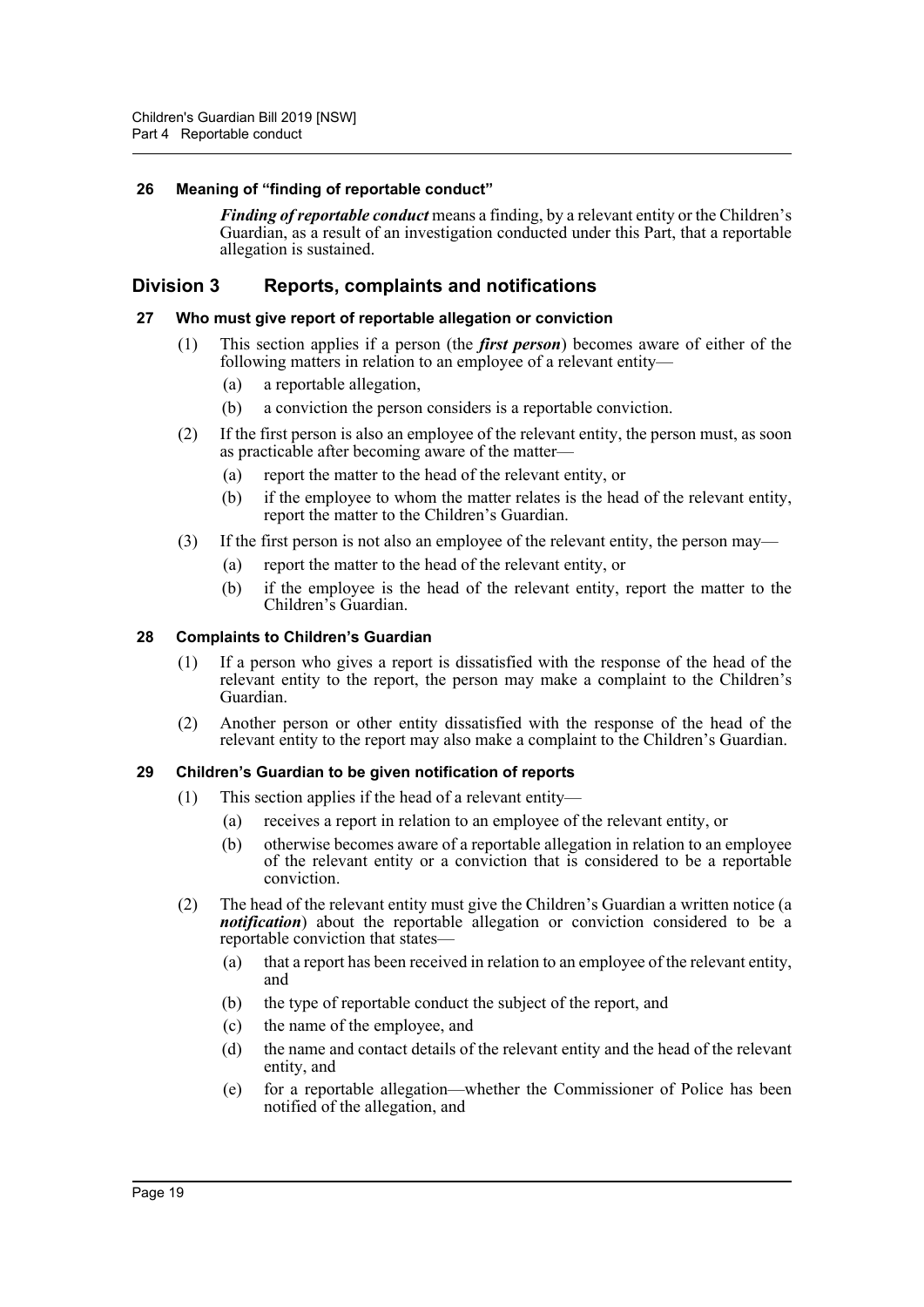- (f) if a report has been made under section 24 of the *Children and Young Persons (Care and Protection) Act 1998*—that the report has been made, and
- (g) the nature of the relevant entity's initial risk assessment and risk management action, and
- (h) any other information prescribed by the regulations.
- (3) The notice must also include the following, if known to the head of the relevant entity—
	- (a) details of the reportable allegation or conviction considered to be a reportable conviction,
	- (b) the date of birth and working with children number, if any, of the employee the subject of the report,
	- (c) for a reportable allegation of which the Commissioner of Police has been notified—the police report reference number,
	- (d) if a report has been made under section 24 of the *Children and Young Persons (Care and Protection) Act 1998*—the report reference,
	- (e) the names of other relevant entities that employ or engage the employee, whether or not directly, to provide a service to children, including as a volunteer or contractor.
- (4) The head of the relevant entity must give the Children's Guardian the notice within 7 business days after the head of the entity is made aware of the report, unless the head of the relevant entity has a reasonable excuse.

Maximum penalty—10 penalty units.

- (5) The head of the relevant entity may give the employee the subject of the report written notice that a report about a reportable allegation or conviction considered to be a reportable conviction has been made.
- (6) The Children's Guardian may publish guidelines in relation to the matters that are appropriate for the head of a relevant entity to have regard to in deciding whether to provide the employee with written notice under subsection (5).
- (7) In this section—

*working with children number* has the same meaning as in the *Child Protection (Working with Children) Act 2012*.

#### <span id="page-19-0"></span>**Division 4 Exempt conduct, managing investigations and determinations**

#### <span id="page-19-1"></span>**30 Children's Guardian may exempt conduct from reporting**

- (1) The Children's Guardian may exempt a class or kind of conduct of employees of a relevant entity from being reportable conduct.
- (2) The Children's Guardian may exempt a class or kind of conduct of employees of a relevant entity from being reportable conduct only if the Children's Guardian—
	- (a) has followed the procedures for exempting a class or kind of conduct prescribed by the regulations, and
	- (b) is satisfied the relevant entity, in relation to the exempt class or kind of conduct, meets the criteria, if any, prescribed by the regulations.
- (3) For an exemption under this section, the Children's Guardian must—
	- (a) notify the relevant entity of the exemption, and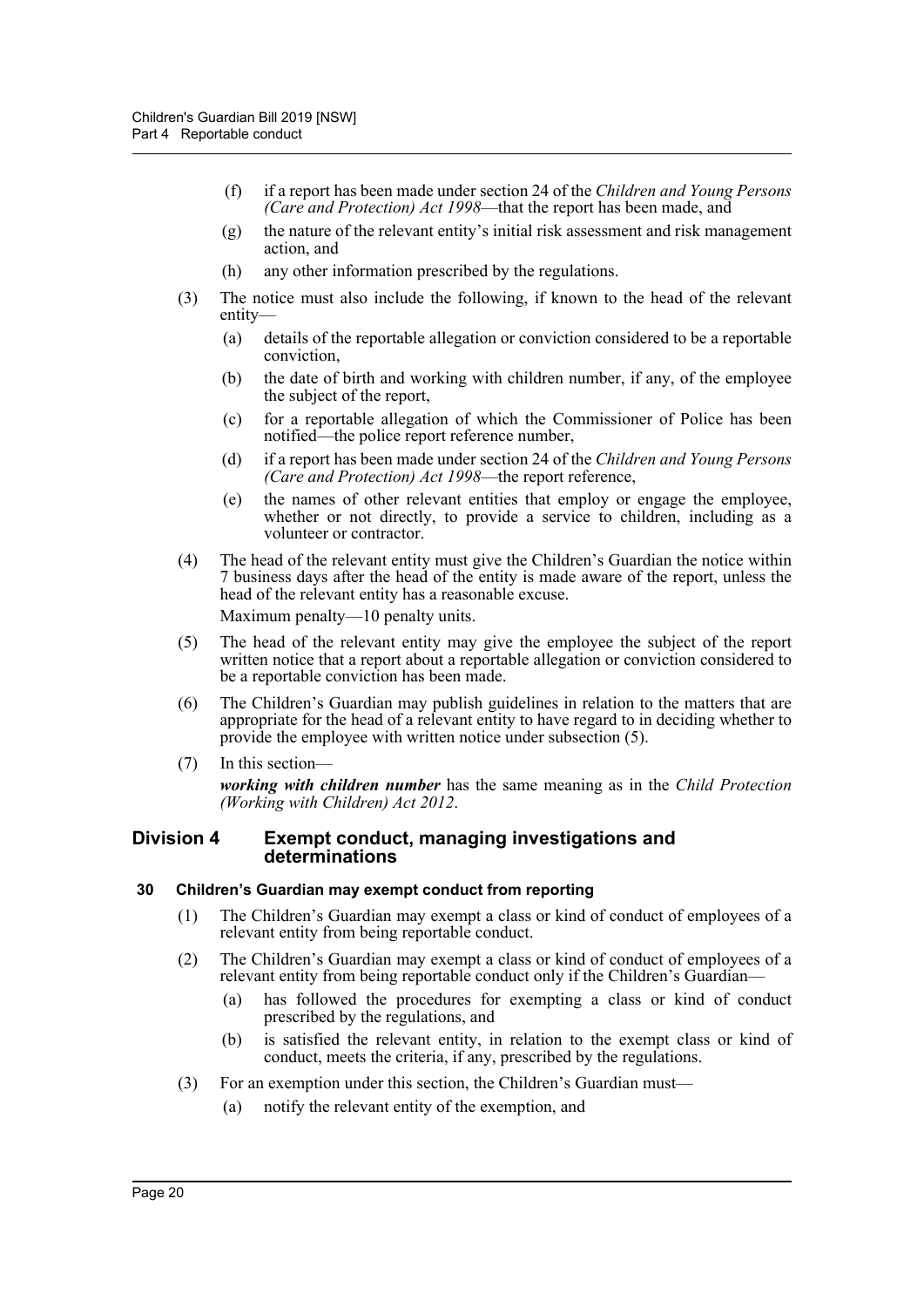- (b) publish the details of the class or kind of conduct and relevant entity with an exemption on the Office of the Children's Guardian's website.
- (4) The procedures and criteria referred to in subsection (2)(a) and (b) must also be published on the Office of the Children's Guardian's website.

#### <span id="page-20-0"></span>**31 Exemptions about investigations and investigation reports**

- (1) The Children's Guardian may, by written notice given to the head of a relevant entity, exempt the head from commencing or continuing either of the following—
	- (a) an investigation into a reportable allegation,
	- (b) a determination as to whether a conviction considered to be a reportable conviction is a reportable conviction.
- (2) An exemption under subsection (1) applies until the head of the relevant entity is otherwise notified, in writing, by the Children's Guardian that the exemption is revoked.
- (3) An exemption under subsection (1) is taken to be an exemption from the requirement for the relevant entity to provide an entity report or an interim report.
- (4) Without limiting subsection (1), the Children's Guardian may exempt the head of a relevant entity if a matter is already being investigated by another relevant entity.
- (5) The Children's Guardian may also exempt the relevant entity from the requirement to provide an entity report or an interim report in relation to a matter after the Children's Guardian receives the notification for the matter.

#### <span id="page-20-1"></span>**32 Notice to require relevant entity to defer investigation**

- (1) This section applies if, in relation to an employee of a relevant entity—
	- (a) the Children's Guardian intends to—
		- (i) investigate a reportable allegation or a matter arising from a reportable allegation, or
		- (ii) determine whether a conviction considered to be a reportable conviction is a reportable conviction, and
	- (b) an investigation or determination under section 34 has not been finalised.
- (2) The Children's Guardian may, by written notice given to the head of the relevant entity, require the head to defer the investigation or determination.
- (3) The Children's Guardian may, by further written notice to the head of the relevant entity, require the head to—
	- (a) commence, continue or finalise the investigation or determination deferred under this section, or
	- (b) end the investigation or determination and take no further action.

#### <span id="page-20-2"></span>**33 Concurrent investigations or proceedings**

- (1) This section applies if the Commissioner of Police or the Director of Public Prosecutions advises the Children's Guardian, or the head of a relevant entity, that an investigation or determination under this Part is likely to prejudice a police investigation or court proceeding.
- (2) The Children's Guardian or head of the relevant entity may—
	- (a) suspend the investigation or a determination until otherwise advised, and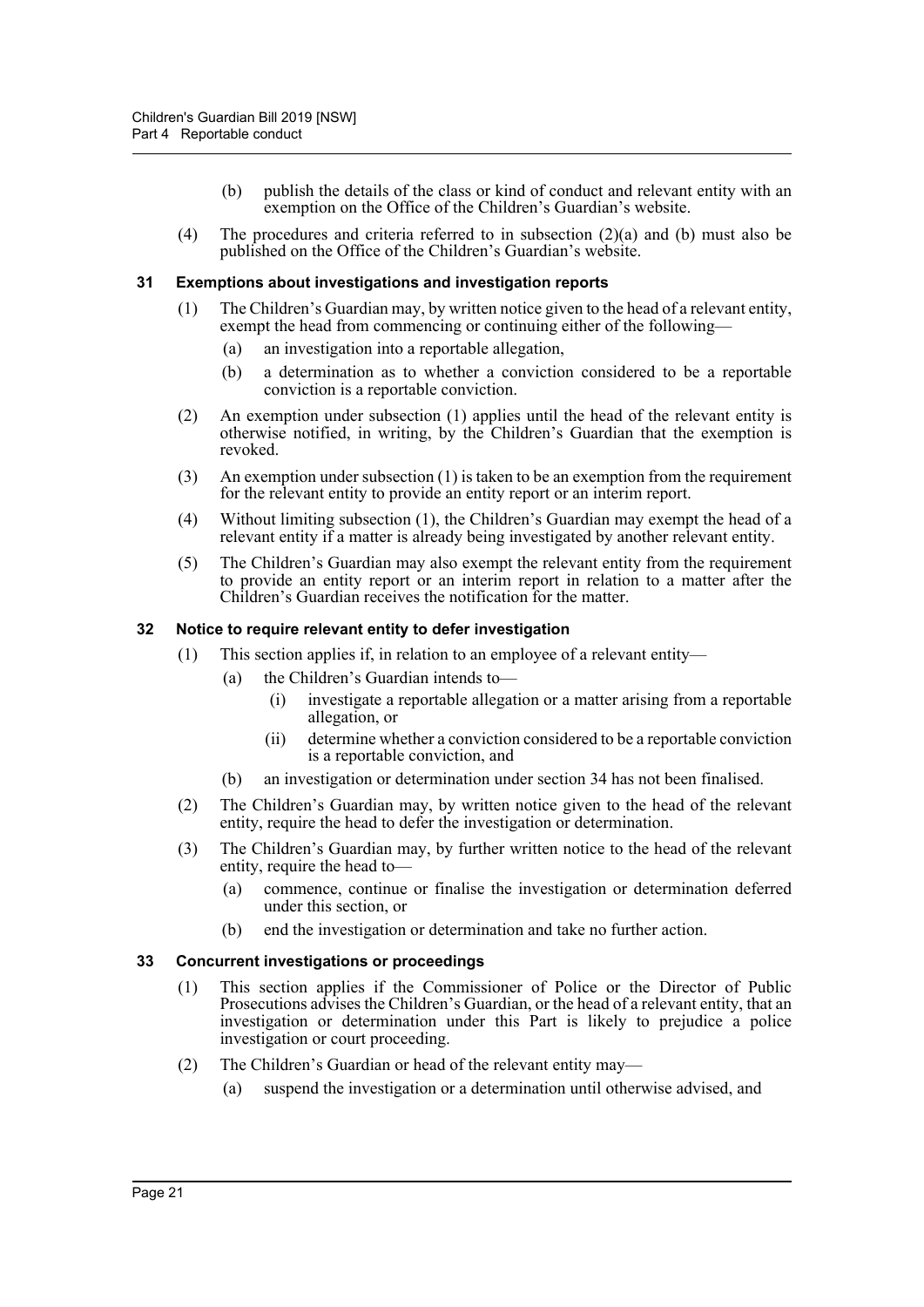- (b) after consulting the police officer in charge of the investigation or the Director of Public Prosecutions, take steps to manage any risks while the investigation or determination is suspended, and
- (c) if the investigation or determination was being conducted by the head of a relevant entity—
	- (i) advise the Children's Guardian about the suspension under this section, and
	- (ii) advise the Children's Guardian of the steps being taken to manage risks.
- (3) Before making a decision about whether or not to suspend an investigation or determination, the Children's Guardian, or head of the relevant entity, must consult with the Commissioner of Police, or the Director of Public Prosecutions, who provided the advice under subsection (1).
- (4) If the Children's Guardian or head of the relevant entity decides not to suspend the investigation or determination, the Children's Guardian must ensure the investigation is conducted in a way that does not prejudice the police investigation or the court proceeding.
- (5) An investigation or determination by a relevant entity, suspended by operation of this section, is taken to be exempt from the requirement to provide an entity report or an interim report until the period of 30 days after the suspension has ended.
- (6) This section does not affect the operation of any other Act.
- (7) For the purposes of this section—
	- (a) a reference to a police investigation includes a reference to an investigation by the Australian Federal Police, an international investigation the Australian Federal Police are aware of, or a police investigation in another State or Territory, and
	- (b) a reference to a court proceeding includes a reference to a court proceeding in another State or Territory, and
	- (c) a reference to the Commissioner of Police or the Director of Public Prosecutions includes a reference to a person holding the equivalent office in another State or Territory.

#### <span id="page-21-0"></span>**Division 5 Investigation or determination and report by relevant entity**

#### <span id="page-21-1"></span>**34 Investigation or determination by head of relevant entity**

- (1) As soon as practicable after receiving a report, the head of the relevant entity must—
	- (a) investigate, or arrange for an investigator to investigate, the reportable allegation, or
	- (b) determine whether the conviction considered to be a reportable conviction is a reportable conviction.
- (2) During an investigation or a determination, an employee the subject of a reportable allegation or a conviction considered to be a reportable conviction may give the head of the relevant entity a written submission concerning the allegation or conviction for the purpose of determining what, if any, disciplinary or other action should be taken in relation to the employee.
- (3) The investigation or determination must be completed within a reasonable time. **Note.** Section 138 requires information to be reported in particular circumstances.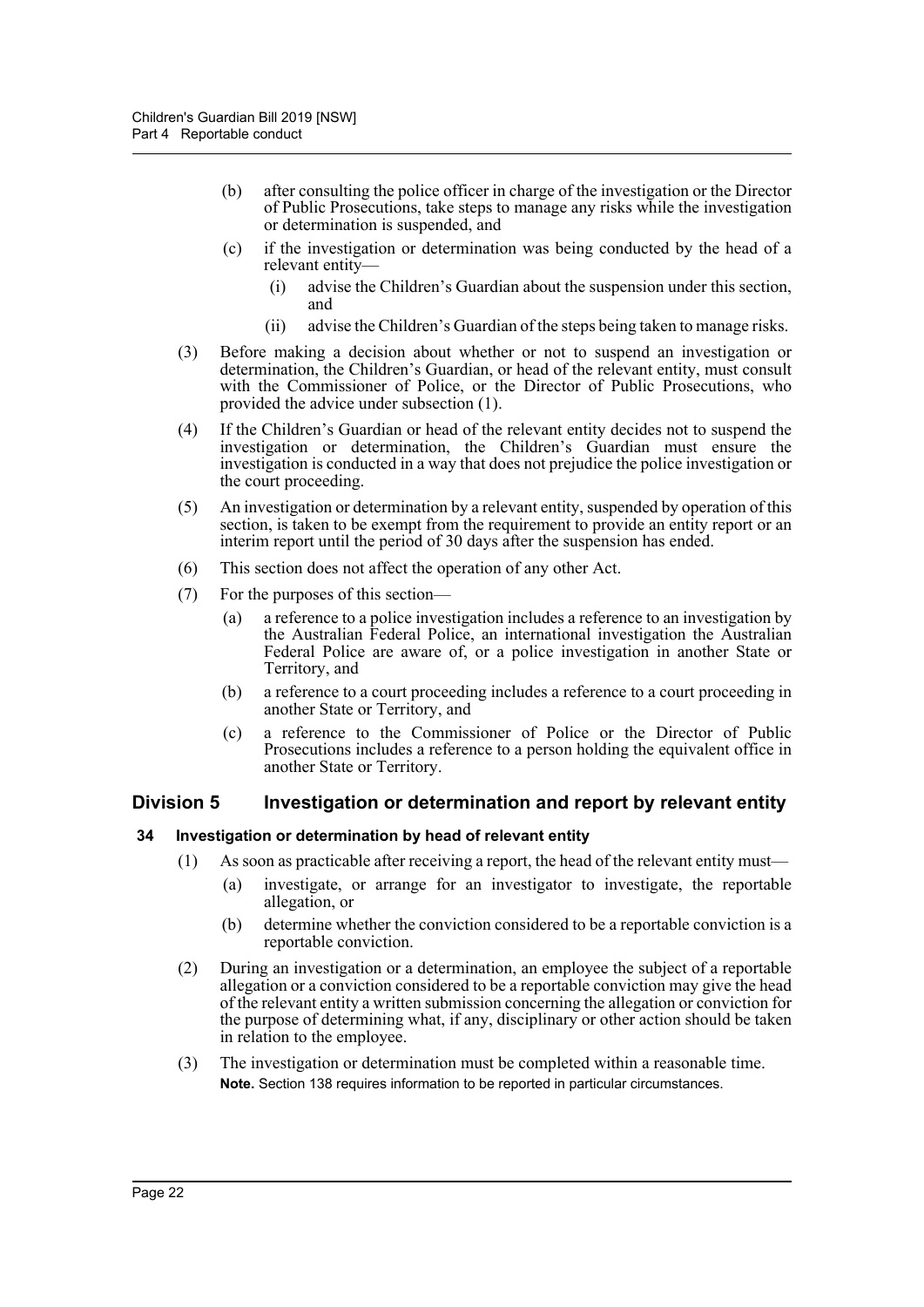#### <span id="page-22-0"></span>**35 Mandatory considerations**

The head of the relevant entity, or the investigator, in conducting an investigation into a reportable allegation must have regard to the matters in Division 6.

#### <span id="page-22-1"></span>**36 Report by relevant entity about investigation or determination**

- (1) After an investigation or determination is completed, the head of the relevant entity must prepare a report for the Children's Guardian (an *entity report*), unless—
	- (a) an exemption applies under section 31, or
	- (b) the head of the relevant entity has a reasonable excuse, or
	- (c) the Children's Guardian consents to an extension of time for the head of the relevant entity to prepare the report.

Maximum penalty—10 penalty units.

- (2) The entity report must be provided to the Children's Guardian within 30 days after the head of the entity receiving the report of the reportable allegation or conviction considered to be a reportable conviction, unless the head of the relevant entity gives the Children's Guardian—
	- (a) an interim report under section 38 within 30 days after receiving the report of the reportable allegation or conviction considered to be a reportable conviction, and
	- (b) a reason for not providing the report within 30 days, and
	- (c) an estimated time frame for the completion of the entity report.

Maximum penalty—10 penalty units.

- (3) Despite subsection (2), if the Children's Guardian consents to an extension of time under subsection  $(1)(c)$ , the report is due by the date granted under the extension.
- (4) The entity may give the entity report to the employee of the relevant entity the subject of the report.

#### <span id="page-22-2"></span>**37 Contents of entity report**

- (1) The entity report must include the following—
	- (a) in relation to a reportable allegation—
		- (i) information about the facts and circumstances of the reportable allegation, and
		- (ii) the findings the head of the relevant entity has made about the reportable allegation after completing the investigation, including whether the head of the relevant entity has made a finding of reportable conduct, and
		- (iii) an analysis of the evidence and the rationale for the findings,
	- (b) in relation to a conviction considered to be a reportable conviction—
		- (i) information about the conviction considered to be a reportable conviction, and
		- (ii) the determination the head of the relevant entity has made about the conviction, including whether the head of the relevant entity has determined the conviction is a reportable conviction,
	- (c) a copy of any written submission made by the employee under section 34(2),
	- (d) information about what action has been, or will be, taken in relation to the reportable allegation or conviction considered to be a reportable conviction, including the following—
		- (i) remedial or disciplinary action in relation to the employee,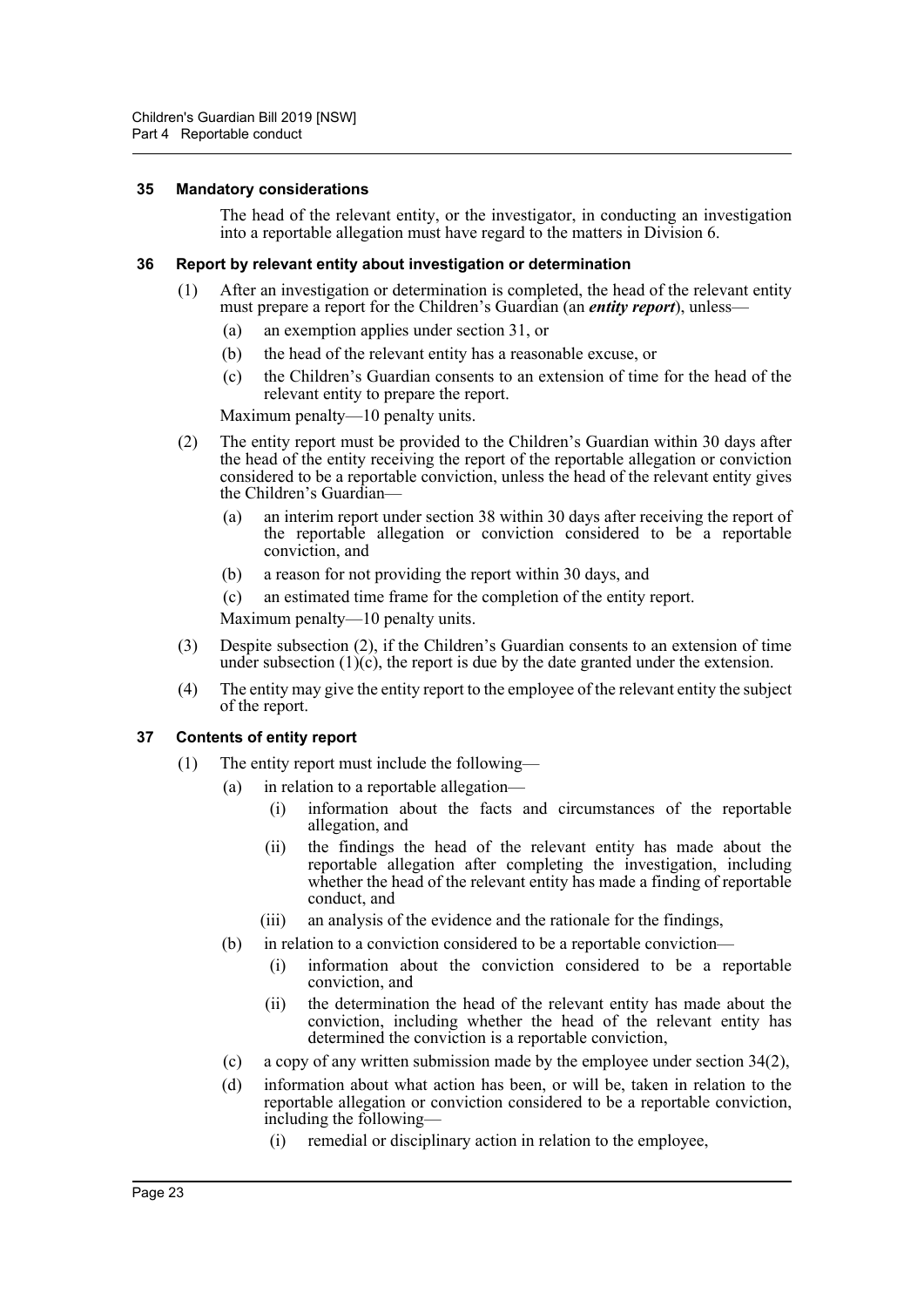- (ii) whether information about the matter has been referred to a different entity,
- (iii) changes to systems or policies,
- (iv) if no further action is to be taken—that no further action is to be taken,
- (e) the reasons for the action taken, including taking no further action,
- (f) any other information prescribed by the regulations.
- (2) The entity report must also be accompanied by any copies of documents in the relevant entity's possession that are relevant to the report, including transcripts of interviews and copies of evidence.

#### <span id="page-23-0"></span>**38 Interim report**

An interim report must—

- (a) include the following information—
	- (i) in relation to a reportable allegation—if known, the facts and circumstances of the reportable allegation,
	- (ii) in relation to a conviction considered to be a reportable conviction—any known information about the conviction,
	- (iii) action taken since the Children's Guardian received a notification about the reportable allegation or the conviction considered to be a reportable conviction,
	- (iv) further action the head of the relevant entity proposes to take in relation to the reportable allegation or conviction considered to be a reportable conviction, including if the head of the relevant entity proposes to take no further action,
	- (v) the reasons for the action taken and the action proposed to be taken or the reasons for the decision to take no further action,
	- (vi) other information prescribed by the regulations, and
- (b) be accompanied by copies of documents in the relevant entity's possession, including transcripts of interviews and copies of evidence.

#### <span id="page-23-1"></span>**Division 6 Mandatory matters for consideration for reportable allegations**

#### <span id="page-23-2"></span>**39 Application of Division**

- (1) This Division applies in relation to a report, complaint or notification of a reportable allegation received by the head of a relevant entity, or by the Children's Guardian.
- (2) This Division does not apply in relation to a reportable conviction.

#### <span id="page-23-3"></span>**40 Assessing conduct**

- (1) The head of the relevant entity or the Children's Guardian must make a finding of reportable conduct if it is satisfied that the case against the employee the subject of the reportable allegation has been proved against the employee on the balance of probabilities.
- (2) Without limiting the matters the head of the relevant entity or the Children's Guardian may take into account in deciding whether it is satisfied the case has been proved on the balance of probabilities, the head of the relevant entity or the Children's Guardian may take into account—
	- (a) the nature of the reportable allegation and any defence, and
	- (b) the gravity of the matters alleged.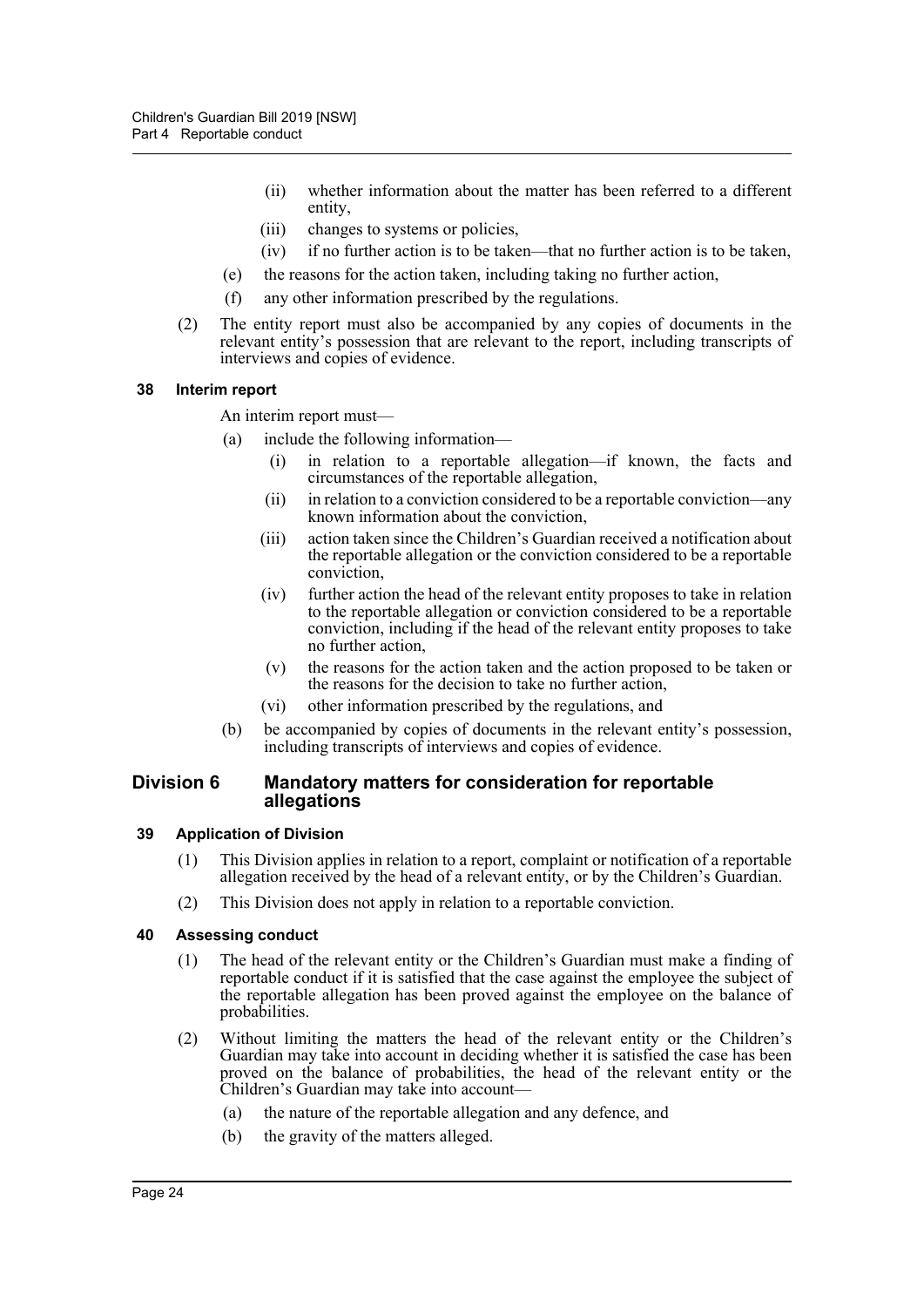- (3) The head of the relevant entity or the Children's Guardian must consider whether the reportable allegation relates to conduct that is in breach of established standards applying to the employee of the relevant entity, having regard to the following—
	- (a) professional standards,
	- (b) codes of conduct, including any professional or ethical codes,
	- (c) accepted community standards.

#### <span id="page-24-0"></span>**41 Conduct that is not reportable conduct**

Reportable conduct does not include—

- (a) conduct that is reasonable for the purposes of discipline, management or care of a child, having regard to—
	- (i) the age, maturity, health or other characteristics of the child, and
	- (ii) any relevant code of conduct or professional standard, or
- (b) the use of physical force if—
	- (i) in all the circumstances, the physical force is trivial or negligible, and
	- (ii) the circumstances in which it was used have been investigated and the result of the investigation has been recorded in accordance with appropriate procedures, or
- (c) conduct of a class or kind exempted from being reportable conduct by the Children's Guardian under section 30.

**Example of conduct for paragraph (a)—** a school teacher raising his or her voice in order to attract attention or restore order in a classroom

#### **Examples of conduct for paragraph (b)—**

- 1 touching a child in order to attract the child's attention
- 2 momentarily restraining a child to prevent the child hurting themselves or others
- 3 touching a child to guide or comfort the child

#### <span id="page-24-1"></span>**Division 7 Children's Guardian's powers in relation to reportable allegations and reportable convictions**

#### <span id="page-24-2"></span>**42 Children's Guardian may require further information**

After receiving a notification, the Children's Guardian may require the relevant entity to provide further information in relation to—

- (a) the reportable allegation or conviction considered to be a reportable conviction, or
- (b) the relevant entity's response to the notification.

## <span id="page-24-3"></span>**43 Children's Guardian may monitor relevant entity's investigation or determination**

- (1) The Children's Guardian may, on the Children's Guardian's own initiative or because of a complaint, monitor the progress of an investigation or determination by the head of a relevant entity into a report if the Children's Guardian considers the monitoring is in the public interest.
- (2) Without limiting subsection (1), the Children's Guardian may do the following to monitor an investigation—
	- (a) observe interviews carried out for the purposes of the investigation,
	- (b) discuss the investigation with the head of the relevant entity,
	- (c) provide guidance and advice to the relevant entity about the investigation,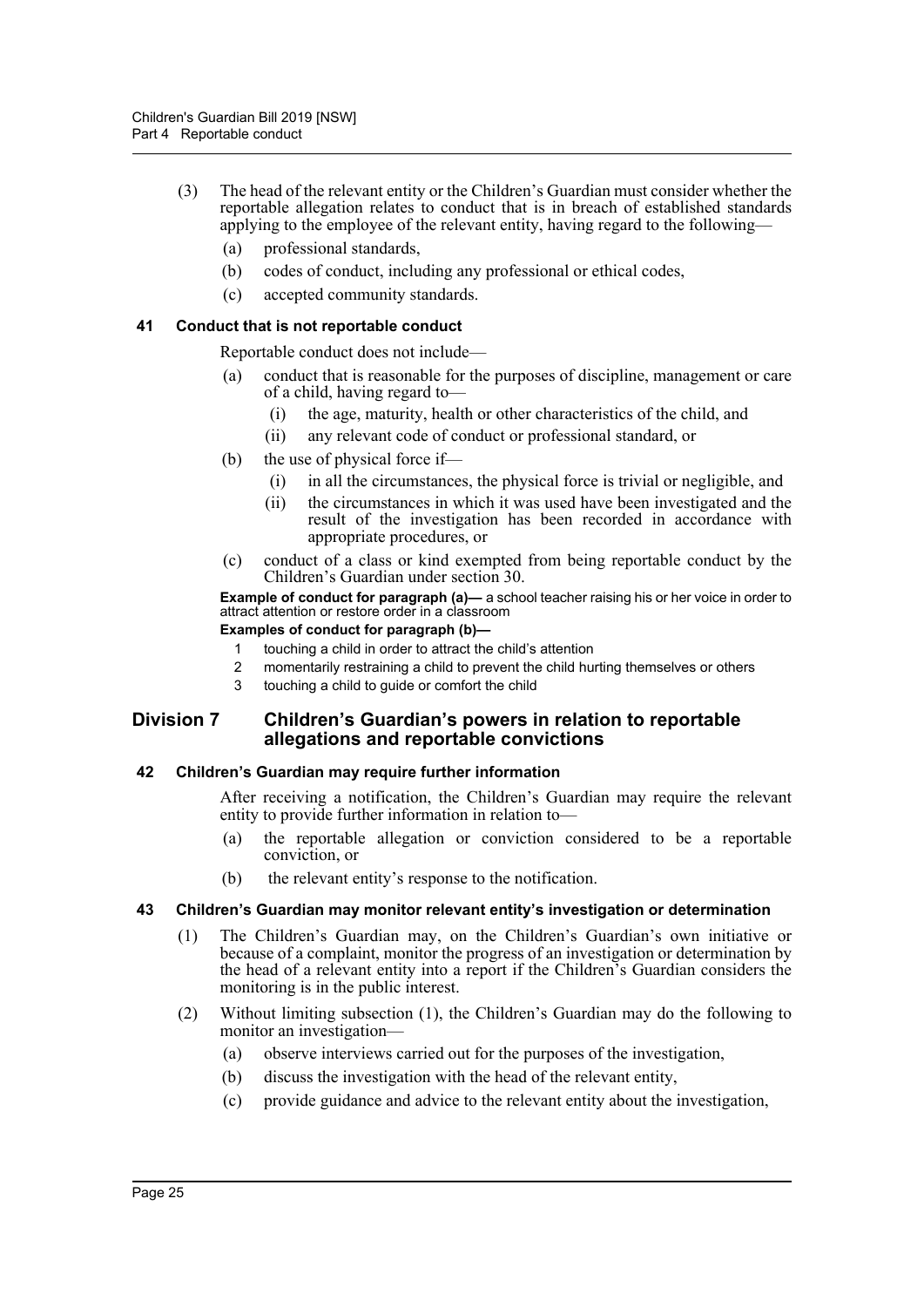- (d) by written notice, require the head of the relevant entity or the investigator to provide to the Children's Guardian documents or other information, including records of interviews, relating to the investigation,
- (e) a thing prescribed by the regulations for this section.

## <span id="page-25-0"></span>**Division 8 Investigation and report—Children's Guardian**

#### <span id="page-25-1"></span>**44 Preliminary inquiries**

- (1) The Children's Guardian may make preliminary inquiries to decide whether to carry out an investigation or determination under section 46.
- (2) The preliminary inquiries may be made whether or not the Children's Guardian has received a complaint or notification about a matter to which the complaint or notification relates.
- (3) Without limiting subsection (1), the Children's Guardian may, by written notice given to the entity that made the complaint or notification, require the entity to give the Children's Guardian further written information about the matter the subject of the complaint or notification within the time stated in the notice.
- (4) Sections 16, 17, 18 and 19(1) of the *Privacy and Personal Information Protection Act 1998* do not apply to information disclosed under this section.
- (5) Despite the *Health Records and Information Privacy Act 2002*
	- (a) a person may disclose health information, within the meaning of that Act, to the Children's Guardian in relation to preliminary inquiries by the Children's Guardian under this section, and
	- (b) the Children's Guardian may use the information for the purposes of this Part.

#### <span id="page-25-2"></span>**45 Further information after receiving entity report**

- (1) After receiving an entity report, the Children's Guardian may require the head of the relevant entity to provide additional information the Children's Guardian considers necessary to enable the Children's Guardian to determine—
	- (a) whether—
		- (i) the reportable allegation was properly investigated, or
		- (ii) the conviction considered to be a reportable conviction was properly determined, and
	- (b) whether appropriate action was, or can be, taken as a result of the investigation or determination.
- (2) In this section—

*appropriate action* includes a penalty for the making of a reportable allegation that is shown to be false or misleading.

#### <span id="page-25-3"></span>**46 Children's Guardian may investigate or determine**

- (1) The Children's Guardian may, if the Children's Guardian reasonably believes it is in the public interest—
	- (a) investigate a reportable allegation, or
	- (b) make a determination about a conviction considered to be a reportable conviction, or
	- (c) investigate the way in which a relevant entity has dealt with, or is dealing with, a report, complaint or notification.
- (2) An investigation or determination under subsection (1) may be carried out—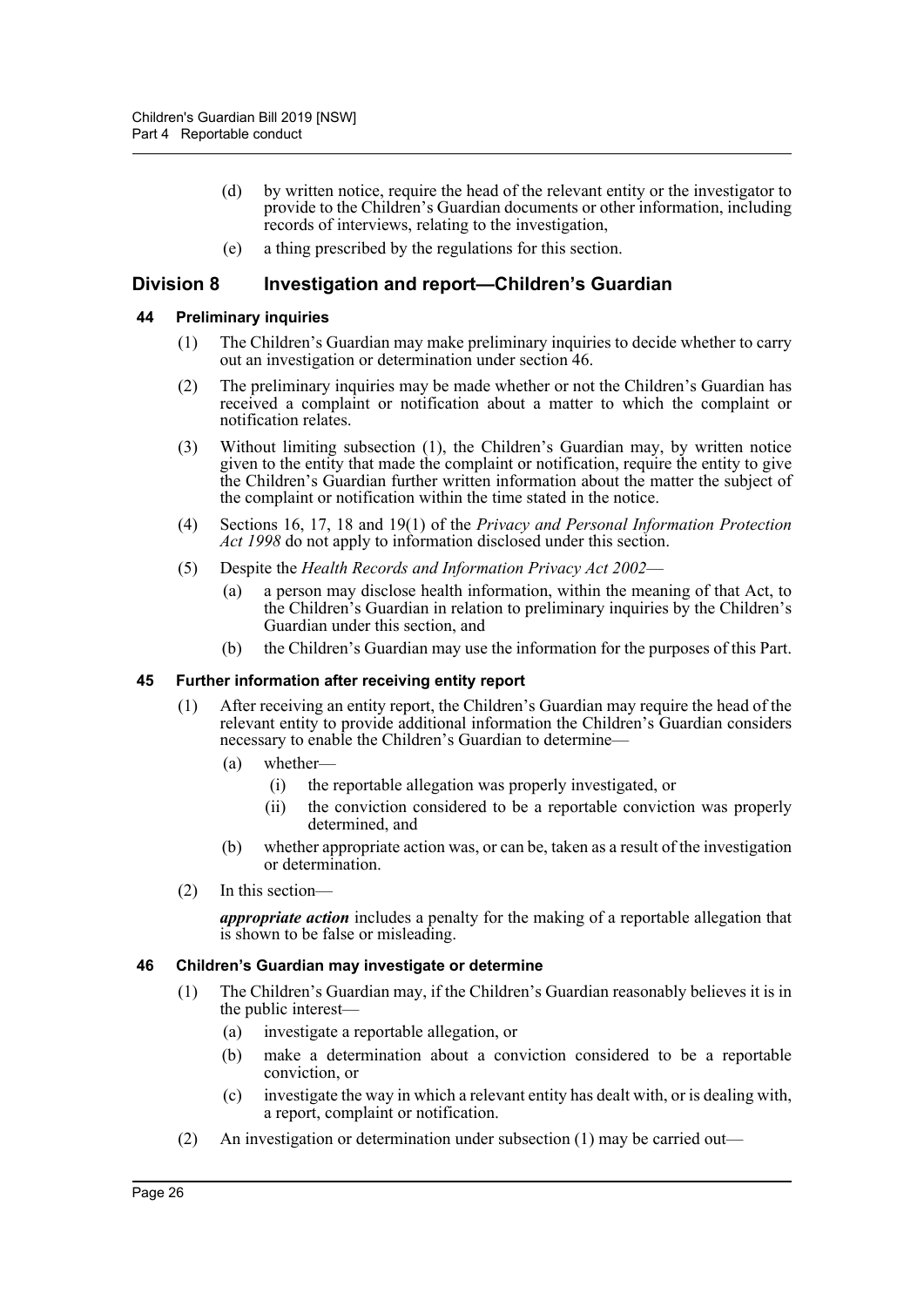- (a) on the Children's Guardian's own initiative, or
- (b) because of a complaint or notification, or
- (c) because the Children's Guardian is satisfied the head of a relevant entity is unable or unwilling to—
	- (i) investigate or determine a report, or
	- (ii) engage an investigator to carry out an investigation.
- (3) The investigation or determination must be completed within a reasonable time. **Note.** Section 138 requires information to be reported in particular circumstances.

#### <span id="page-26-0"></span>**47 Notice for Children's Guardian investigation or determination**

- (1) On deciding to carry out an investigation or determination, the Children's Guardian must, by written notice given to the following entities, advise the entities about the decision—
	- (a) for an investigation or determination because of a report, complaint or notification involving an employee of a relevant entity—
		- (i) the employee and the relevant entity, and
		- (ii) if a complaint has been made—the entity that made the complaint,
	- (b) for an investigation in relation to the way in which a relevant entity has dealt with a report or notification—the relevant entity,
	- (c) an entity prescribed by the regulations.
- (2) The notice must describe the reportable allegation or the conviction considered to be a reportable conviction the subject of the investigation or determination.
- (3) Subsection  $(1)(a)(i)$  does not apply if giving the notice to the employee or relevant entity would compromise the investigation or put a person's health or safety at serious risk.

#### <span id="page-26-1"></span>**48 Investigation by Children's Guardian**

- (1) For an investigation into a reportable allegation, the Children's Guardian must have regard to the matters in Division 6.
- (2) An investigation under this Division must be carried out in the absence of the public.
- (3) Schedule 2 provides for powers that may be exercised by an authorised person for the purpose of conducting the investigation.
- (4) For the purposes of an investigation under this Part, the Children's Guardian may conduct an inquiry.
- (5) Schedule 3 provides for the Children's Guardian's powers to make or hold an inquiry.

#### <span id="page-26-2"></span>**Division 9 Outcome of investigation or determination by Children's Guardian**

#### <span id="page-26-3"></span>**49 Children's Guardian reports**

- (1) After completing an investigation or determination the Children's Guardian must prepare a report (a *Children's Guardian report*).
- (2) The Children's Guardian report must include the following—
	- (a) in relation to a reportable allegation—
		- (i) information about the facts and circumstances of the reportable allegation, and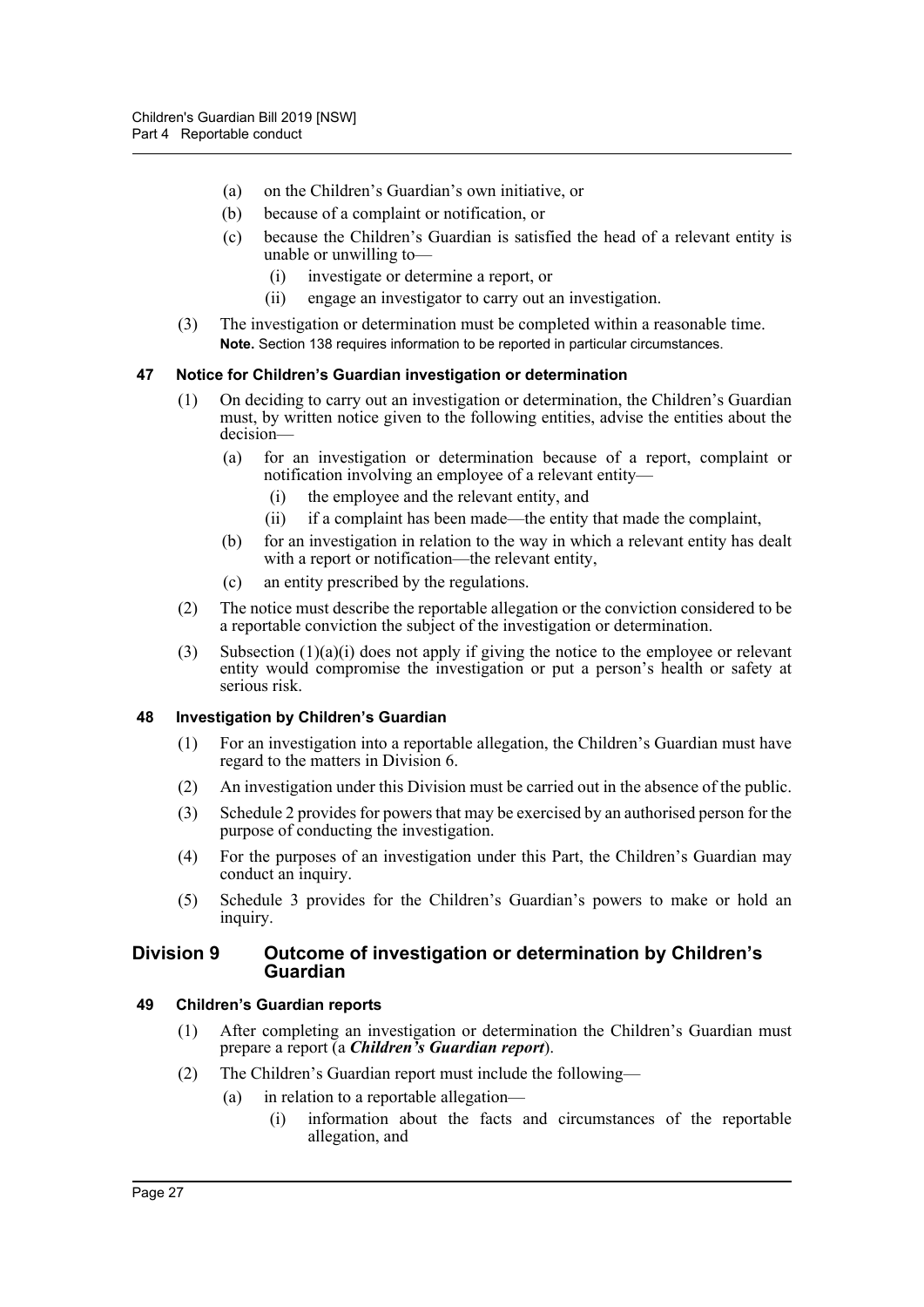- (ii) the findings the Children's Guardian has made about the reportable allegation after completing the investigation, including whether the Children's Guardian has made a finding of reportable conduct, and
- (iii) analysis of the evidence and the rationale for the findings,
- (b) in relation to a conviction considered to be a reportable conviction—
	- (i) information about the conviction considered to be a reportable conviction, and
	- (ii) the determination the Children's Guardian has made about the conviction, including whether the Children's Guardian has determined the conviction is a reportable conviction,
- (c) a copy of any written submissions made by the employee under section 34(2),
- (d) recommendations for action to be taken in relation to the reportable allegation or conviction considered to be a reportable conviction, including any of the following recommendations—
	- (i) remedial or disciplinary action against—
		- (A) the employee, or
		- (B) if the complaint is about the head of a relevant entity—the head of the relevant entity,
	- (ii) referring the matter to a different entity,
	- (iii) changes to systems or policies,
	- (iv) that no further action should be taken,
- (e) reasons for the findings or determination,
- (f) any other information prescribed by the regulations.

#### <span id="page-27-0"></span>**50 Recommendations by Children's Guardian**

- (1) If the Children's Guardian proposes to recommend in the Children's Guardian report that the relevant entity take particular action, the Children's Guardian must consult with the relevant entity about the recommendation before finalising the report.
- (2) Subsection (1) does not apply to the extent the Children's Guardian reasonably believes consulting with the relevant entity would—
	- (a) put a person's health or safety at serious risk, or
	- (b) put a person who made a report, complaint or notification, or other person, at risk of being harassed or intimidated, or
	- (c) prejudice an investigation or inquiry.
- (3) Recommendations the Children's Guardian may make include recommendations that—
	- (a) the reportable conduct or reportable conviction be considered or reconsidered by the relevant entity, or by any person in a position to supervise or direct the relevant entity or employee in relation to the conduct, or
	- (b) action be taken to rectify, mitigate or change the reportable conduct or the consequences of the reportable conduct, or
	- (c) a law or practice relating to the conduct be changed, or
	- (d) other steps be taken.

#### <span id="page-27-1"></span>**51 Notice to particular persons of reportable conduct or reportable conviction**

(1) This section applies if—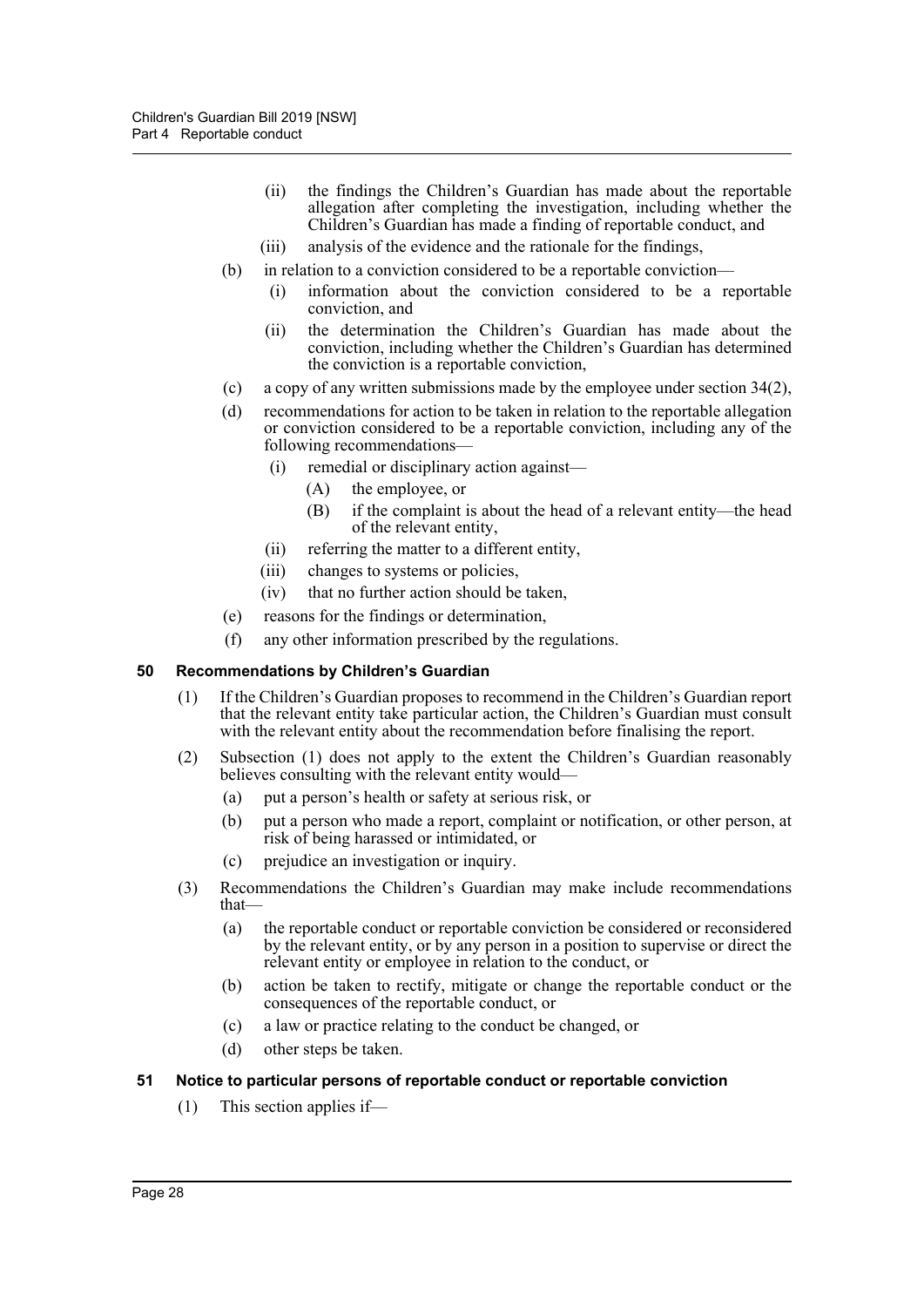- (a) the Children's Guardian makes a finding of reportable conduct or a determination that a conviction is a reportable conviction in relation to an employee of a relevant entity, and
- (b) in the Children's Guardian report the Children's Guardian makes a recommendation for dismissal, removal or punishment of the employee.
- (2) The Children's Guardian must advise the following persons of the finding or determination, the recommendation and the reasons—
	- (a) the Minister,
	- (b) the head of the relevant entity,
	- (c) if the finding or determination has been made about a person employed in, or by, a government sector agency within the meaning of the *Government Sector Employment Act 2013*—the Secretary of the Department of Premier and Cabinet,
	- (d) the employee the subject of the finding or determination.
- (3) The Children's Guardian may advise the following persons of the finding or determination, the recommendation and the reasons—
	- (a) the responsible Minister for the relevant entity concerned,
	- (b) if the investigation or determination arose from a complaint—the entity that made the complaint.
- (4) Subsection (2)(d) does not apply to the extent the Children's Guardian reasonably believes advising the employee would—
	- (a) put a person's health or safety at serious risk, or
	- (b) put a person who made a report, complaint or notification, or other person, at risk of being harassed or intimidated, or
	- (c) prejudice any other investigation or inquiry.

#### <span id="page-28-0"></span>**52 Recommendations and provision of report**

- (1) At the conclusion of an investigation or determination by the Children's Guardian, or on a recommendation by the Children's Guardian to refer a reportable allegation, reportable conduct or a reportable conviction back to the relevant entity, the Children's Guardian must give the relevant entity and the employee the subject of the Children's Guardian report—
	- (a) the recommendations for action to be taken, and
	- (b) necessary information relating to the recommendations.
- (2) The Children's Guardian may give a copy of the report to the relevant entity the subject of the Children's Guardian report or the employee the subject of the Children's Guardian report.
- (3) Subsection (1) does not apply to the extent the Children's Guardian reasonably believes giving the relevant entity or employee the information would—
	- (a) put a person's health or safety at serious risk, or
	- (b) put a person who made a report, complaint or notification, or other person, at risk of being harassed or intimidated, or
	- (c) prejudice any other investigation or inquiry.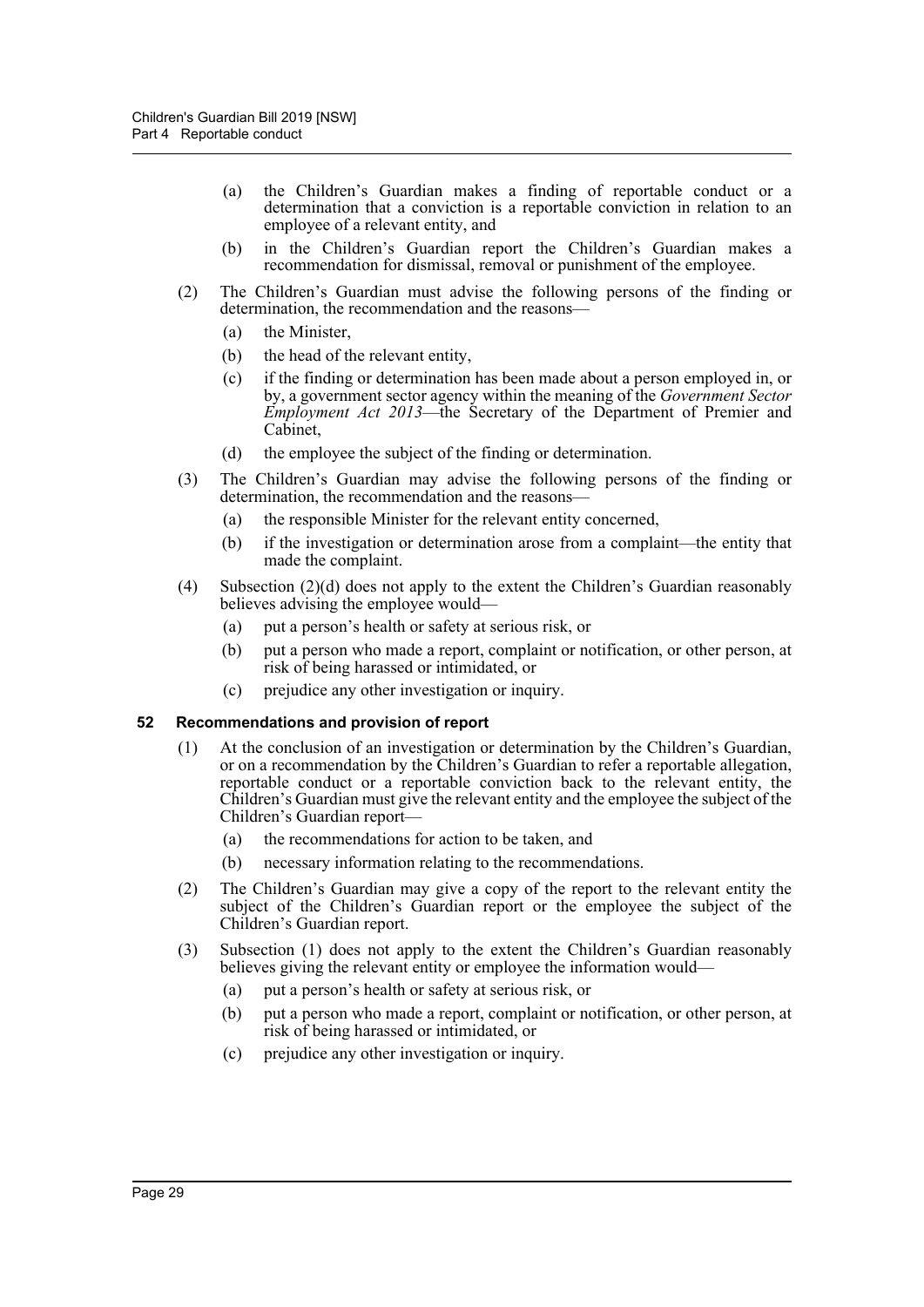#### <span id="page-29-0"></span>**53 Action taken by head of relevant entity on receipt of advice**

The head of a relevant entity may, and on request by the Children's Guardian must, notify the Children's Guardian of any action taken or proposed as a result of the recommendations provided under section 52.

#### <span id="page-29-1"></span>**Division 10 Other measures about reportable conduct**

#### <span id="page-29-2"></span>**54 Relevant entities to have systems about reportable conduct**

The head of a relevant entity must ensure the entity has systems including a code of conduct, policies and processes for the following—

- (a) preventing and detecting reportable conduct by an employee of the entity,
- (b) requiring an employee of the relevant entity to give a report, as soon as possible, in relation to a reportable allegation or conviction considered to be a reportable conviction involving an employee of the entity,
- (c) enabling a person, other than an employee of the relevant entity, to give a report to the head of the relevant entity about a reportable allegation or conviction considered to be a reportable conviction involving an employee of the relevant entity,
- (d) handling or responding to a reportable allegation or conviction considered to be a reportable conviction involving an employee of the relevant entity, having regard to principles of procedural fairness,
- (e) receiving, handling and disclosing information relating to reportable allegations, convictions considered to be reportable convictions and information relating to investigations and determinations,
- (f) identifying and dealing with matters relating to the prevention of reportable conduct by employees of the relevant entity.

#### <span id="page-29-3"></span>**55 Children's Guardian may require information about systems**

- (1) The Children's Guardian may, at any time by written notice, require the head of a relevant entity to give the Children's Guardian, within the reasonable time stated in the notice, information about the entity's systems under section 54.
- (2) If the relevant entity does not, without reasonable excuse, give the Children's Guardian the information required under subsection (1), the Children's Guardian may publish the following on the Children's Guardian's website—
	- (a) the name of the relevant entity,
	- (b) that the entity has failed to comply with the requirements for systems about reportable conduct under this Part.

#### <span id="page-29-4"></span>**56 Reporting within the Office of the Children's Guardian**

- (1) If a finding of reportable conduct or a determination has been made that a conviction is a reportable conviction, the Children's Guardian must provide, to the Working with Children Check Unit within the Office of the Children's Guardian, a report made under this Part, if the finding relates to the following types of conduct—
	- (a) sexual misconduct,
	- (b) a sexual offence,
	- (c) a serious physical assault.
- (2) Also, if the Children's Guardian is of the opinion that there is a real and appreciable risk to the safety of children during the course of an investigation, the Children's Guardian must refer information about the employee the subject of the investigation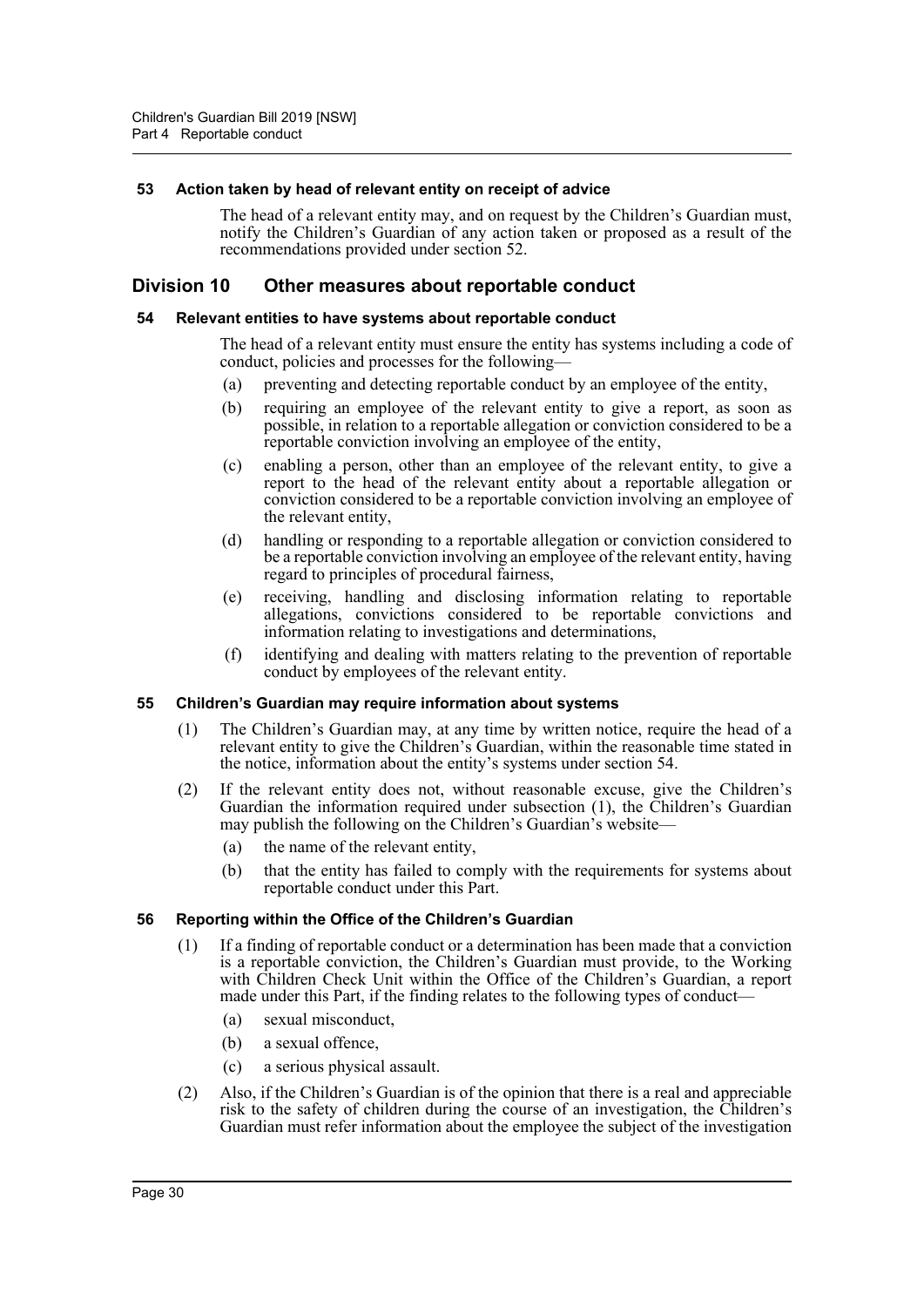to the Working with Children Check Unit, for the purpose of considering an interim bar under section 17 of the *Child Protection (Working with Children) Act 2012*.

(3) In this section—

*Working with Children Check Unit* means that part of the Office of the Children's Guardian that exercises functions in relation to working with children check clearances under the *Child Protection (Working with Children) Act 2012*.

## <span id="page-30-0"></span>**Division 11 Information sharing**

#### <span id="page-30-1"></span>**57 Disclosure of information**

- (1) This section applies to a person who is, or was, any of the following persons—
	- (a) the Children's Guardian,
	- (b) the head of a relevant entity or an investigator for the relevant entity, to which a report of a reportable allegation or a conviction considered to be a reportable conviction, in relation to an employee of the relevant entity, was given.
- (2) A person must not disclose relevant information unless subsection (3) or (4) applies. Maximum penalty—10 penalty units or imprisonment for a period not exceeding 12 months, or both.
- (3) A person to whom this section applies must disclose relevant information to the following persons unless the person is satisfied the disclosure is not in the public interest—
	- (a) a child to whom the information relates,
	- (b) a parent of the child,
	- (c) if the child is in out-of-home care—an authorised carer that provides out-of-home care to the child.
- (4) Relevant information may be disclosed if—
	- (a) it is for the purpose of promoting the safety, welfare or wellbeing of a child, or class of children, to whom the information relates, and
	- (b) the information is disclosed to—
		- (i) if the disclosure is made by the head of a relevant entity or investigator—the Children's Guardian, or
		- (ii) if the disclosure is made by the Children's Guardian—the head of a relevant entity, or
		- (iii) if the employee the subject of the reportable allegation or conviction considered to be a reportable conviction is a contractor—the head of an entity, other than the relevant entity, that engaged the employee as a contractor, or
		- (iv) if the Secretary or Minister has parental responsibility for a relevant child under the *Children and Young Persons (Care and Protection) Act 1998*—the Secretary or Minister of the Department, or
		- (v) a person who, under the *Children and Young Persons (Care and Protection) Act 1998,* has daily care and control of a relevant child, whether or not that care involves custody of the child, or
		- (vi) the Civil and Administrative Tribunal, for the purposes of an application under Part 10, or
		- (vii) a person, if necessary for the purpose of investigating the reportable allegation or determining the conviction considered to be a reportable conviction, or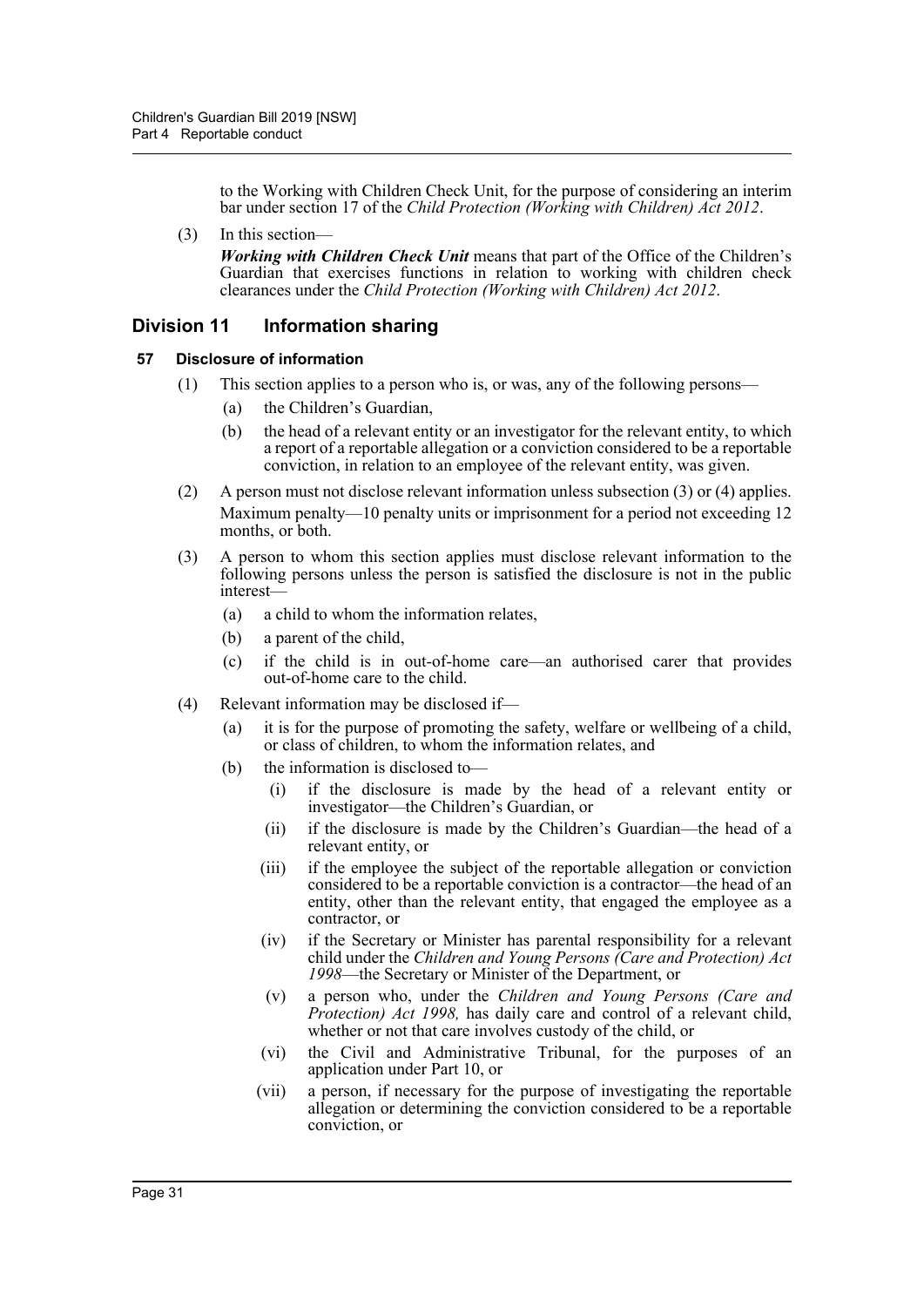(viii) a person prescribed by the regulations.

- (5) The Children's Guardian may publish guidelines for the matters a person specified in subsection (1) must have regard to in deciding whether or not to disclose relevant information under this section.
- (6) Nothing in this section prevents the Children's Guardian from entering into an arrangement or procedure with another entity in relation to the exchange of information relating to the safety, welfare and wellbeing of a child or class of children.

#### (7) In this section—

*relevant child* means a child or a member of a class of children—

- (a) against whom an employee of an entity is alleged to have committed reportable conduct, and
- (b) to whom the relevant information relates.

*relevant information* means the following information relating to a reportable allegation or conviction considered to be a reportable conviction—

- (a) information about the progress of the investigation,
- (b) information about the findings of the investigation,
- (c) information about action taken in response to the findings.

#### <span id="page-31-0"></span>**58 Disclosures by Children's Guardian or officer of Children's Guardian**

- (1) The Children's Guardian must not disclose any information obtained in the course of an investigation or determination into reportable conduct or a conviction considered to be a reportable conviction, unless the disclosure is made—
	- (a) if the person who is the subject of the investigation or determination holds, or is required to hold, a working with children check clearance—to that person, or
	- (b) if the information relates to a public authority, including a Schedule 1 entity that is a public authority, and where the information is obtained from a relevant entity—with the consent of the head of the relevant entity, or of the responsible Minister, or
	- (c) if the information relates to the safety, welfare or wellbeing of a particular child or class of children—to a police officer, the Department or any other public authority that the Children's Guardian considers appropriate in the circumstances, or
	- (d) if the Children's Guardian believes on reasonable grounds that disclosure to a person is necessary to prevent or reduce the likelihood of harm being done to another person—to the person, or
	- (e) where the information is obtained from any other person—
		- (i) if the information relates to the person—with the consent of the person, or
		- (ii) for the purpose of proceedings with respect to the discipline of police officers before the Commissioner of Police or the Industrial Relations Commission, or
	- (f) for the purpose of proceedings under section 167A of the *Police Act 1990*, or
	- (g) for the purpose of proceedings under section 20 or 20B of the *Public Interest Disclosures Act 1994*, or
	- (h) for the purpose of criminal proceedings resulting from an investigation under this Act, or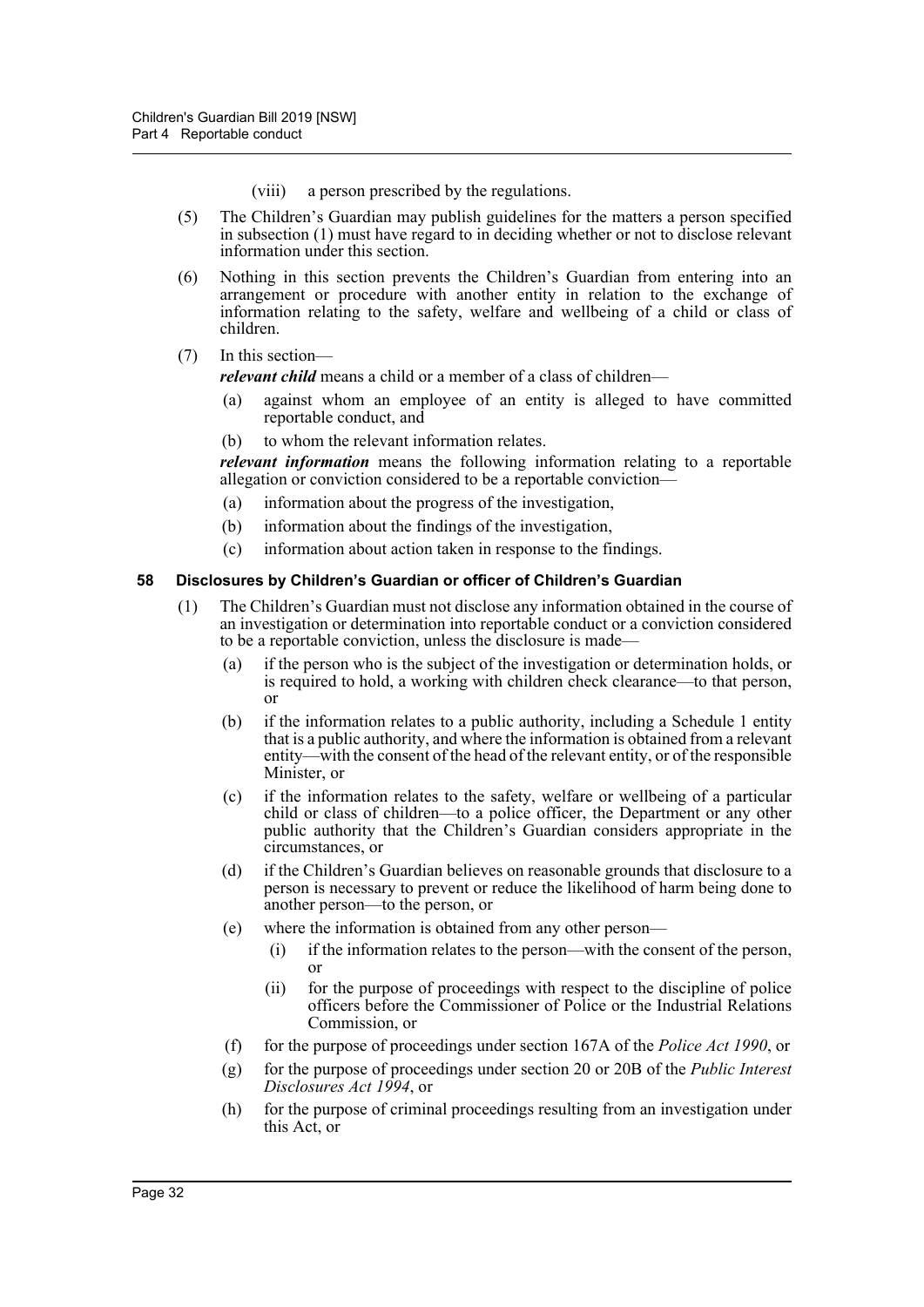- (i) for the purpose of any proceedings under section 161 or 169 of this Act or under Part 3 of the *Royal Commissions Act 1923* or Part 4 of the *Special Commissions of Inquiry Act 1983*, or
- (j) to a registered medical practitioner or registered psychologist in relation to the provision by that health practitioner of medical or psychiatric care, treatment or counselling, including psychological counselling to the Children's Guardian or an officer of the Children's Guardian, or
- (k) to an Official Community Visitor for the purpose of exercising the Official Community Visitor's functions under this Act, or
- (l) to a complainant, for the purposes of responding to a complaint about a relevant entity's handling of a reportable allegation or conviction considered to be a reportable conviction, or
- (m) for the purpose of discharging the Children's Guardian's functions under this or any other Act.

Maximum penalty—10 penalty units.

(2) Subsection (1) does not operate to make admissible in evidence in proceedings a document that would not have been admissible if this section had not been enacted.

#### <span id="page-32-0"></span>**59 Other States, the Commonwealth and Territories**

- (1) Section 58 does not prevent the Children's Guardian from giving information obtained under this Part to a relevant person in relation to—
	- (a) a matter relevant to the exercise of a law of any other State, the Commonwealth or a Territory, or
	- (b) an undertaking that is or was being carried out jointly by New South Wales and any other State, the Commonwealth or a Territory.
- (2) In this section—

*relevant person* means a person exercising functions under a law of another State, the Commonwealth or a Territory, similar to those exercised by the Children's Guardian under this Act.

#### <span id="page-32-1"></span>**60 Lawful disclosure**

- (1) Nothing in this Division limits disclosure that is required or permitted by law.
- (2) The *Privacy and Personal Information Protection Act 1998* and the *Health Records and Information Privacy Act 2002* do not prevent disclosure that is authorised by, or under, this Act.

#### <span id="page-32-2"></span>**Division 12 Other proceedings**

#### <span id="page-32-3"></span>**61 Children's Guardian, officer or expert as witness**

- (1) In relation to an investigation under this Part, the Children's Guardian, or officer of the Children's Guardian, must not be compellable to give evidence or produce any document in legal proceedings in respect of any information obtained by the Office of the Children's Guardian.
- (2) Subsection (1) does not apply to the following—
	- (a) proceedings for an offence under this Part,
	- (b) proceedings under Part 3 of the *Royal Commissions Act 1923*,
	- (c) proceedings under Part 4 of the *Special Commissions of Inquiry Act 1983*,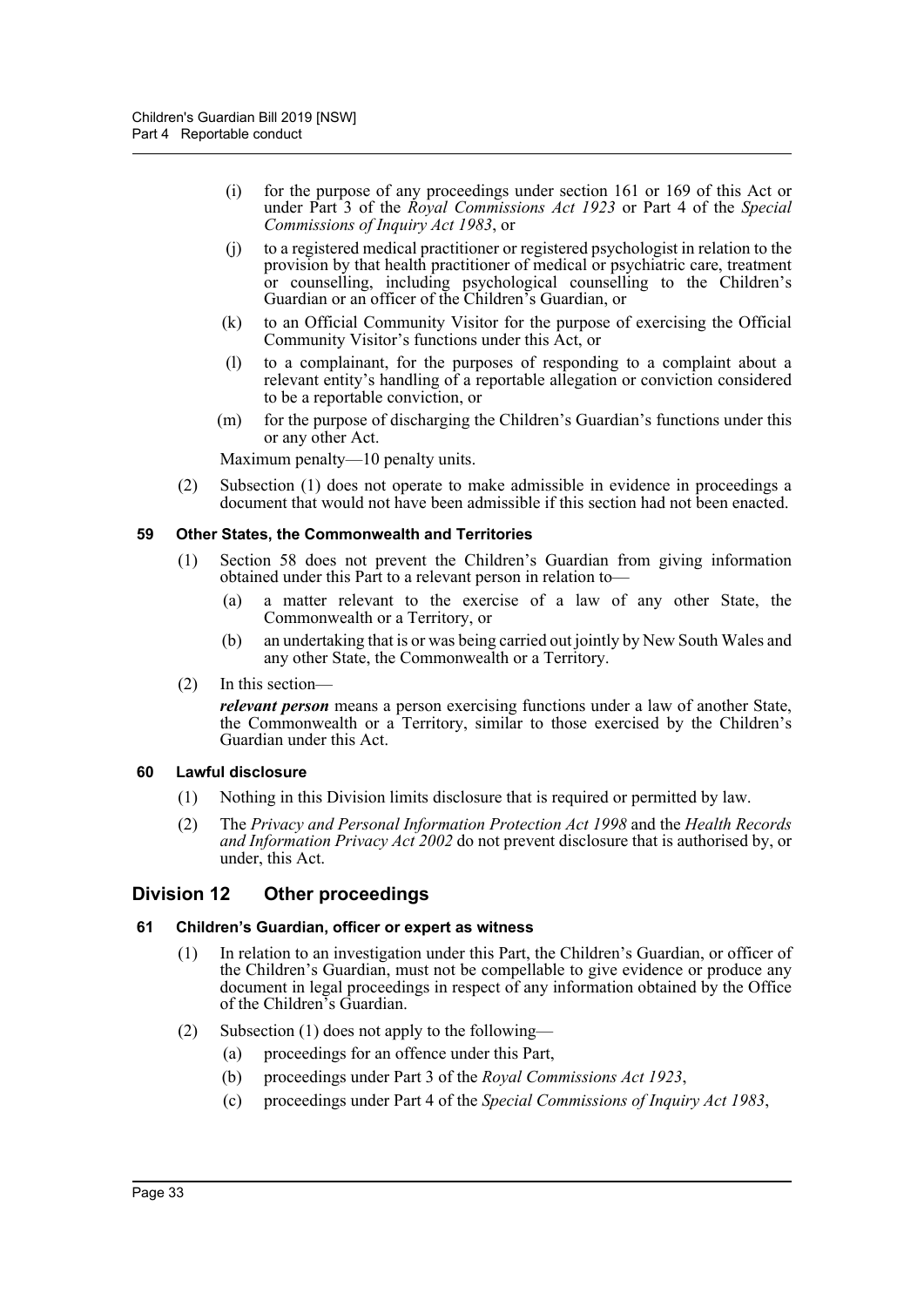- (d) proceedings under Part 5 of the *Government Information (Public Access) Act 2009* arising as a consequence of a decision made by the Children's Guardian in respect of an access application under that Act, **Note.** Matters in relation to reportable conduct are prescribed as excluded information under Schedule 2 to the *Government Information (Public Access) Act 2009*.
- (e) proceedings under section 167A of the *Police Act 1990*,
- (f) proceedings under section 20 or 20B of the *Public Interest Disclosures Act 1994*,
- (g) criminal proceedings resulting from an investigation under this Part.
- (3) Subsection (1) applies to the following persons in the same way it applies to the Children's Guardian and an officer of the Children's Guardian—
	- (a) a former Children's Guardian,
	- (b) a former officer of the Children's Guardian,
	- (c) an Australian legal practitioner who is, or was, appointed under clause 1(5) of Schedule 3 to assist the Children's Guardian,
	- (d) a person whose services are, or were, engaged under section 67.

#### <span id="page-33-0"></span>**62 Limits on secrecy and privilege**

- (1) This section applies if the Children's Guardian requires a person, under this Part, or under Schedules 2 or 3 in relation to an investigation or inquiry under this Part—
	- (a) to give a statement of information, or
	- (b) to produce a document or other thing, or
	- (c) to give a copy of a document, or
	- (d) to answer a question.
- (2) The Children's Guardian must set aside the requirement if it appears to the Children's Guardian that a person has a ground of privilege, whereby-
	- (a) in proceedings in a court of law, the person might resist a similar requirement, and
	- (b) it does not appear to the Children's Guardian that the person consents to compliance with the requirement.
- (3) The powers may be exercised despite—
	- (a) a rule of law which, in proceedings in a court of law, might justify an objection to an inspection of the premises or document or thing or to production of the document or thing on grounds of public interest, or
	- (b) any privilege of a relevant entity which the relevant entity might claim in a court of law, or
	- (c) any duty of secrecy or other restriction on disclosure applying to a relevant entity.

## <span id="page-33-1"></span>**Division 13 Offences for Part**

#### <span id="page-33-2"></span>**63 Retribution by employer**

(1) An employer who dismisses an employee from his or her employment, or prejudices any employee in his or her employment, for or on account of the employee assisting the Children's Guardian is guilty of an indictable offence.

Maximum penalty—200 penalty units or imprisonment for 5 years, or both.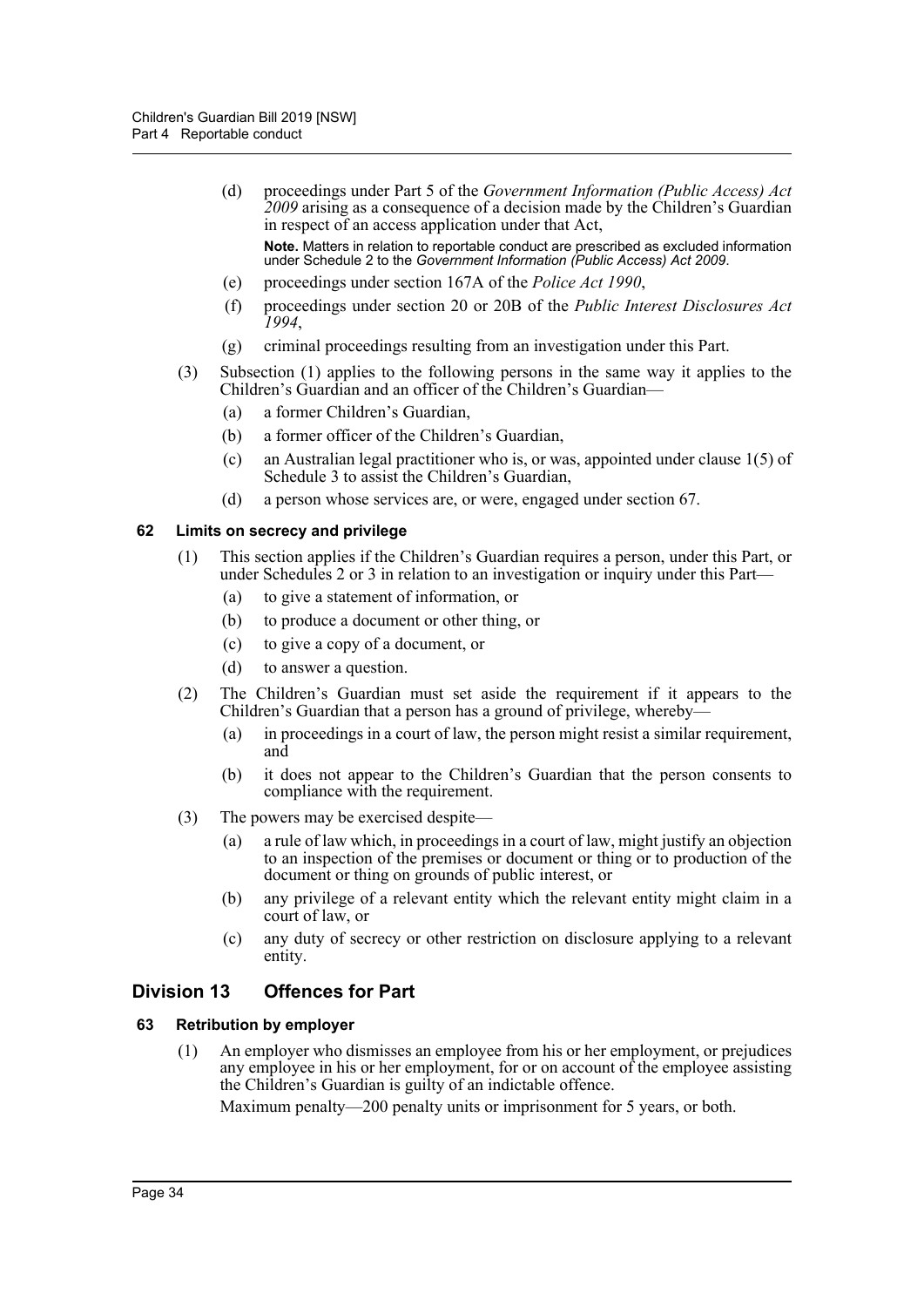- (2) In proceedings for an offence against subsection (1), it lies on the employer to prove that any employee shown to have been dismissed or prejudiced in his or her employment was so dismissed or prejudiced for some reason other than the reasons mentioned in subsection (1).
- (3) In this section, a reference to a person assisting the Children's Guardian is a reference to a person who—
	- (a) has appeared, is appearing or is to appear as a witness before the Ombudsman, or
	- (b) has complied with or proposes to comply with a requirement under Part 5 of Schedule 2, or
	- (c) has assisted, is assisting or is to assist the Ombudsman in some other manner.

#### <span id="page-34-0"></span>**64 Protection against retribution**

- (1) This section applies if a person, acting in good faith, gives, or proposes to give—
	- (a) a report to the head of a relevant entity or the Children's Guardian, or
	- (b) a complaint or notification to the Children's Guardian.
- (2) A person must not take, or threaten to take, detrimental action in respect of a person specified in subsection (1), because of the report, complaint or notification. Maximum penalty—50 penalty units or imprisonment for 12 months, or both.
- (3) For subsection (1), a report, complaint or notification is not given in good faith if—
	- (a) the report, complaint or notification was made or proposed in bad faith, or
	- (b) a material allegation was known, by the person giving the report, complaint or notification, to be false.
- (4) In this section—

*detrimental action* means action causing, comprising or involving the following—

- (a) injury, damage or loss,
- (b) intimidation or harassment,
- (c) discrimination, disadvantage or adverse treatment in relation to employment,
- (d) dismissal from, or prejudice in, employment,
- (e) prejudice in the provision of a community service,
- (f) disciplinary proceedings.

#### <span id="page-34-1"></span>**Division 14 Miscellaneous**

#### <span id="page-34-2"></span>**65 Head of relevant entity may delegate functions**

The head of a relevant entity may delegate any of the functions of the head of the relevant entity under this Part to an employee of the entity.

#### <span id="page-34-3"></span>**66 Children's Guardian approval of head of relevant entity in certain circumstances**

- (1) This section applies to a relevant entity—
	- (a) that—
		- (i) is not a Department, and
		- (ii) does not have a chief executive officer or principal officer, and
	- (b) if the regulations do not prescribe a person or a class of persons as the head of the entity.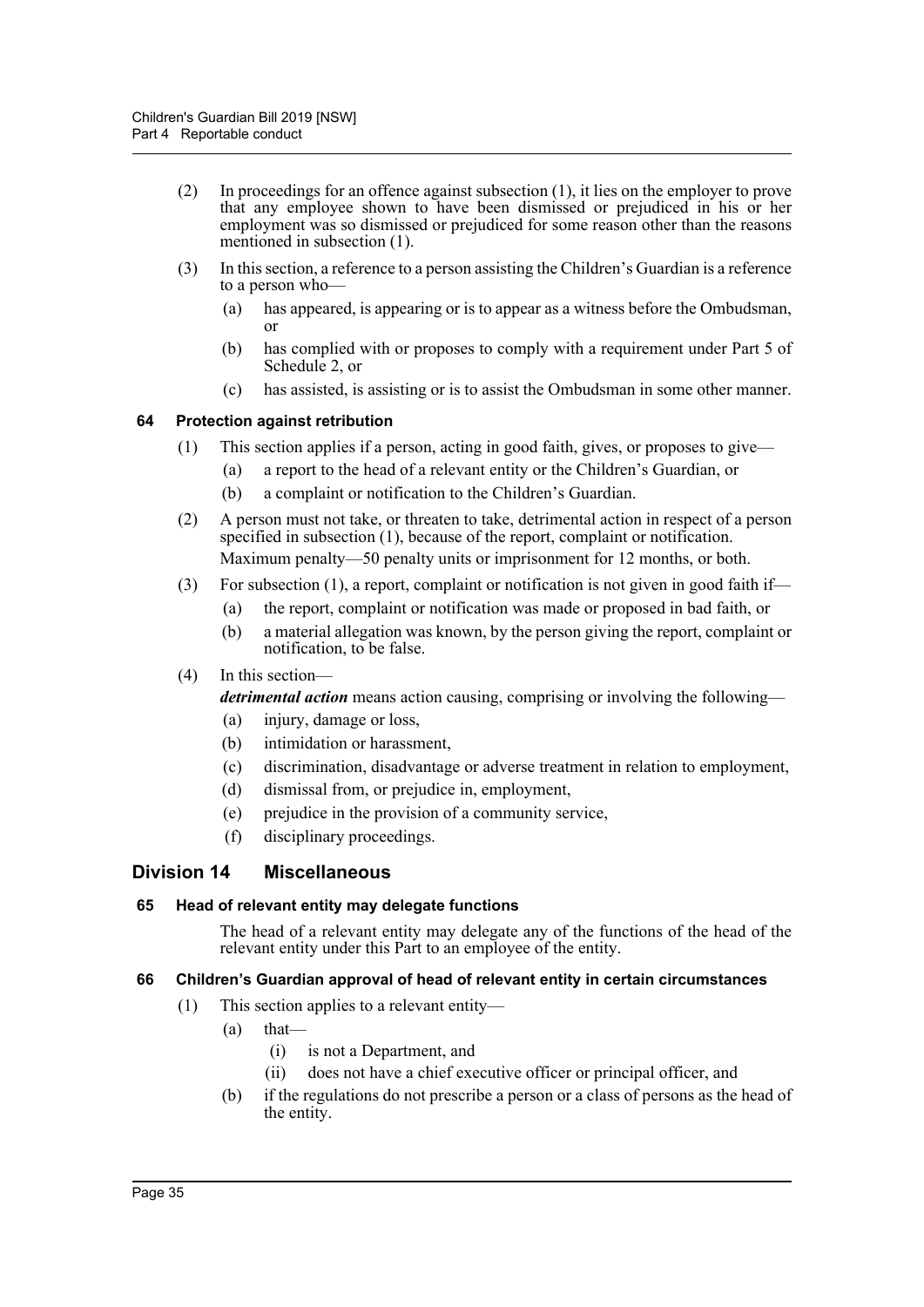- (2) For this Part, the relevant entity may nominate a person or the holder of a position in the entity to be the head of the entity.
- (3) The Children's Guardian may approve, or refuse to approve, by written notice given to the entity, the person as the head of the entity.
- (4) The approval given by the Children's Guardian under this section may be revoked by written notice, given to the entity, at any time.

#### <span id="page-35-0"></span>**67 Expert assistance**

For the purposes of the exercise of the Children's Guardian's functions in relation to this Part, the Children's Guardian may engage the services of a person for the purpose of getting expert assistance.

#### <span id="page-35-1"></span>**68 Immunity from liability**

- (1) This section applies to—
	- (a) a person who gives a report, or
	- (b) a person who makes a complaint, or
	- (c) a person who gives the Children's Guardian a notification.
- (2) The person is not subject to any civil or criminal liability or any liability arising by way of administrative process, including disciplinary action, for giving the report, complaint or notification, if the person is acting in good faith.

#### <span id="page-35-2"></span>**69 Evidential immunity for individuals complying with Part**

- (1) Subsection (2) applies if an individual gives or produces information or a document to the head of the relevant entity, or a person conducting an investigation on behalf of the head of the relevant entity or the Children's Guardian, under this Part.
- (2) Evidence of the information or document, and other evidence directly or indirectly derived from the information or document, is not admissible against the individual in a proceeding to the extent it tends to incriminate the individual, or expose the individual to a penalty, in the proceeding.
- (3) Subsection (2) does not apply to a proceeding about the false or misleading nature of the information or anything in the document or in which the false or misleading nature of the information or document is relevant evidence.

#### <span id="page-35-3"></span>**70 Cabinet information and proceedings**

- (1) This Act does not enable the Children's Guardian—
	- (a) to require any person—
		- (i) to give any statement of information, or
		- (ii) to produce any document or other thing, or
		- (iii) to give a copy of any document, or
		- (iv) to answer any question, or
	- (b) to inspect any document or thing,

that relates to Cabinet information.

- (2) For the purposes of this section, a certificate of the Secretary or General Counsel of the Department of Premier and Cabinet that—
	- (a) information is Cabinet information, or
	- (b) any information, document, thing or question relates to confidential proceedings of Cabinet or of a committee of Cabinet,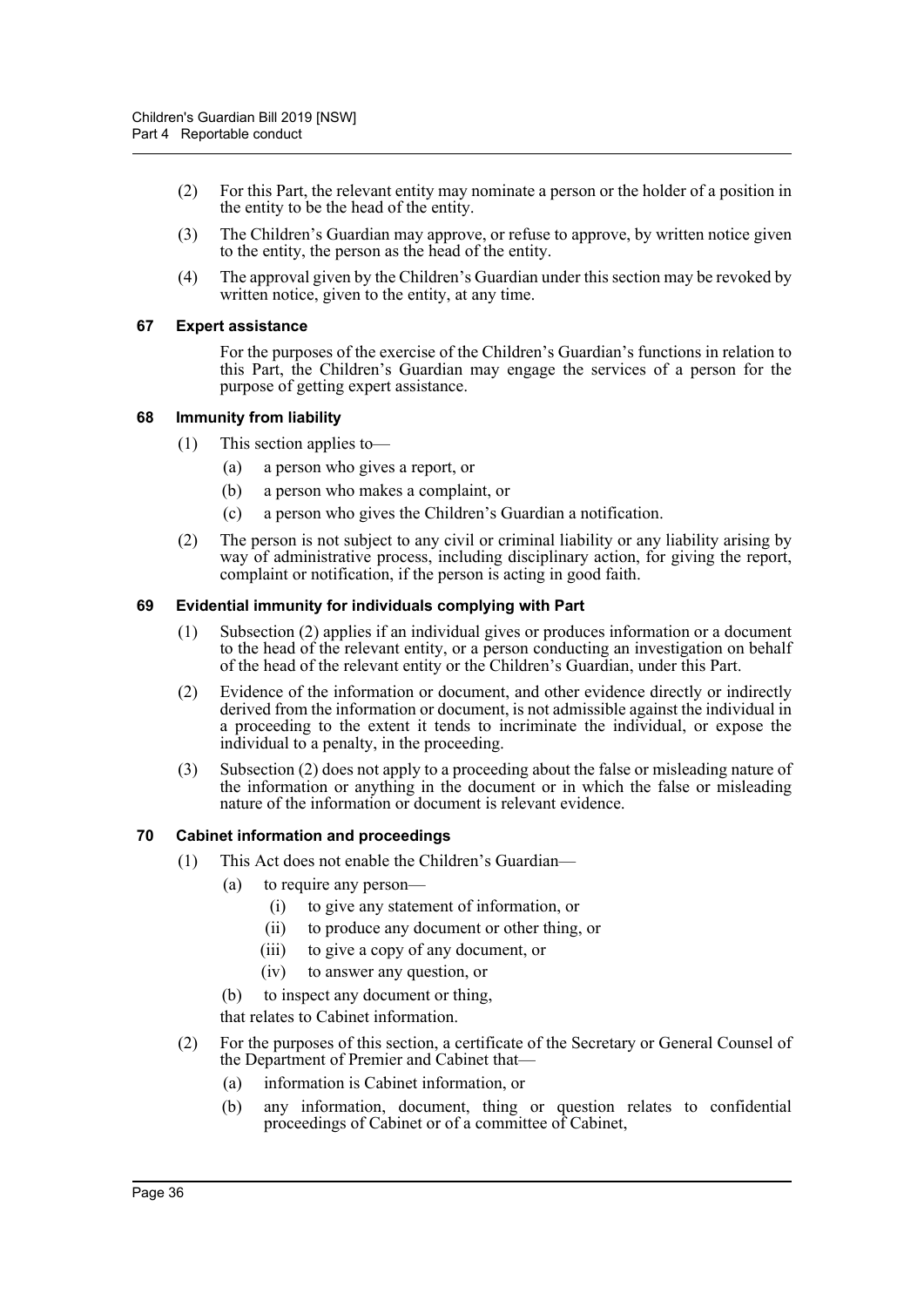is conclusive of that fact.

(3) In this section—

*Cabinet information* means—

- (a) Cabinet information under the *Government Information (Public Access) Act 2009*, or
- (b) confidential proceedings of Cabinet or a committee of Cabinet.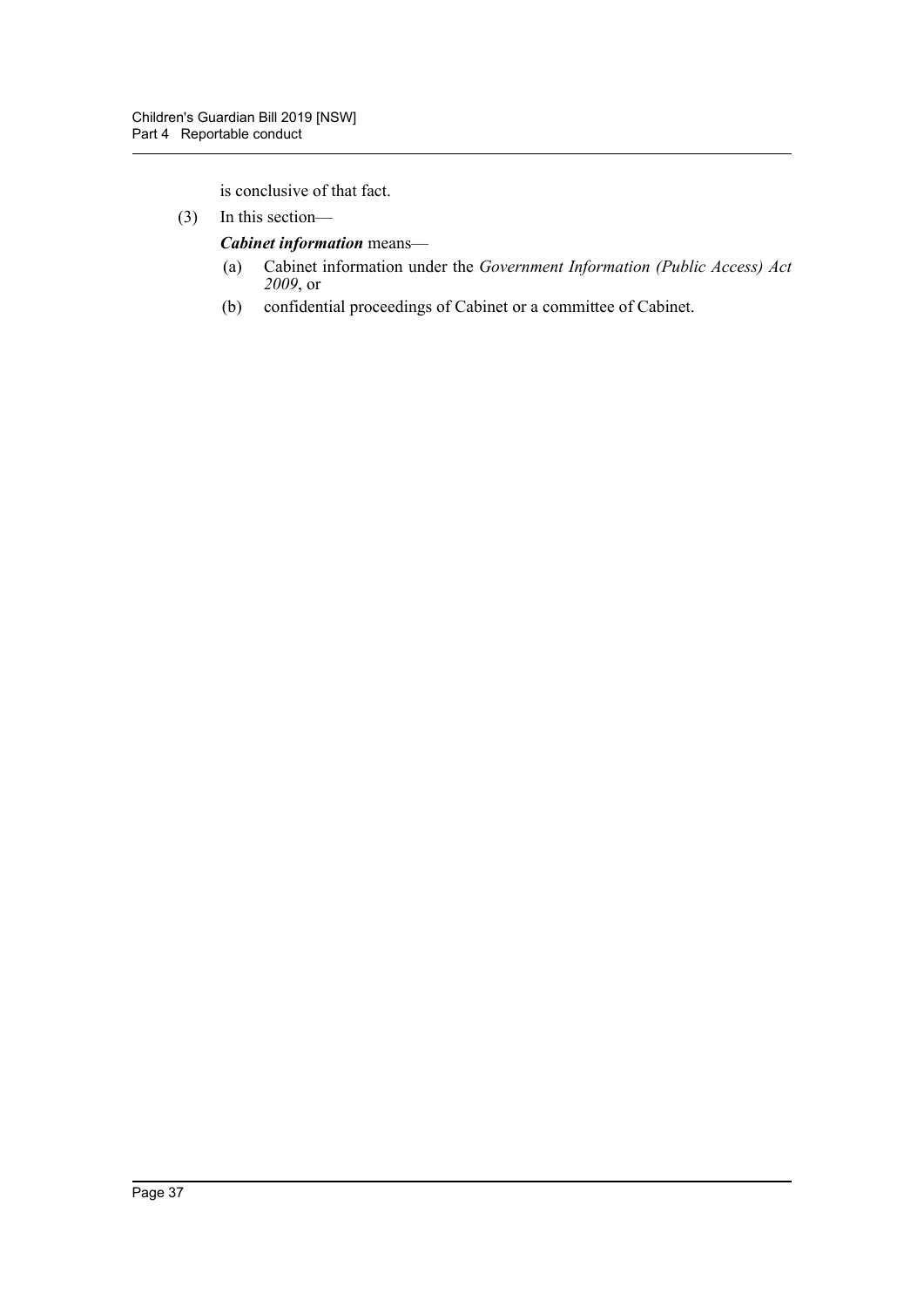# **Part 5 Out-of-home care matters regulated by Children's Guardian**

# **Division 1 Preliminary**

#### **71 Objects of Part**

The objects of this Part are—

- (a) to monitor and regulate out-of-home care to ensure a high standard in the provision of out-of-home care, and
- (b) to ensure the rights of and obligations to children in out-of-home care are safeguarded and promoted, and
- (c) to provide a model for the organisation of voluntary out-of-home care, including by registering organisations that provide or arrange voluntary out-of-home care, and
- (d) to clarify the roles and responsibilities of agencies and persons involved in the provision of out-of-home care, and
- (e) to ensure agencies and persons providing out-of-home care to children are appropriately regulated to promote the safety, welfare and wellbeing of the children, and
- (f) to promote the best interests of all children in out-of-home care, and
- (g) to assess the suitability of agencies for accreditation and to monitor the carrying out of accredited agencies' responsibilities, and
- (h) to register agencies that provide or arrange voluntary out-of-home care and to monitor the carrying out of registered agencies' responsibilities, and
- (i) to establish and maintain a register for the purpose of the authorisation of individuals as authorised carers, and
- (j) to establish and maintain a register of residential care workers.

**Note.** The *Children and Young Persons (Care and Protection) Act 1998* provides for the oversight of children in statutory out-of-home care and supported out-of-home care.

### **72 Meaning of "designated agency"**

- (1) In this Act, *designated agency* means any of the following that are accredited under the regulations as a designated agency to provide or arrange out-of-home-care and the accreditation is in force—
	- (a) a government sector agency or part of a government sector agency,
	- (b) an organisation, or part of an organisation, that arranges the provision of out-of-home care.
- (2) The regulations may make provision for the accreditation process and the standards with which an applicant for accreditation must comply in order to be accredited as a designated agency.

### **73 Meaning of "registered agency"**

In this Act, *registered agency* means any of the following that are registered by the Children's Guardian under a regulation to provide or arrange voluntary out-of-home care—

- (a) a government sector agency or part of a government sector agency,
- (b) an organisation, or part of an organisation, that provides or arranges voluntary out-of-home care.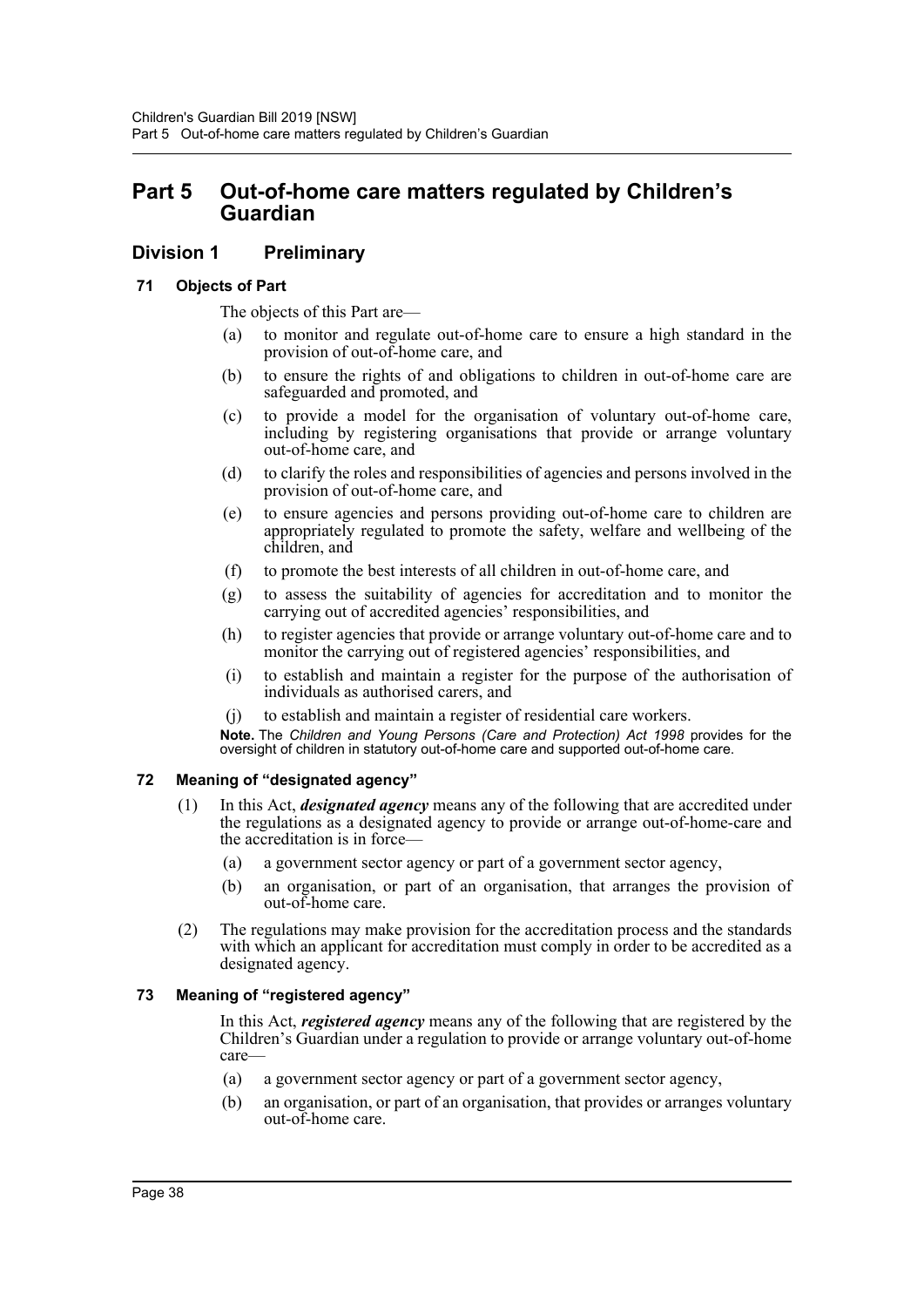#### **74 Meaning of "principal officer"**

- (1) The *principal officer* of a designated agency means—
	- (a) for a designated agency that does not provide or arrange voluntary out-of-home care—the person who has the overall supervision of the agency's arrangements for providing statutory out-of-home care and supported out-of-home care, or
	- (b) otherwise—
		- (i) the person who has the overall supervision of the agency's arrangements for providing statutory out-of-home care and supported out-of-home care, or
		- (ii) if a different person has the overall supervision of the agency's arrangements for providing and arranging voluntary out-of-home care—that other person.
- (2) If more than one person is the principal officer of a designated agency under subsection  $(1)(b)$ , a reference in this Act or another Act to the principal officer of the designated agency is a reference to—
	- (a) if the reference relates only to statutory out-of-home care or supported out-of-home care—the person referred to in subsection  $(1)(b)(i)$ , or
	- (b) if the reference relates only to voluntary out-of-home care—the person referred to in subsection  $(1)(b)(ii)$ , or
	- (c) otherwise—each of the persons.
- (3) The *principal officer* of a registered agency means the person who has the overall supervision of the agency's arrangements for providing and arranging voluntary out-of-home care.

#### **75 Actions of principal officer**

- (1) Anything done by, or with the approval of, the principal officer of a designated agency or a registered agency in relation to out-of-home care is, for this Act and the regulations, taken to be done by the designated agency or registered agency concerned.
- (2) Nothing in subsection (1) affects the personal liability of the principal officer.

# **Division 2 Voluntary out-of-home care**

#### **76 Voluntary out-of-home care**

- (1) In this Act, *voluntary out-of-home care* is out-of-home care for a child that is arranged by a parent of the child, but does not include—
	- (a) out-of-home care that is provided by an individual in a private capacity, or
	- (b) out-of-home care that is provided outside New South Wales.
- (2) For subsection (1)(a), out-of-home care is provided by an individual in a private capacity if it is provided by an individual who is not acting on behalf of, or under an arrangement with, an entity or other organisation.

### **77 Restrictions on voluntary out-of-home care**

- (1) A child may remain in voluntary out-of-home care for more than a total of 90 days in a period of 12 months only if the care is—
	- (a) provided by a designated agency, or
	- (b) supervised by a designated agency or the Children's Guardian.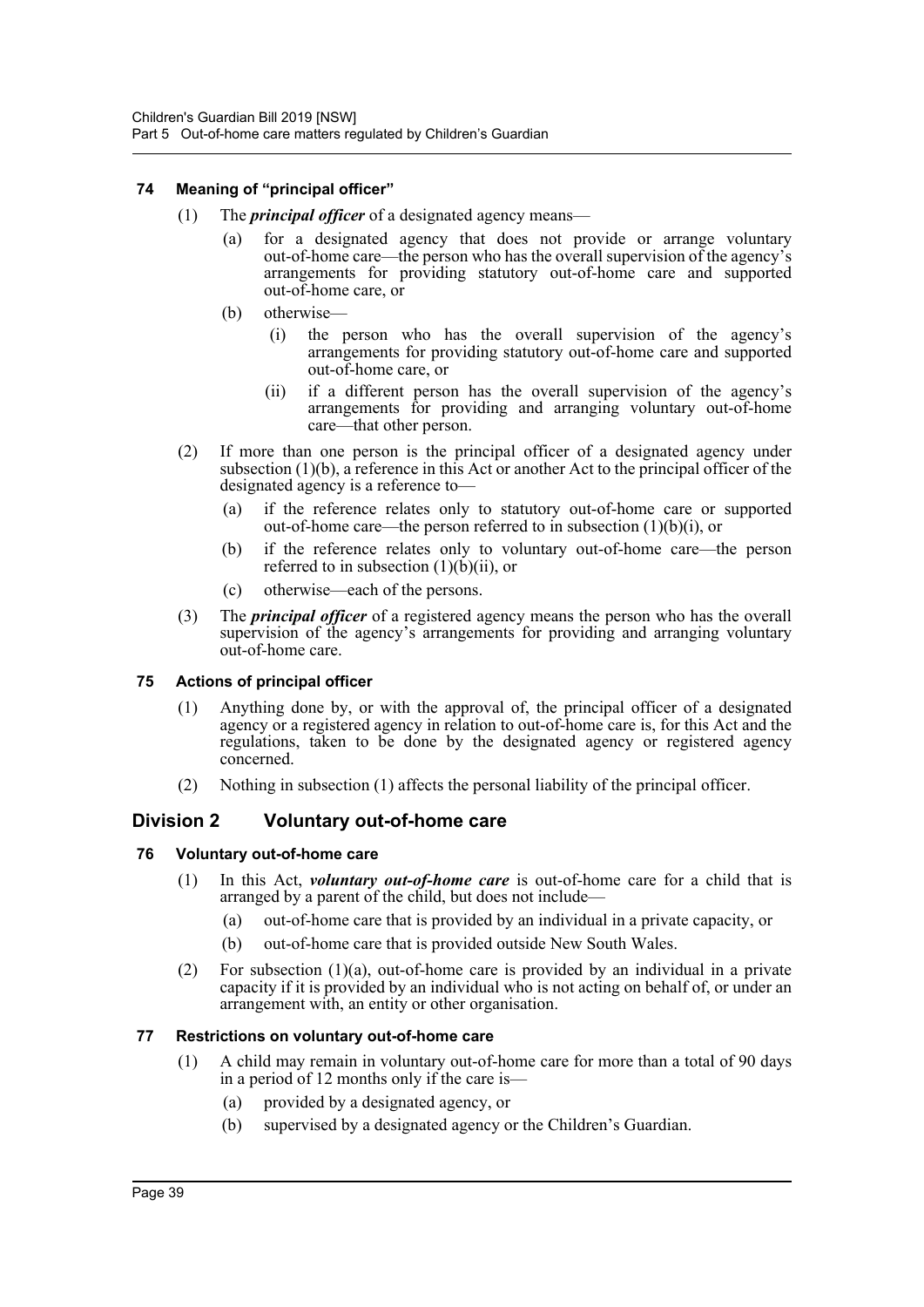(2) A child may remain in voluntary out-of-home care for more than a total of 180 days in a period of 12 months only if the designated agency providing or supervising the care, or the Children's Guardian, has ensured there is a plan that addresses the child's needs under the arrangement.

#### **78 Contravening restrictions on voluntary out-of-home care**

- (1) A child is taken to be at risk of significant harm for the purposes of Parts 2 and 3 of Chapter 3 of the *Children and Young Persons (Care and Protection) Act 1998* if—
	- (a) the child remains in voluntary out-of-home care in contravention of section 77(1) or (2) of this Act, and
	- (b) the Children's Guardian decides the contravention is a significant contravention.
- (2) In deciding whether the contravention is a significant contravention the Children's Guardian must have regard to any relevant guidelines issued by the Secretary under section 175 of this Act.

#### **79 Only certain persons may provide or arrange voluntary out-of-home care**

- (1) A person must not provide voluntary out-of-home care for a child unless the person  $i<sub>s</sub>$ 
	- (a) a relevant agency, or
	- (b) an individual who is authorised by a relevant agency or the Children's Guardian to provide voluntary out-of-home care.

Maximum penalty—200 penalty units.

- (2) A person, other than a relevant agency or the Children's Guardian, must not—
	- (a) arrange with a parent of a child for the child to be placed in voluntary out-of-home care, or
	- (b) advertise or hold themselves out as being willing to arrange for a child to be placed in voluntary out-of-home care.

Maximum penalty—200 penalty units.

(3) In this section—

#### *relevant agency* means—

- (a) a designated agency, or
- (b) a registered agency.

### **80 Children's Guardian to develop procedures**

The Children's Guardian is to develop policies and procedures about voluntary out-of-home care to ensure—

- (a) children are not placed in voluntary out-of-home care if adequate services can be provided to enable the children to remain with their family, and
- (b) proper case planning occurs for all children placed in voluntary out-of-home care.

# **Division 3 Oversight of designated agencies**

#### **81 Principal officer of designated agency must not reside with children under agency's care**

(1) The principal officer of a designated agency must not reside on the same property as a child who is in statutory out-of-home care or supported out-of-home care supervised by the designated agency.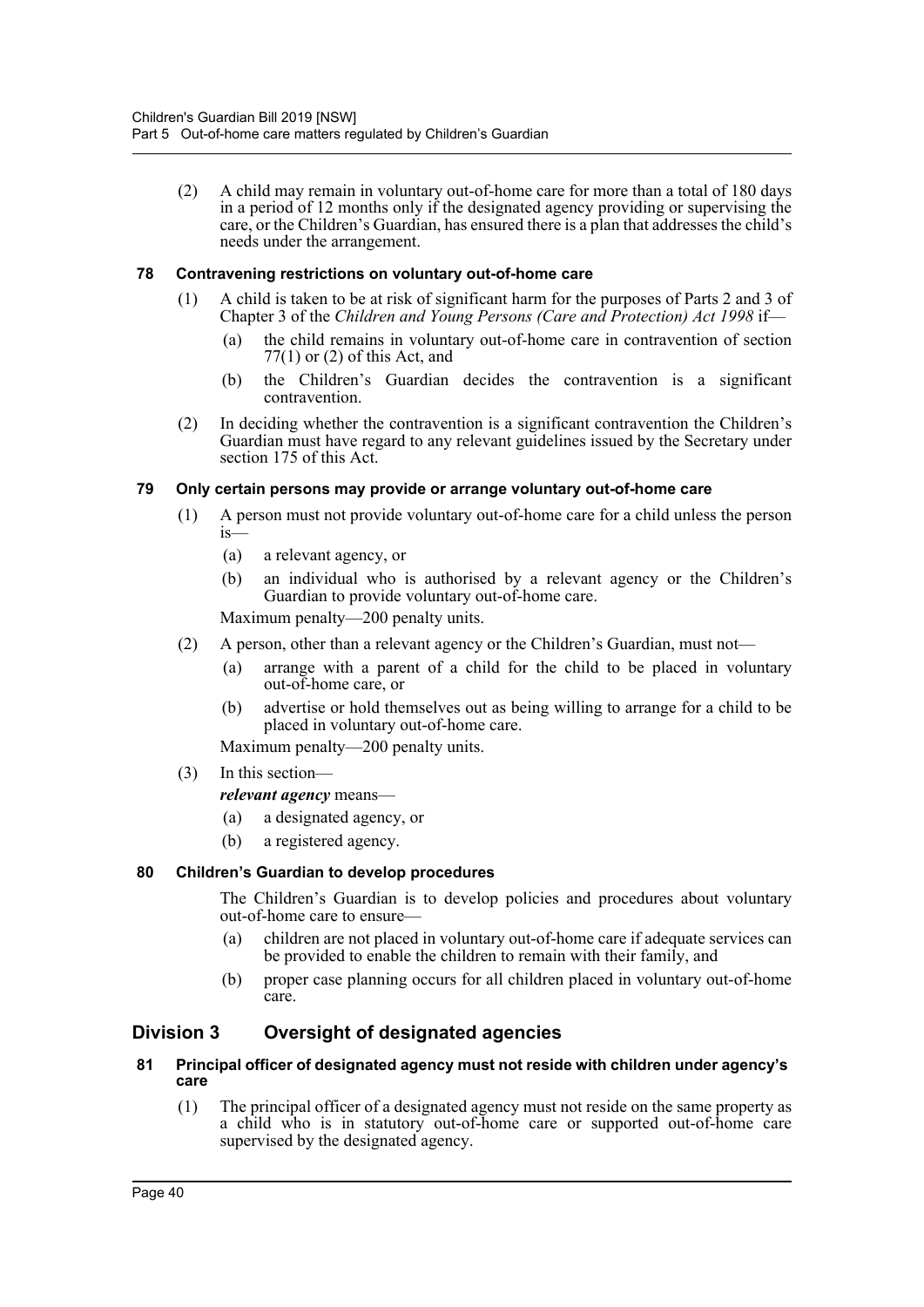Maximum penalty—200 penalty units.

(2) Subsection (1) does not apply if the principal officer resides with the child at a facility of the designated agency at which out-of-home care is provided.

#### **82 Supervisory responsibility of designated agency**

A designated agency that places a child in the out-of-home care of an authorised carer has a responsibility to supervise the placement (*supervisory responsibility*).

#### **83 Notification of deaths of children in statutory out-of-home care or supported out-of-home care**

If a child dies while in statutory out-of-home care or supported out-of-home care, the principal officer of the designated agency having supervisory responsibility, within the meaning of section 82, for the child must immediately cause notice of the death to be given to the following persons—

- (a) the parents of the child if the parents can reasonably be located,
- (b) the Children's Guardian,
- (c) the Coroner.

# **Division 4 Monitoring and accreditation**

#### **84 Powers of authorised persons**

Schedule 2 provides for powers that may be exercised by an authorised person for the purpose of monitoring and accreditation under this Part or under the regulations in relation to out-of-home care.

### **Division 5 Registers**

### **85 Registers to be kept**

- (1) The Children's Guardian may keep the following registers—
	- (a) a register for authorised carers,
	- (b) a register for residential care workers,
	- (c) a register for organisations that provide or arrange voluntary out-of-home care.
- (2) The regulations may provide for the following—
	- (a) the information to be kept under each register,
	- (b) the way the information must be recorded, including amendments to the register,
	- (c) when information must be kept, or updated, on the register,
	- (d) the checks a person who is kept on the register is to be subject to and the ways to record the outcomes of the checks,
	- (e) persons who may access the register, or particular information kept on the register,
	- (f) how the register may be used,
	- (g) the way the register may be kept.

#### **86 General access to registers**

- (1) The Children's Guardian must ensure that information on the register is not disclosed except—
	- (a) as provided by this Division, or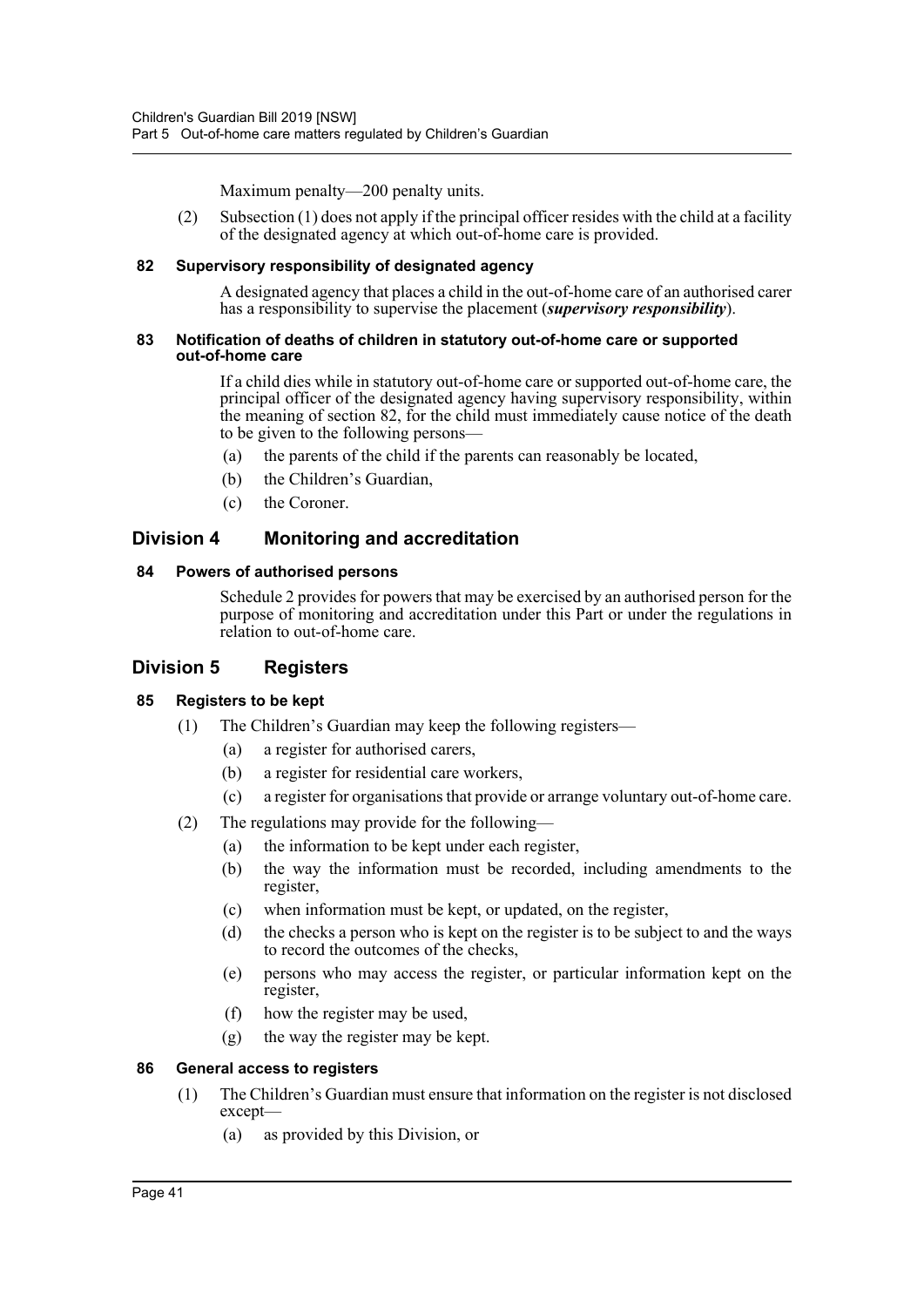- (b) as required or permitted to be disclosed under another Act or law.
- (2) A residential care provider must have access to the information on the register in relation to—
	- (a) a person who has applied for a role with the residential care provider, and
	- (b) a residential care worker employed by the residential care provider.
- (3) The Children's Guardian must provide access to information held on the register to any of the following persons if asked by the person—
	- (a) the Secretary,
	- (b) the Minister for Families, Communities and Disability Services,
	- (c) the Ombudsman.

#### **87 Permission to access register**

- (1) This section applies—
	- (a) to a person whose details are included on the register, and
	- (b) in addition to any requirement under section 14 of the *Privacy and Personal Information Protection Act 1998*.
- (2) The person may ask any of the following entities to give the person all the information that is included on the register in relation to the person—
	- (a) the Children's Guardian,
	- (b) an employing residential care provider.
- (3) The Children's Guardian or employing residential care provider must comply with the request as soon as practicable after the request is made.
- (4) Despite subsection (3), information included on the register in relation to the person must not be provided if—
	- (a) the information is about a reportable allegation or reportable conviction, or
	- (b) a reportable conduct flag is on the register in relation to the person, applies to the information.
- (5) It is an offence for a person to access or amend the register except as provided by this Act or the Regulations. Maximum penalty—100 penalty units.
- (6) In this clause—

*employing residential care provider* means a residential care provider that employs, or has previously employed, a residential care worker making a request.

#### **88 Requirement to amend register in particular circumstances**

A residential care provider with access to the register must remove a reportable conduct flag for a person if the finding of the investigation or determination to which the flag applies is that the person does not pose a real and appreciable risk to a child or children.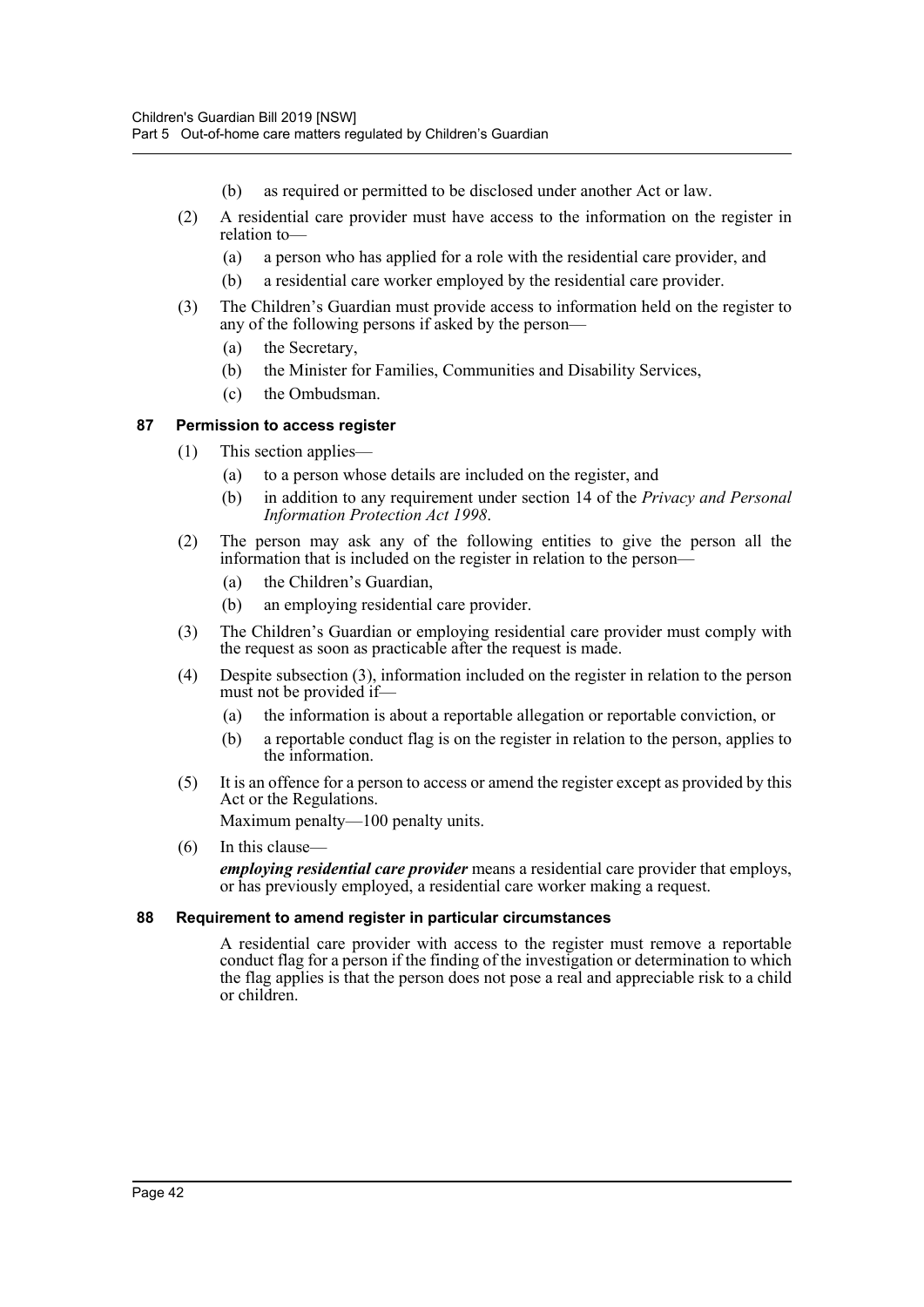# **Part 6 Child employment**

# **Division 1 Preliminary**

### **89 Objects of Part**

The objects of this Part are—

- (a) to promote the safety, welfare and wellbeing of children under the age of 16 years in relation to employment by assessing and granting employers' authorities and exemptions, and
- (b) to prevent the exploitation and abuse of children in employment, and
- (c) to provide for the circumstances in which a child may be employed that ensure the employment does not compromise the child's personal or social development and ability to benefit from education, including the granting and revocation of exemptions from the requirement to hold an employer's authority.

#### **90 Definitions**

In this Part—

*child* means—

- (a) in relation to employment as a model—a person under the age of 16 years, or
- (b) otherwise—a person under the age of 15 years.

#### *employment* means—

- (a) paid employment, or
- (b) employment under which a material benefit is provided.

### **91 Extension of employment relationship**

If a relationship of employment may not otherwise exist, a person is also taken, for this Part, to employ a child if—

- (a) the regulations declare that persons of a class to which the person belongs are taken to employ children of a class to which the child belongs, or
- (b) the Children's Guardian has, by written notice given to the person, declared that the person is, for this Part, taken to employ a child or children of the class to which the child or children belong.

#### **Division 2 Requirement to hold employer's authority or employer's exemption**

#### **92 Requirement to hold employer's authority for certain employment**

- (1) A person must not employ a child to carry out the following activities unless the person holds an employer's authority that authorises the person to employ children to carry out the activity—
	- (a) taking part in an entertainment or exhibition,
	- (b) taking part in a performance that is recorded for use in a subsequent entertainment or exhibition,
	- (c) offering anything for sale from door-to-door,
	- (d) an activity prescribed by the regulations for this section.

Maximum penalty—100 penalty units.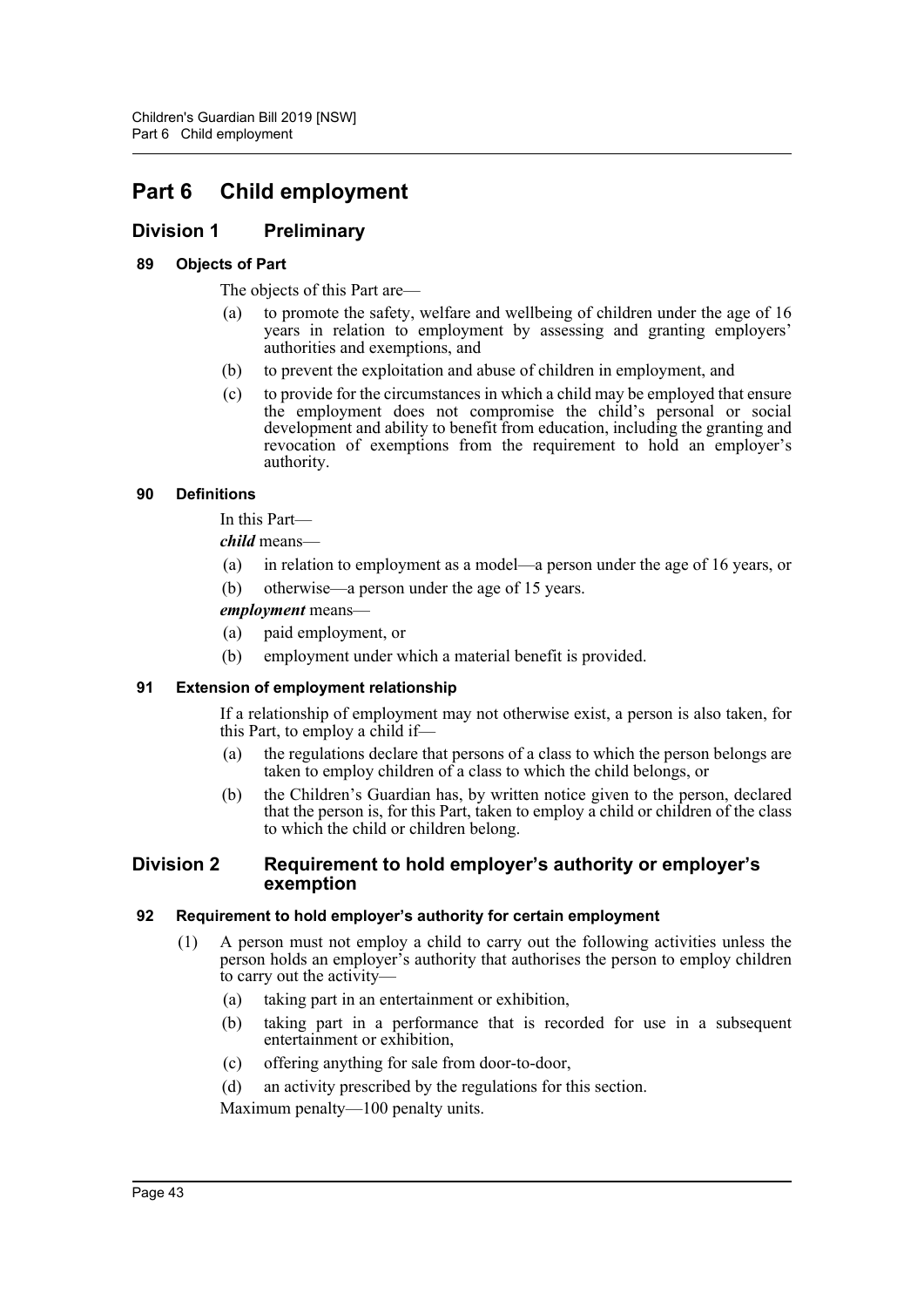- (2) A person must not cause or procure a child to be employed knowing the child will be employed in contravention of subsection (1). Maximum penalty—100 penalty units.
- (3) A person having the care of a child must not consent to or otherwise allow the child to be employed knowing the child will be employed in contravention of subsection (1).

Maximum penalty—100 penalty units.

#### **93 Exemptions from requirement to hold employer's authority**

A person who employs a child to carry out an activity mentioned in section 92(1) is not required to hold an employer's authority for the employment if—

- (a) the child is employed for the purpose of a fundraising appeal, within the meaning of the *Charitable Fundraising Act 1991*, by a person lawfully conducting the appeal, or
- (b) the child is employed for the purpose of an occasional entertainment or exhibition, the net proceeds of which are to be applied wholly for a charitable purpose, or
- (c) the person is exempt under the regulations from the requirement to hold an employer's authority for the employment, or
- (d) the person is exempt by the Children's Guardian under section 102 from being required to hold an employer's authority.

# **Division 3 Employers' authorities and employers' exemptions**

### **Subdivision 1 Applications for authorities or exemptions**

- **94 How to apply**
	- (1) A person may apply to the Children's Guardian for—
		- (a) an employer's authority, or
		- (b) an exemption from the requirement to hold an employer's authority (an *employer's exemption*).
	- (2) An application for an employer's authority or employer's exemption must be—
		- (a) made in the approved form, and
		- (b) accompanied by the fee prescribed by the regulations for the purposes of this section.
	- (3) The regulations may also provide for the waiver, reduction or refund, including part refund, of the fee.

# **Subdivision 2 Employers' authorities**

#### **95 Decision about application for authority**

- (1) Within 14 days after receiving an application for an employer's authority, the Children's Guardian must decide to—
	- (a) grant the authority to the applicant, with or without conditions, or
	- (b) refuse the authority.
- (2) The Children's Guardian may grant the application if the Children's Guardian is satisfied—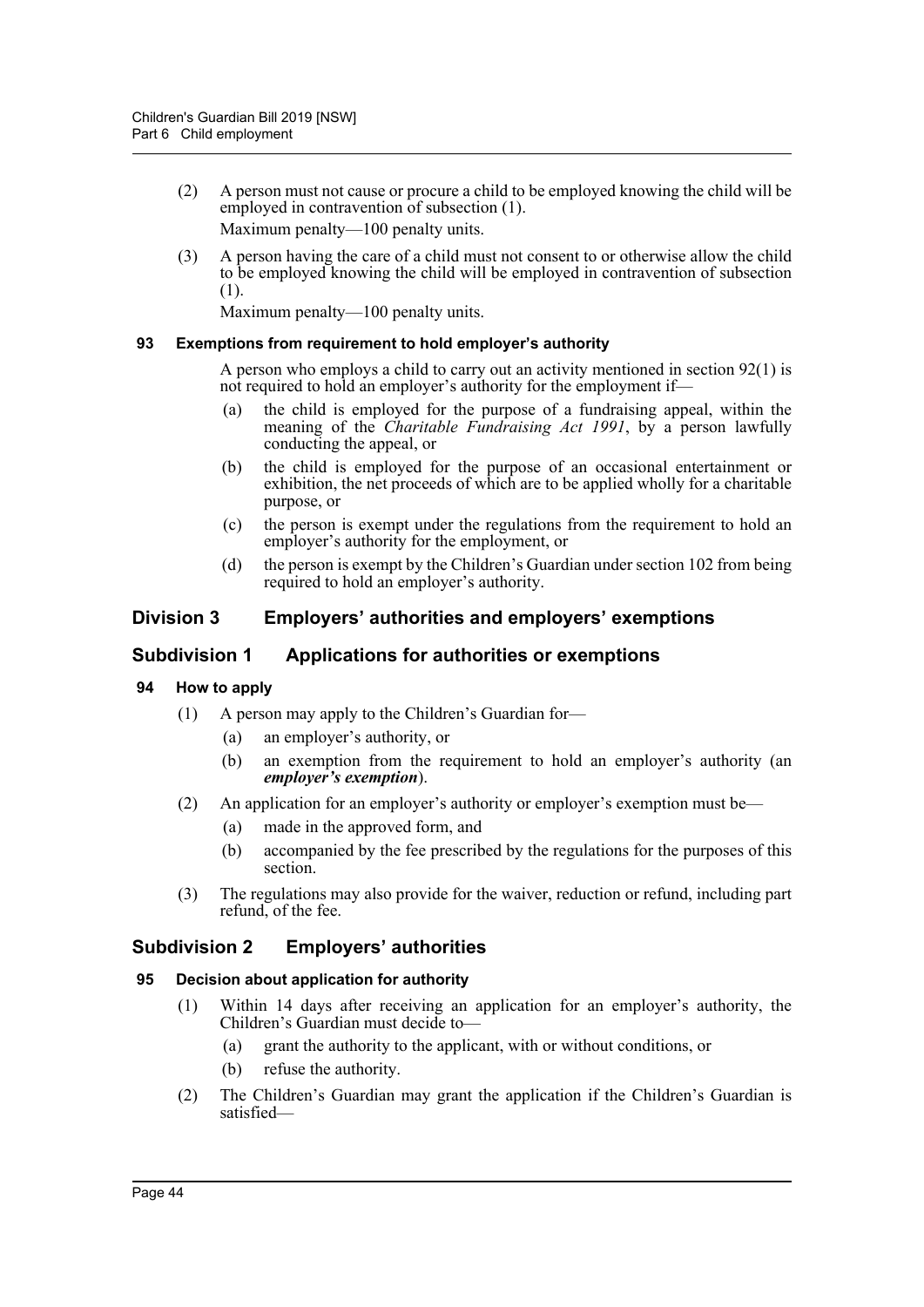- (a) the applicant has the capacity to comply with this Part and any conditions to which the proposed authority will be subject, and
- (b) the applicant will comply with this Part and the conditions.
- (3) For subsection (1), the Children's Guardian and the applicant may agree to vary the period in which the application must be decided.
- (4) The Children's Guardian must give the applicant written notice of the decision and, if the Children's Guardian refuses the application, state the grounds on which the application has been refused.

#### **96 Term of employer's authority**

- (1) Unless sooner revoked, an employer's authority remains in force for the period, not exceeding 12 months, stated in the authority, commencing on the date the authority is granted, or a later date stated in the authority.
- (2) If an application is made by the holder of an employer's authority for a further employer's authority while the other employer's authority is still in force, the other employer's authority remains in force until the application is finally dealt with. whether or not on appeal.

# **Subdivision 3 Conditions**

### **97 Conditions of authority**

- (1) An employer's authority is subject to the following conditions—
	- (a) a condition prescribed by the regulations—
		- (i) for all employers' authorities, or
		- (ii) for a class of employers' authorities to which the authority belongs,
	- (b) a condition imposed by the Children's Guardian.
- (2) The holder of an employer's authority must not employ a child in contravention of the conditions of the authority.

Maximum penalty—100 penalty units.

### **98 Change in conditions**

- (1) The Children's Guardian may, at the request of the holder of an employer's authority or on the Children's Guardian's own initiative, change the conditions to which the authority is subject by—
	- (a) revoking or varying a condition of the authority, or
	- (b) imposing a further condition on the authority.
- (2) If the Children's Guardian decides to change the conditions, the Children's Guardian must give the holder of the employer's authority a written notice that states—
	- (a) the Children's Guardian's decision, and
	- (b) the reason for the decision.
- (3) The change to the conditions takes effect on—
	- (a) the date stated in the notice, or
	- (b) if no date is stated in the notice, the day the notice is given to the holder of the employer's authority.
- (4) This section does not apply to a condition prescribed by the regulations unless the regulations provide that this section applies.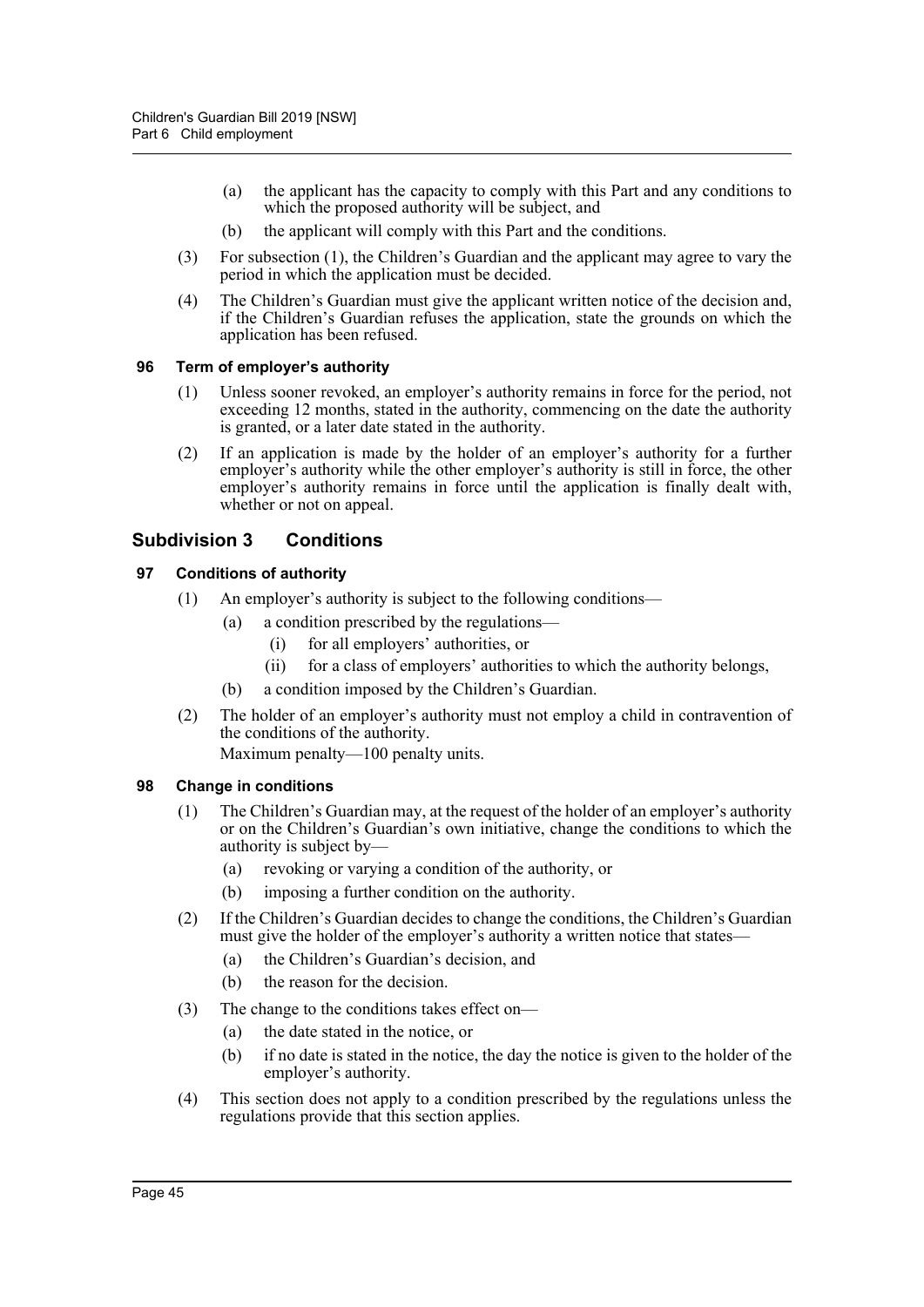# **Subdivision 4 Suspension and revocation of employer's authority**

#### **99 Voluntary suspension or revocation of authority**

- (1) The Children's Guardian may suspend or revoke an employer's authority at the request of the holder of the authority.
- (2) If the holder of an employer's authority has requested the authority be suspended or revoked, the Children's Guardian may, by written notice given to the holder of the authority—
	- (a) suspend the authority for the period, not exceeding 6 months, stated in the notice, or
	- (b) revoke the authority.

#### **100 Suspension and revocation of authority**

- (1) The Children's Guardian may decide to suspend or revoke an employer's authority if the Children's Guardian believes the holder of the authority has contravened—
	- (a) this Act or the regulations, or
	- (b) a condition of the authority.
- (2) If the Children's Guardian believes a ground exists to suspend or revoke an employer's authority, the Children's Guardian must give the holder a show cause notice, in writing, that states—
	- (a) the action the Children's Guardian proposes taking (the *proposed action*), and
	- (b) the ground for the proposed action, and
	- (c) if the proposed action is suspension of the employer's authority—the proposed period, not exceeding 6 months, for the suspension, and
	- (d) that the holder may make written submissions to the Children's Guardian, within 28 days after receiving the notice, about why the proposed action should not be taken.
- (3) After the 28 days under subsection (2) have passed, the Children's Guardian may, after considering any submissions made during that period by the holder—
	- (a) suspend the employer's authority for the period, not exceeding 6 months, stated in the notice, or
	- (b) revoke the employer's authority.
- (4) The suspension or revocation must be given to the holder of the employer's authority by a further notice, and state the ground on which the authority is suspended or revoked.

#### **101 Effect of suspension**

- (1) This section applies to an employer's authority suspended under this Subdivision.
- (2) If an employer's authority has been suspended for a period, the Children's Guardian may, during the period, end the suspension by giving the person who holds the authority written notice that the suspension has ended.
- (3) An employer's authority is taken not to be in force during the period for which it is suspended.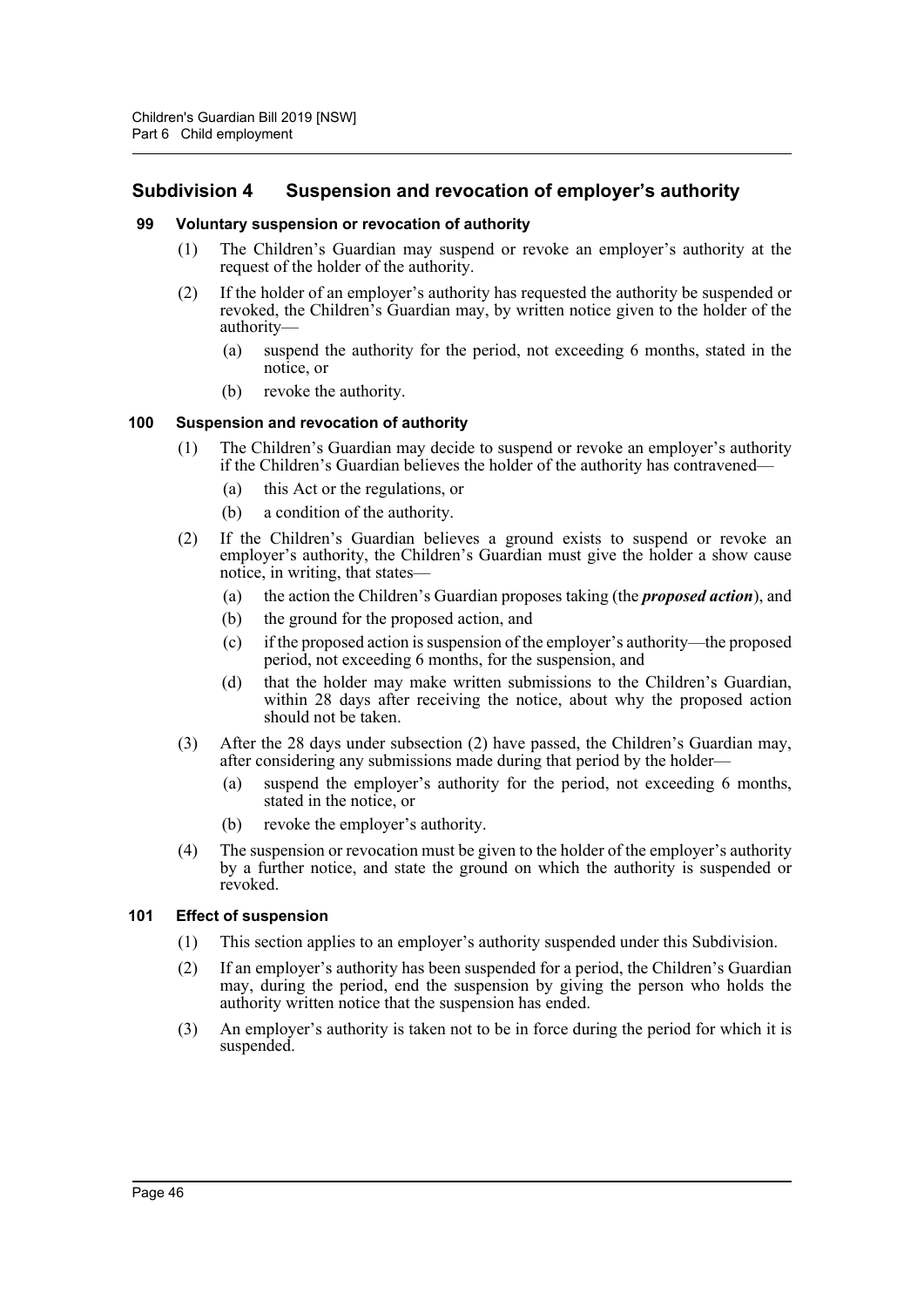# **Division 4 Exemption**

#### **102 Exemption by Children's Guardian**

- (1) The Children's Guardian may exempt a person from being required to hold an employer's authority—
	- (a) if written notice of the exemption has been given to the person setting out the conditions, if any, on which the exemption was granted, and
	- (b) until the person contravenes a condition on which the exemption was granted.
- (2) The Children's Guardian may revoke an exemption by a written notice given to the exempt person but only after—
	- (a) notice has been given to the person and the notice sets out the reason the Children's Guardian intends to revoke the exemption, and
	- (b) the Children's Guardian has taken into consideration any written submission made to the Children's Guardian by the person within  $28$  days after the notice was given.
- (3) Without limiting the reasons for which an exemption may be revoked, an exemption may be revoked if a condition of the exemption is contravened.
- (4) The Children's Guardian may revoke an exemption—
	- (a) which applies because the employer is lawfully conducting a fundraising appeal, but only with the agreement of the Minister administering the *Charitable Fundraising Act 1991*, or
	- (b) granted by the regulations, but only if the regulations allow the Children's Guardian to revoke the exemption.

### **Division 5 Powers for matters relating to child employment**

#### **103 Powers of authorised persons**

Schedule 2 provides for powers that may be exercised by an authorised person for the purpose of investigating a complaint or an offence under this Part.

#### **104 Enforcement of undertakings**

- (1) The Children's Guardian may accept a written undertaking given by a person for the purposes of this section in connection with a matter in relation to the Children's Guardian's functions under section 128 (relating to the employment of children).
- (2) Without limiting subsection (1), an undertaking that the Children's Guardian may accept includes an undertaking to carry out a restorative justice activity.
- (3) The person may withdraw or vary the undertaking at any time, but only with the consent in writing of the Children's Guardian.
- (4) The consent of the Children's Guardian is required even if the undertaking purports to authorise withdrawal or variation of the undertaking without that consent.
- (5) The Children's Guardian may apply to the Supreme Court for an order under subsection (6) if the Children's Guardian considers that the person who gave the undertaking has breached the terms of the undertaking.
- (6) The Supreme Court may make all or any of the following orders if the Court is satisfied the person has breached a term of the undertaking—
	- (a) an order directing the person to comply with the term of the undertaking,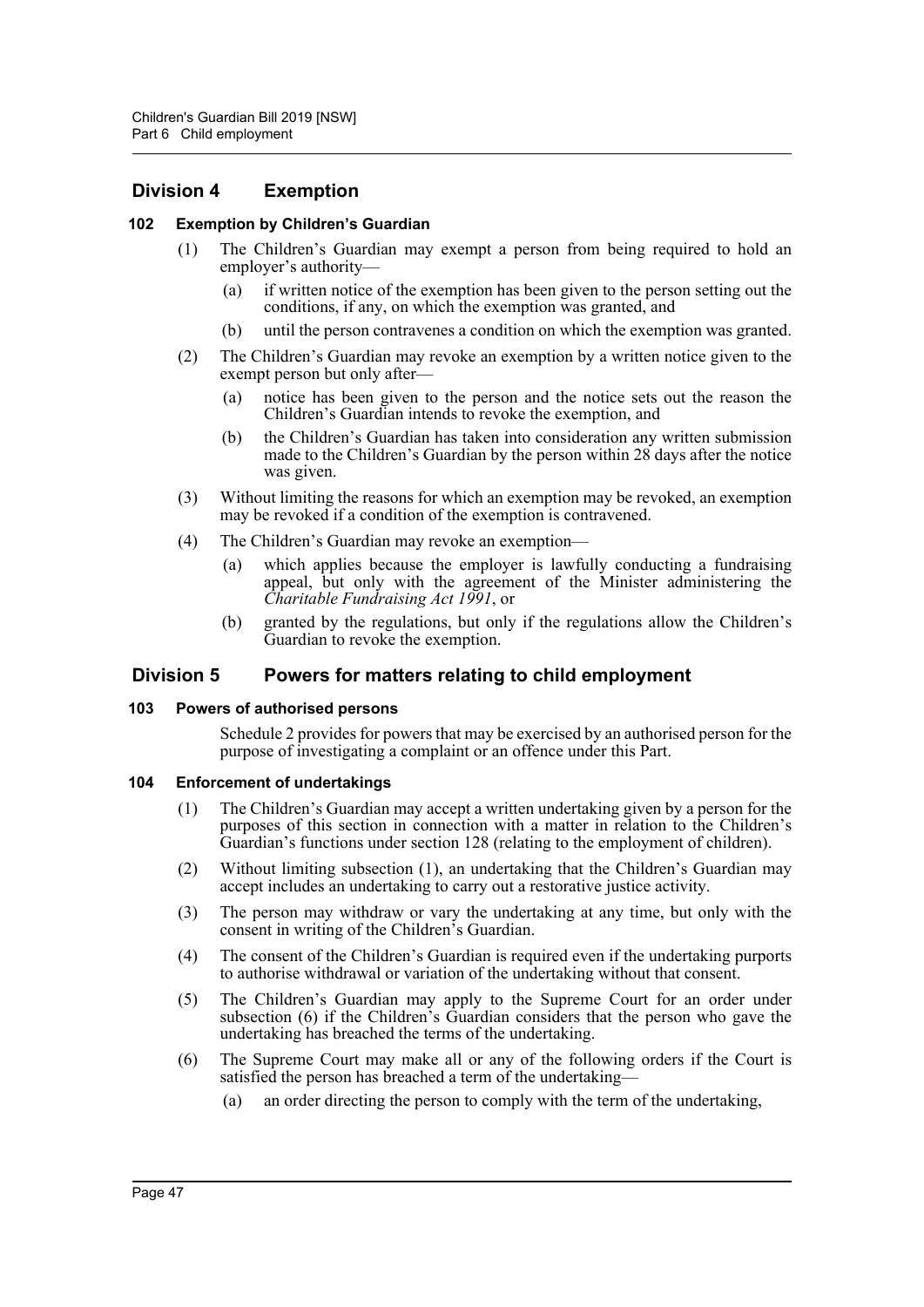- (b) an order directing the person to pay to the State an amount not exceeding the amount of a financial benefit that the person has obtained directly or indirectly and that is reasonably attributable to the breach,
- (c) an order the Court thinks appropriate directing the person to compensate any other person who has suffered loss or damage as a result of the breach,
- (d) an order suspending or revoking an employer's authority,
- (e) any other order the Court considers appropriate.

#### **105 Power to compel production of information**

- (1) The Children's Guardian may, by written notice, request that a person provide the Children's Guardian with information, including documents, relevant to the exercise of the Children's Guardian's functions under section 128 relating to the employment of children.
- (2) A notice under subsection (1) may be given for the purposes of—
	- (a) preparing submissions to the Supreme Court under this Act, or
	- (b) investigating a complaint relating to the employment of children.
- (3) A person given the notice is authorised to provide the Children's Guardian with the information requested.
- (4) A notice under this section may state the day on or before which the notice must be complied with.
- (5) If documents are given to the Children's Guardian under this section, the Children's Guardian—
	- (a) may take possession of, and make copies of or take extracts from, the documents, and
	- (b) may keep possession of the documents for the period necessary for the purposes of preparing the submission or investigating the complaint, and
	- (c) if a person would otherwise be entitled to inspect the documents if the documents were not in the possession of the Children's Guardian—must permit the person to inspect the documents at all reasonable times.

### **Division 6 Miscellaneous**

#### **106 Endangering children in employment**

A person who causes or allows a child to take part in employment, in the course of which the child's physical or emotional wellbeing is put at risk, is guilty of an offence.

Maximum penalty—200 penalty units.

#### **107 Removal of child from place of unlawful employment**

A child is taken to be a child in need of care and protection under Chapter 4 of the *Children and Young Persons (Care and Protection) Act 1998* if—

- (a) a person (other than a relative of the child) is employing the child in contravention of this Act at any place, and
- (b) the Children's Guardian requests a person responsible for the child to remove the child from the place, and
- (c) the child is not immediately removed.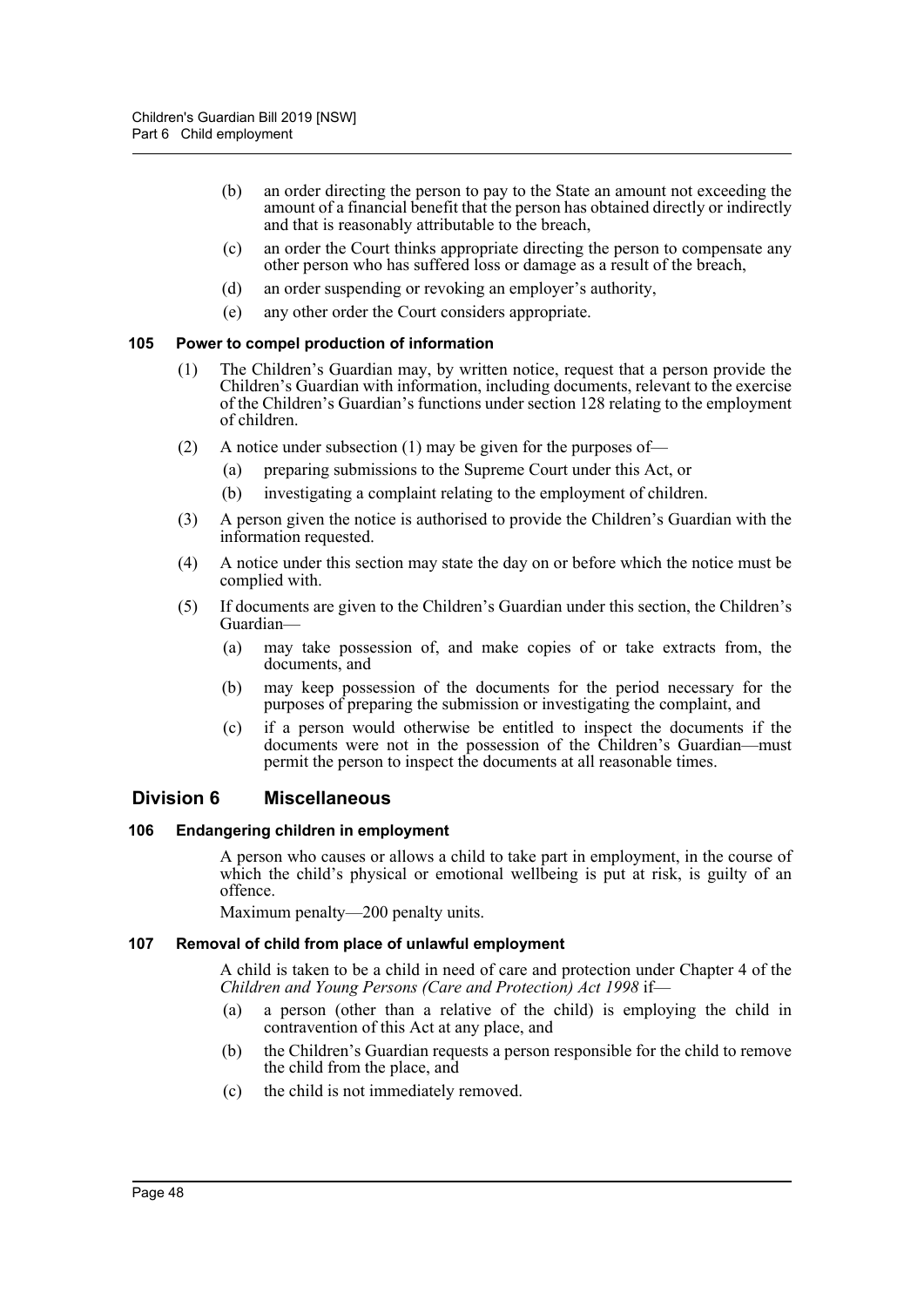# **Part 7 Adoption service providers**

# **Division 1 Preliminary**

### **108 Objects of Part**

The objects of this Part are—

- (a) to provide a framework for the accreditation of adoption service providers to ensure accredited adoption service providers comply with the objects of the *Adoption Act 2000*, and
- (b) to emphasise that the best interests of the child concerned, both in childhood and later life, must be the principal consideration in adoption law and practice, and
- (c) to ensure that adoption law and practice assist the child to know and have access to the child's birth family and cultural heritage, and
- (d) to recognise the changing nature of practices of adoption, and
- (e) to ensure equivalent safeguards and standards that apply to children adopted from within the State apply to children adopted from overseas, and
- (f) to encourage openness in adoption, and
- (g) to allow access to certain information relating to adoption.

#### **109 References to** *child*

In this Part—

*child* means—

- (a) a person who is less than 18 years of age, or
- (b) a person who is 18 or more years of age in relation to whom an adoption is sought or has been made.

### **110 Meaning of "principal officer" of adoption service provider**

- (1) The *principal officer* of an accredited adoption service provider is the person who has the overall supervision of the provision, by the accredited adoption service provider, of adoption services.
- (2) Anything done by, or with the approval of, the principal officer of an adoption service provider in relation to adoption services is, for this Act and the regulations, and the *Adoption Act 2000* and the regulations under that Act, taken to be done by the adoption service provider concerned.
- (3) Nothing in this section affects the personal liability of the principal officer.

# **Division 2 Adoption service providers accreditation**

#### **111 Operation of Part**

This Part and Chapter 3 of the *Adoption Act 2000*, provide—

- (a) that individuals must not make their own adoption arrangements, either personally or through private institutions, and
- (b) for the accreditation of charitable and non-profit organisations to provide adoption services.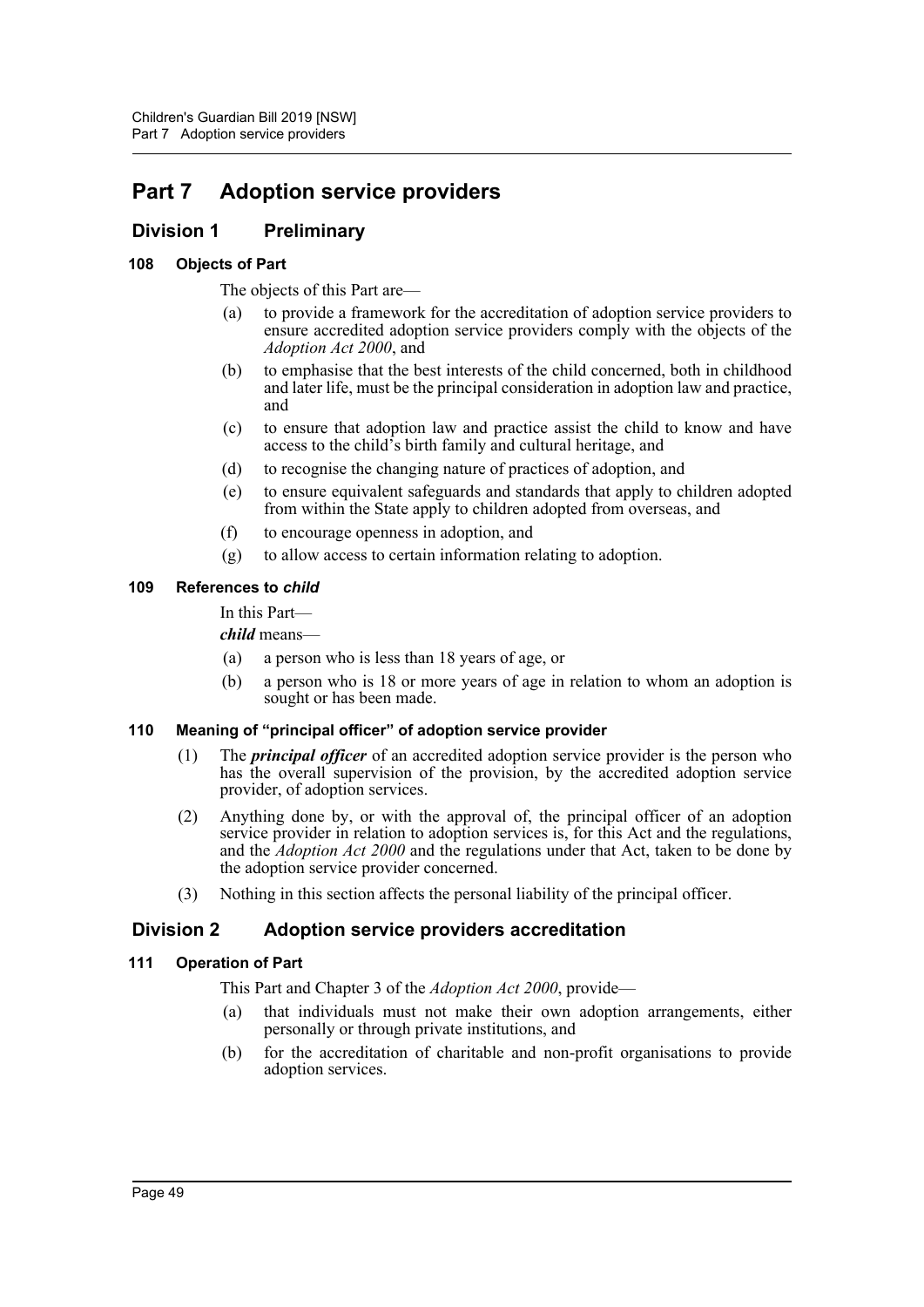#### **112 Accreditation and review of adoption service providers**

- (1) A charitable or non-profit organisation may apply to the Children's Guardian for accreditation as an adoption service provider to provide adoption services specified by the Children's Guardian.
- (2) The Children's Guardian is to monitor whether the Secretary and accredited adoption service providers are carrying out their responsibilities with respect to the provision of adoption services in accordance with this Act and the regulations, and the *Adoption Act 2000* and the regulations under that Act.

**Note.** Section 11 of the *Adoption Act 2000* provides that it is an offence for a person to provide an adoption service unless the person is the Secretary or accredited under this Act as an adoption service provider.

(3) A person who makes a statement, orally or in writing, that the person knows to be false for the purposes of or in connection with subsection  $(1)$  or  $(2)$  is guilty of an offence.

Maximum penalty—25 penalty units or imprisonment for 12 months, or both.

- (4) Subsection (3) does not apply to a document if the person, when giving the document—
	- (a) tells the Children's Guardian or an officer of the Children's Guardian, to the best of the person's ability, how it is false or misleading, and
	- (b) if the person has, or can reasonably obtain, the correct information—gives the correct information.

#### **113 Accreditation criteria**

- (1) On the recommendation of the Children's Guardian, the Minister may, from time to time by order published in the Gazette, approve standards and other criteria for use in determining—
	- (a) whether to grant an application for accreditation as an accredited adoption service provider, and
	- (b) the period for which accreditation is to be granted.
- (2) Standards and criteria may be approved under subsection (1) in relation to a class of applicants.
- (3) Without limiting subsection (1), the criteria approved under subsection (1) are to be integrated, to the greatest extent practicable, with the criteria for accreditation of a designated agency under this Act.
- (4) Failure to comply with subsection (3) does not affect the validity of a decision of the Children's Guardian to accredit or not to accredit an applicant.

### **Division 3 Miscellaneous**

#### **114 Restriction on inspection of records**

- (1) Except as provided by this Act or the regulations, records made in connection with the administration or execution of this Part are not to be open to inspection by, or made available to, any person, including any party to proceedings before the Court under this Act.
- (2) Subsection (1) does not apply to any record or report if so ordered by the Court.
- (3) In this section—

*Court* means the Supreme Court of New South Wales.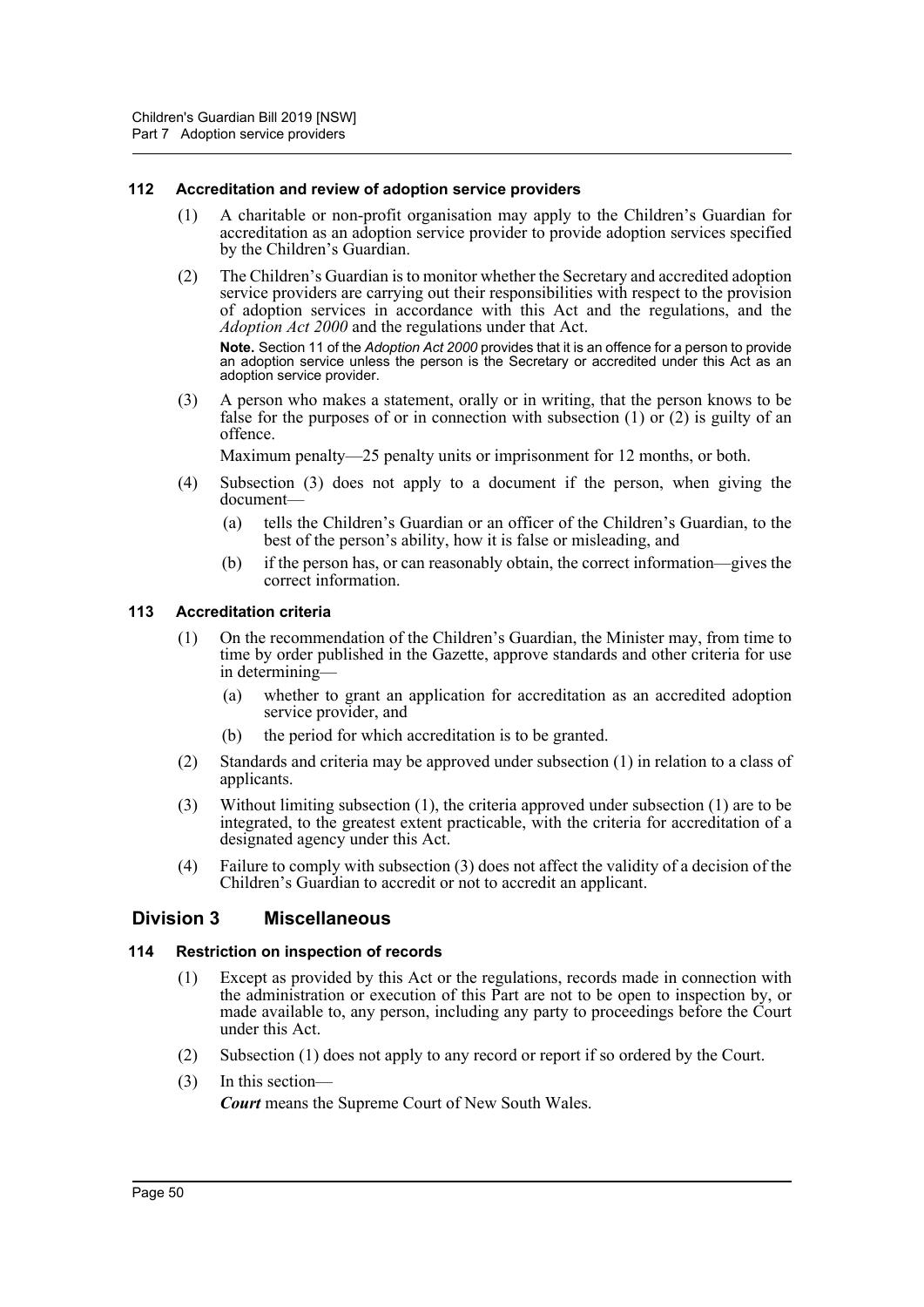*record* means any document or other source of information compiled, recorded or stored in written form or on film, or by electronic process, or in any other manner or by any other means.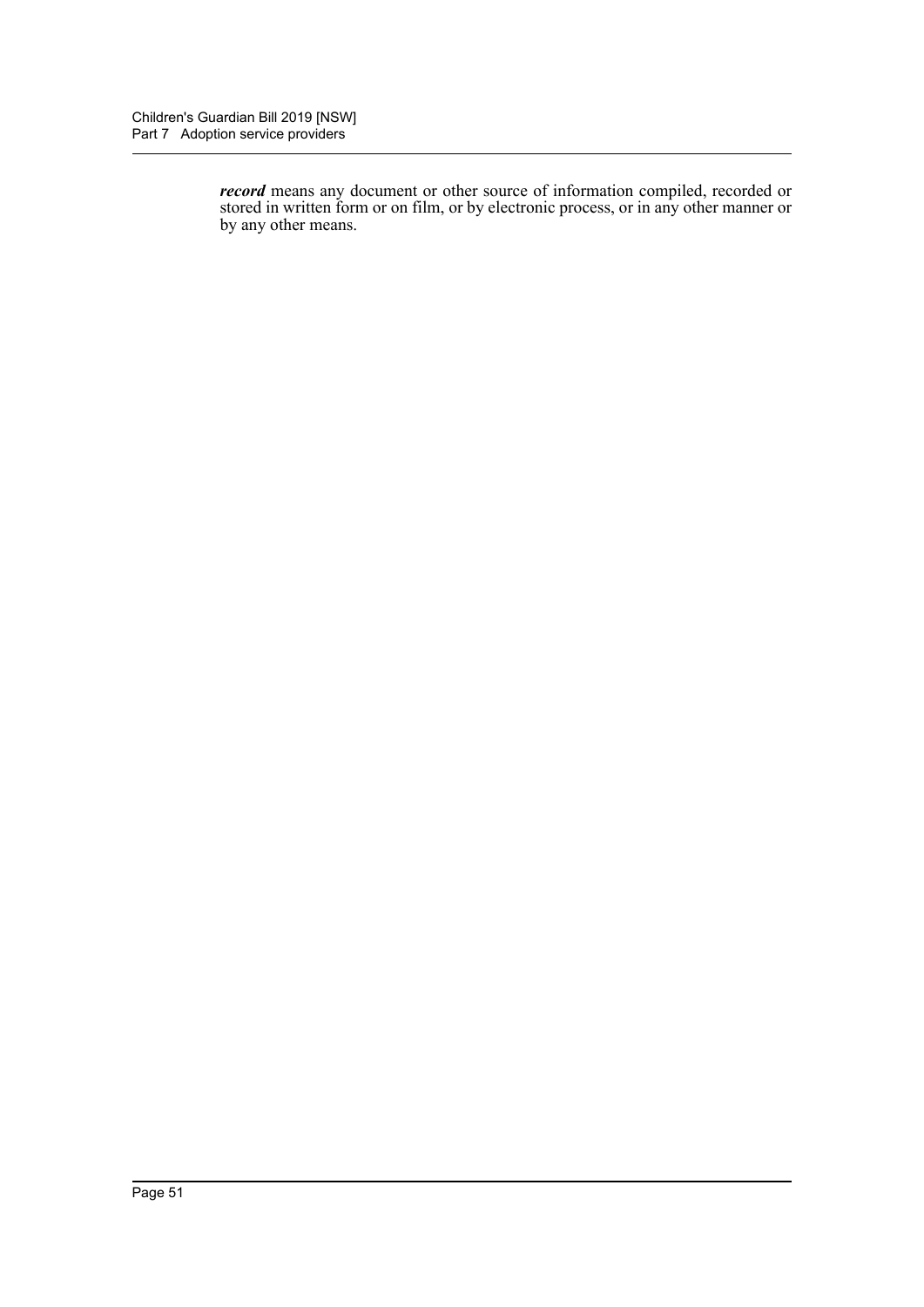# **Part 8 Children's Guardian**

# **Division 1 Appointment**

### **115 Appointment of Children's Guardian**

- (1) There is to be a Children's Guardian.
- (2) The Children's Guardian is appointed by the Governor.

### **116 Term of office**

- (1) The Children's Guardian holds office for the term, not more than 5 years, stated in the instrument of appointment.
- (2) The Children's Guardian is eligible for re-appointment.
- (3) However, a person may not be appointed for more than 2 terms of office as Children's Guardian, whether or not the terms are consecutive.

#### **117 Full-time office**

The office of Children's Guardian is a full-time office and the holder of the office is required to hold it on that basis, except to the extent permitted by the Minister.

#### **118 Eligibility for appointment**

A person is not eligible for appointment as Children's Guardian if the person is a member of the Legislative Council or the Legislative Assembly or is a member of a House of Parliament of another State or of the Commonwealth.

#### **119 Employment and remuneration**

- (1) Subject to this Part, the employment of the Children's Guardian is on the terms and conditions stated in the instrument of appointment.
- (2) The following provisions (the *relevant provisions*) of, or made under, the *Government Sector Employment Act 2013* relating to the employment of Public Service senior executives apply to the Children's Guardian-
	- (a) provisions relating to the band in which an executive is to be employed,
	- (b) provisions relating to the contract of employment of an executive,
	- (c) provisions relating to the remuneration, employment benefits and allowances of an executive.
- (3) For subsection (2), in applying the relevant provisions to the Children's Guardian, a reference to the employer of a Public Service senior executive is taken to be a reference to the Minister.

### **120 Children's Guardian not Public Service employee**

- (1) The office of Children's Guardian is a statutory office.
- (2) The provisions of the *Government Sector Employment Act 2013* relating to the employment of Public Service employees do not apply to the office.

# **Division 2 Vacancy and removal from office**

### **121 Vacancy in office of Children's Guardian**

- (1) The office of Children's Guardian becomes vacant if the holder—
	- (a) attains the age of 65 years, or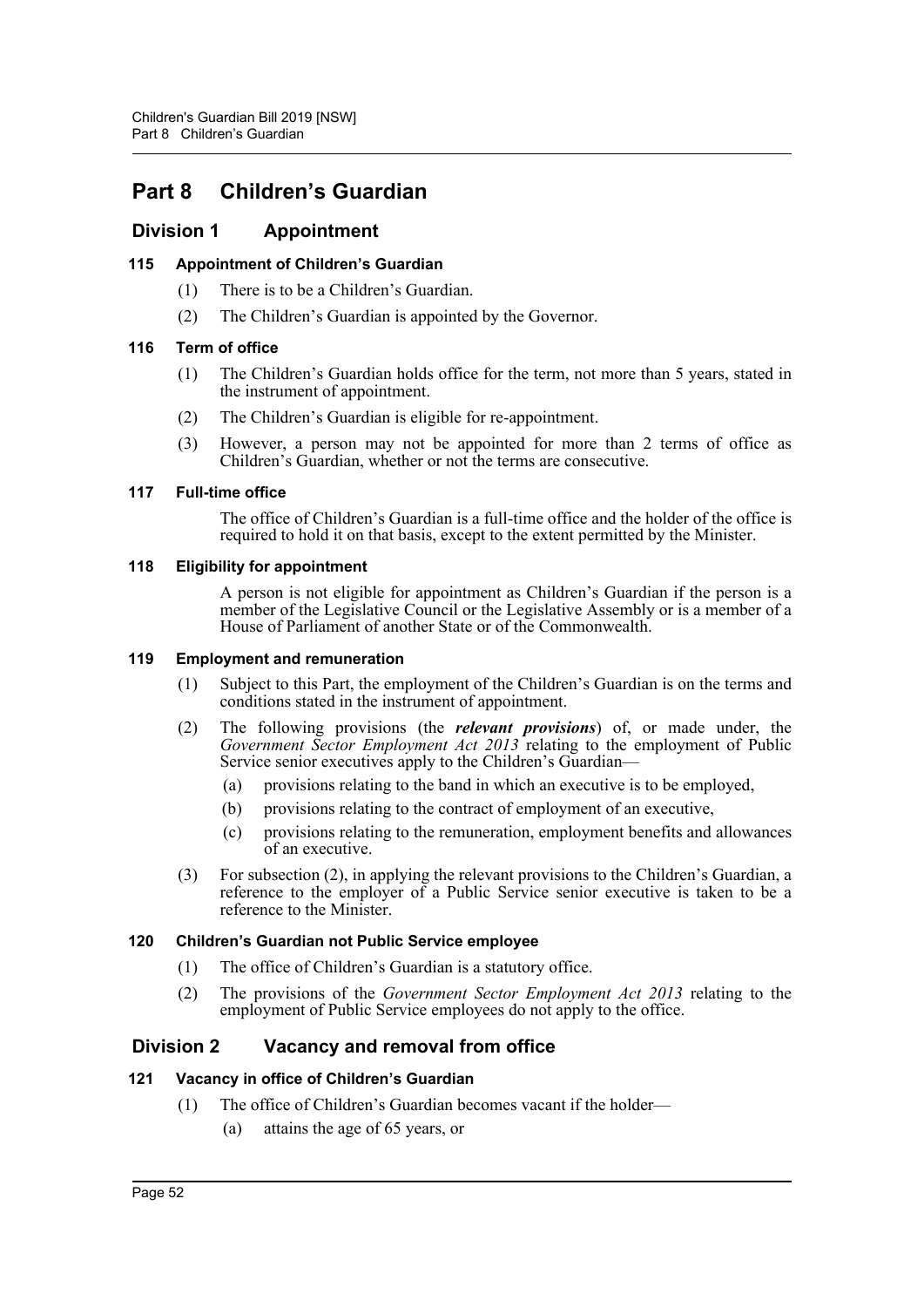- (b) engages in any paid employment outside the duties of the office, or
- (c) is nominated for election as a member of the Legislative Council or the Legislative Assembly or as a member of a House of Parliament of another State or of the Commonwealth, or
- (d) resigns the office by instrument in writing addressed to the Governor and the Governor accepts the resignation.
- (2) If the office of Children's Guardian becomes vacant, a person is, subject to this Act, to be appointed to fill the vacancy.

#### **122 Removal from office**

- (1) The Governor may, at any time, remove the Children's Guardian from office upon the address of both Houses of Parliament.
- (2) To remove any doubt, the Children's Guardian cannot be removed from office under Part 6 of the *Government Sector Employment Act 2013*.

# **Division 3 Acting Children's Guardian**

#### **123 Acting Children's Guardian**

- (1) If a person is appointed to act in the office of Children's Guardian, the acting Children's Guardian is entitled to be paid the remuneration and allowances decided by the Minister.
- (2) The Governor may remove a person from the office of acting Children's Guardian.

### **Division 4 Office of the Children's Guardian**

#### **124 Deputy Children's Guardian and Assistant Children's Guardian**

- (1) The Children's Guardian may appoint one or more Deputy Children's Guardian and Assistant Children's Guardian.
- (2) Section 118 applies to and in respect of a Deputy Children's Guardian and an Assistant Children's Guardian in the same way the provision applies to and in respect of the Children's Guardian.
- (3) The offices of Deputy Children's Guardian and Assistant Children's Guardian—
	- (a) are statutory offices, and
	- (b) except as applied by section 125(2), the provisions of the *Government Sector Employment Act 2013* relating to the employment of Public Service employees do not apply to the offices.
- (4) A Deputy Children's Guardian or an Assistant Children's Guardian holds office for the term, not exceeding 5 years, stated in an instrument of appointment, and is eligible for re-appointment.

#### **125 Employment of Deputy Children's Guardian or Assistant Children's Guardian**

- (1) The employment of a Deputy Children's Guardian and an Assistant Children's Guardian is to be governed by a contract of employment between the Deputy Children's Guardian or Assistant Children's Guardian and the Children's Guardian.
- (2) The following provisions (the *relevant provisions*) of, or made under, the *Government Sector Employment Act 2013* relating to the employment of Public Service senior executives apply to a Deputy Children's Guardian or an Assistant Children's Guardian—
	- (a) provisions relating to the band in which an executive is to be employed,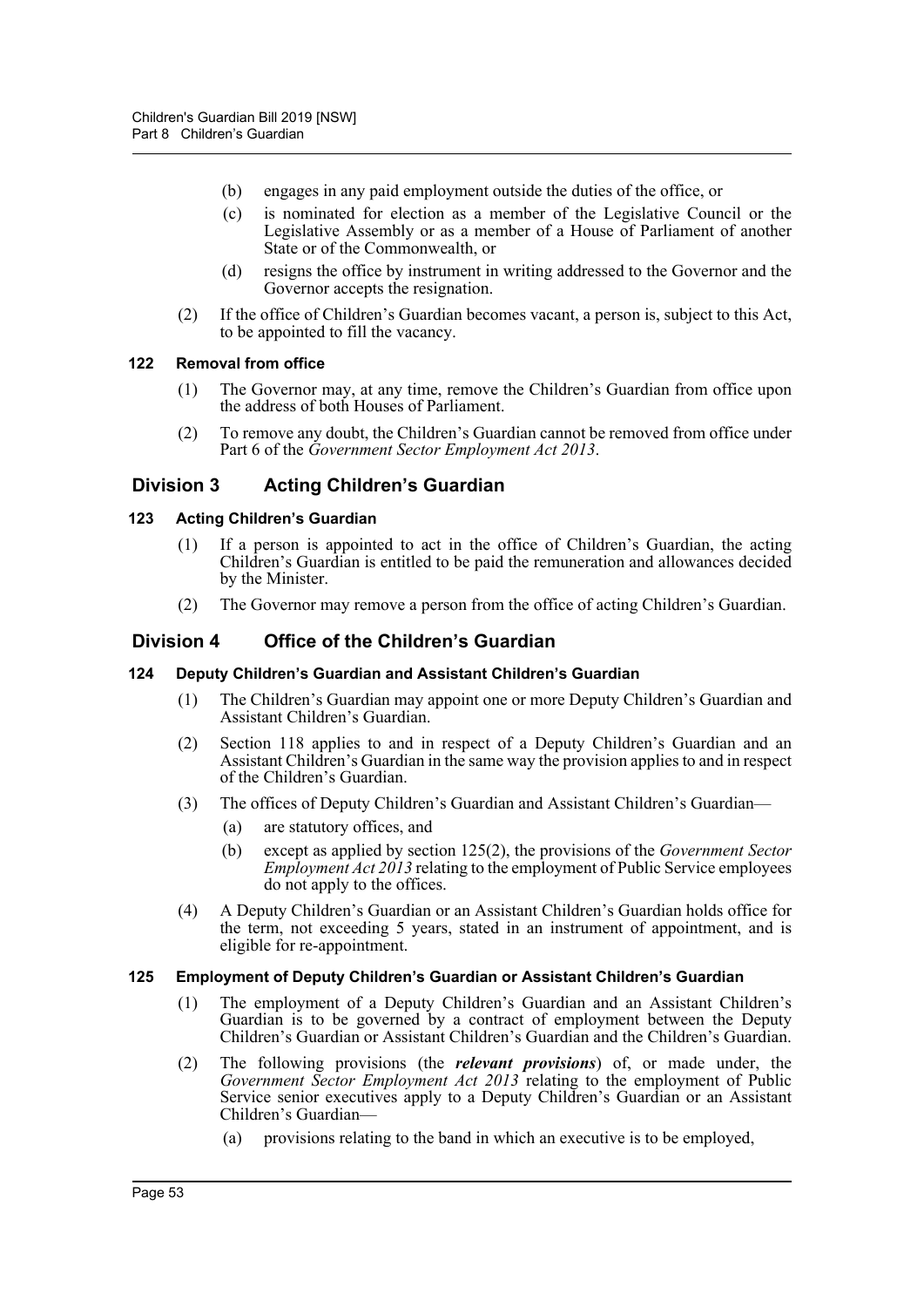- (b) provisions relating to the contract of employment of an executive,
- (c) provisions relating to the remuneration, employment benefits and allowances of an executive,
- (d) provisions relating to the termination of employment of an executive.
- (3) For subsection (2), in applying the relevant provisions to a Deputy Children's Guardian or an Assistant Children's Guardian, a reference to the employer of a Public Service senior executive is taken to be a reference to the Children's Guardian.

#### **126 Vacancy of office of Deputy Children's Guardian or Assistant Children's Guardian**

- (1) The office of a Deputy Children's Guardian or an Assistant Children's Guardian becomes vacant if the holder—
	- (a) dies, or
	- (b) completes a term of office and is not re-appointed, or
	- (c) resigns the office by instrument in writing addressed to the Children's Guardian, or
	- (d) becomes bankrupt, applies to take the benefit of a law for the relief of bankrupt or insolvent debtors, compounds with the holder's creditors or makes an assignment of the holder's remuneration for the holder's benefit, or
	- (e) becomes a mentally incapacitated person, or
	- (f) is convicted in New South Wales of an offence that is punishable by imprisonment for 12 months or more or is convicted of an offence that, if committed in New South Wales, would be an offence punishable by imprisonment for 12 months or more, or
	- (g) is nominated for election as a member of the Legislative Council or the Legislative Assembly or as a member of a House of Parliament of another State or of the Commonwealth, or
	- (h) is removed from office under section 125(2).
- (2) A Deputy Children's Guardian or an Assistant Children's Guardian appointed as acting Children's Guardian under section 123, does not, on that account, cease to be Deputy Children's Guardian or an Assistant Children's Guardian.

#### **127 Staff of Office**

Persons may be employed in the Public Service under the *Government Sector Employment Act 2013* to enable the Children's Guardian to exercise the Children's Guardian's functions.

**Note.** Section 59 of the *Government Sector Employment Act 2013* provides that a person employed may be referred to as an officer or employee, or member of staff, of the Children's Guardian. Section 47A of the *Constitution Act 1902* precludes the Children's Guardian from employing staff.

### **Division 5 Functions**

#### **128 Functions of Children's Guardian**

- (1) The principal functions of the Children's Guardian are as follows—
	- (a) to exercise functions relating to persons engaged in child-related work, including working with children check clearances, under the *Child Protection (Working with Children) Act 2012*,
	- (b) to promote the best interests of all children in out-of-home care,
	- (c) to ensure the rights of all children in out-of-home care are safeguarded and promoted,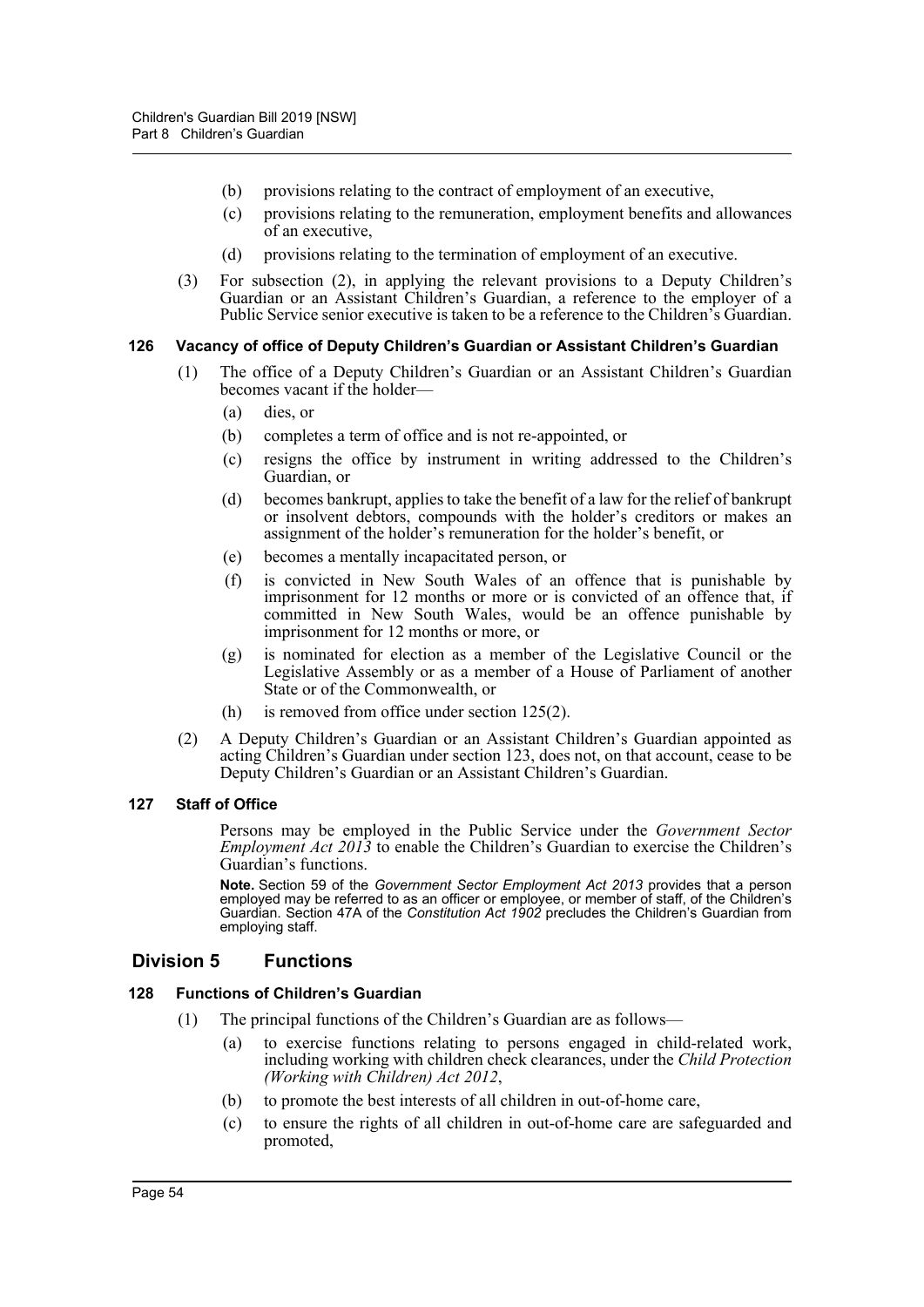- (d) to establish a register for the purpose of the authorisation of individuals as authorised carers, and to maintain that register,
- (e) to accredit designated agencies and to monitor the carrying out of the agencies' responsibilities under this Act, the regulations, the *Children and Young Persons (Care and Protection) Act 1998* and the regulations under that Act,
- (f) to register organisations that provide or arrange voluntary out-of-home care and to monitor the carrying out of the organisations' responsibilities under this Act and the regulations,
- (g) to exercise functions relating to the employment of children, including the making and revoking of exemptions from the requirement to hold an employer's authority,
- (h) to develop and administer a voluntary accreditation scheme for persons working with persons who have committed sexual offences against children,
- (i) to develop and administer a voluntary accreditation scheme for programs for persons who have committed sexual offences against children,
- (j) to encourage organisations to develop the organisations' capacity to be safe for children under the Children's Guardian's public awareness and advice functions specified in the *Child Protection (Working with Children) Act 2012*,
- (k) to accredit adoption service providers under this Act and the regulations and to monitor the carrying out of the responsibilities, with respect to the provision of adoption services under the *Adoption Act 2000* and the regulations under that Act, of the providers and the Secretary,
- (l) to establish and maintain a register for the application and engagement of individuals as residential care workers,
- (m) to administer a reportable conduct scheme and work with relevant entities to prevent, identify and respond to reportable conduct and promote compliance with the scheme,
- (n) to educate and provide advice to relevant entities, monitor investigations by relevant entities, make recommendations to relevant entities and investigate reportable allegations or make determinations about convictions considered to be reportable convictions,
- (o) to co-ordinate the Official Community Visitor scheme in relation to Official Community Visitors.
- (2) Also, the Children's Guardian has any other functions conferred or imposed on the Children's Guardian by or under this Act or any other Act.
- (3) The Children's Guardian is not subject to the control or direction of the Minister.

### **129 Restriction on functions**

The Children's Guardian must not carry out the following functions—

- (a) an investigation into the death of a child that is or has been subject to—
	- (i) an investigation under the *Coroners Act 2009*, or
	- (ii) a review or an investigation under the *Ombudsman Act 1974*,
- (b) the investigation or resolution of a matter that is, or was, the subject of a community services complaint within the meaning of Part 4 of the *Community Services (Complaints, Reviews and Monitoring) Act 1993*, unless the Ombudsman has agreed.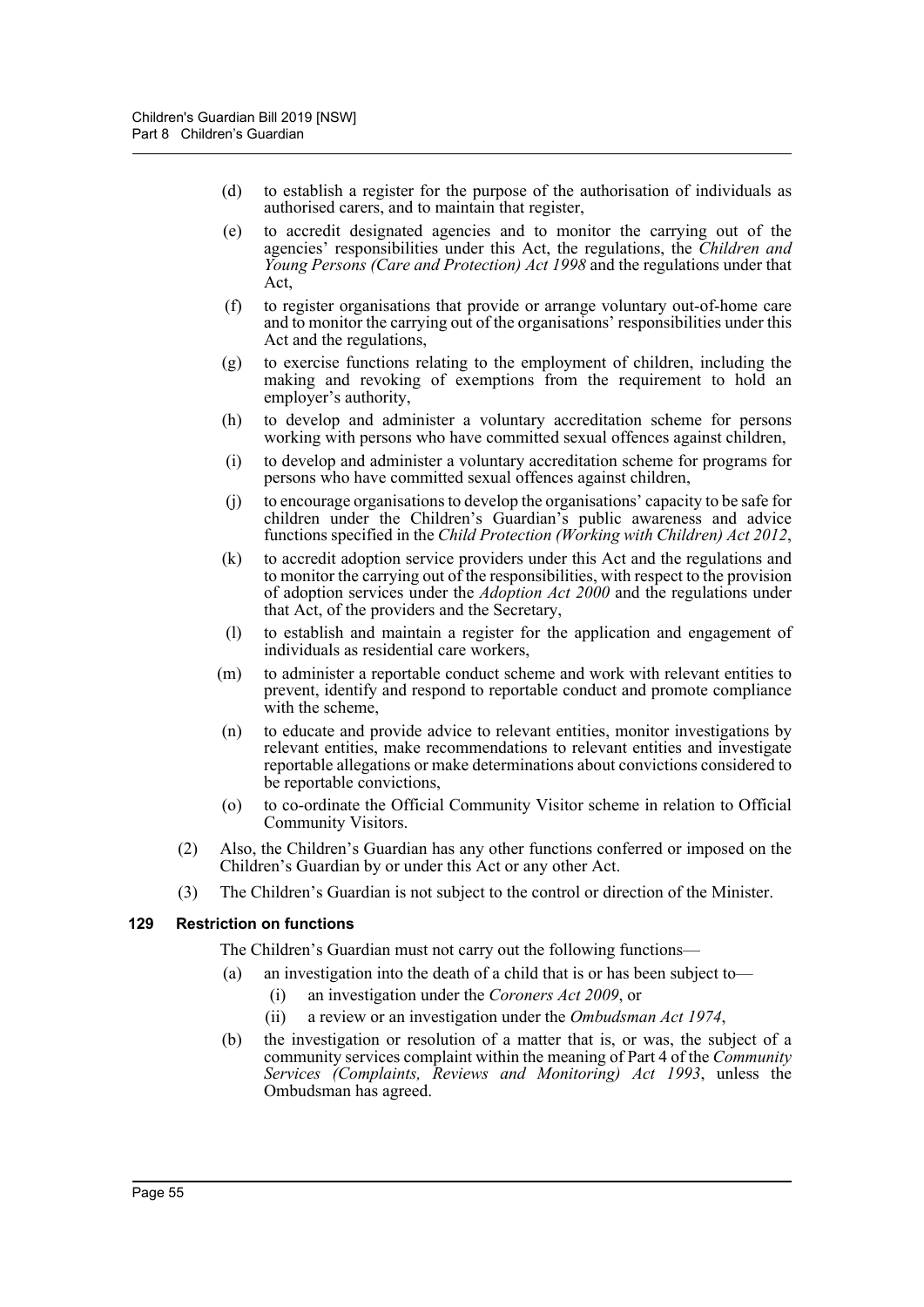#### **130 Appointment of advisory committees**

- (1) The Children's Guardian may appoint advisory committees to assist in the exercise of the Children's Guardian's functions.
- (2) The procedure of an advisory committee is to be decided by—
	- (a) the Children's Guardian, or
	- (b) if directed by the Children's Guardian—the committee.
- (3) A member of an advisory committee is entitled to the allowances decided by the Minister.
- (4) The Children's Guardian may disband an advisory committee at any time.

#### **131 [Provision deliberately blank for relocation]**

**Note.** Schedule 5.8, item 18 provides for section 182 of the *Children and Young Persons (Care and Protection) Act 1998* to be relocated.

#### **132 [Provision deliberately blank for relocation]**

**Note.** Schedule 5.8, item 19 provides for section 184 of the *Children and Young Persons (Care and Protection) Act 1998* to be relocated.

#### **133 Delegation of functions**

- (1) Subject to subsection (2), the Children's Guardian may delegate to an officer of the Children's Guardian the exercise of a function of the Children's Guardian.
- (2) The Children's Guardian may not delegate the exercise of—
	- (a) a function to make a report under this Act, other than to an Assistant Children's Guardian, or
	- (b) a function conferred by clause 1(2) of Schedule 3, other than to an Assistant Children's Guardian, or
	- (c) the power of delegation under subsection (1).
- (3) An officer to whom the exercise of a function has been delegated under subsection (1) may subdelegate the exercise of the function to—
	- (a) another officer of the Children's Guardian, or
	- (b) a person, or a member of a class of persons, prescribed by the regulations or approved by the Children's Guardian.

#### **134 Referral of matters to police and other investigative agencies**

- (1) This section applies if information obtained by the Children's Guardian in the course of exercising the Children's Guardian's functions is—
	- (a) information relating to a possible criminal offence under an Act or other law, or
	- (b) information relating to grounds for possible disciplinary action under an Act or other law.
- (2) The Children's Guardian may refer the information to—
	- (a) the Commissioner of Police, or
	- (b) the Ombudsman, or
	- (c) the Secretary, or
	- (d) a NSW, interstate or Commonwealth investigative or disciplinary government agency the Children's Guardian considers appropriate.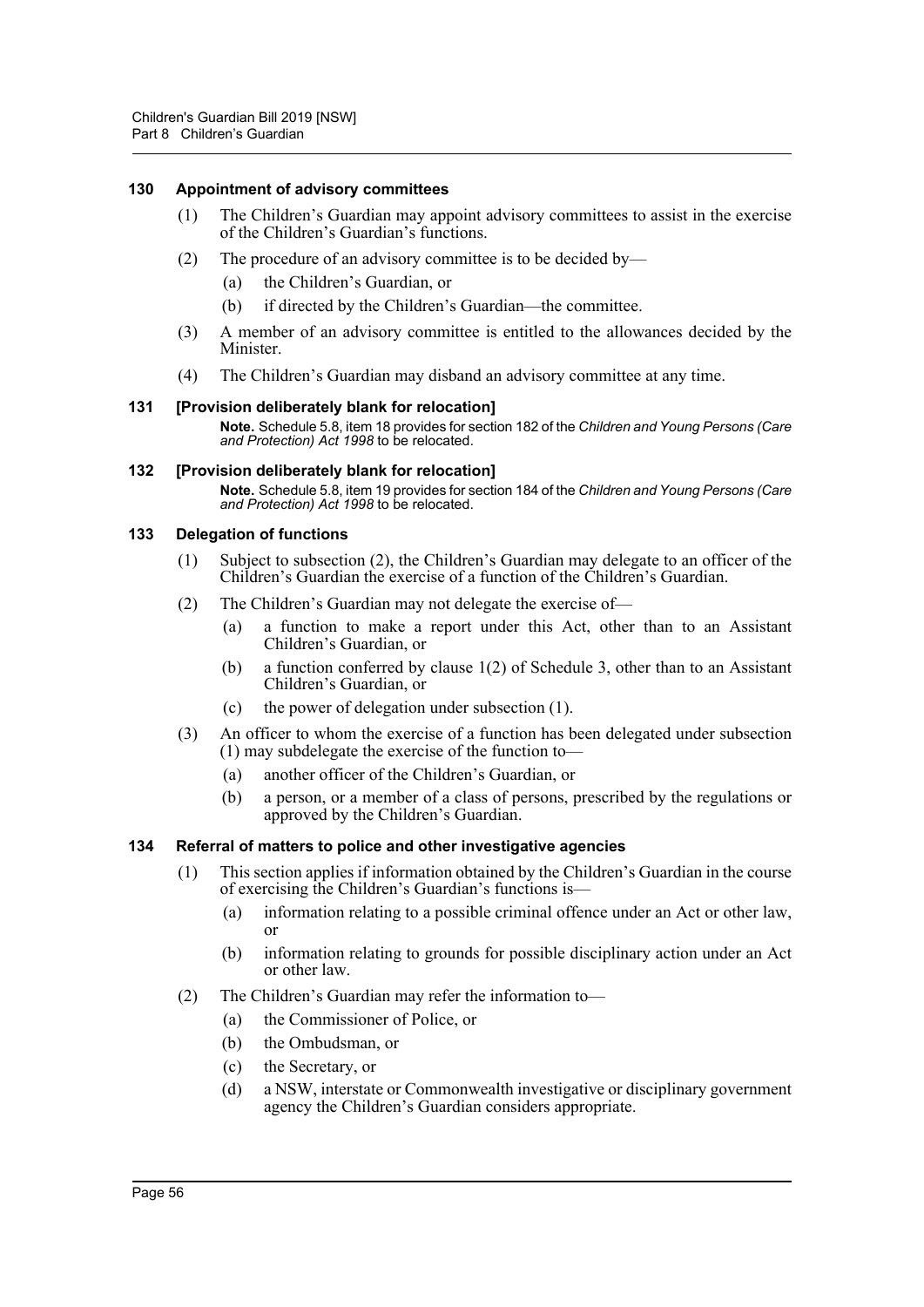- (3) However, this section does not apply to information obtained in the course of exercising functions under section 40A of the *Child Protection (Working with Children) Act 2012*.
- (4) Nothing in this section limits or affects the operation of Chapter 16A of the *Children and Young Persons (Care and Protection) Act 1998*.

#### **135 Protection from liability**

- (1) This section applies to the following entities—
	- (a) the Children's Guardian,
	- (b) an advisory committee,
	- (c) a member of an advisory committee,
	- (d) a person acting under the direction of the Children's Guardian,
	- (e) an Official Community Visitor.
- (2) A matter or thing done, or omitted to be done, by an entity in good faith for the purposes of executing this or any other Act, does not subject the entity personally to any action, liability, claim or demand.

**Note.** See also section 181 for protection from liability for an officer of the Children's Guardian.

# **Division 6 Reports**

#### **136 Report required before commencement of Part 4**

- (1) Before the commencement of Part 4 of this Act, the Children's Guardian must give to the Committee on Children and Young People a report, and copies of policies and procedures to be adopted by the Children's Guardian, in relation to the exercise of the Children's Guardian's functions under this Act or another Act.
- (2) The report must include information about how perceived or actual conflicts of interest associated with the exercise of the Children's Guardian's functions under this Act or another Act are to be minimised or removed.
- (3) In this section— *Committee on Children and Young People* means the Parliamentary Joint Committee constituted under section 36(1) of the *Advocate for Children and Young People Act 2014*.

### **137 References to "Presiding Officers"**

- (1) In this Division, a reference to a Presiding Officer of a House of Parliament is a reference to the President of the Legislative Council or the Speaker of the Legislative Assembly.
- (2) If there is a vacancy in the office of President, the reference to the President is taken to be a reference to the Clerk of the Legislative Council.
- (3) If there is a vacancy in the office of Speaker, the reference to the Speaker is taken to be a reference to the Clerk of the Legislative Assembly.

#### **138 Annual reports to Parliament**

- (1) The Children's Guardian must—
	- (a) prepare, within the period of 4 months after 30 June in each year, a report about the Children's Guardian's operations during the year ending on 30 June, and
	- (b) give the report to the Presiding Officer of each House of Parliament.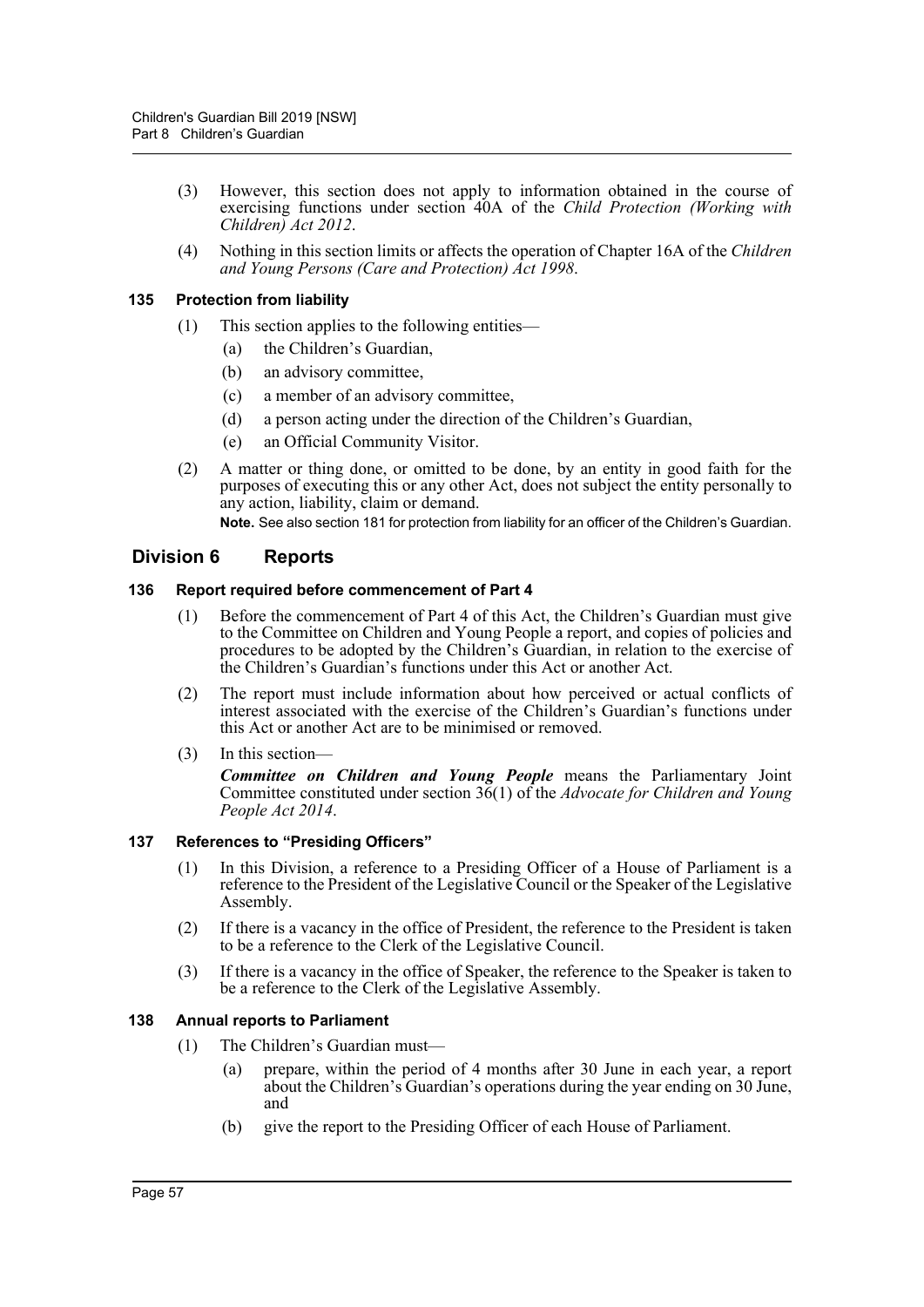- (2) A report by the Children's Guardian under this section must include the following—
	- (a) a description of the activities of the Children's Guardian in relation to the functions of the Children's Guardian,
	- (b) details of each exemption given under section 30,
	- (c) any recommendations for changes in the laws of the State, or for administrative action, the Children's Guardian considers should be made as a result of the exercise of the functions of the Children's Guardian,
	- (d) an evaluation of the response of relevant entities to the recommendations of the Children's Guardian,
	- (e) a description of matters relating to reportable conduct, including trends, investigations and reports,
	- (f) a description of the work and activities of Official Community Visitors, including information about—
		- (i) the number of referrals made by the Children's Guardian under section 150, and
		- (ii) the outcome of an investigation by the Children's Guardian arising from a report by an Official Community Visitor,
	- (g) the number of investigations or determinations, in relation to reportable allegations or reportable convictions, that have not been completed by a relevant entity or the Children's Guardian within 6 months after the commencement of the investigation or determination,
	- (h) the number of persons on the residential care workers register kept under section  $85(1)(b)$  who have a reportable conduct flag noted, if the investigation or determination has not been completed by a relevant entity or the Children's Guardian within 6 months after the commencement of the investigation or determination,
	- (i) copies of policies and procedures to be adopted by the Children's Guardian, in relation to the exercise of the Children's Guardian's functions under this Act or another Act, and information about how perceived or actual conflicts of interest associated with the exercise of the functions are to be minimised or removed.
- (3) Despite subsection (2), the report on the work and activities of Official Community Visitors may be a separate annual report.

#### **139 Special reports to Parliament and to Minister**

- (1) The Children's Guardian may—
	- (a) prepare a special report on a matter relating to the functions of the Children's Guardian, and
	- (b) give the report to the Presiding Officer of each House of Parliament.
- (2) Also, the Children's Guardian, if requested by the Minister—
	- (a) must prepare a special report on a matter relating to a function of the Children's Guardian, other than a function under Part 4, and
	- (b) may prepare a special report on a matter relating to a function of the Children's Guardian under Part 4.
- (3) A special report prepared at the request of the Minister may be given by the Children's Guardian to the Presiding Officer of each House of Parliament within 6 months after giving the report to the Minister.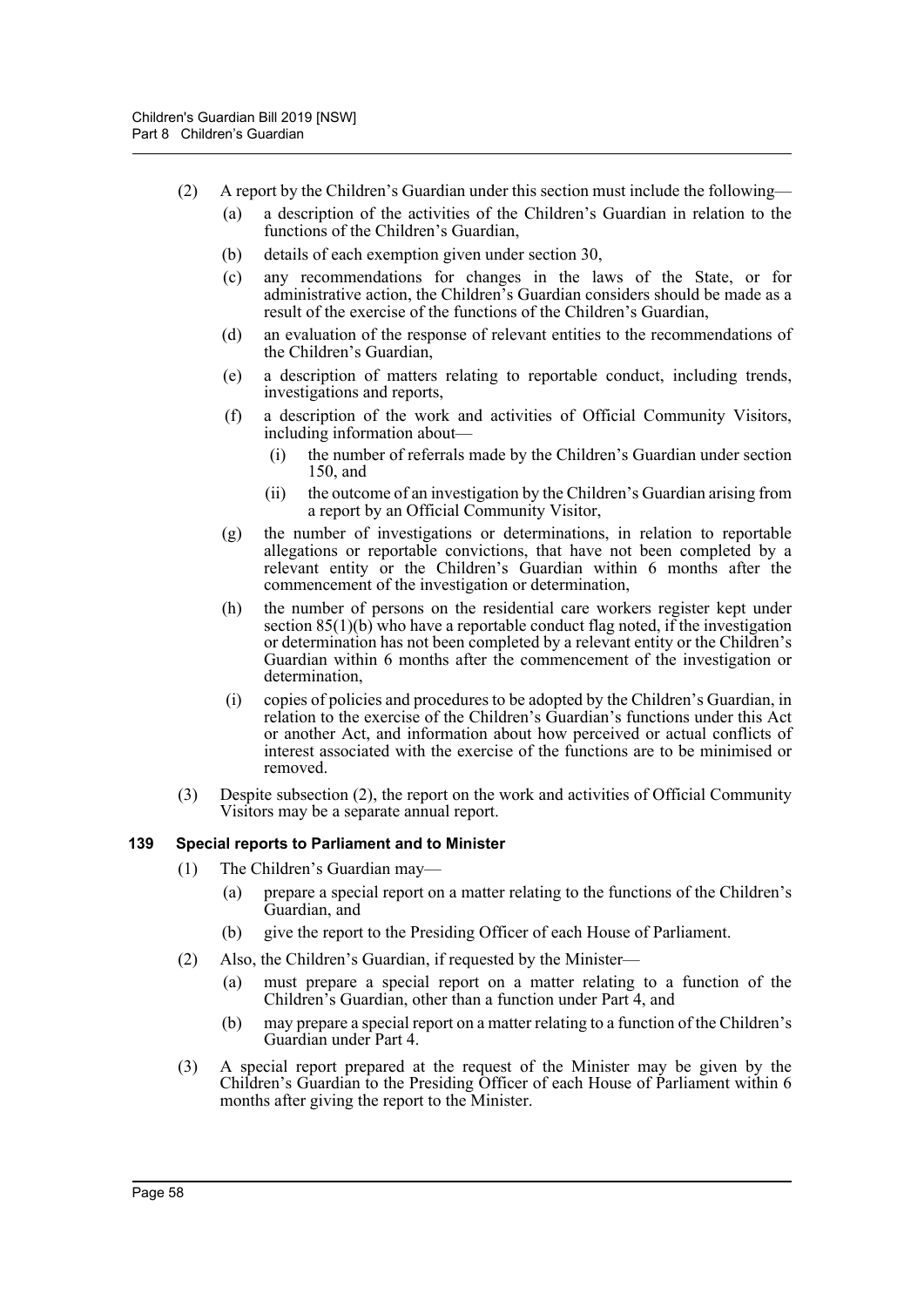#### **140 Giving draft reports to Minister**

- (1) The Children's Guardian—
	- (a) must give the Minister a draft of each of the reports to be given to the Presiding Officers under this Division, other than a special report mentioned in section 139(2)(b), and
	- (b) may give the Minister a draft of a special report to be given to the Presiding Officers mentioned in section  $139(2)(b)$ .
- (2) A draft report that is required to be given to the Minister under subsection (1) must be given to the Minister at least one month, or a shorter period agreed by the Minister, before the report is given to the Presiding Officers.
- (3) The Minister may—
	- (a) give the Children's Guardian comments about a draft report, and
	- (b) require the Children's Guardian to consult further in relation to the report.
- (4) The Children's Guardian is not required to amend the report because of comments made by the Minister but must, before finalising the report and giving it to the Presiding Officers, consider the comments.

#### **141 Provisions relating to reports to Parliament**

- (1) A copy of a report, given to the Presiding Officer of a House of Parliament under this Division, is to be laid before the House within 15 sitting days of the House after it is received by the Presiding Officer.
- (2) The Children's Guardian may include a recommendation that the report be made public.
- (3) If a report includes a recommendation by the Children's Guardian that the report be made public, the Presiding Officer of a House of Parliament given the report under this Division must, within 14 days after receiving the report, make it public whether or not the House is in session and whether or not the report has been laid before the House.
- (4) If a report is made public by a Presiding Officer of a House of Parliament before it is laid before the House, it attracts the same privileges and immunities as if it had been laid before the House.
- (5) A Presiding Officer need not inquire whether all or any conditions precedent have been satisfied in relation to a report given to the Presiding Officer under this Division.
- (6) The *Annual Reports (Departments) Act 1985* is, in its application to the annual report of the Children's Guardian, modified to the extent necessary for the purposes of this Division.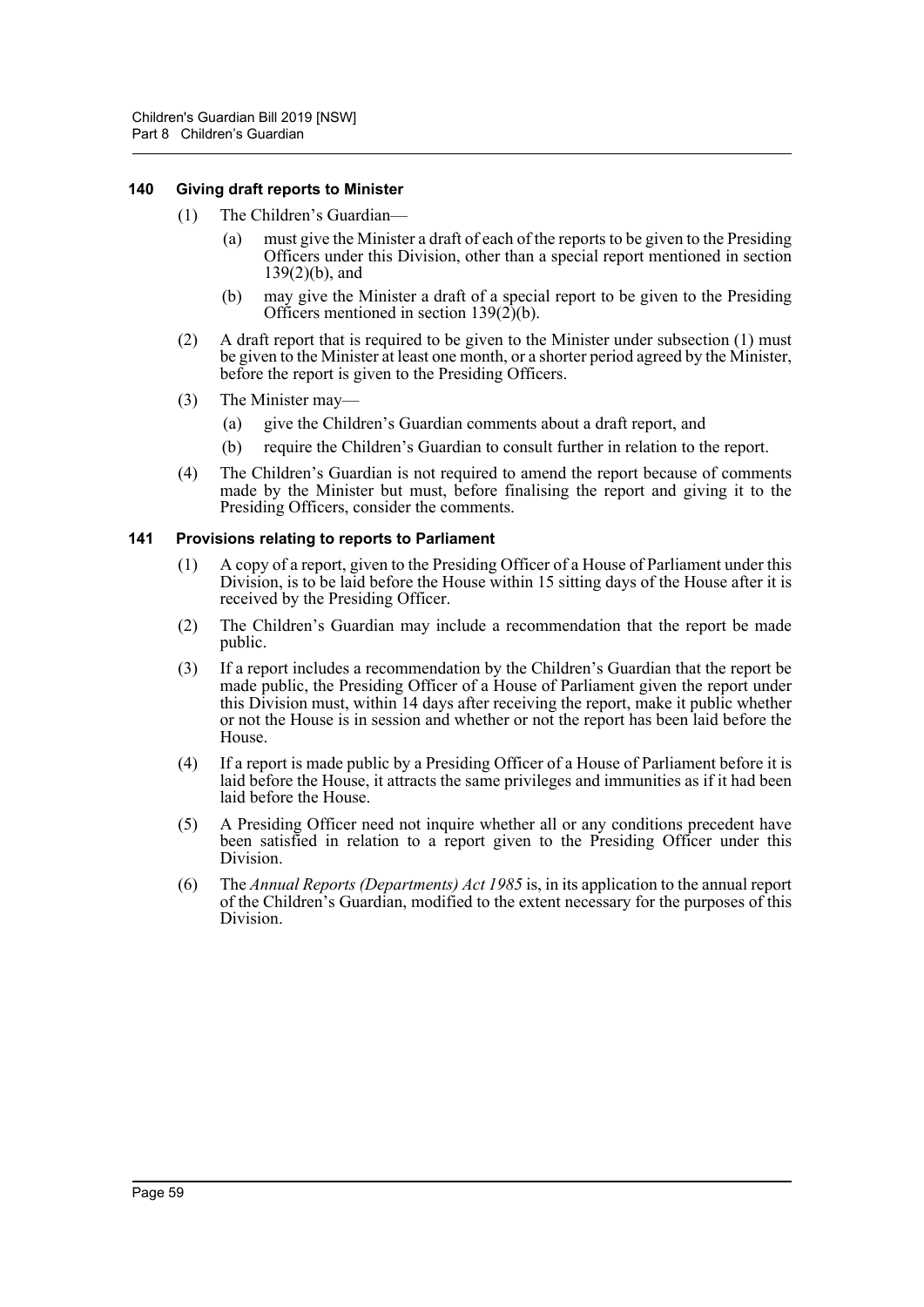# **Part 9 Official Community Visitors**

# **Division 1 Preliminary**

#### **142 Objects of Part**

The objects of this Part are—

- (a) to protect and promote the rights of children in visitable services, and
- (b) to protect children from abuse, neglect and exploitation.

#### **143 Definitions**

In this Part—

*child in care* means a child under the age of 18 years—

- (a) under the parental responsibility of the Minister administering the *Children and Young Persons (Care and Protection) Act 1998*, or
- (b) for whom the Secretary or a designated agency has responsibility due to the operation of section 49 of the *Children and Young Persons (Care and Protection) Act 1998*, or
- (c) who is a protected person under section 135A(3) of the *Children and Young Persons (Care and Protection) Act 1998*, or
- (d) who is the subject of an out-of-home care arrangement under this Act or under the *Children and Young Persons (Care and Protection) Act 1998*, or
- (e) who is the subject of a sole parental responsibility order made under section 149 of the *Children and Young Persons (Care and Protection) Act 1998*, as in force immediately before its repeal by the *Child Protection Legislation Amendment Act 2014*, or
- (f) who is otherwise in the care of a service provider.

*service* includes a statutory or other function, and *providing* a service includes exercising such a function.

*service provider* means—

- (a) the Department, or
- (b) an implementation company under the *National Disability Insurance Scheme (NSW Enabling) Act 2013* while the company is a public sector agency of the State under that Act, or
- (c) the Minister, or
- (d) an authorised carer or designated agency, or
- (e) a person or organisation funded, authorised or licensed by the Children's Guardian or the Minister to provide a service, or
- (f) a person or organisation prescribed by the regulations.

*visitable service* means—

- (a) an accommodation service where a child in care using the service is in the full-time care of the service provider, or
- (b) a service prescribed by the regulations as a visitable service.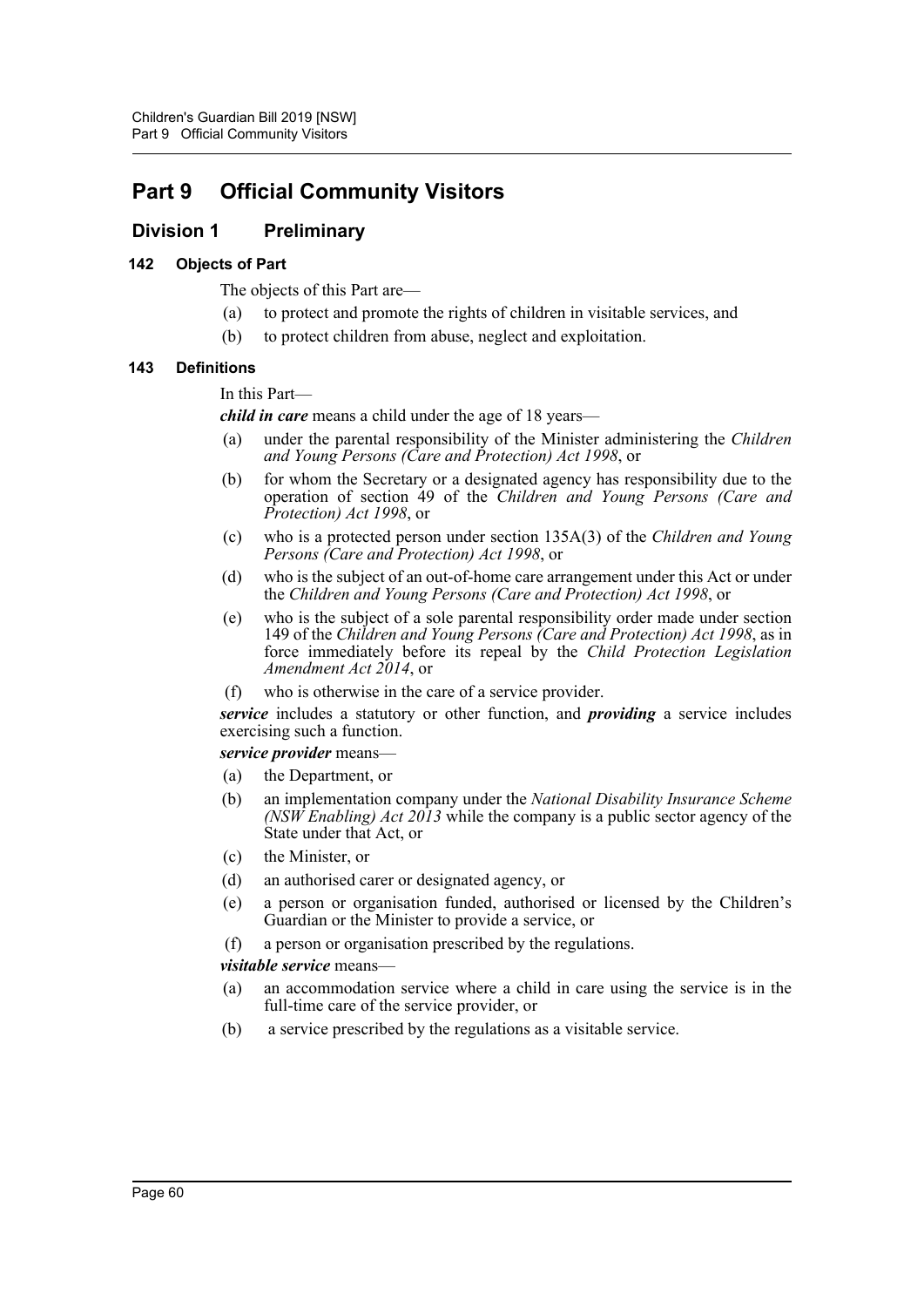# **Division 2 Appointment and functions**

#### **144 Appointment of Official Community Visitors**

- (1) The Minister may, on the recommendation of the Children's Guardian, appoint a person as an Official Community Visitor if the person, in the opinion of the Minister—
	- (a) has appropriate knowledge and expertise in the matters relating to children in care, and
	- (b) has a commitment to the objects of this Act and the following Acts—
		- (i) the *Adoption Act 2000*,
		- (ii) the *Children and Young Persons (Care and Protection) Act 1998*,
		- (iii) the *Children (Education and Care Services) Supplementary Provisions Act 2011*,
		- (iv) the *Disability Inclusion Act 2014*,
		- (v) the *Community Welfare Act 1987*,
		- (vi) the *Community Services (Complaints, Reviews and Monitoring) Act 1993*,
		- (vii) the *Guardianship Act 1987*, and
	- (c) has skills in the solving of problems about access to, and the use of, services for children in care, and
	- (d) is not employed within the Department or the Office of the Children's Guardian.
- (2) An Official Community Visitor holds office for the term, not exceeding 3 years, stated in the instrument of appointment, and is eligible for re-appointment.
- (3) A person may not be appointed as an Official Community Visitor for consecutive terms totalling more than 6 years.
- (4) The provisions of the *Government Sector Employment Act 2013* relating to the employment of Public Service employees do not apply to an Official Community Visitor.
- (5) An Official Community Visitor is not a separate public sector agency and is to be regarded as part of the Department for the purposes of the *Privacy and Personal Information Protection Act 1998* and the *Health Records and Information Privacy Act 2002*.
- (6) The Minister may, on the recommendation of the Children's Guardian, remove an Official Community Visitor from office for incompetence, incapacity or misbehaviour.
- (7) To remove any doubt, an Official Community Visitor who has a disability (other than mental incapacity) may not be removed from office under subsection (6) on the ground of incapacity unless the disability renders the Official Community Visitor incapable of performing the functions of an Official Community Visitor.

#### **145 Functions of Official Community Visitors**

- (1) An Official Community Visitor may—
	- (a) enter and inspect a place where a visitable service is provided at a reasonable time, and
	- (b) confer alone with a child who is resident or person employed at the visitable service, and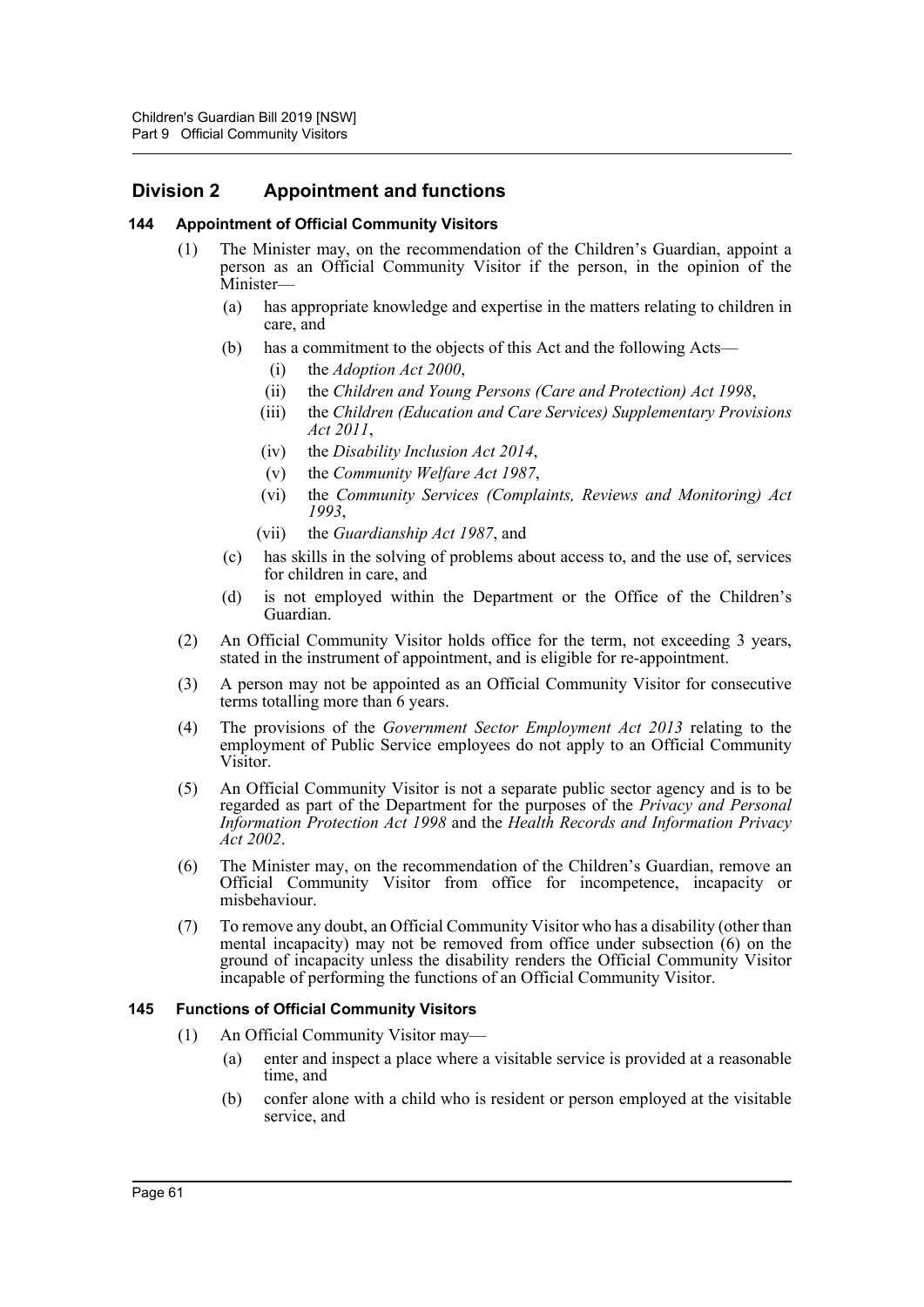- (c) inspect a document held at a visitable service, if the document relates to the operation of a visitable service, having regard to the wishes of a child resident at the visitable service to whom the document relates, and
- (d) provide the Minister and the Children's Guardian with advice or reports on any matters relating to the conduct of a visitable service, and
- (e) inform the Minister and the Children's Guardian on matters affecting the welfare, interests and conditions of children using visitable services, and
- (f) encourage the promotion of legal and human rights of children using visitable services, including the right to privacy, confidentiality, adequate information and consultation in relation to visitable services and the right to complain, and
- (g) consider matters raised by children using visitable services, staff of providers of visitable services and people having a genuine concern for the welfare, interests and conditions of children using visitable services, and
- (h) provide information about independent advocacy services to help children in the presentation of a grievance or matter of concern and, in appropriate cases, assist children to obtain the services, and
- (i) facilitate, if reasonable and practicable, the early and speedy resolution of grievances or matters of concern affecting children using visitable services by referring grievances or matters to the providers of the relevant services or other appropriate bodies, and
- (j) exercise functions prescribed by the regulations for the purposes of this section.
- (2) An Official Community Visitor must, in exercising a function under this section, act in a manner that preserves, as far as possible, the privacy of each child resident at the premises at which a visitable service is provided.

#### **146 Co-ordination of Official Community Visitors**

- (1) The Children's Guardian has a general oversight and co-ordination role in relation to Official Community Visitors and may determine priorities for the services to be provided by Official Community Visitors.
- (2) The Children's Guardian may convene meetings of Official Community Visitors, and take other action, as may be necessary for the exercise of the Children's Guardian's functions.
- (3) At least one meeting is to be held each calendar year.

# **Division 3 Reports to the Children's Guardian**

#### **147 Report may be made to Children's Guardian**

- (1) An Official Community Visitor may make a report to the Children's Guardian about a child in care if the Official Community Visitor reasonably suspects the child's safety, welfare or wellbeing is at risk.
- (2) The report does not need to be in writing.
- (3) The Children's Guardian may make preliminary inquiries for the purposes of deciding how to deal with a report and may request further information from the Official Community Visitor making the report.
- (4) The Children's Guardian may, in respect of a report—
	- (a) conduct an investigation, or
	- (b) make a referral to an entity, or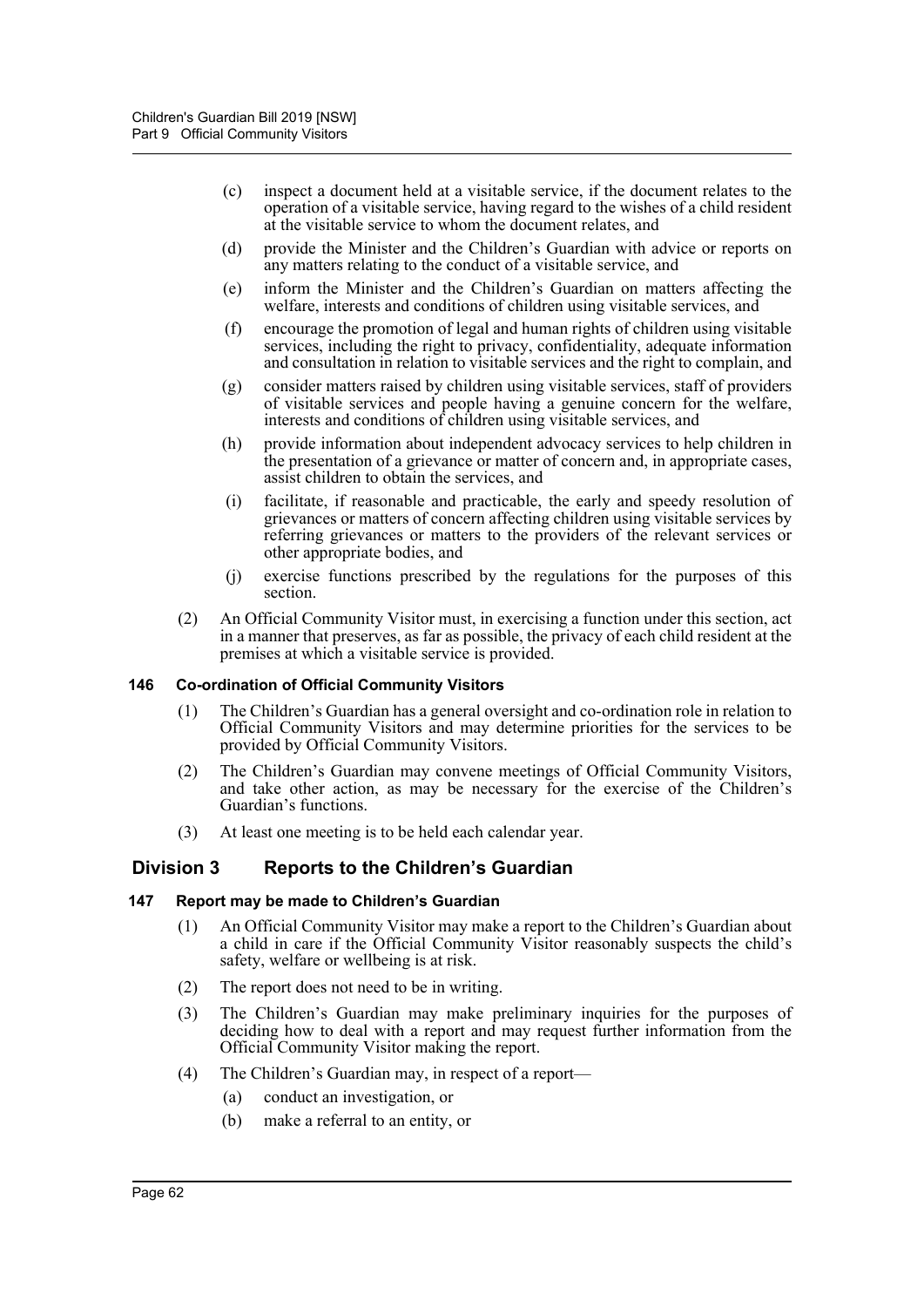- (c) decline to take action on the report.
- (5) If an Official Community Visitor, acting in good faith, makes a report to the Children's Guardian under this section, the person is not liable to civil or criminal action, or disciplinary action, for making the report.
- (6) The Children's Guardian may, at the Children's Guardian's own initiative, decide to deal with a matter as a report under this section if the matter relates to a child in care that the Children's Guardian reasonably suspects is not safe, or if the Children's Guardian has concerns for the welfare or wellbeing of the child.

#### **148 Powers of authorised persons**

Schedule 2 provides for powers that may be exercised by the Children's Guardian or an authorised person under this Act in relation to an investigation under this Part.

#### **149 Powers of Children's Guardian to conduct inquiry**

- (1) For the purposes of an investigation of a report under section 147, the Children's Guardian may conduct an inquiry.
- (2) Schedule 3 provides for powers that may be exercised by the Children's Guardian for the inquiry.

#### **150 Referral to other agencies**

- (1) This section applies if the Children's Guardian is of the opinion that a report, or part of a report, given under section 147 constitutes a report, complaint or other matter that may be made to one or more of the following entities—
	- (a) the Commissioner of the NDIS Quality and Safeguards Commission under the *National Disability Insurance Scheme Act 2013* of the Commonwealth,
	- (b) the Ageing and Disability Commissioner under the *Ageing and Disability Commissioner Act 2019*,
	- (c) the Secretary,
	- (d) the Ombudsman,
	- (e) an entity prescribed by the regulations.
- (2) The Children's Guardian must refer the report, or the part of the report, to the entity.
- (3) The Children's Guardian must determine, with the entity the report is referred to, the most appropriate entity to conduct the investigation of the report.
- (4) Despite subsection (3), if the Children's Guardian is of the opinion that conducting an investigation may be necessary to protect the safety, welfare or wellbeing of a child, or class of children, the Children's Guardian may conduct an investigation of the report referred to the entity, including in consultation with the entity.

#### **151 Provision of information to Children's Guardian**

- (1) This section applies to information of a class that the Children's Guardian has determined is information relevant to the exercise of the functions of the Children's Guardian in connection with the accreditation or registration of a designated agency or registered agency.
- (2) An Official Community Visitor is required to provide to the Children's Guardian, and the Children's Guardian is authorised to collect and use, information belonging to a class referred to in subsection (1), if the Children's Guardian has notified the Official Community Visitor the information belongs to the class.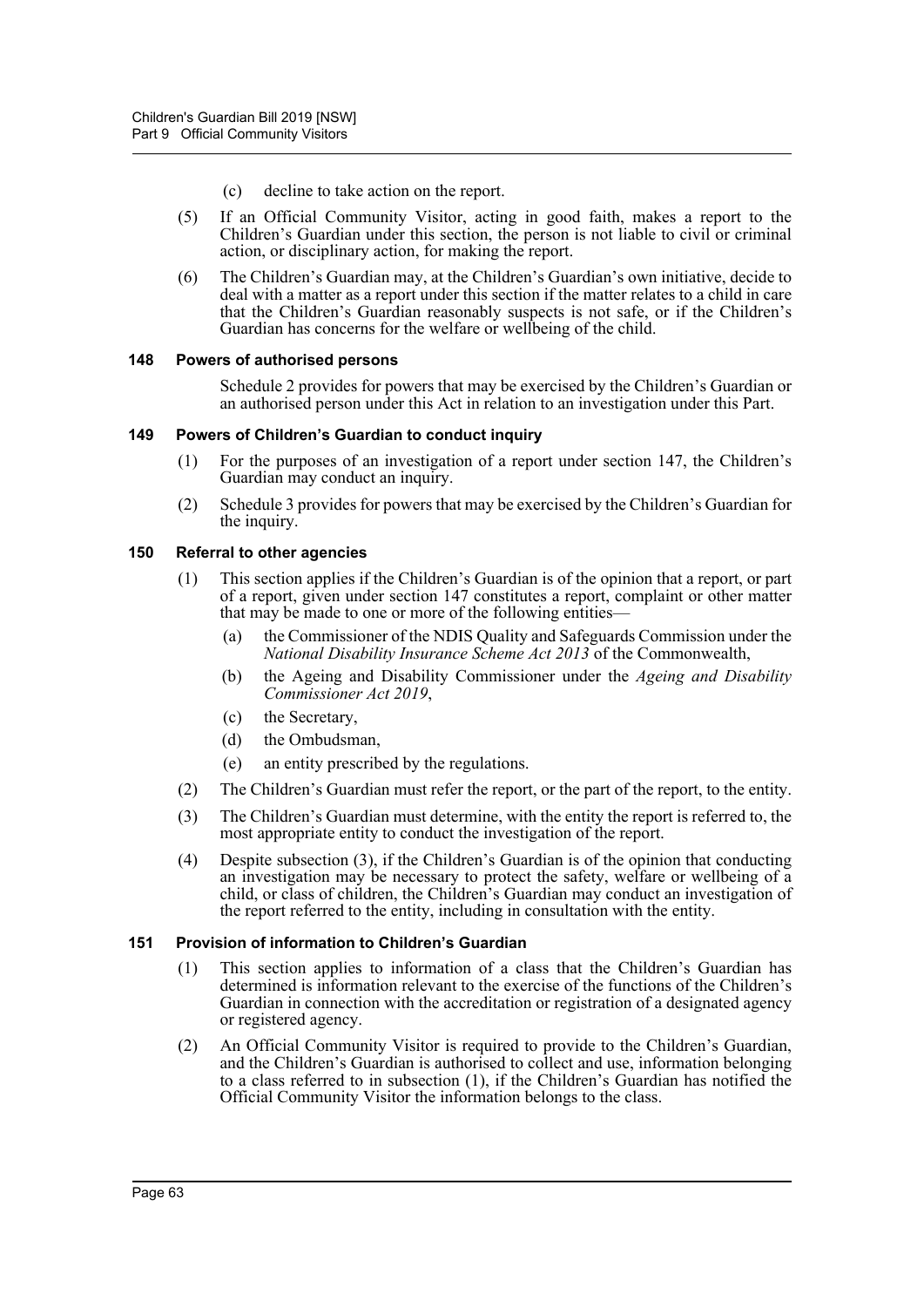(3) A provision of an Act or law that prohibits or restricts the disclosure of information does not operate to prevent the provision of information, or affect a duty to provide information, under this section.

# **Division 4 Offences for Part**

### **152 Protection of complainant against retribution**

- (1) A person must not take or threaten to take detrimental action—
	- (a) against an Official Community Visitor, or
	- (b) in respect of a person because that person, in good faith, makes, or proposes to make, a complaint under this Part.

Maximum penalty—50 penalty units or imprisonment for 12 months, or both.

- (2) For subsection  $(1)(b)$ , a complaint is not made in good faith if—
	- (a) the report, complaint or notification was made or proposed in bad faith, or
	- (b) a material allegation was known, by the person giving the report, complaint or notification, to be false.
- (3) In this section—

*community service* has the same meaning as in the *Community Services (Complaints, Reviews and Monitoring) Act 1993*.

*complaint* includes providing information, documents or evidence in relation to a complaint under this Part.

*detrimental action* means action causing, comprising or involving any of the following—

- (a) injury, damage or loss,
- (b) intimidation or harassment,
- (c) discrimination, disadvantage or adverse treatment in relation to employment,
- (d) dismissal from, or prejudice in, employment,
- (e) prejudice in the provision of a community service,
- (f) disciplinary proceedings.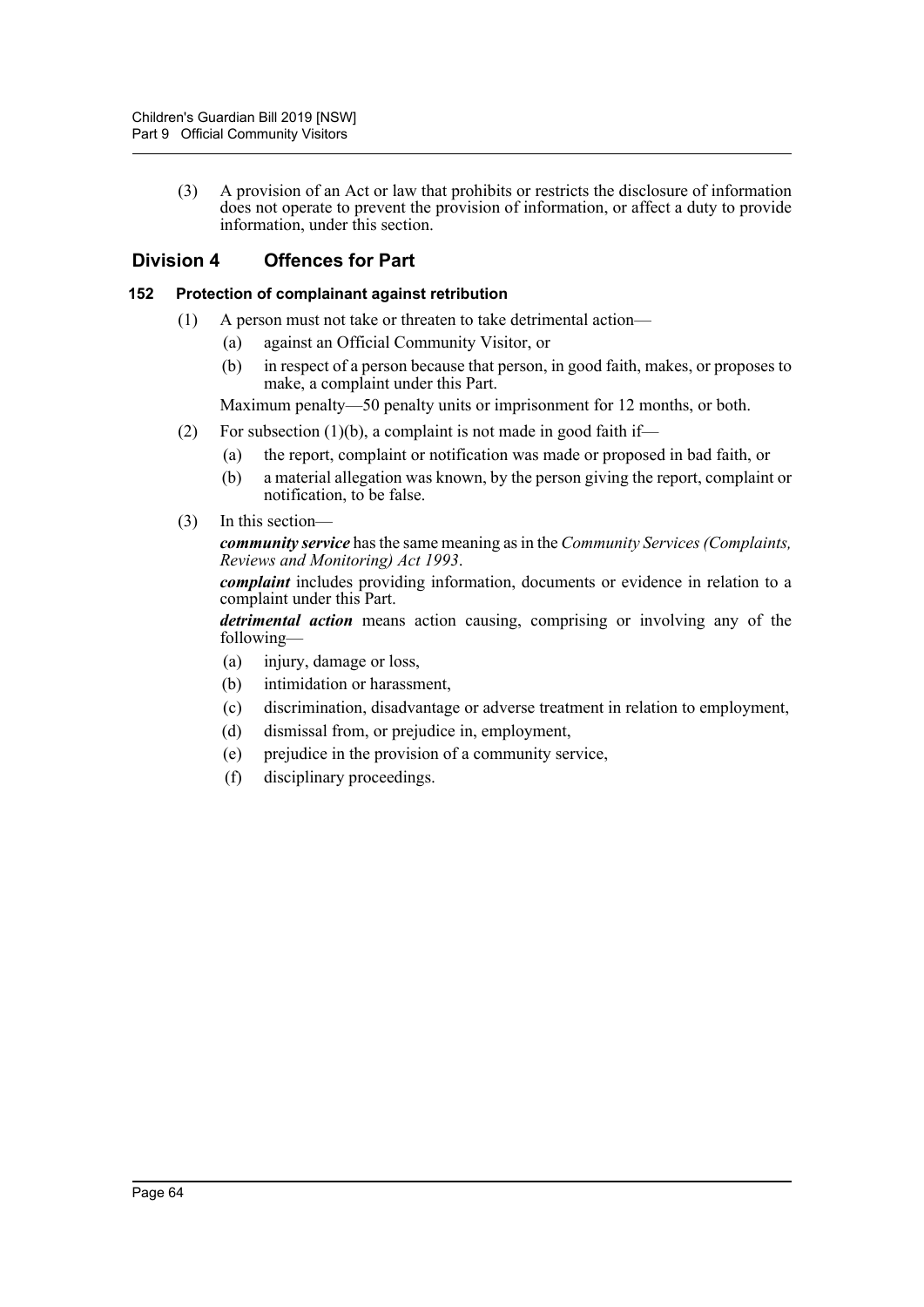# **Part 10 Administrative review**

#### **153 Definition**

In this Part—

*service provider* has the same meaning as in section 143, and also means a relevant entity under Part 4.

#### **154 Applications to Civil and Administrative Tribunal for administrative review**

- (1) An application may be made to the Civil and Administrative Tribunal under the *Administrative Decisions Review Act 1997* for administrative review of the following decisions
	- (a) a decision of a person, authorised by or under this Act or the regulations to make the decision, not being the Children's Court, to accredit or not to accredit a government sector agency or an organisation, or part of a government sector agency or organisation, as a designated agency,
	- (b) a decision of the Children's Guardian—
		- (i) to grant an employer's authority, or
		- (ii) to impose a condition or further conditions on, or to vary or revoke a condition of, an employer's authority, or
		- (iii) to suspend or revoke an employer's authority,
	- (c) a decision of the Children's Guardian to declare under section 91(b) that a person is taken to be the employer of a child,
	- (d) a decision of the Children's Guardian to grant an exemption under section 102, to revoke the exemption or to impose conditions on the exemption,
	- (e) a decision to grant or refuse an application for accreditation as an adoption service provider,
	- (f) a decision as to the specification of the adoption services that may be provided by an accredited adoption service provider, or a variation of the decision,
	- (g) a decision in relation to the process of accreditation as an adoption service provider,
	- (h) a decision to impose or not to impose a condition on the accreditation of an adoption service provider or a decision to vary or revoke a condition imposed,
	- (i) a decision to shorten the accreditation period, or suspend or cancel the accreditation, of an accredited adoption service provider, other than a decision requested by an accredited adoption service provider,
	- (i) a decision to refuse to make a decision referred to in paragraphs  $(a)$ –(i) that the Children's Guardian is empowered and has been requested to make,
	- (k) a decision made by the Children's Guardian in relation to an investigation by the Children's Guardian, arising from a reportable allegation or a conviction considered to be a reportable conviction under Part 4, if the investigation has been finalised and a finding under section 49(2) has been made,
	- (l) a decision of the Children's Guardian belonging to a class of decisions prescribed by the regulations for this section.
- (2) The Minister is not to recommend the making of a regulation containing provisions for the purposes of subsection  $(1)(l)$  unless the Minister certifies that the Minister administering the *Civil and Administrative Tribunal Act 2013* has agreed to the provisions.
- (3) Section 53 of the *Administrative Decisions Review Act 1997* does not apply to a decision under Part 4 that may be reviewed by the Tribunal.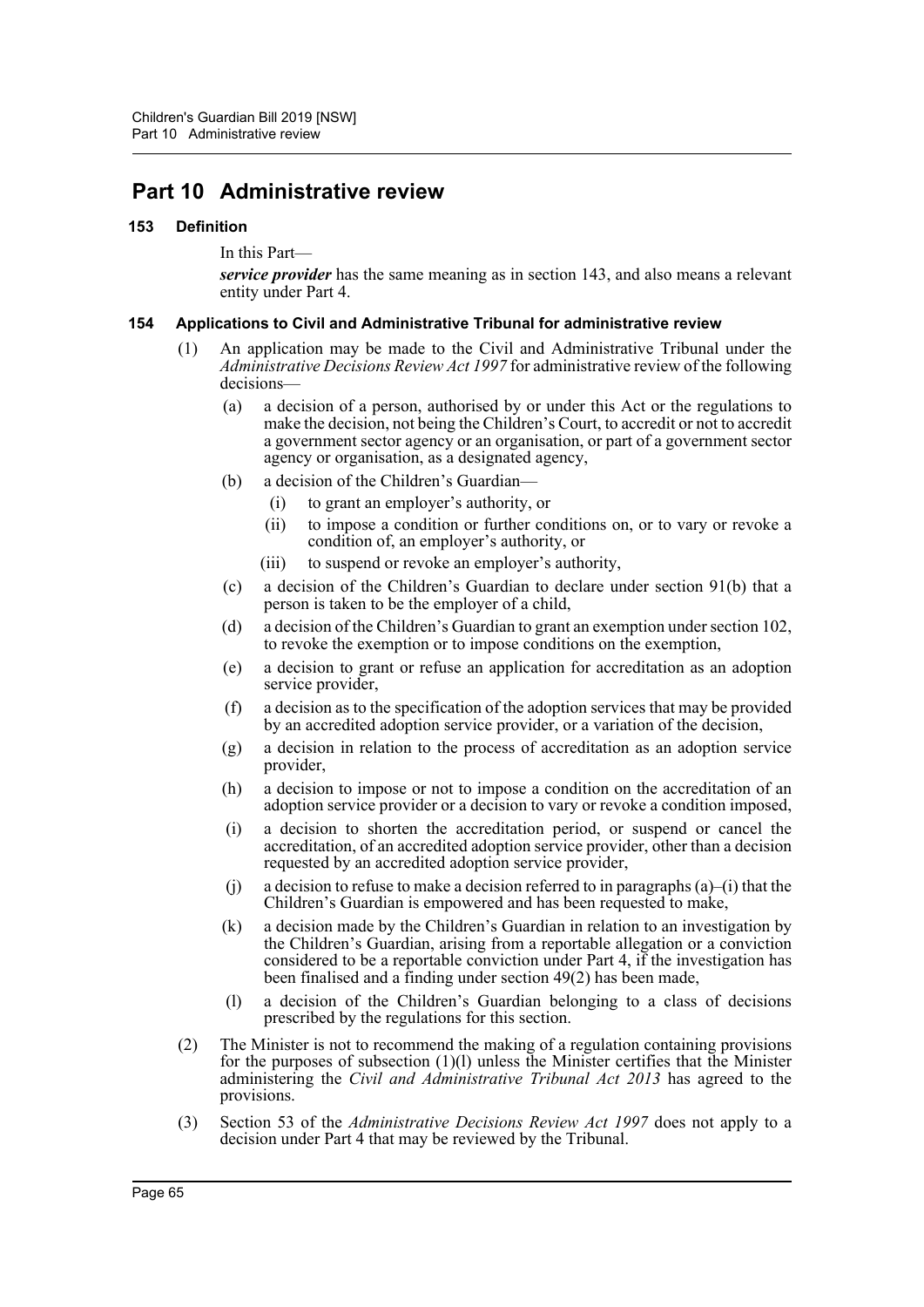#### **155 Persons who may make application**

- (1) An application may be made by a person who demonstrates to the satisfaction of the Civil and Administrative Tribunal a genuine concern in the subject-matter of the decision.
- (2) Without limiting subsection (1), an application may be made by a person who is responsible for, is a next friend of or is appointed by the Civil and Administrative Tribunal to represent the person to whom the application relates.
- (3) The Tribunal may, on application, grant leave to apply for a review of a decision to any person who was entitled to, but did not, apply for a review of the decision within the time allowed for an application.
- (4) A person found by the Civil and Administrative Tribunal to be unjustifiably interfering in a matter is not entitled to apply to the Civil and Administrative Tribunal for a review in relation to the matter.
- (5) In determining whether a person is unjustifiably interfering in a matter, the Tribunal is to take into account, to the extent practicable, the wishes and interests of persons who have an interest in the matter.

#### **156 Representative applications**

- (1) The Civil and Administrative Tribunal may, on application, give leave for an application for a review of a decision to be dealt with as a representative application if it is satisfied—
	- (a) 3 or more persons are entitled to apply to the Civil and Administrative Tribunal for a review of a decision arising from the same, similar or related circumstances to which the application relates but a joinder of the applicants is impracticable, and
	- (b) the applicant is one of the persons and the others consent to a representative application, and
	- (c) the application is made in good faith, and
	- (d) the applicant is capable of adequately advocating the interests of the persons entitled to apply for a review, and
	- (e) a representative application would be to the advantage of the persons entitled to apply for a review, and
	- (f) a representative application would be an efficient and effective means of dealing with the claims of the persons entitled to apply for a review.
- (2) The Civil and Administrative Tribunal may make orders about the making, notification, conduct and determination of a representative application.
- (3) The decision of the Civil and Administrative Tribunal on a representative application is binding on the persons.

#### **157 Alternatives to Tribunal determining matter**

- (1) The Civil and Administrative Tribunal must take reasonable steps to encourage the parties to an application for review to effect an amicable agreement.
- (2) The Tribunal may, before it hears an application, or before it determines a matter the subject of an application, refer the application or matter—
	- (a) to the service provider for resolution at a local level, or
	- (b) to the Children's Guardian recommending that consideration be given to investigation or resolution of the matter under this Act, or
	- (c) for investigation by any other appropriate investigative authority.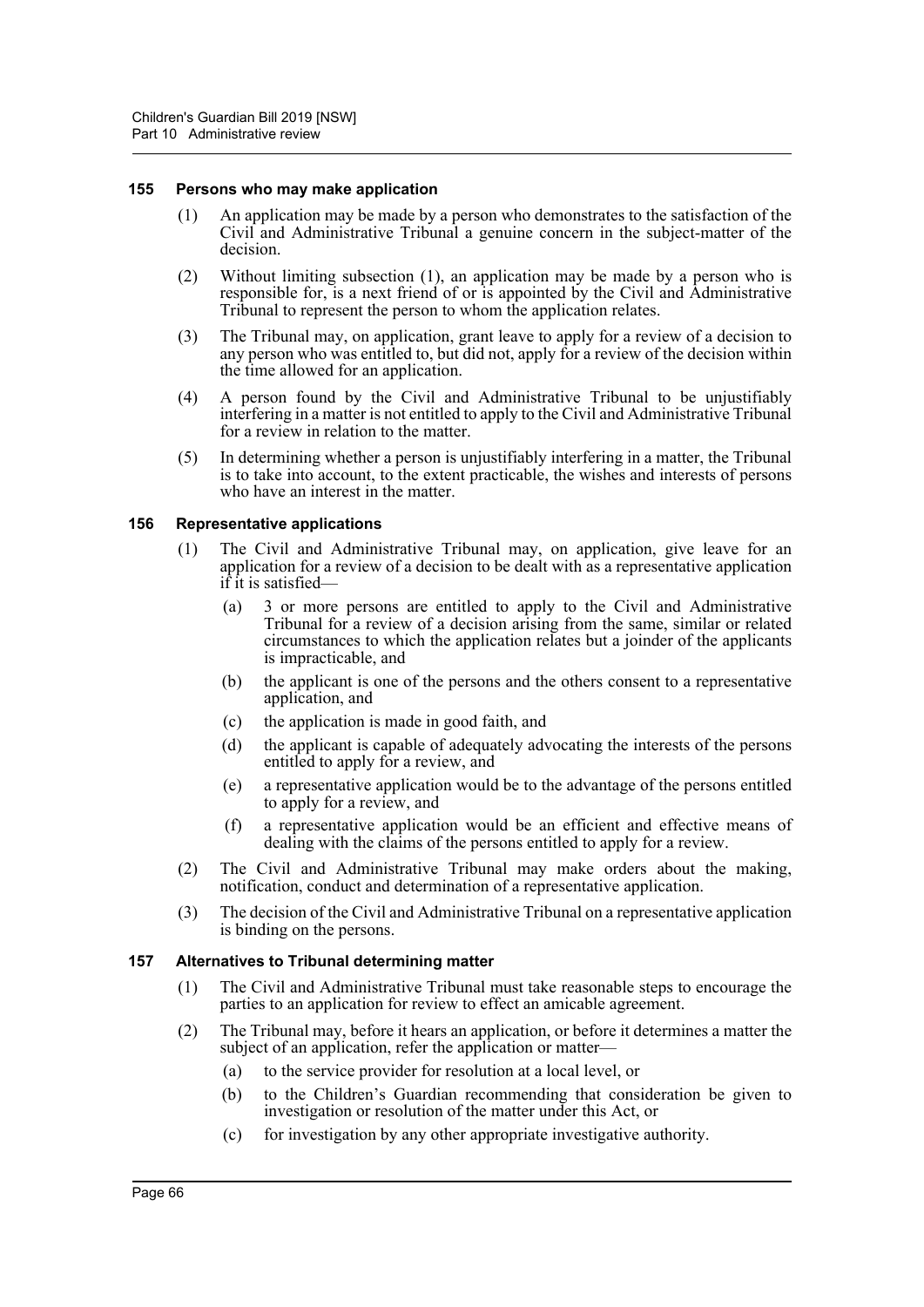(3) The powers conferred on the Tribunal by this section are in addition to any other powers that the Tribunal has under the *Civil and Administrative Tribunal Act 2013* with respect to the use of resolution processes.

#### **158 Additional powers of Tribunal**

- (1) The Civil and Administrative Tribunal may decline to hear or determine an application if, in the opinion of the Tribunal—
	- (a) the applicant has available an alternative and satisfactory means of redress, or
	- (b) the applicant has not made appropriate attempts to have the matter to which the application relates otherwise resolved, or
	- (c) the ground for the application is unacceptable having regard to the frequency of applications previously made by or on behalf of the applicant in respect of the same subject-matter.
- (2) In giving a decision on an application, the Tribunal may make recommendations for consideration by the person who made the decision concerned or the Minister, if the decision was made by a service provider.
- (3) If recommendations are made, the parties affected by the decision are entitled to be informed—
	- (a) of action taken in relation to the recommendations, or
	- (b) that it is not proposed to take any action.
- (4) Nothing in this section limits the powers of the Tribunal under Division 3 (Powers on administrative review) of Part 3 of Chapter 3 of the *Administrative Decisions Review Act 1997*.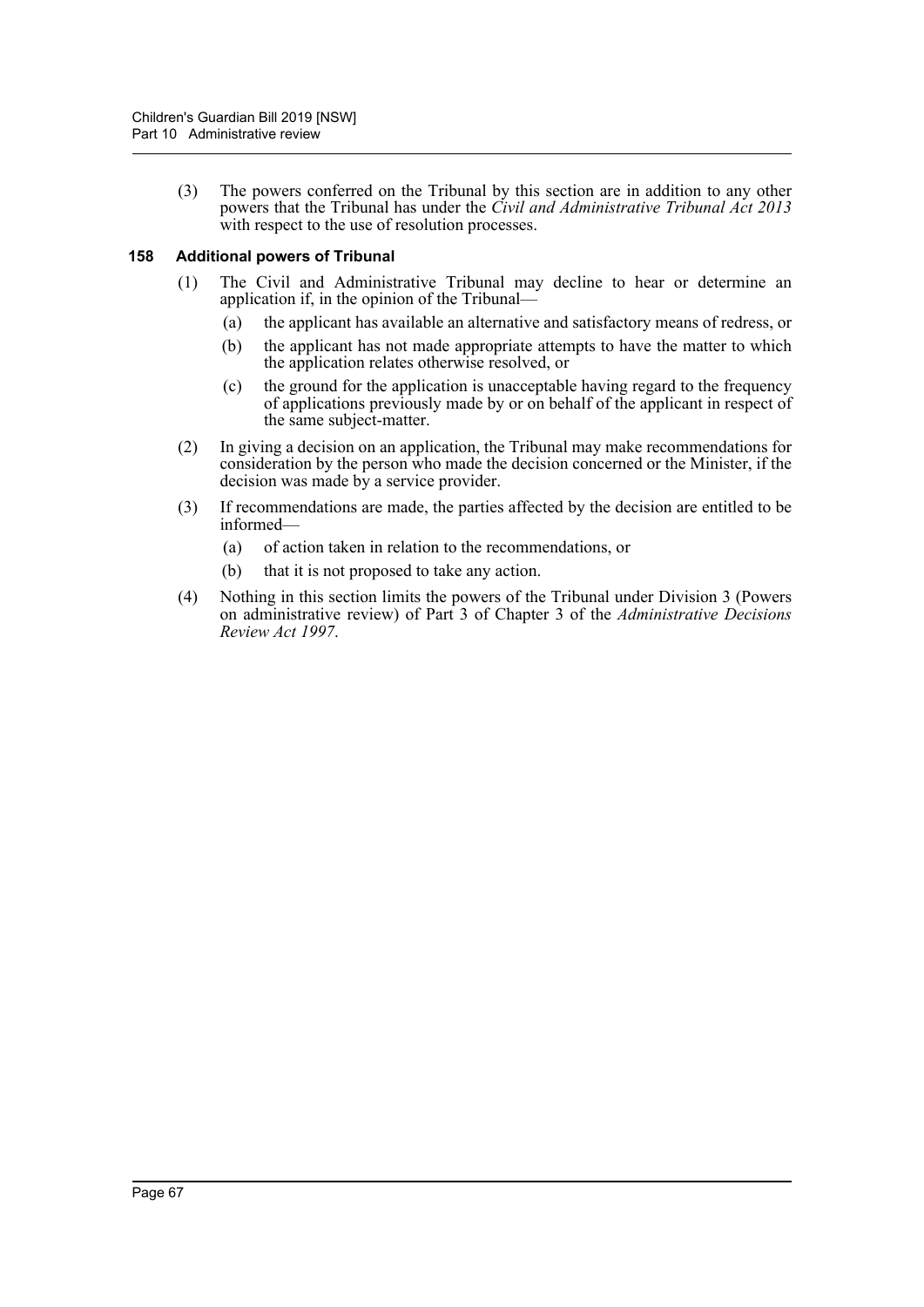# **Part 11 Offences**

### **Division 1 Offences about use and disclosure of information**

#### **159 Disclosure of information**

- (1) A person who discloses information obtained in connection with the administration or execution of this Act is guilty of an offence unless the disclosure is made—
	- (a) with the consent of the person from whom the information was obtained, or
	- (b) in connection with the administration or execution of this Act or the regulations, or
	- (c) for the purposes of legal proceedings, or a report about legal proceedings, arising out of this Act or the regulations, or
	- (d) in accordance with a requirement imposed under the *Ombudsman Act 1974*, or
	- (e) with a lawful excuse.

Maximum penalty—10 penalty units or imprisonment for a period not exceeding 12 months, or both.

(2) It is not an offence under this section for the Children's Guardian to disclose information to an Official Community Visitor, who has made a report under section 147, concerning action taken as a consequence of the report if the Children's Guardian is of the opinion that disclosure of the information is not inconsistent with the objects and principles of this Act.

#### **160 Disclosure of information for research purposes**

- (1) The Children's Guardian may enter into arrangements with a researcher or a research organisation for the purposes of permitting the disclosure of information to the researcher or research organisation (including health information and personal information) that is held by the Children's Guardian, a designated agency or an accredited adoption service provider.
- (2) The Children's Guardian is not to enter into arrangements under this section unless satisfied that the arrangements will ensure—
	- (a) reasonable steps will be taken to de-identify information disclosed under the arrangements, and
	- (b) information disclosed under the arrangements will be treated by the researcher or research organisation as confidential, and
	- (c) as far as reasonably practicable, no publication that uses or is based on information disclosed under the arrangements will enable the identity of an affected person to be ascertained, and
	- (d) as far as is reasonably practicable, personal information disclosed under the arrangements will be used or dealt with in accordance with the information protection principles set out in sections 12, 17, 18 and 19 of the *Privacy and Personal Information Protection Act 1998* as those principles would apply if the researcher or research organisation were a public sector agency.

**Note.** The *Privacy and Personal Information Protection Act 1998* requires public sector agencies to deal with personal information in accordance with the information protection principles set out in that Act.

- (3) A disclosure of information made in good faith under the arrangements does not—
	- (a) constitute a contravention of a provision as to confidentiality in this Act, and
	- (b) constitute a contravention of the *Health Records and Information Privacy Act 2002* or the *Privacy and Personal Information Protection Act 1998*.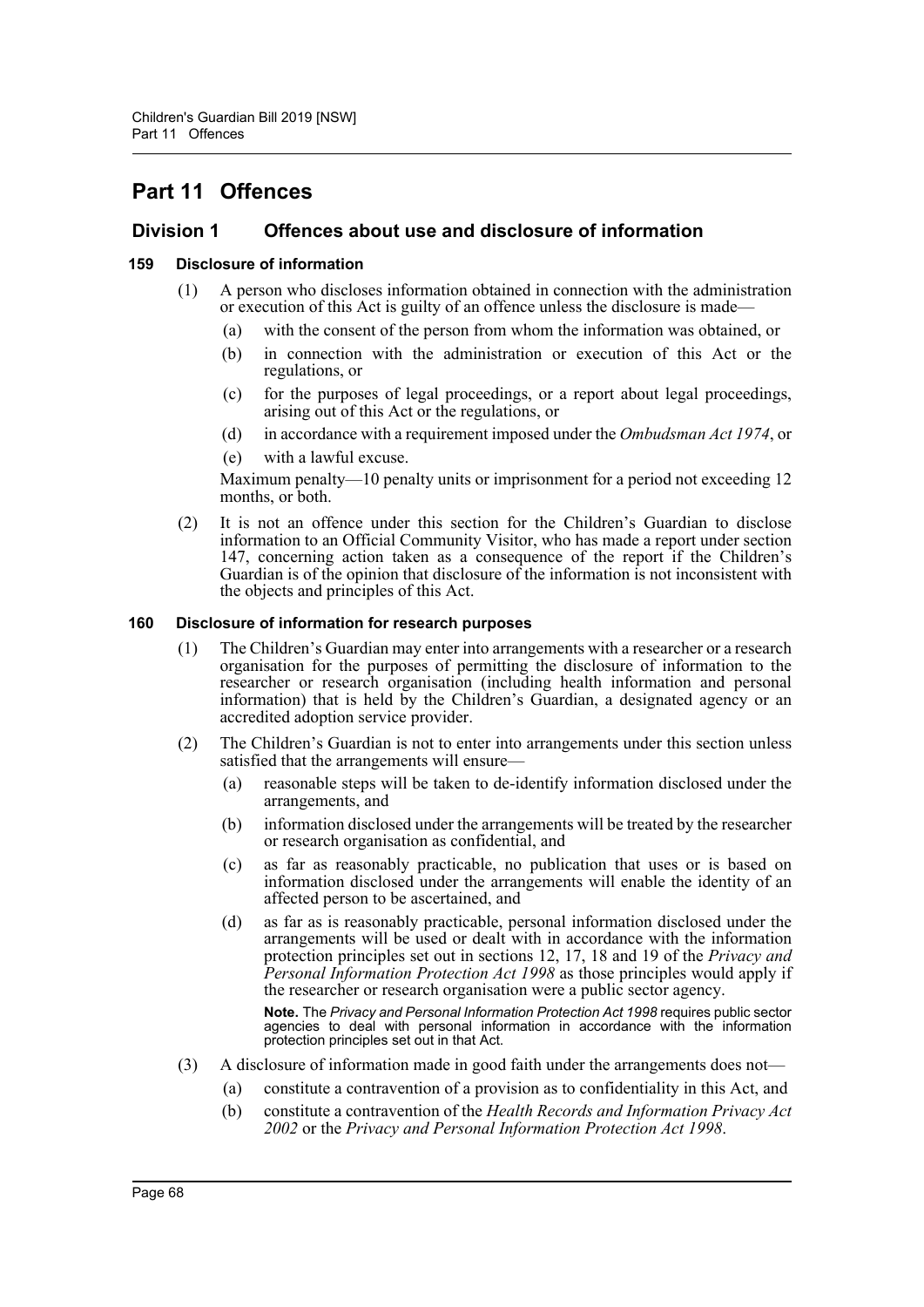(4) The provisions of the *Health Records and Information Privacy Act 2002* apply to health information disclosed under the arrangements as if the researcher or research organisation were a private sector person (within the meaning of that Act).

**Note.** The *Health Records and Information Privacy Act 2002* requires a private sector person that collects, holds or uses health information to comply with the health privacy principles set out in that Act.

(5) In this section—

*health information* has the same meaning as in the *Health Records and Information Privacy Act 2002*.

*personal information* has the same meaning as in the *Privacy and Personal Information Protection Act 1998*.

*research organisation* means an organisation prescribed by the regulations or under the *Adoption Act 2000*.

#### **161 False and misleading information**

(1) A person must not, in relation to the administration of this Act or the regulations, give information that the person knows is false or misleading in a material particular to the Children's Guardian, an officer of the Children's Guardian or an authorised person.

Maximum penalty—10 penalty units.

- (2) Subsection (1) applies whether or not the information was given in response to a specific power under this Act.
- (3) Subsection (1) does not apply to a document if the person, when giving the document—
	- (a) tells the Children's Guardian, officer of the Children's Guardian or authorised person, to the best of the person's ability, how it is false or misleading, and
	- (b) if the person has, or can reasonably obtain, the correct information, gives the correct information.
- (4) Also, subsection (1) does not apply to information given under section 112. **Note.** See section 112(3) in relation to false and misleading information given under that provision.
- (5) In this section—

*information* includes a statement, document or notification.

#### **162 Unlawful use of stored information**

(1) A person must not access information stored by the Children's Guardian unless the person is authorised, approved or delegated to perform a function of the Children's Guardian.

Maximum penalty—10 penalty units.

- (2) Subsection (1) does not apply to—
	- (a) stored information that cannot be used to discover the identity of a person, or
	- (b) accessing stored information if the access is authorised under another law.

### **Division 2 Directors and corporate liability**

#### **163 Definition**

In this Division—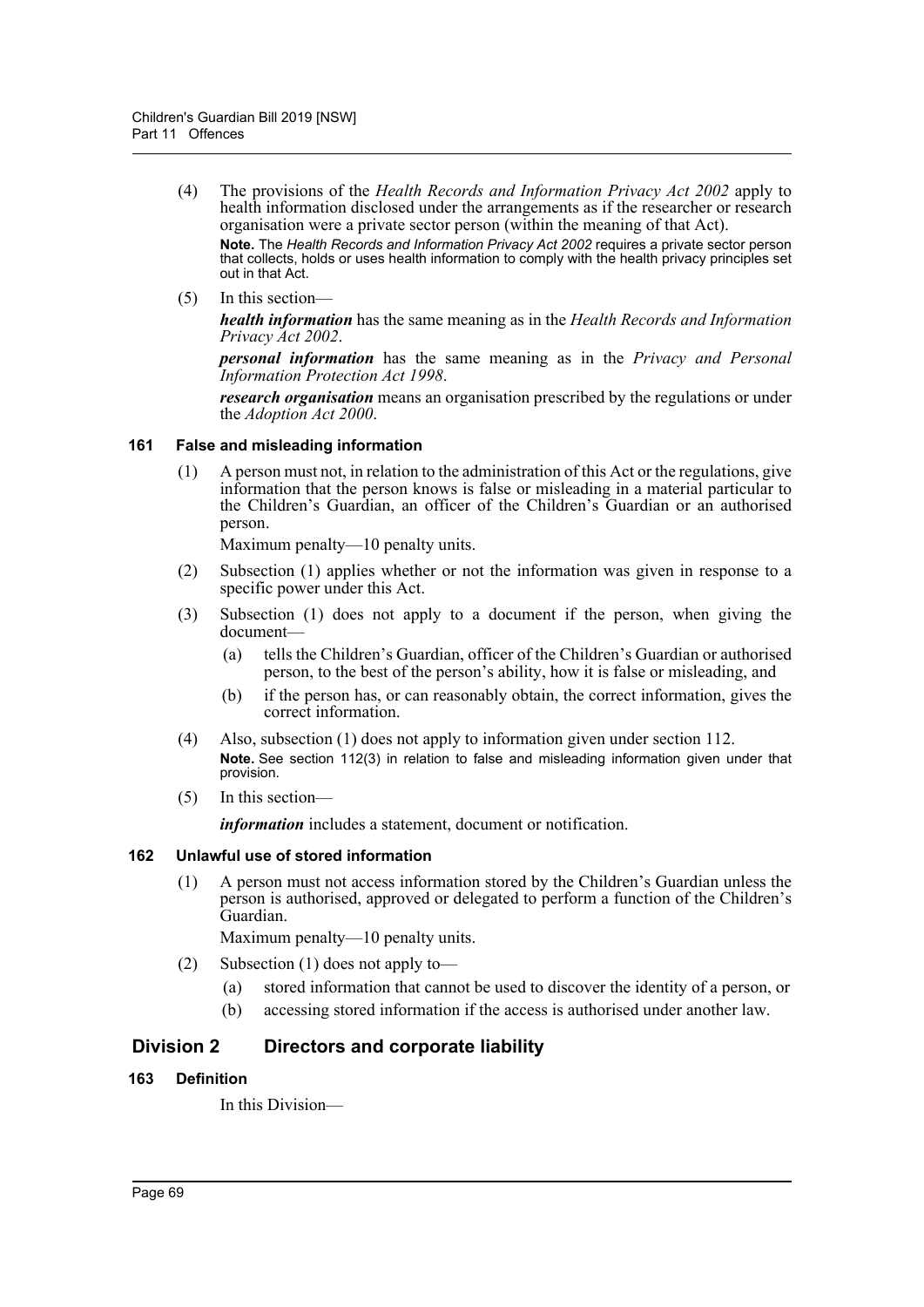*director* has the same meaning as in the *Corporations Act 2001* of the Commonwealth.

#### **164 Executive liability offences**

For this Division, an *executive liability offence* is an offence against any of the following provisions of this Act that is committed by a corporation—

- (a) section 79(1),
- (b) section 79(2),
- $(c)$  section 92(1).
- (d) section 92(2),
- (e) section 92(3),
- (f) section 97(2),
- (g) section 106,
- (h) section 159(1),
- (i) section 161(1),
- $(i)$  section 162(1),
- (k) section 180(2),
- (l) Schedule 2, clause 15(1),
- (m) Schedule 2, clause 16(1).

#### **165 Executive liability offences committed by person**

- (1) A person commits an executive liability offence if—
	- (a) a corporation commits an executive liability offence, and
	- (b) the person is—
		- (i) a director of the corporation, or
		- (ii) an individual who is involved in the management of the corporation and who is in a position to influence the conduct of the corporation in relation to the commission of the executive liability offence, and
	- (c) the person—
		- (i) knows or ought reasonably to know that the executive liability offence (or an offence of the same type) would be or is being committed, and
		- (ii) fails to take all reasonable steps to prevent or stop the commission of that offence.

Maximum penalty—

- (a) for an offence under section  $161(1)$ — $100$  penalty units, or
- (b) for an offence under section  $162(1)$ —50 penalty units, or
- (c) otherwise—the maximum penalty for the executive liability offence if committed by an individual.
- (2) This section does not affect the following—
	- (a) the liability of the corporation for the executive liability offence, and applies whether or not the corporation is prosecuted for, or convicted of, the executive liability offence,
	- (b) the application of any other law relating to the criminal liability of persons, whether or not directors or other managers of the corporation, who are accessories to the commission of the executive liability offence or are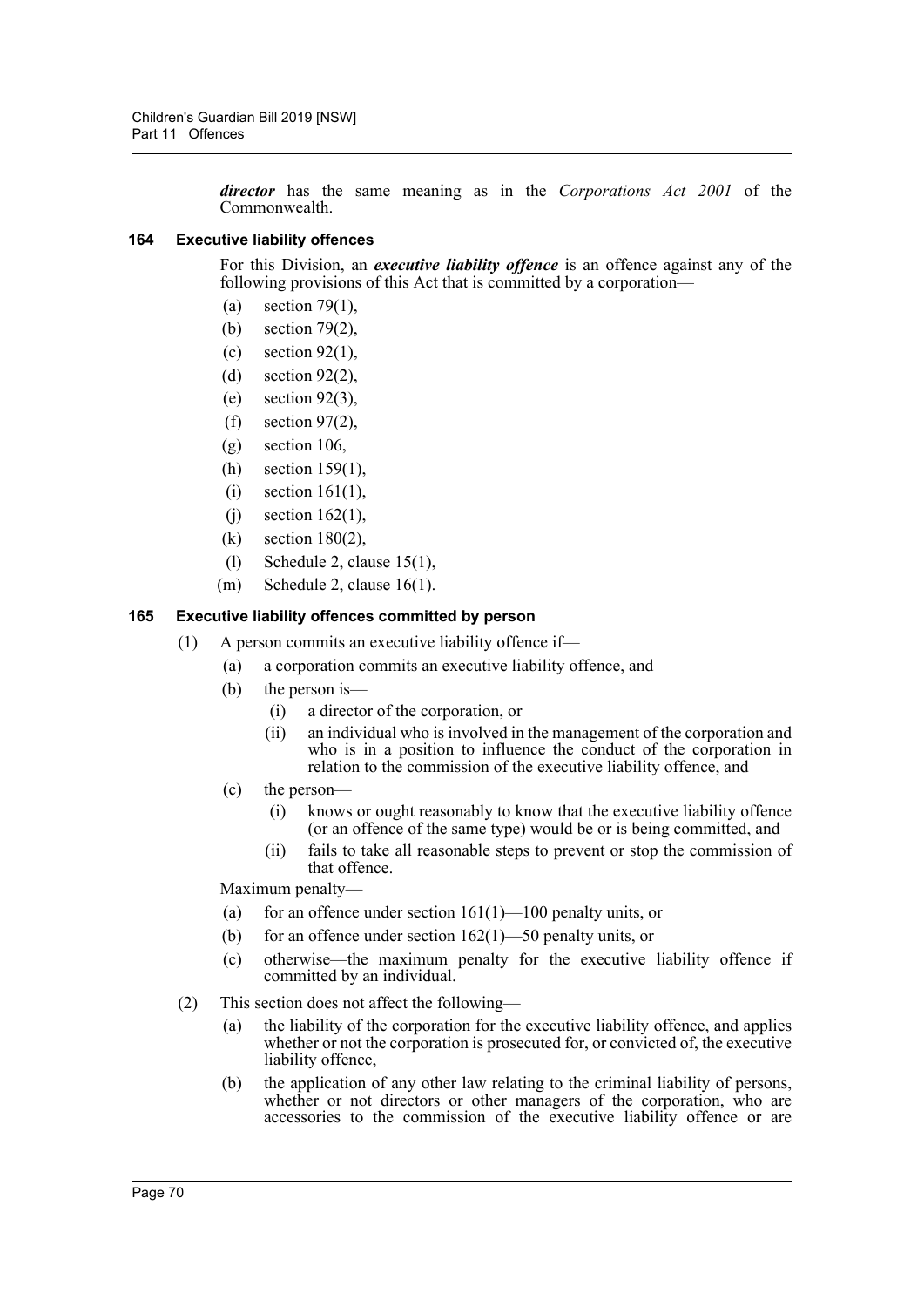otherwise concerned in, or party to, the commission of the executive liability offence.

(3) In this section—

*reasonable steps*, in relation to the commission of an executive liability offence, includes, but is not limited to, action of the following kinds that is reasonable in all the circumstances—

- (a) action towards—
	- (i) assessing the corporation's compliance with the provision creating the executive liability offence, and
	- (ii) ensuring that the corporation arranged regular professional assessments of its compliance with the provision,
- (b) action towards ensuring that the corporation's employees, agents and contractors are provided with information, training, instruction and supervision appropriate to them to enable them to comply with the provision creating the executive liability offence so far as the provision is relevant to them,
- (c) action towards ensuring that—
	- (i) the plant, equipment and other resources, and
	- (ii) the structures, work systems and other processes,

relevant to compliance with the provision creating the executive liability offence are appropriate in all the circumstances,

(d) action towards creating and maintaining a corporate culture that does not direct, encourage, tolerate or lead to non-compliance with the provision creating the executive liability offence.

#### **166 Prosecution of executive liability offence**

- (1) The prosecution bears the legal burden of proving the elements of an executive liability offence.
- (2) An executive liability offence can only be prosecuted by a person who can bring a prosecution for the executive liability offence.

#### **167 Liability of directors etc for offences by corporation—accessory to commission of offences**

- (1) For the purposes of this section, a *corporate offence* is an offence against this Act or the regulations that is capable of being committed by a corporation, whether or not it is an executive liability offence.
- (2) A person commits an offence against this section if—
	- (a) a corporation commits a corporate offence, and
		- (b) the person is—
			- (i) a director of the corporation, or
			- (ii) an individual who is involved in the management of the corporation and who is in a position to influence the conduct of the corporation in relation to the commission of the corporate offence, and
		- (c) the person—
			- (i) aids, abets, counsels or procures the commission of the corporate offence, or
			- (ii) induces, whether by threats or promises or otherwise, the commission of the corporate offence, or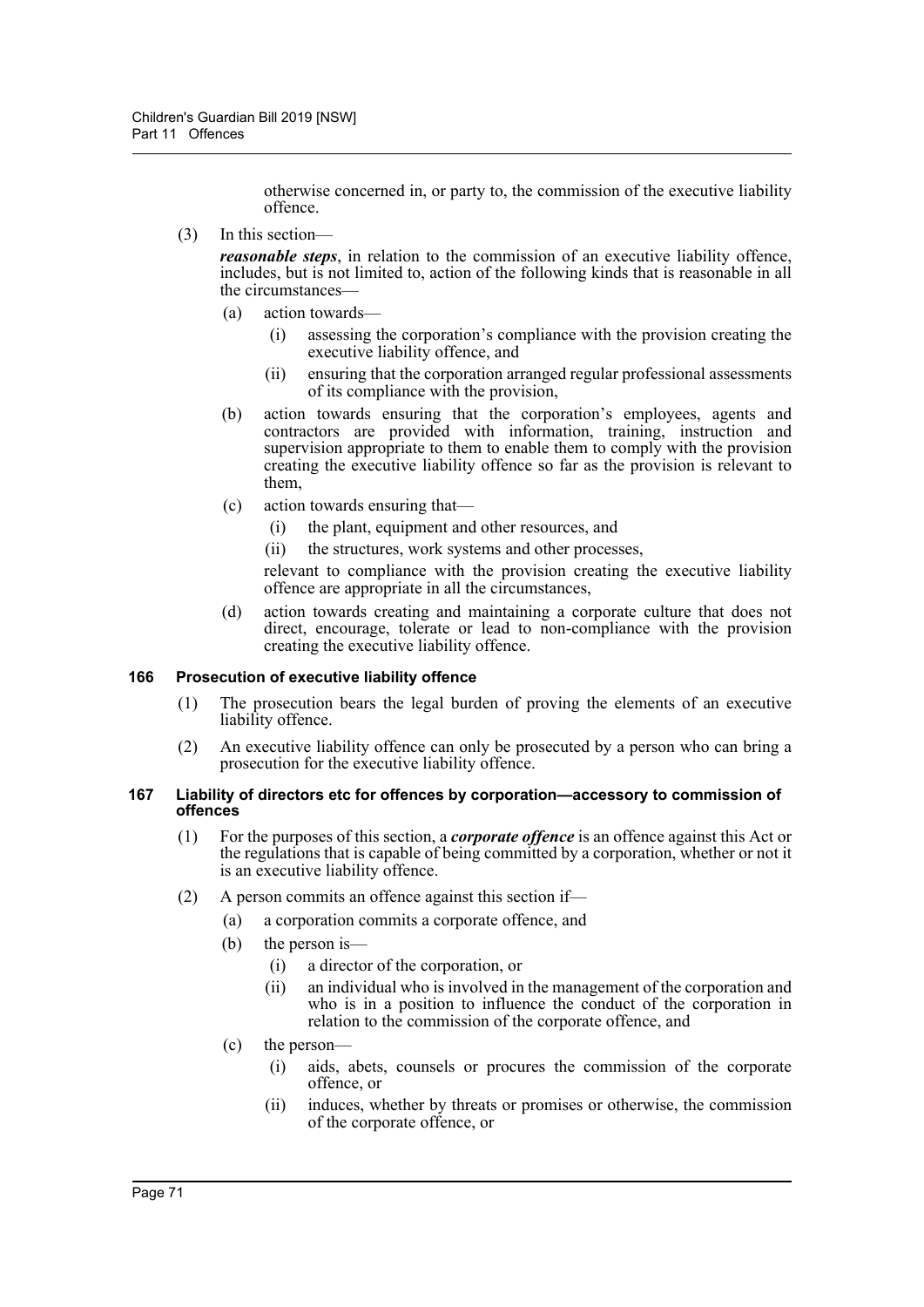- (iii) conspires with others to effect the commission of the corporate offence, or
- (iv) is in any other way, whether by act or omission, knowingly concerned in, or party to, the commission of the corporate offence.

Maximum penalty—the maximum penalty for the corporate offence if committed by an individual.

- (3) This section does not affect the following—
	- (a) the liability of the corporation for the corporate offence, and applies whether or not the corporation is prosecuted for, or convicted of, the corporate offence,
	- (b) the application of any other law relating to the criminal liability of any persons (whether or not directors or other managers of the corporation) who are concerned in, or party to, the commission of the corporate offence.

### **168 Evidence as to state of mind of corporation**

- (1) Without limiting a law or practice regarding the admissibility of evidence, evidence that an officer, employee or agent of a corporation, while acting in that capacity, had, at any particular time, a particular state of mind, is evidence that the corporation had that state of mind.
- (2) In this section
	- *state of mind*, of a person, includes—
	- (a) the knowledge, intention, opinion, belief or purpose of the person, and
	- (b) the person's reasons for the intention, opinion, belief or purpose.

# **Division 3 Other offence**

### **169 Obstructing authorised person or other person**

- (1) A person must not obstruct—
	- (a) an authorised person, or a person helping an authorised person, exercising a function under Schedule 2, unless the person has a reasonable excuse, or
	- (b) a person in the exercise of the person's functions under this Act.

Maximum penalty—10 penalty units.

- (2) If a person has obstructed an authorised person, a person helping an authorised person, or a person exercising a function under this Act (each a *relevant person*), and the relevant person decides to proceed with the exercise of the function, or to continue to perform the functions, the relevant person must give a warning to the person obstructing the relevant person that—
	- (a) it is an offence to cause an obstruction unless the person has a reasonable excuse, and
	- (b) the relevant person considers the person's conduct an obstruction.
- (3) In this section—

*obstruct* includes assault, hinder, resist, attempt to obstruct and threaten to obstruct.

# **Division 4 Administration of offences**

### **170 Time for instituting proceedings**

(1) Proceedings for an offence under this Act or the regulations may be commenced not later than  $\tilde{6}$  months after the offence was alleged to have been committed.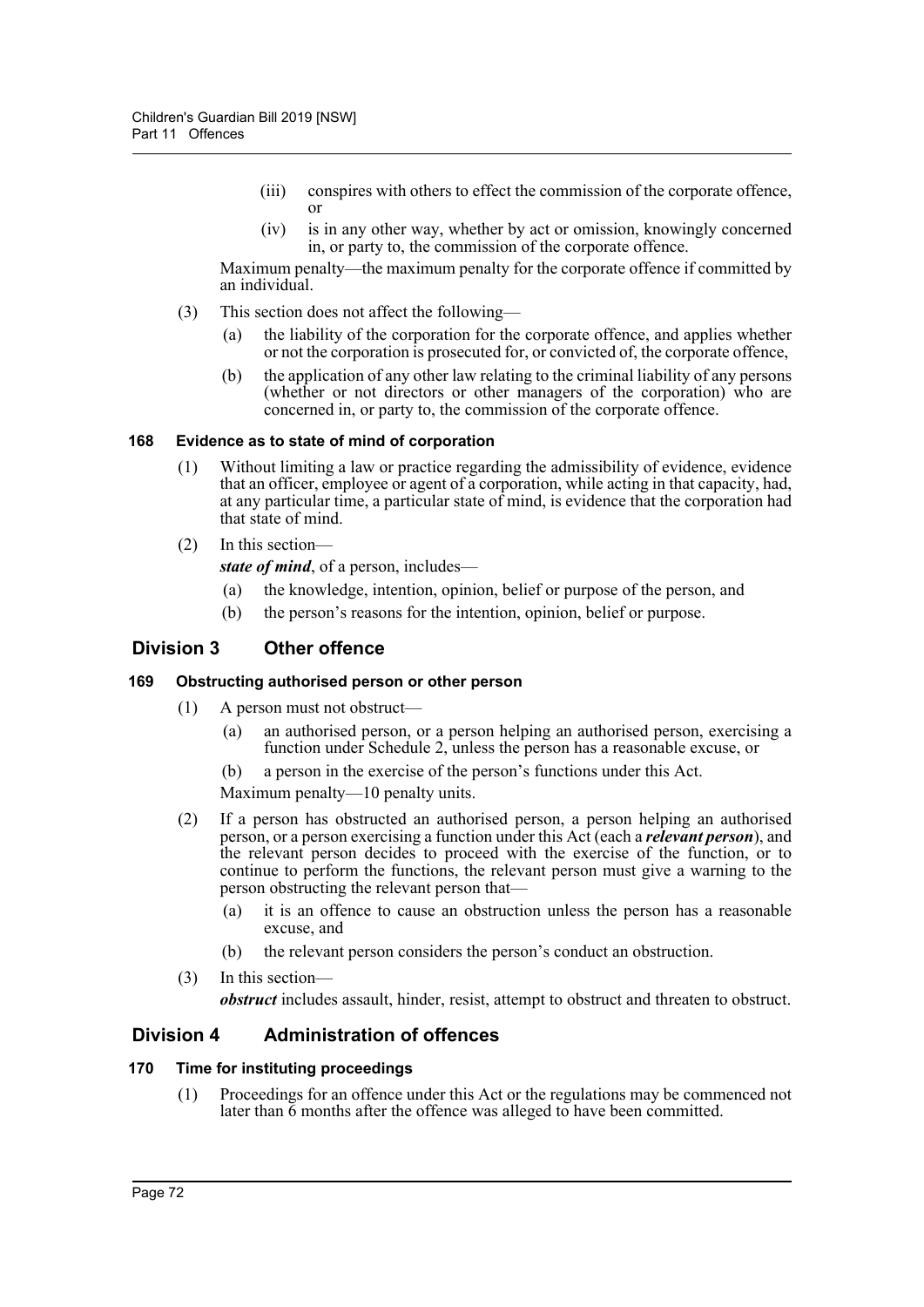- (2) Proceedings for an offence against this Act or the regulations may also be commenced within but not later than 6 months after the Children's Guardian became aware of the alleged offence.
- (3) If subsection (2) is relied on for the purpose of commencing proceedings for an offence, the court attendance notice or application must contain particulars of the date on which evidence of the alleged offence first came to the attention of the Children's Guardian and need not contain particulars of the date on which the offence was alleged to have been committed.
- (4) The date on which evidence first came to the attention of the Children's Guardian is the date stated in the court attendance notice or application, unless the contrary is established.
- (5) This section applies despite anything in the *Criminal Procedure Act 1986* or any other Act.
- (6) In this section—

*evidence* of an offence means evidence of an act or omission constituting the offence.

#### **171 Proceedings for offences**

- (1) Proceedings for an offence against this Act or the regulations may be dealt with summarily before the Local Court or before the Supreme Court in its summary jurisdiction.
- (2) If proceedings for an offence against this Act or the regulations are taken before the Local Court, the maximum monetary penalty the Local Court may impose is, despite any provision of this Act to the contrary, 200 penalty units or the maximum monetary penalty provided by this Act for the offence, whichever amount is the smaller.
- (3) If proceedings for an offence against this Act or the regulations are taken before the Supreme Court, the Supreme Court may impose a penalty not exceeding the maximum penalty provided by this Act or the regulations for the offence.

#### **172 Penalty notices**

- (1) An authorised officer may issue a penalty notice to a person if it appears to the officer that the person has committed a penalty notice offence.
- (2) A penalty notice offence is an offence against this Act or the regulations that is prescribed by the regulations as a penalty notice offence.
- (3) The *Fines Act 1996* applies to a penalty notice issued under this section. **Note.** The *Fines Act 1996* provides that, if a person issued with a penalty notice does not wish to have the matter determined by a court, the person may pay the amount stated in the notice and is not liable to any further proceedings for the alleged offence.
- (4) The amount payable under a penalty notice issued under this section is the amount prescribed for the alleged offence by the regulations, not exceeding the maximum amount of penalty that could be imposed for the offence by a court.
- (5) This section does not limit the operation of any other provision of, or made under, this or any other Act relating to proceedings that may be taken in respect of offences.

#### (6) In this section—

#### *authorised officer* means—

- (a) a police officer, or
- (b) a person employed in the Office of the Children's Guardian who is authorised in writing by the Children's Guardian as an authorised officer for the purposes of this section.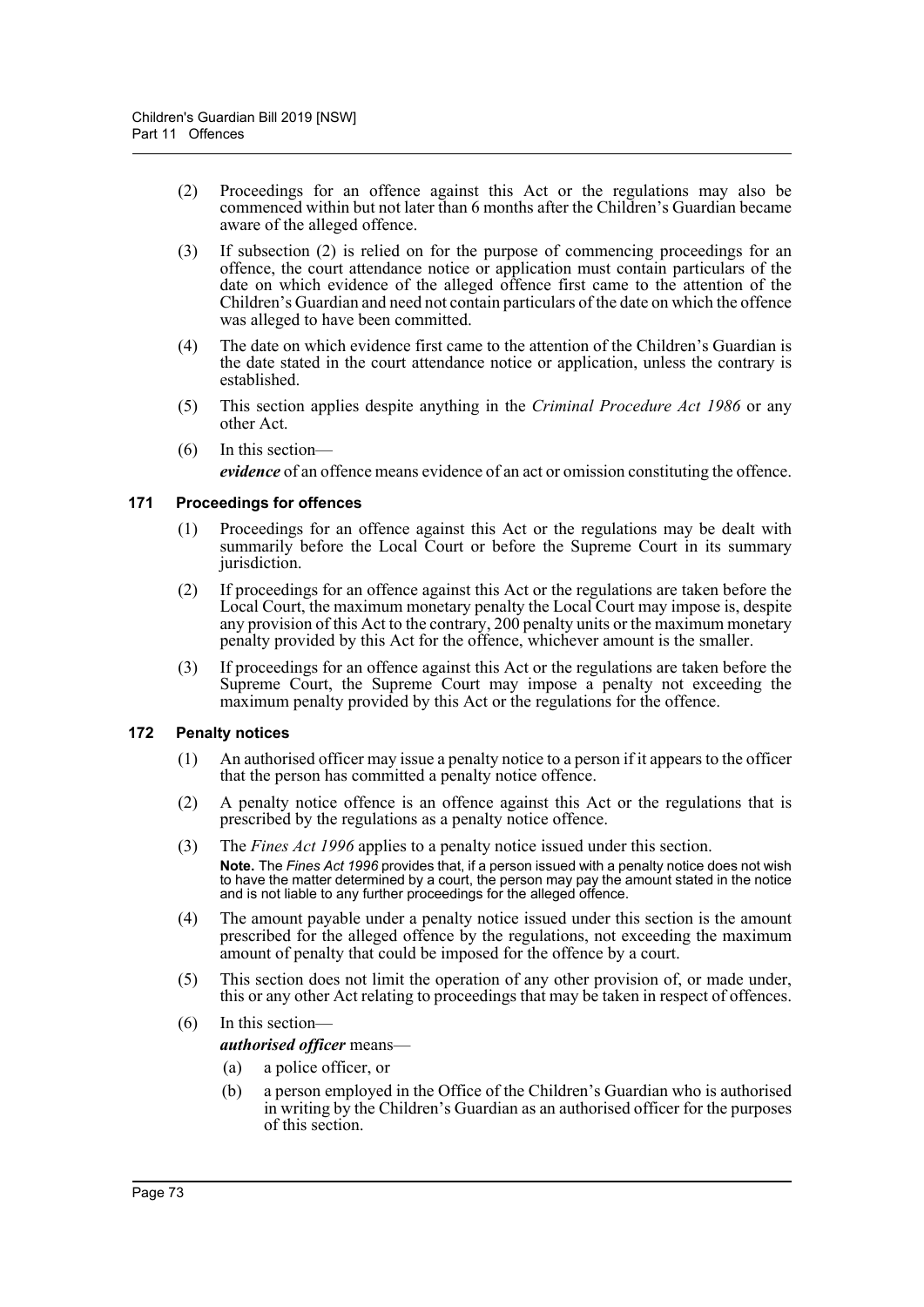# **Part 12 Miscellaneous**

#### **173 Powers of authorised persons**

Schedule 2 provides for powers that may be exercised by the Children's Guardian or an authorised person under this Act.

#### **174 Children's Guardian may make guidelines**

- (1) The Children's Guardian may make guidelines for the purpose of exercising the Children's Guardian's functions.
- (2) Without limiting subsection (1), the Children's Guardian may make guidelines about the following—
	- (a) in relation to a placement of a child with a designated agency—
		- (i) particular classes of people, in addition to parents and including persons significant to the child, who should normally receive information concerning the placement, and
		- (ii) particular types of information concerning the placement that should normally be disclosed, and
		- (iii) guidance as to persons who should not receive information concerning the placement,
	- (b) guidance as to how the child concerned is to participate in any decision-making processes relating to the disclosure of information concerning the authorised carer of the child,
	- (c) processes to follow to ensure procedural fairness and natural justice for employees the subject of an investigation or determination under the reportable conduct scheme,
	- (d) information sharing within the Office of the Children's Guardian.
- (3) A guideline issued by the Children's Guardian must be published on the Office of the Children's Guardian's website.

#### **175 Secretary may make guidelines**

- (1) The Secretary may make guidelines for the purposes of this Act.
- (2) Without limiting subsection (1), the Secretary may make guidelines about voluntary out-of-home care, including guidance about what constitutes a significant contravention of section 78.
- (3) A guideline issued by the Secretary must be published on the Department's website.

## **176 Approval of forms**

- (1) The Children's Guardian may approve forms for use under this Act.
- (2) A form approved under subsection (1) must be published on the Office of the Children's Guardian's website.

## **177 Manner of giving notice**

- (1) A notice or other instrument required or authorised by this Act to be given to a person may be—
	- (a) given personally or by prepaid post, or
	- (b) left with a person who is apparently of or above the age of 16 years at the address last known to the Children's Guardian of the person, or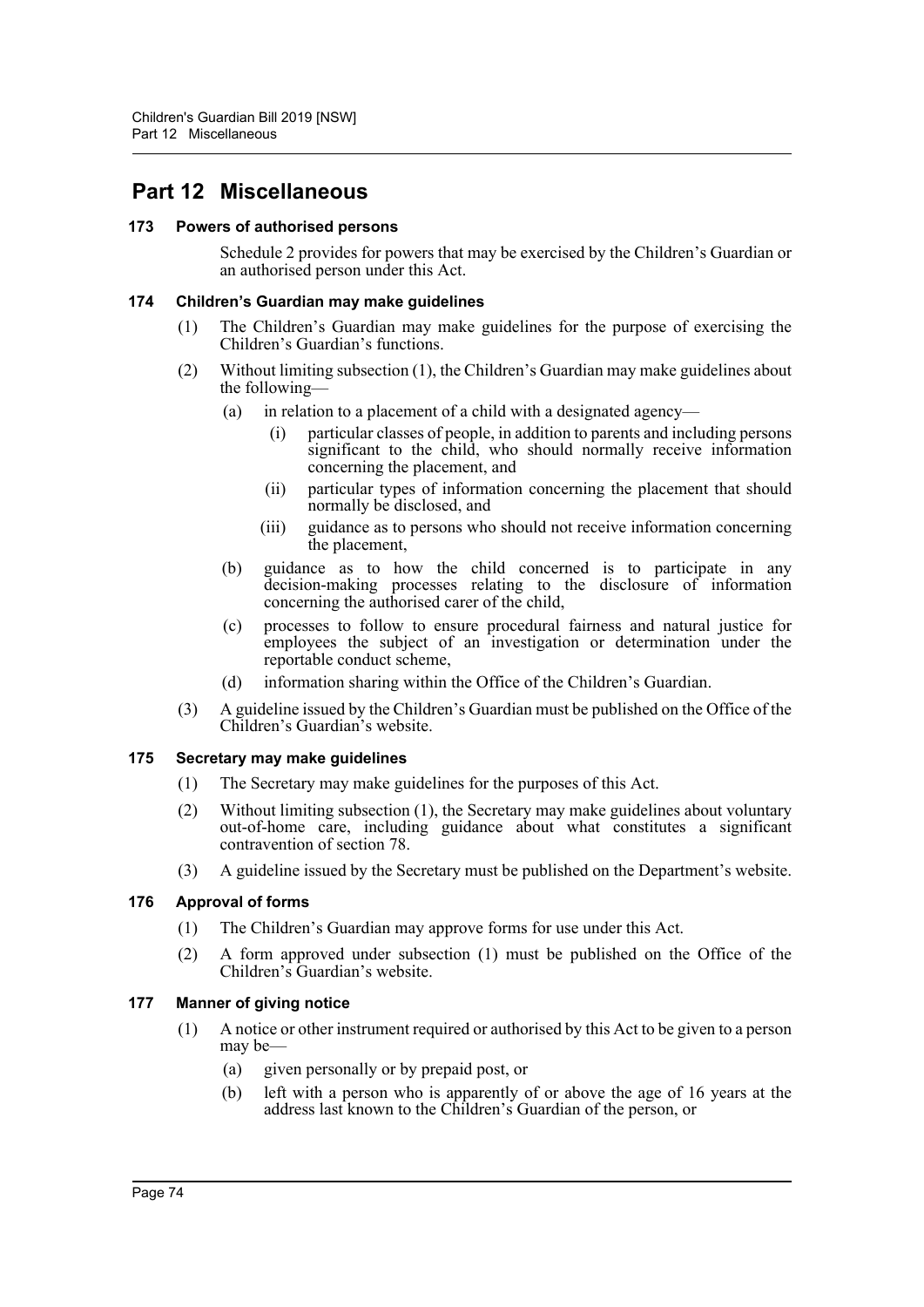- (c) given by email to an email address specified by the person for the service of documents of that kind, or
- (d) if no address of the person is known to the Children's Guardian—published or otherwise given by a method prescribed by the regulations for the notice or instrument.
- (2) If the notice or instrument is—
	- (a) sent by post, the notice or instrument is taken to have been given at the time the notice or instrument would be delivered in the ordinary course of post, or
	- (b) published or otherwise given under subsection  $(1)(d)$ , the notice or instrument is taken to have been given at a time prescribed by the regulations.

#### **178 Records**

- (1) A record made under this Act or the regulations may be kept in written or electronic form.
- (2) A record under this Act for an Aboriginal child or Torres Strait Islander child must be kept permanently.
- (3) The regulations may make provision for or with respect to the keeping of and access to records.

#### **179 Delegation by Minister**

The Minister may delegate to the Secretary, or any other person, the exercise of any of the Minister's powers under this Act or the regulations, other than this power of delegation.

#### **180 Provision and exchange of information**

- (1) The Children's Guardian may, for the purpose of exercising the functions of the Children's Guardian—
	- (a) give a relevant body information relating to the safety, welfare and wellbeing of a particular child or class of children, and
	- (b) direct a relevant body to give the Children's Guardian information relating to the safety, welfare and wellbeing of a particular child or class of children.
- (2) A relevant body, other than the Secretary or a government sector agency, must comply with the direction under subsection  $(1)(b)$  within the reasonable time specified in the direction.

Maximum penalty—10 penalty units.

- (3) Information given under subsection (1)—
	- (a) is not, in proceedings before a court, tribunal or committee, to be held to constitute a breach of professional etiquette or ethics or a departure from accepted standards of professional conduct, and
	- (b) does not incur liability for defamation, and
	- (c) does not constitute a ground for civil proceedings for malicious prosecution or for conspiracy.
- (4) A reference in subsection (3) to information given extends to information given in good faith and with reasonable care for the purposes of that subsection.
- (5) A provision of an Act or law that prohibits or restricts the disclosure of information does not operate to prevent the information being given, or affect a duty to give information, under this section.
- (6) Nothing in subsection (5) affects an obligation or power to provide information.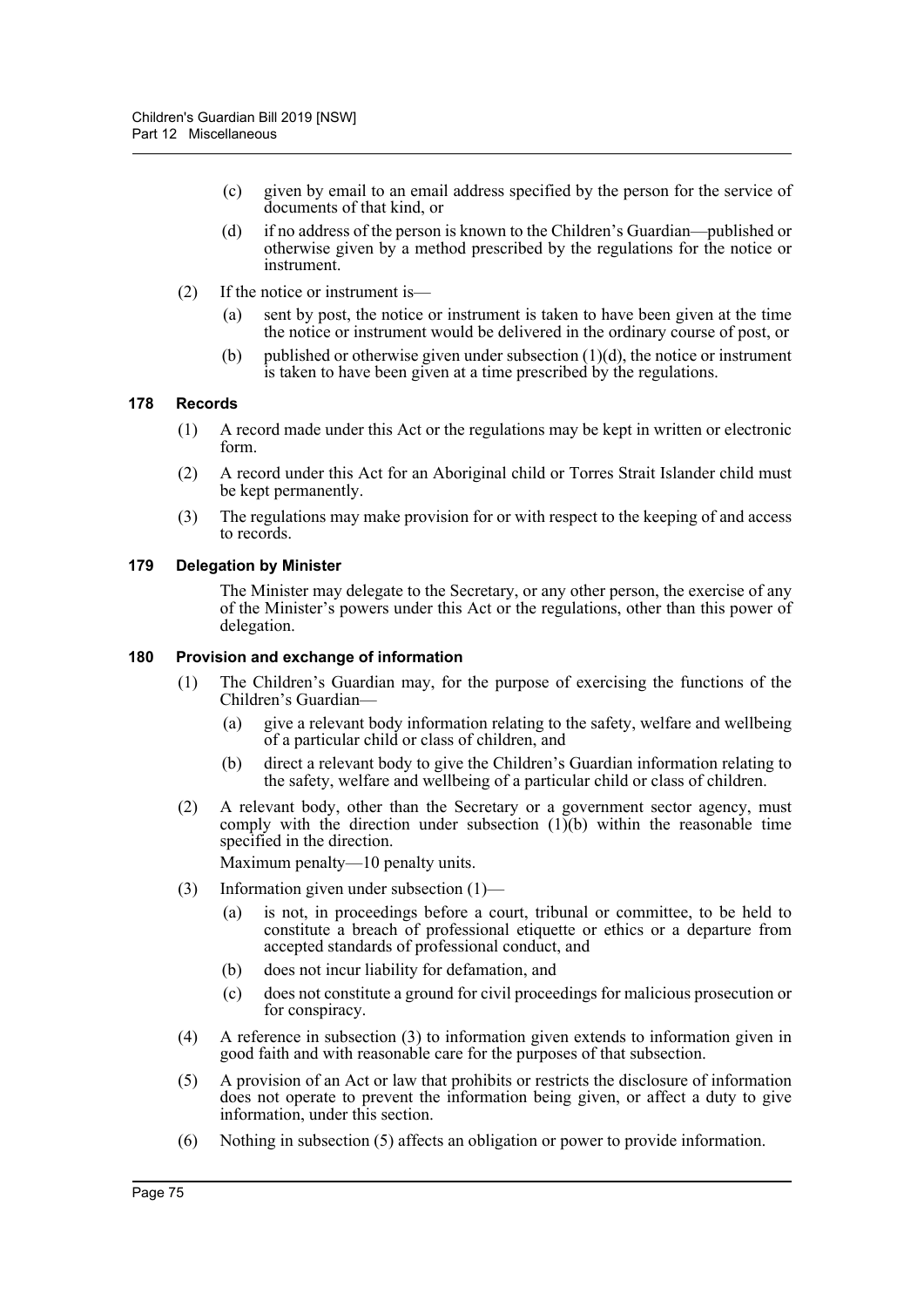- (7) Information given or directed to be given under subsection (1) must be done in a way, or in accordance with requirements, if any, prescribed by the regulations.
- (8) In this section—

#### *relevant body* means—

- (a) a prescribed body under section 248 of the *Children and Young Persons (Care and Protection) Act 1998*, and
- (b) a body, including an unincorporated body, or a class of bodies, prescribed by the regulations for the purposes of this section.

#### **181 Personal liability**

A matter or thing done, or omitted to be done, by an officer of the Children's Guardian, does not, if the matter or thing was done or omitted to be done in good faith, for the purposes of executing this Act, subject the officer acting personally to any action, liability, claim or demand.

**Note.** See also section 135 for protection from liability for other entities.

#### **182 Act binds Crown**

This Act binds the Crown in right of New South Wales and, in so far as the legislative power of the Parliament of New South Wales permits, the Crown in all its other capacities.

#### **183 Review of Act**

- (1) The Minister is to review this Act to determine whether—
	- (a) the policy objectives of the Act remain valid, and
	- (b) the terms of the Act remain appropriate for achieving the objectives.
- (2) The review is to be undertaken as soon as practicable after the period of 2 years from the commencement.
- (3) A report on the outcome of the review is to be tabled in each House of Parliament within 12 months after the end of the period of 2 years.

### **184 Regulations**

- (1) The Governor may make regulations, not inconsistent with this Act, for or with respect to a matter that, by this Act, is required or permitted to be prescribed, or that is necessary or convenient to be prescribed, for carrying out or giving effect to this Act.
- (2) Without limiting subsection (1), the regulations may provide for the following—
	- (a) arrangements for voluntary out-of-home care,
	- (b) the establishment or continuance of a register to monitor the carrying out of the responsibilities of organisations providing or arranging voluntary out-of-home care,
	- (c) the registration of a government sector agency or an organisation, or part of a government sector agency or organisation, as a registered agency for the purpose of providing or arranging voluntary out-of-home care,
	- (d) the regulation, monitoring and oversight of entities providing or arranging voluntary out-of-home care,
	- (e) the authorisation of persons, by designated agencies, as authorised carers on a provisional basis,
	- (f) the accreditation of organisations as adoption service providers and the provision of adoption services by adoption service providers,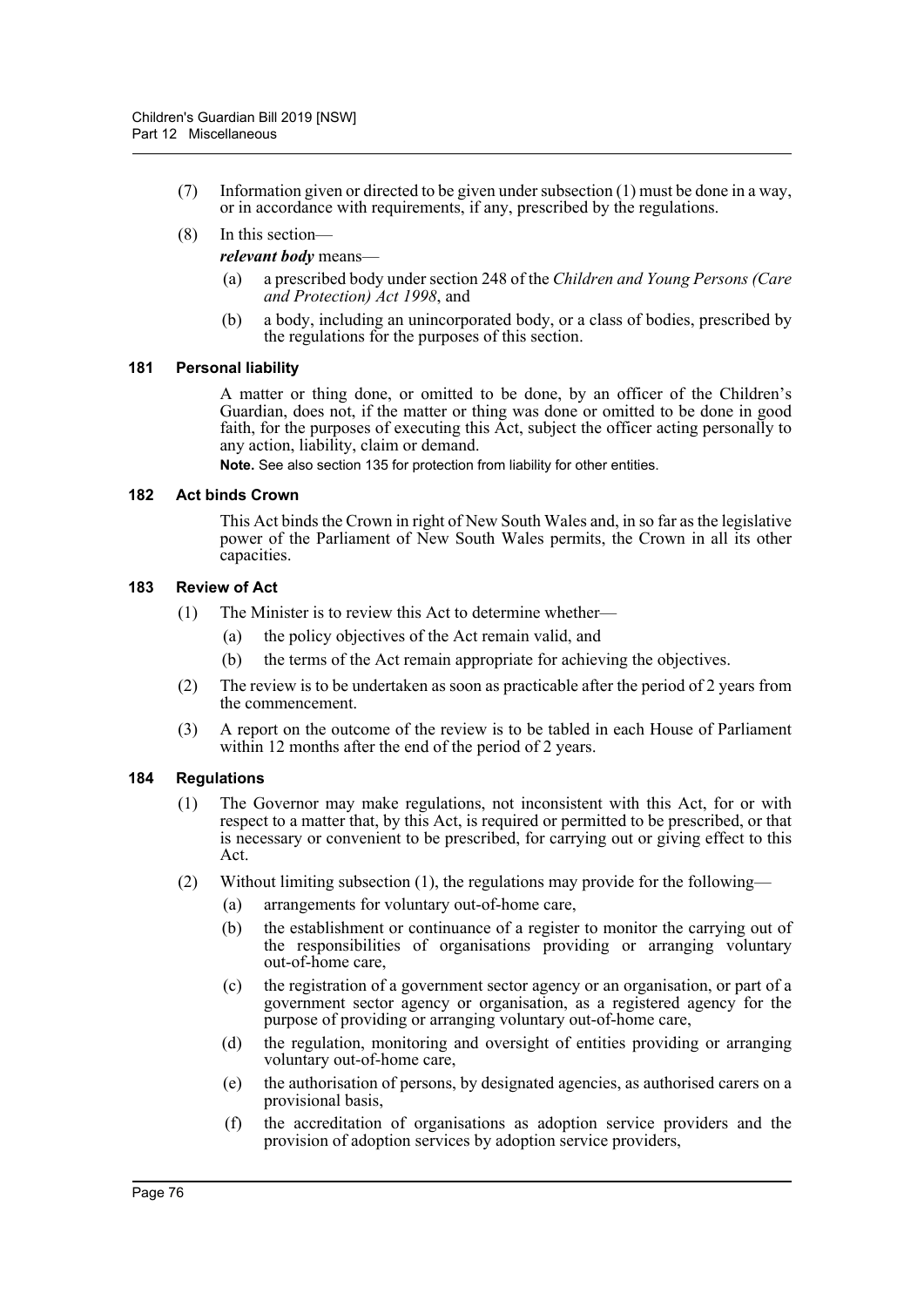- (g) requirements to be observed in relation to the conduct of an internal review of decisions made by the Children's Guardian under this Act,
- (h) the oversight and co-ordination of the Official Community Visitor scheme in relation to Official Community Visitors under this Act,
- (i) the payment of fees for a service provided under this Act, including the waiver, reduction or refund, including part refund, of fees payable under this Act.
- (3) A regulation may create an offence punishable by a penalty not exceeding 50 penalty units.
- (4) The regulations may apply, adopt or incorporate, wholly or in part and with or without modifications, any standard, rule, code, specification or other document prescribed or published by any entity (whether of New South Wales or elsewhere) and as in force at a particular time or from time to time.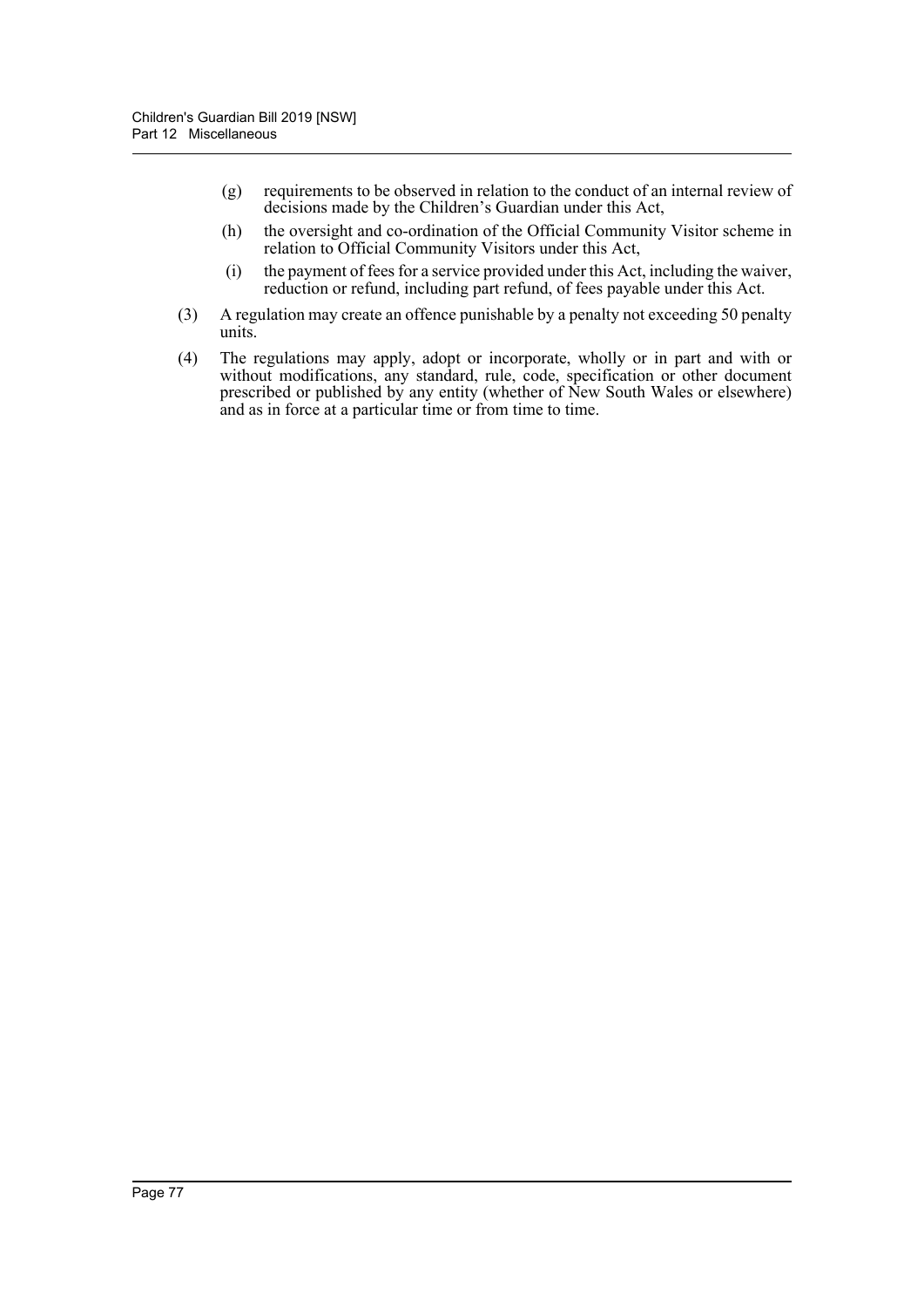# **Schedule 1 Schedule 1 entities**

section 13

- **1** the Department of Education, including a government school within the meaning of the *Education Act 1990*
- **2** the Ministry of Health
- **3** a local health district within the meaning of the *Health Services Act 1997*
- **4** a non-government school within the meaning of the *Education Act 1990*
- **5** a designated agency
- **6** an approved education and care service within the meaning of the *Children (Education and Care Services) National Law (NSW)* or the *Children (Education and Care Services) Supplementary Provisions Act 2011*
- **7** that part of Youth Justice within the Department of Communities and Justice comprising the group of staff who are principally involved in the administration of an Act administered by the Attorney General, and Minister for the Prevention of Domestic Violence and the Minister for Families, Communities and Disability Services
- **8** that part of the Department of Communities and Justice comprising the group of staff who are principally involved in the administration of an Act administered by the Minister for Families, Communities and Disability Services
- **9** a statutory health corporation within the meaning of the *Health Services Act 1997*
- **10** an affiliated health organisation within the meaning of the *Health Services Act 1997*
- **11** the Ambulance Service of NSW within the meaning of the *Health Services Act 1997*
- **12** the TAFE Commission within the meaning of the *Technical and Further Education Commission Act 1990*
- **13** an agency providing substitute residential care for children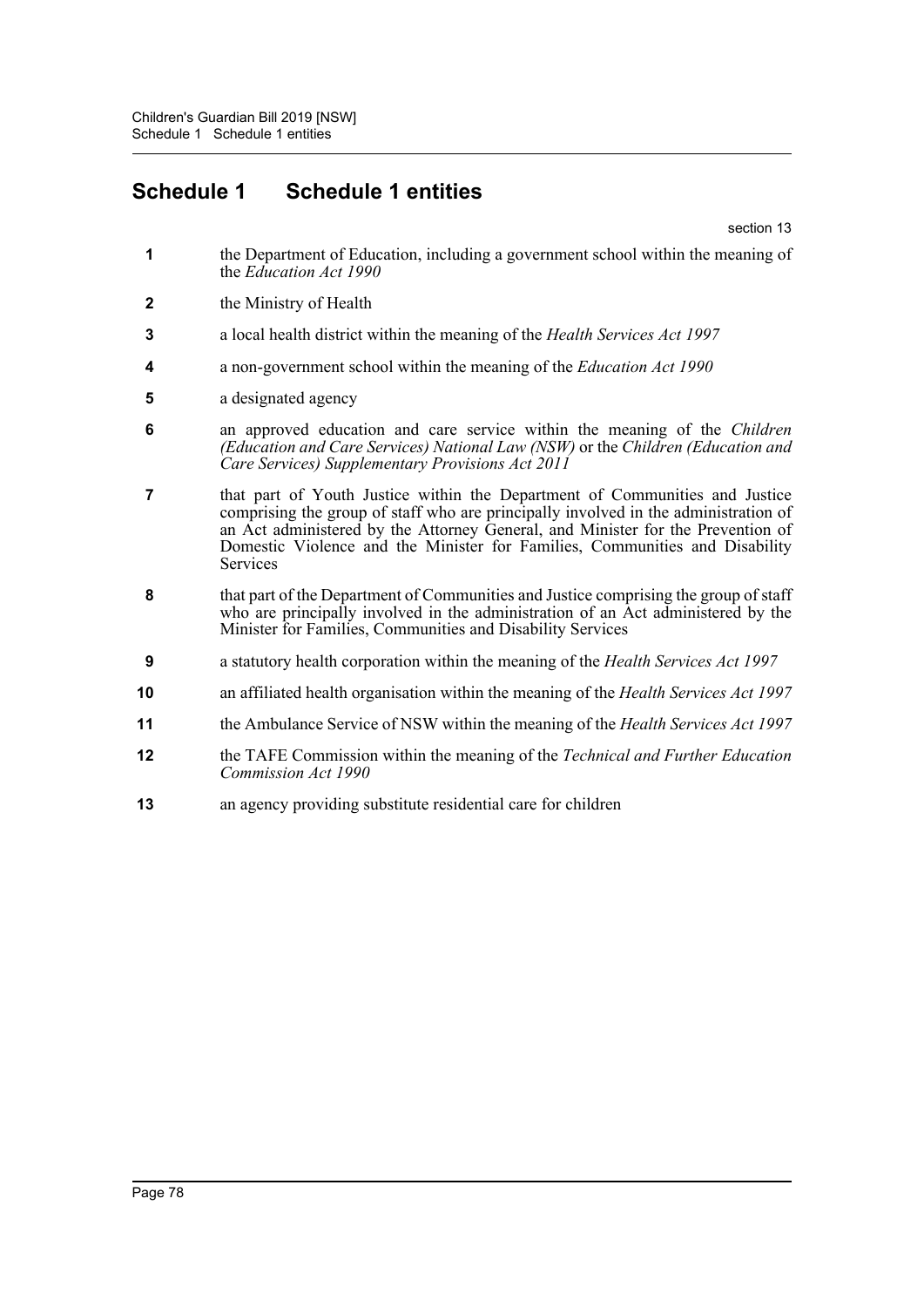# **Schedule 2 Powers of authorised persons**

sections 48, 84, 103, 148 and 173

# **Part 1 General provisions about authorised persons**

## **1 Interpretation**

## In this Schedule—

*authorised officer* has the same meaning as in the *Law Enforcement (Powers and Responsibilities) Act 2002*.

*authorised person* see clauses 3 and 4.

*film* includes photograph, videotape and record an image in any way.

*general power* see clause 13(1).

*inspect*, in relation to a thing, includes open the thing and examine its contents.

*occupier*, of a place, includes the following—

- (a) if there is more than 1 person who apparently occupies the place—any 1 of the persons,
- (b) any person at the place who is apparently acting with the authority of a person who apparently occupies the place,
- (c) if no-one apparently occupies the place—any person who is an owner of the place.

*of*, in relation to a place, includes at or on the place.

*place* includes premises.

*premises* includes—

- (a) a building or other structure, and
- (b) part of a building or other structure, and
- (c) a caravan or vehicle, and
- (d) premises held under more than 1 title or by more than 1 owner.

*public place* means a place, or part of a place—

- (a) that the public is entitled to use, is open to members of the public or is used by the public, whether or not on payment of money, or
- (b) the occupier of which allows, whether or not on payment of money, members of the public to enter.

## **2 Functions**

An authorised person has the following functions—

- (a) to facilitate the exercise of powers under this Act,
- (b) for Part 5 of the Act—to monitor and accredit agencies and persons providing out-of-home care,
- (c) otherwise—to investigate, monitor and enforce compliance with this Act.

## **3 Children's Guardian is authorised person**

The Children's Guardian is an *authorised person*.

## **4 Children's Guardian may appoint authorised persons**

The Children's Guardian may appoint an officer of the Children's Guardian as an *authorised person*.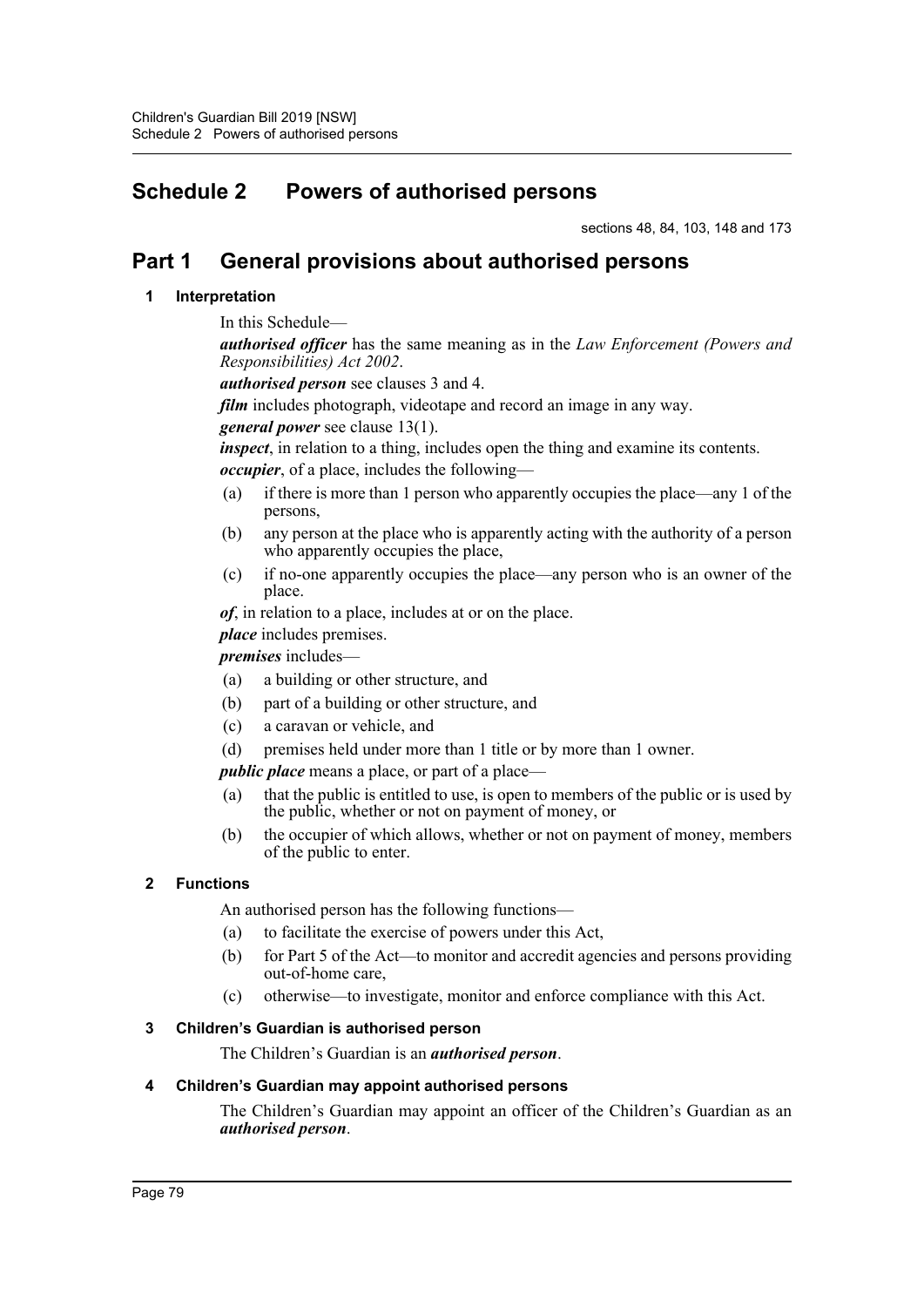# **Part 2 Miscellaneous provisions**

## **5 References to exercise of powers**

If—

- (a) a provision of this Act refers to the exercise of a power by an authorised person, and
- (b) there is no reference to a specific power,

the reference is to the exercise of all or any authorised persons' powers under this Act or a warrant, to the extent the powers are relevant.

#### **6 Reference to document includes reference to reproductions from electronic document**

A reference in this Schedule to a document includes a reference to an image or text—

- (a) produced from an electronic document, or
- (b) not yet produced, but reasonably capable of being produced, from an electronic document, with or without the aid of an article or device.

# **Part 3 Entry of places by authorised persons**

## **Division 1 Power to enter**

## **7 General power to enter places**

- (1) An authorised person may enter a place if—
	- (a) an occupier at the place consents under Division 2 to the entry and clause 10 has been complied with by the authorised person, or
	- (b) it is a public place and the entry is made when the place is open to the public, or
	- (c) it is for the purposes of the exercise of the functions the Children's Guardian to accredit designated agencies and to monitor their responsibilities under this Act or the regulations, or
	- (d) for entry for an investigation under Part 4 of this Act—the entry is to premises occupied or used by a relevant entity being investigated by the Children's Guardian, or
	- (e) for entry to investigate a complaint or an offence under Part 6 of this Act—the entry is authorised under Part 8 of this Schedule, or
	- (f) for entry for a matter under Part 9 of this Act—the entry is authorised under a warrant issued under clause 31.
- (2) If the power to enter arises only because an occupier of the place consented to the entry, the power is subject to any conditions of the consent and ceases if the consent is withdrawn.
- (3) The consent may provide for re-entry and is subject to the conditions of the consent.

## **Division 2 Entry by consent**

## **8 Application of Division**

This Division applies if an authorised person intends to ask an occupier of a place to consent to the authorised person entering the place.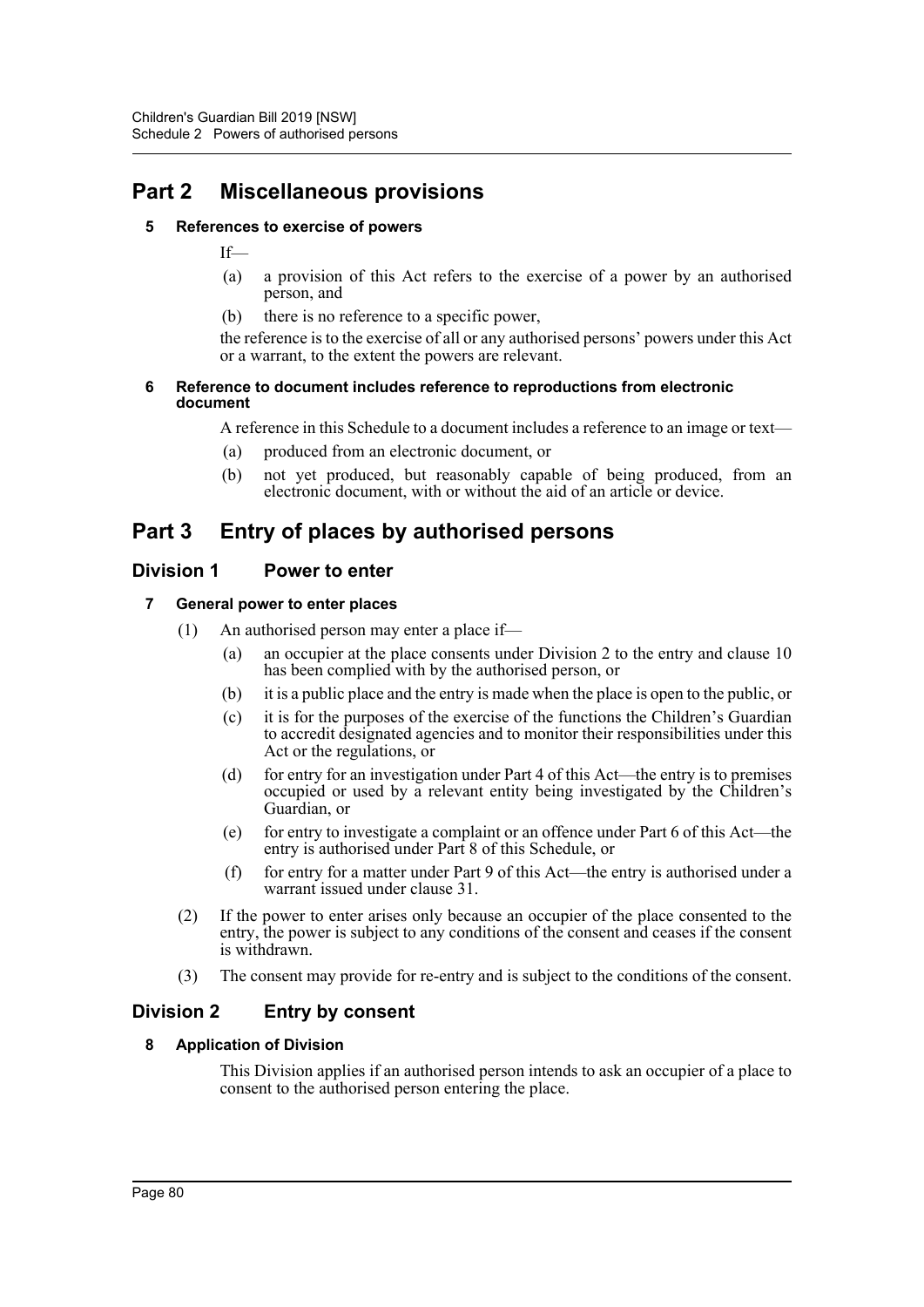#### **9 Entry to request access**

For the purpose of asking the occupier for the consent, an authorised person may, without the occupier's consent or a warrant—

- (a) enter land around premises at the place to the extent that is reasonable to contact the occupier, or
- (b) enter part of the place the authorised person reasonably considers members of the public are ordinarily allowed to enter when they wish to contact an occupier of the place.

#### **10 Matters authorised person must tell occupier**

Before asking for the consent, the authorised person must—

- (a) explain to the occupier the purpose of the entry, including the powers intended to be exercised, and
- (b) tell the occupier that—
	- (i) the occupier is not required to consent, and
	- (ii) the consent may be given subject to conditions and may be withdrawn at any time.

#### **11 Consent acknowledgement**

- (1) If the consent is given, the authorised person may ask the occupier to sign an acknowledgement of the consent.
- (2) The acknowledgement must state—
	- (a) the purpose of the entry, including the powers to be exercised, and
	- (b) that the occupier has been given an explanation about the purpose of the entry, including the powers intended to be exercised, and
	- (c) that the occupier has been told—
		- (i) that the occupier is not required to consent, and
		- (ii) that the consent may be given subject to conditions and may be withdrawn at any time, and
	- (d) that the occupier gives the authorised person consent to enter the place and exercise the powers, and
	- (e) the day and time the consent was given, and
	- (f) any conditions of the consent.
- (3) If the occupier signs the acknowledgement, the authorised person must, as soon as practicable but no later than 1 business day after the acknowledgement is signed, give a copy to the occupier.
- $(4)$  If—
	- (a) an issue arises in a proceeding about whether the occupier consented to the entry, and
	- (b) a signed acknowledgement complying with subclause (2) for the entry is not produced in evidence,

the onus of proof is on the person relying on the lawfulness of the entry to prove the occupier consented.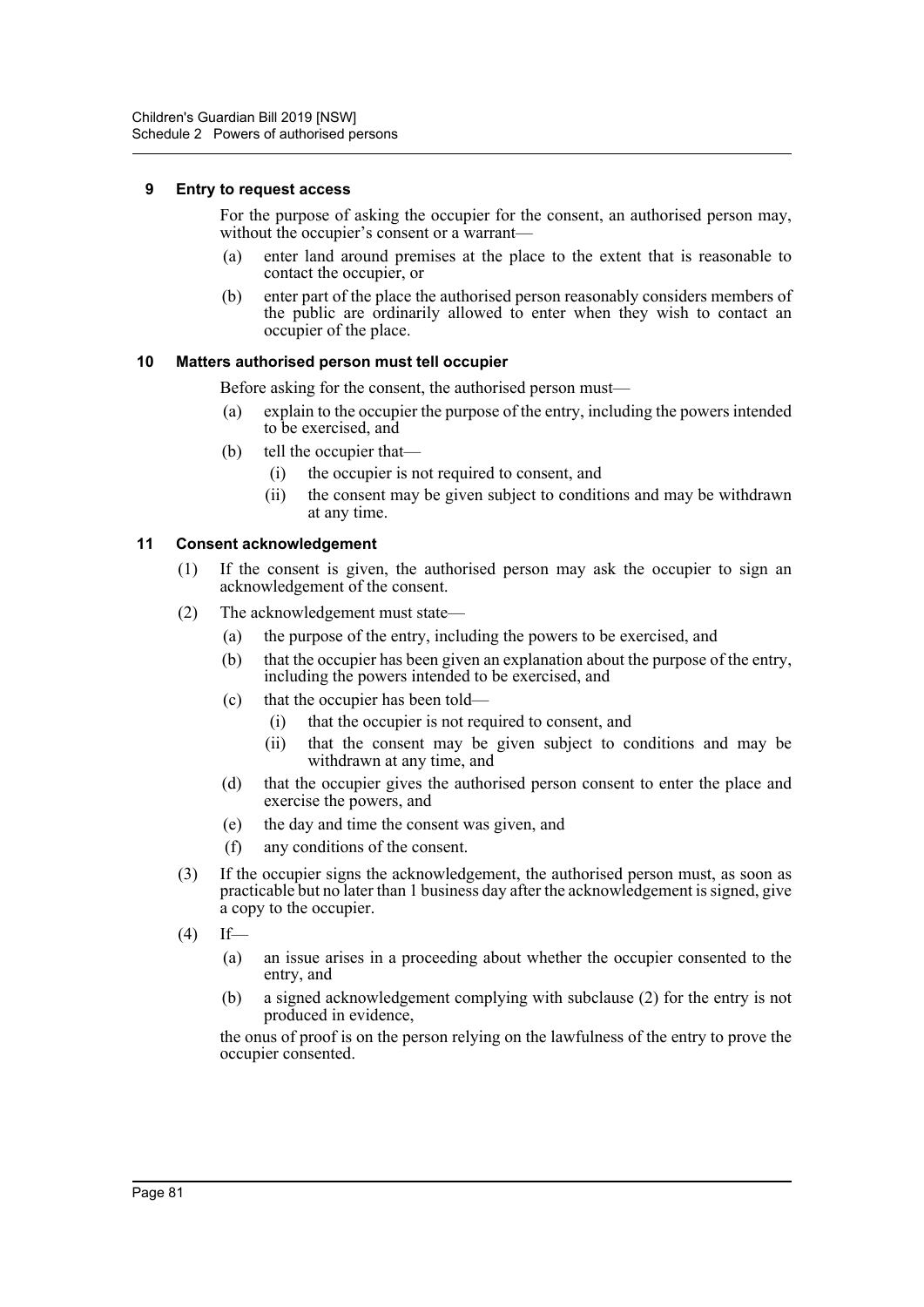## **Part 4 General powers of authorised persons after entering places**

### **12 Application of Part**

- (1) The powers under this Part may be exercised if an authorised person enters a place.
- (2) However, if the authorised person enters under clause  $7(1)(a)$ , the powers under this Part are subject to any conditions of the consent.

## **13 General powers**

- (1) The authorised person may do any of the following (each a *general power*)—
	- (a) search any part of the place,
	- (b) inspect, examine or film any part of the place or anything at the place,
	- (c) take an extract from, or copy, a document at the place or take the document to another place to copy,
	- (d) remain at the place for the time necessary to achieve the purpose of the entry.
- (2) The authorised person may take any necessary steps to allow the exercise of a general power.
- (3) If the authorised person takes a document from the place to copy it, the authorised person must copy the document and return the document to the place as soon as practicable.

## **Part 5 Other information-obtaining powers of authorised persons**

#### **14 Power to require information or attendance**

- (1) This clause applies if—
	- (a) an authorised person reasonably believes—
		- (i) an offence against this Act has been committed, and
		- (ii) a person may be able to give information about the offence, or
	- (b) the Children's Guardian is monitoring a person, entity or organisation in the exercise of the Children's Guardian's functions, or
	- (c) an authorised person reasonably believes a person may be able to give information about a matter being investigated by the Children's Guardian in the exercise of the Children's Guardian's functions.
- (2) The authorised person may, by written notice given to the person, require the person to—
	- (a) give the authorised person stated information related to an offence, a matter being monitored or a matter being investigated, at a stated reasonable time and place, or
	- (b) attend before the authorised person at a stated reasonable time and place to answer questions, or produce a document or thing, related to the offence, matter being monitored or matter being investigated.
- (3) The notice must—
	- (a) specify or describe the document or thing the person must produce, and
	- (b) state the time and place the person must attend.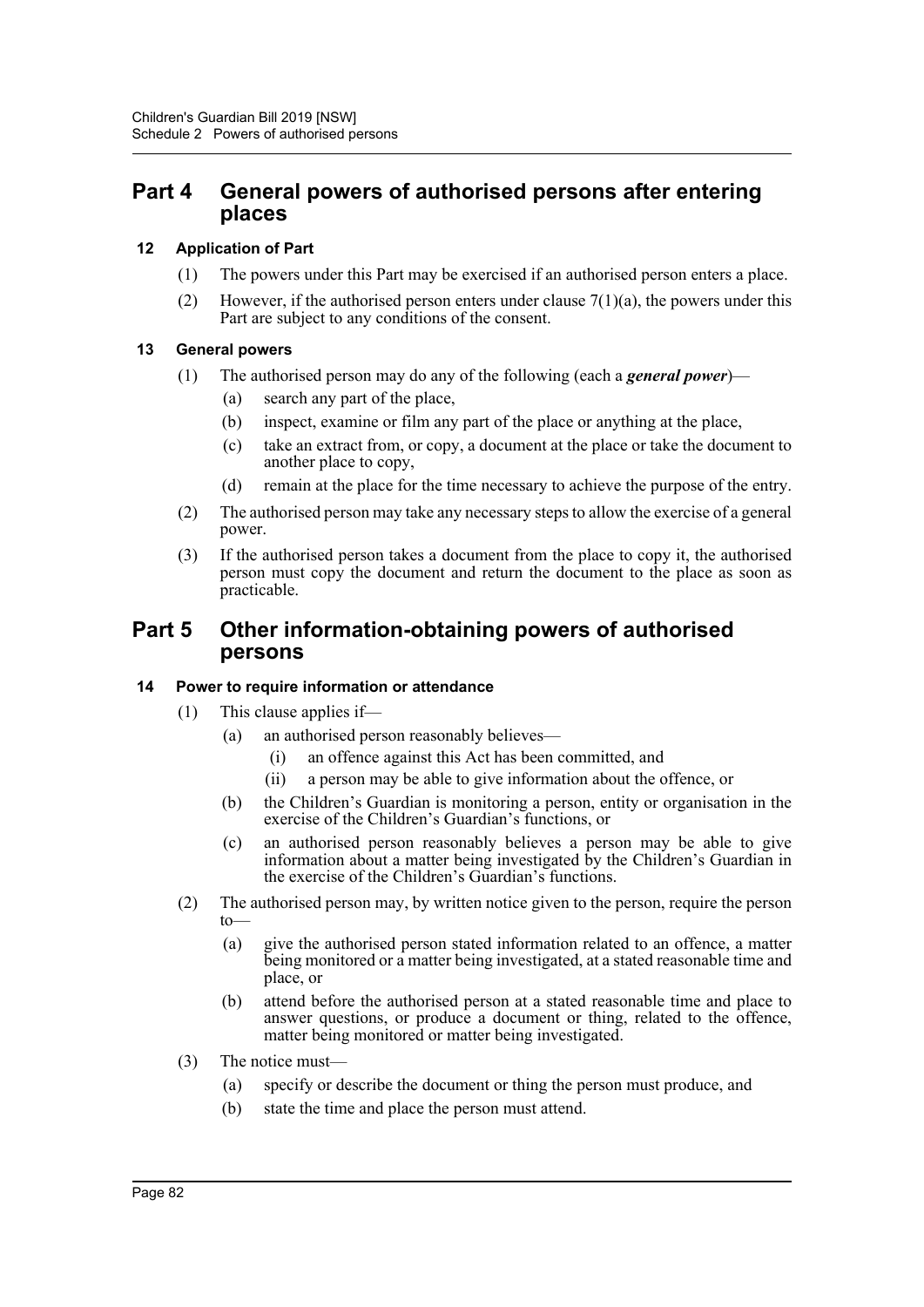(4) For information that is an electronic document, the requirement is satisfied by giving a clear image or written version of the electronic document.

#### **15 Offence to contravene information requirement**

- (1) A person of whom a requirement is made under clause  $14(2)(a)$  must comply with the requirement unless the person has a reasonable excuse. Maximum penalty—10 penalty units.
- (2) It is a reasonable excuse for an individual not to give the information if giving the information might tend to incriminate the individual or expose the individual to a penalty.

#### **16 Offence to contravene attendance requirement**

- (1) A person of whom a requirement is made under clause 14(2)(b) must not fail, without reasonable excuse, to—
	- (a) attend as required by the notice, and
	- (b) continue to attend as required by the authorised person until excused from further attendance, and
	- (c) answer a question the person is required to answer by the authorised person, and
	- (d) produce a document the person is required by the notice to produce.

Maximum penalty—10 penalty units.

(2) It is a reasonable excuse for an individual to fail to answer a question or produce a document if answering the question or producing the document might tend to incriminate the individual or expose the individual to a penalty.

## **Part 6 Miscellaneous provisions relating to authorised persons**

#### **17 Duty to avoid inconvenience and minimise damage**

In exercising a power, an authorised person must take all reasonable steps to cause as little inconvenience, and do as little damage, as possible.

#### **18 Impersonating authorised person**

A person must not impersonate an authorised person. Maximum penalty—10 penalty units.

#### **19 Observing and conversing with persons, including children**

- (1) An authorised person, and any police officer or medical practitioner accompanying the person, may observe and converse with any person present in any premises or at any place entered by the person.
- (2) Nothing in subclause (1) authorises the examination of a person.

## **Part 7 Entry without warrant for a reportable conduct investigation**

## **20 Application of Part**

(1) This Part applies if the entry to premises is for premises occupied or used by a relevant entity being investigated by the Children's Guardian under Part 4 of this Act.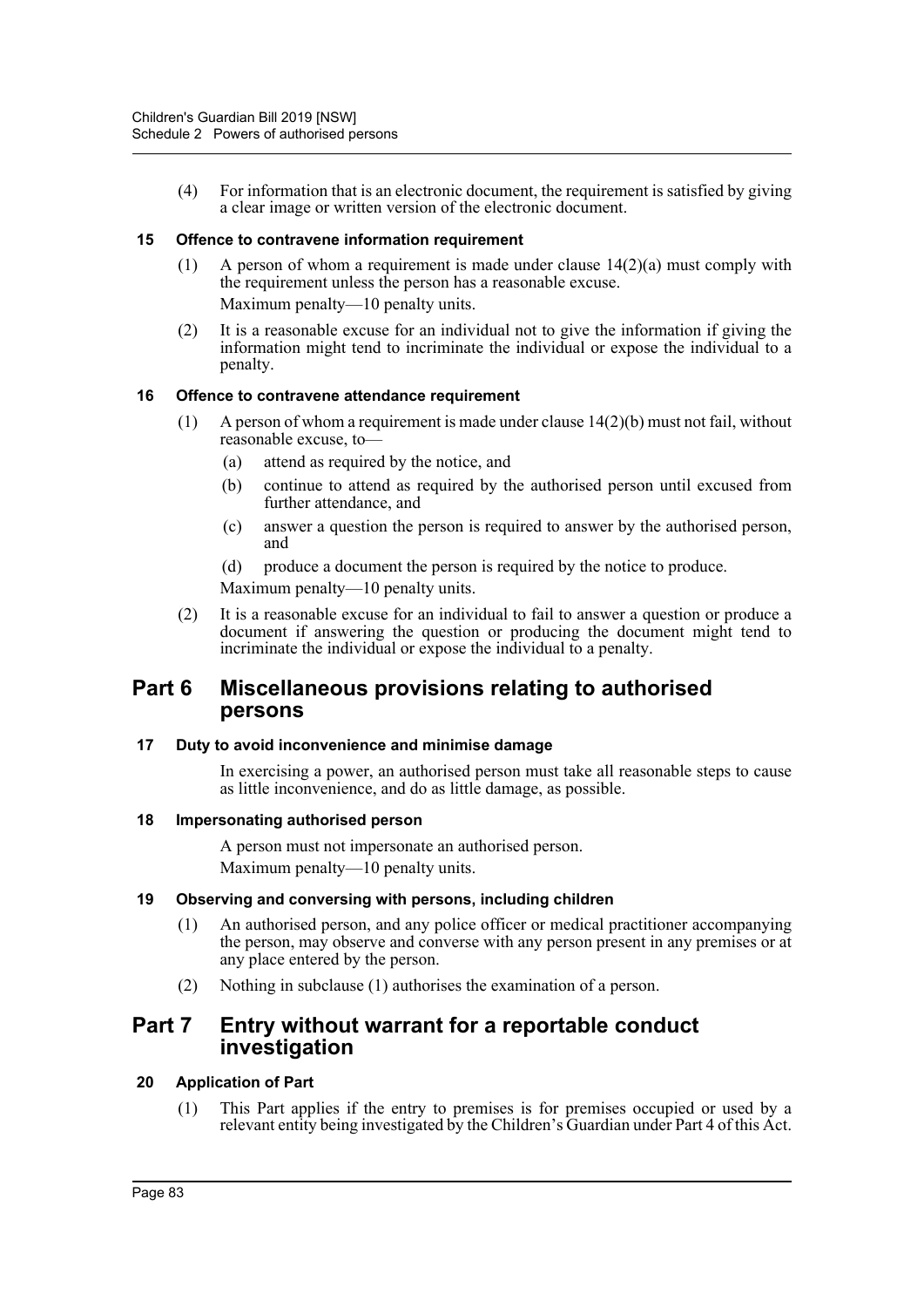(2) This Part does not limit the operation of Parts 1–6 of this Schedule.

### **21 Entry to premises and inspection**

An authorised person may—

- (a) enter and inspect the premises occupied or used by a relevant entity, and
- (b) inspect any document or thing in the premises.

#### **22 Privilege as regards entry and inspections on public premises**

The authorised person must not exercise powers under clause 21 if it appears to the authorised person that section 62 of this Act would apply as if the entry and inspection were a requirement under section 62(1).

# **Part 8 Entry in relation to employment matters**

#### **23 Application of Part**

- (1) This Part applies in relation to an inspection of premises under Part 6 of this Act.
- (2) This Part does not limit the operation of Parts 1–6 of this Schedule.
- (3) Nothing in this Part authorises the entry of a dwelling.

#### **24 Entry without warrant into premises—places of employment**

An authorised person may, at any time, enter and inspect premises without the need for any authority other than that conferred by this clause for the purpose of—

- (a) ensuring that the provisions of Part 6 of this Act and the regulations, and of any conditions imposed on an employer's authority, are being complied with at premises that are a place of employment of a person who is the holder of an employer's authority, or
- (b) ensuring that the conditions of any employer's exemption are being complied with at premises that are a place of employment of an employer exempt from holding an employer's authority.

#### **25 Entry without warrant into premises—suspected employment of children**

- (1) This clause applies to any premises that an authorised person reasonably suspects is a place at which a person is employing a child in contravention of Part 6 of this Act.
- (2) An authorised person may, at any time, enter and inspect any premises to which this clause applies without the need for any authority other than that conferred by this clause for the purpose of ensuring that the provisions of Part 6 are being complied with.

#### **26 Powers exercisable on entry under Part**

A person who is authorised under this Part to enter and inspect any premises may also exercise the powers specified in clause 29.

# **Part 9 Entry of premises subject to control or regulation**

## **27 Application of Part**

- (1) This Part applies to any premises that are subject to control or regulation under this Act or the regulations, whether by means of a licence or otherwise.
- (2) This Part does not limit the operation of Parts 1–6 of this Schedule.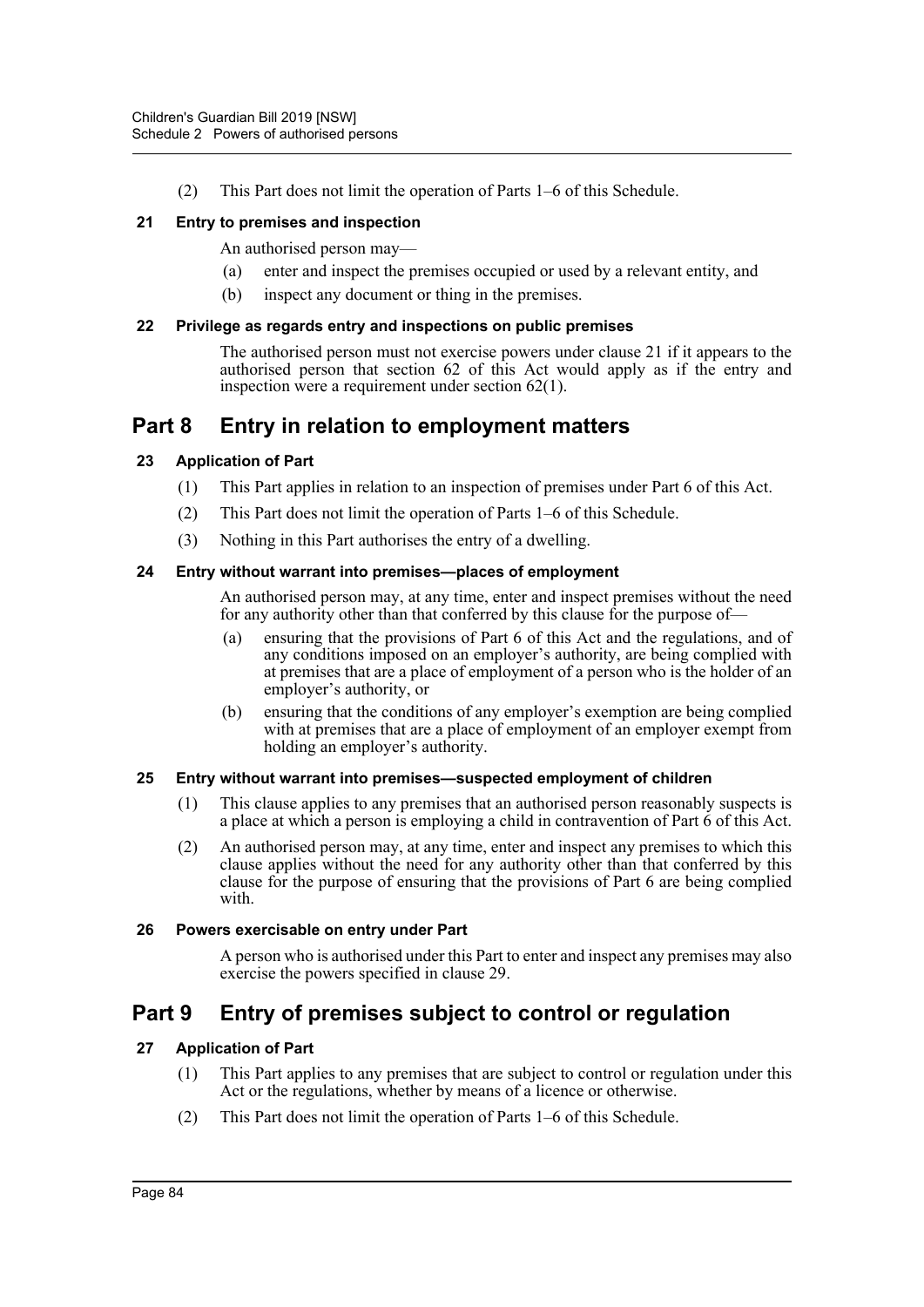#### **28 Entry without warrant into premises subject to control or regulation**

- (1) The Children's Guardian may, at any time, enter and inspect any premises to which this Part applies without the need for any authority other than that conferred by this clause for the following purposes—
	- (a) making an inquiry in relation to an application under this Act with respect to the premises,
	- (b) ensuring that the provisions of this Act and the regulations with respect to the premises, and of any conditions imposed on a licence or other authority with respect to the premises, are being complied with,
	- (c) ensuring that the conditions of any exemption relating to the premises are being complied with.
- (2) This clause does not apply to premises to which Part 8 of this Schedule applies.

#### **29 Powers exercisable on entry and inspection**

- (1) An authorised person acting on an authority under this Part, or under a search warrant issued under this Act, to enter and inspect any premises, may do any one or more of the following—
	- (a) enter the premises,
	- (b) inspect the premises,
	- (c) make such examination and inquiry as the authorised person thinks necessary in order to exercise functions under this Act and the regulations,
	- (d) take such photographs, films and audio, video and other recordings, as the authorised person considers necessary,
	- (e) make copies of, or take extracts or notes from, any records, books, documents or other things,
	- (f) for the purpose of further examination, take possession of, and remove, any of those records, books, documents or other things,
	- (g) require the owner or occupier of the premises to provide the authorised person with such assistance and facilities as is or are reasonably necessary to enable the authorised person to exercise functions under this Act or the regulations,
	- (h) require any person in or about the premises to answer questions or otherwise furnish information,
	- (i) require any person to produce any records, books, documents or other things in the possession or under the control of the person that relate to, or that the authorised person making the entry and inspection believes on reasonable grounds relate to, the operation or administration of the premises or any activity conducted on or from the premises,
	- (j) if the authorised person making the entry and inspection considers it necessary to do so for the purpose of obtaining evidence of the commission of an offence, seize any document or other thing inspected.
- (2) A person must comply with any requirement of the authorised person making the entry and inspection under this clause. Maximum penalty—10 penalty units.
- (3) Despite subclause (2), for a requirement made in relation to the exercise of a power under Part 8 of this Schedule, a person must comply with any requirement under this clause of the authorised person making the entry and inspection. Maximum penalty—200 penalty units.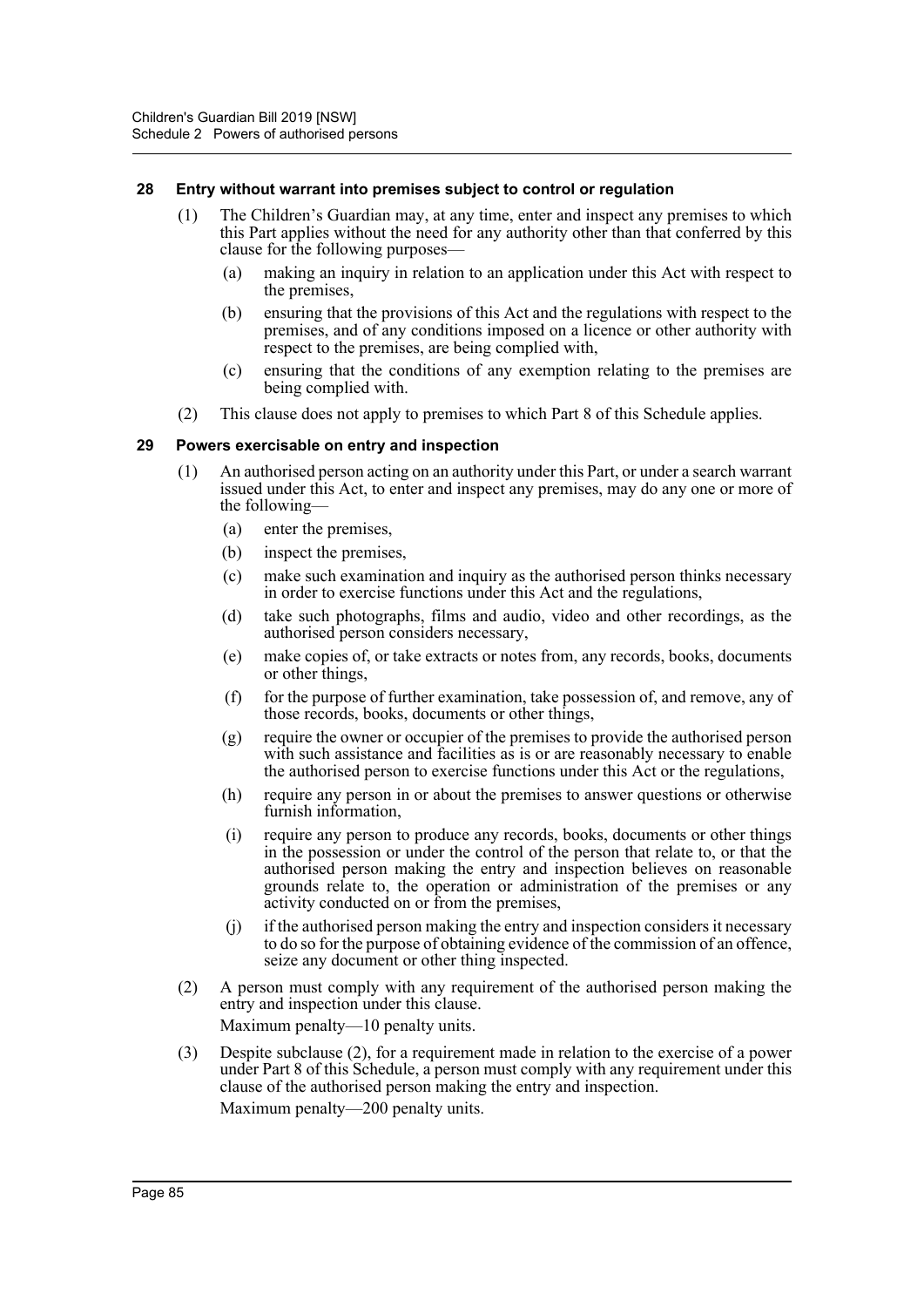## **Part 10 Search warrants**

#### **30 Application of Part**

- (1) This Part does not limit the operation of Parts 1–6 of this Schedule.
- (2) This Part applies to an investigation under Part 9 of this Act.

#### **31 Search warrants**

- (1) For the purposes of an investigation, the Children's Guardian may apply to an authorised officer for a search warrant if the Children's Guardian has reasonable grounds for believing that there is on any premises a risk to the safety, welfare and wellbeing of a child.
- (2) If the authorised officer is satisfied there are reasonable grounds, the authorised officer may issue a search warrant authorising the Children's Guardian, or an officer of the Children's Guardian named in the warrant, to enter premises specified in the warrant and do any or all of the following—
	- (a) examine and inspect any part of the premises for evidence a child is not safe, or evidence indicating the welfare or wellbeing of the child is at risk,
	- (b) take any photographs, films and audio, video or other recordings that the Children's Guardian or officer of the Children's Guardian considers necessary,
	- (c) require documents to be produced for inspection,
	- (d) examine and inspect any documents,
	- (e) copy or take notes from any documents,
	- (f) for the purpose of further examination, take possession of, and remove, any documents or other things,
	- (g) require the owner or occupier of the premises to provide the Children's Guardian or officer of the Children's Guardian named in the warrant with any assistance or facilities that are reasonably necessary to enable the Children's Guardian or officer to conduct an investigation,
	- (h) require any person in or about the premises to answer questions or otherwise provide information.
- (3) If the person executing a warrant under this clause is accompanied by a relevant health practitioner, the relevant health practitioner may inspect the premises and observe and speak with any child or adult apparently residing at the premises.
- (4) If the Children's Guardian, or officer of the Children's Guardian named in the warrant, removes any goods from the premises when executing a warrant under this clause, the Children's Guardian or officer of the Children's Guardian must provide a written receipt to the person apparently in charge of the premises.
- (5) Division 4 of Part 5 of the *Law Enforcement (Powers and Responsibilities) Act 2002* applies to a search warrant issued under this clause. **Note.** Under Division 4 of Part 5 of the *Law Enforcement (Powers and Responsibilities) Act 2002*, a person may execute a search warrant with the aid of any assistants the person considers necessary (including a police officer or health practitioner).
- (6) In this clause—

*relevant health practitioner* means a medical practitioner or other health practitioner of a class prescribed by the regulations.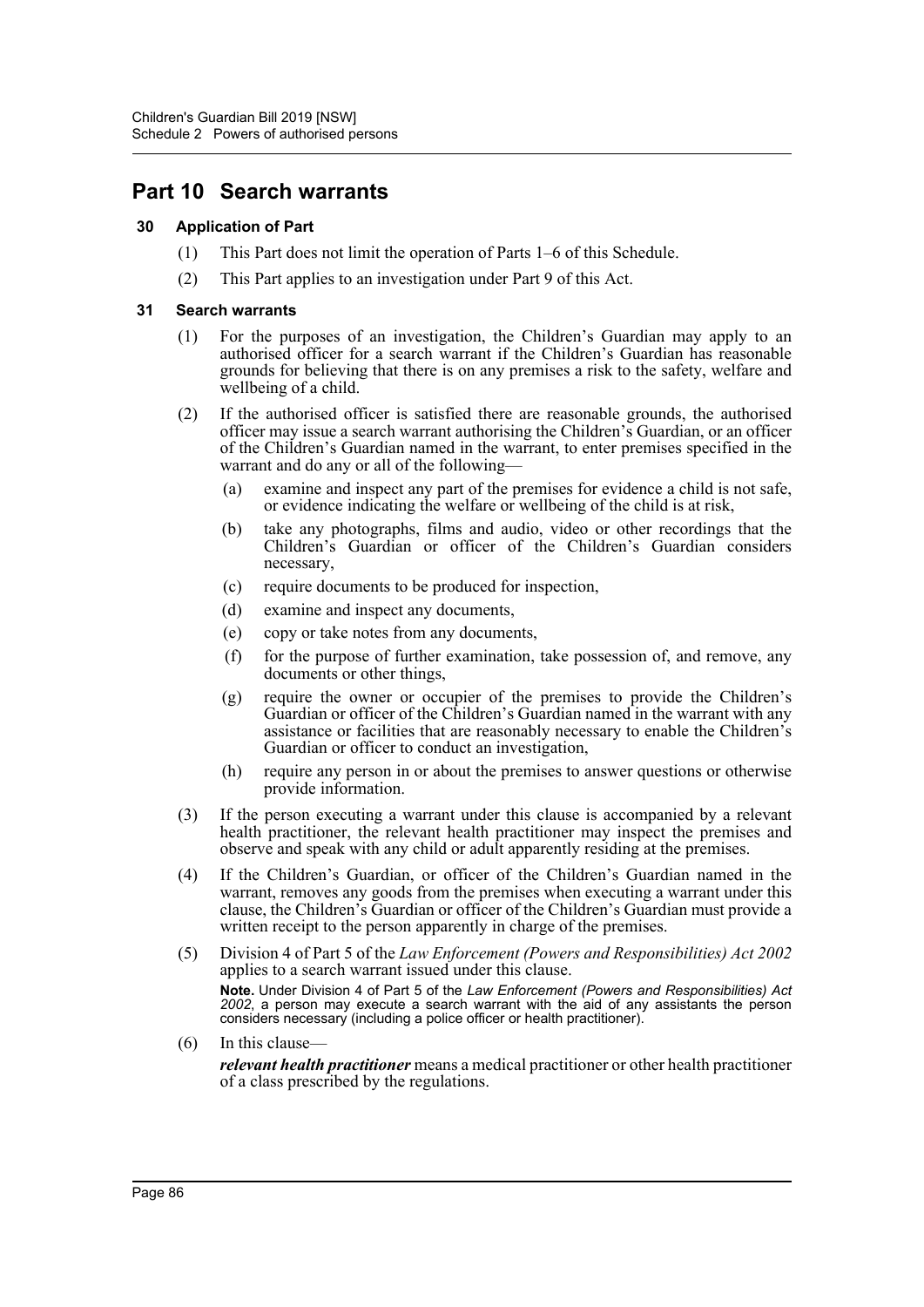# **Part 11 Immunity for particular compliance**

#### **32 Evidential immunity for individuals complying with Schedule**

- (1) Subclause (2) applies if an individual gives or produces information or a document to an authorised person under this Schedule.
- (2) Evidence of the information or document, and other evidence directly or indirectly derived from the information or document, is not admissible against the individual in any proceeding to the extent it tends to incriminate the individual, or expose the individual to a penalty, in the proceeding.
- (3) Subclause (2) does not apply to a proceeding about the false or misleading nature of the information or anything in the document or in which the false or misleading nature of the information or document is relevant evidence.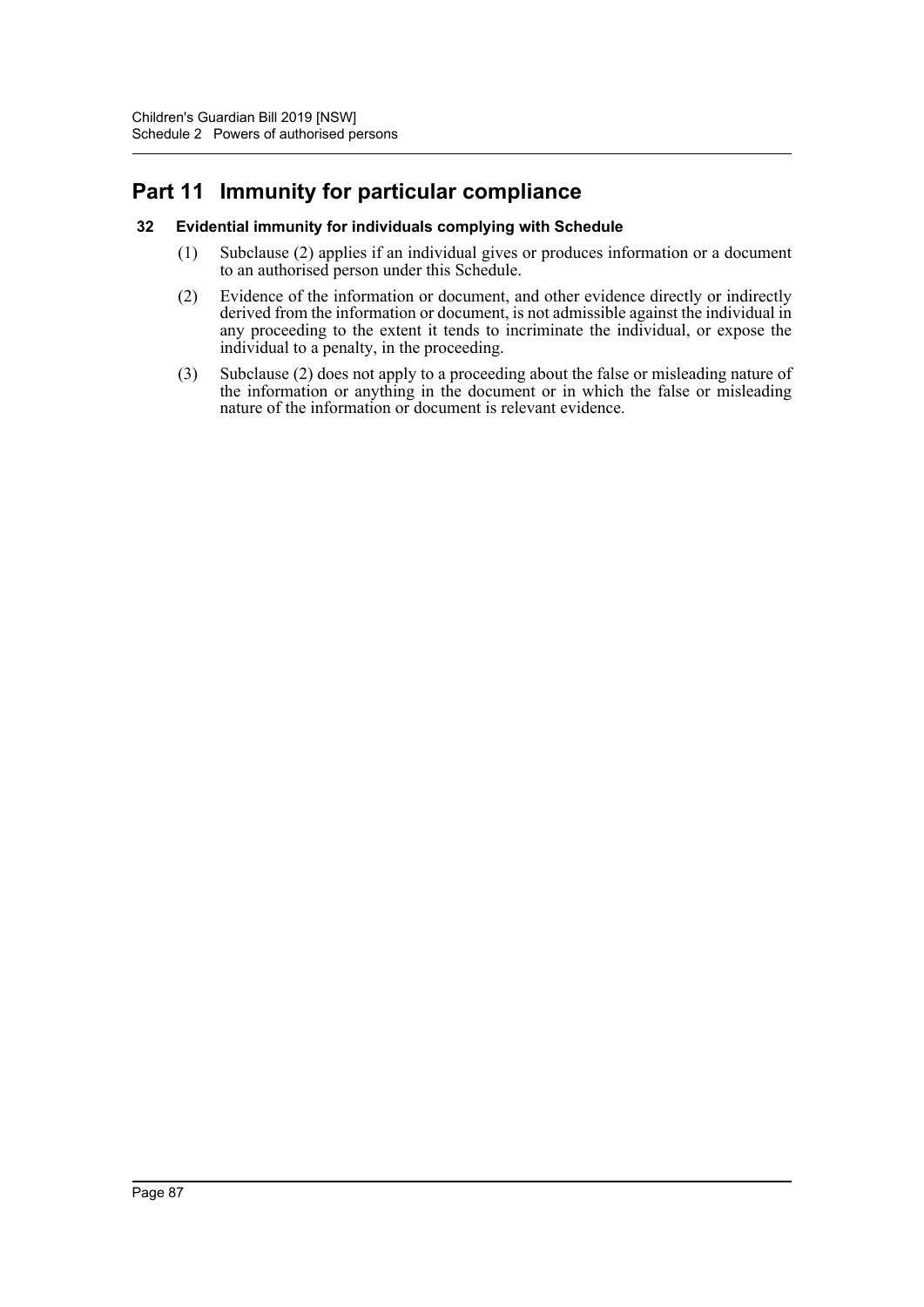# **Schedule 3 Inquiries**

sections 48(5) and 149(2)

### **1 Inquiries**

- (1) The Children's Guardian may make or hold inquiries in relation to—
	- (a) an investigation by the Children's Guardian under Division 8 of Part 4 of this Act, or
	- (b) an investigation of a report by an Official Community Visitor to the Children's Guardian, or a matter dealt with as a report on the Children's Guardian's own initiative, under Part 9 of this Act.
- (2) For the purposes of any inquiry under this clause—
	- (a) the Children's Guardian has the powers, authorities, protections and immunities conferred on a commissioner by Division 1 of Part 2 of the *Royal Commissions Act 1923*, and
	- (b) the *Royal Commissions Act 1923*, other than section 13 and Division 2 of Part 2 of that Act, applies to a witness summoned by or appearing before the Children's Guardian in the same way as it applies to a witness summoned by or appearing before a commissioner.
- (3) However, section 11(2) of the *Royal Commissions Act 1923* has effect subject to section 62 of and clause 22 of Schedule 2 to this Act.
- (4) A witness appearing before the Children's Guardian is to be paid an amount prescribed by the regulations that does not exceed the amount that would be payable to the witness if the witness were a Crown witness subpoenaed by the Crown to give evidence.
- (5) The Children's Guardian may appoint an Australian legal practitioner to assist the Children's Guardian for the purposes of an inquiry held by the Children's Guardian and the Australian legal practitioner may appear before the inquiry.
- (6) For the purposes of conducting an inquiry under this Schedule, the Children's Guardian is not bound by the rules of evidence and may be informed on any matter in issue at the inquiry in the manner the Children's Guardian considers appropriate.
- (7) The Children's Guardian may give directions as to the procedure to be followed at, or in connection with, the inquiry.

## **2 Restriction on publication of evidence**

- (1) The Children's Guardian may direct that the following must not be published, or must not be published except in a manner, and to particular persons, as the Children's Guardian specifies—
	- (a) evidence given before an inquiry held by the Children's Guardian,
	- (b) the contents of a document, or a description of a thing, produced to the Children's Guardian,
	- (c) information that might enable a person who has given or may be about to give evidence before an inquiry to be identified or located,
	- (d) the fact that any person has given or may be about to give evidence before an inquiry.
- (2) The Children's Guardian is not to give a direction under this clause unless satisfied that the direction is necessary or desirable in the public interest.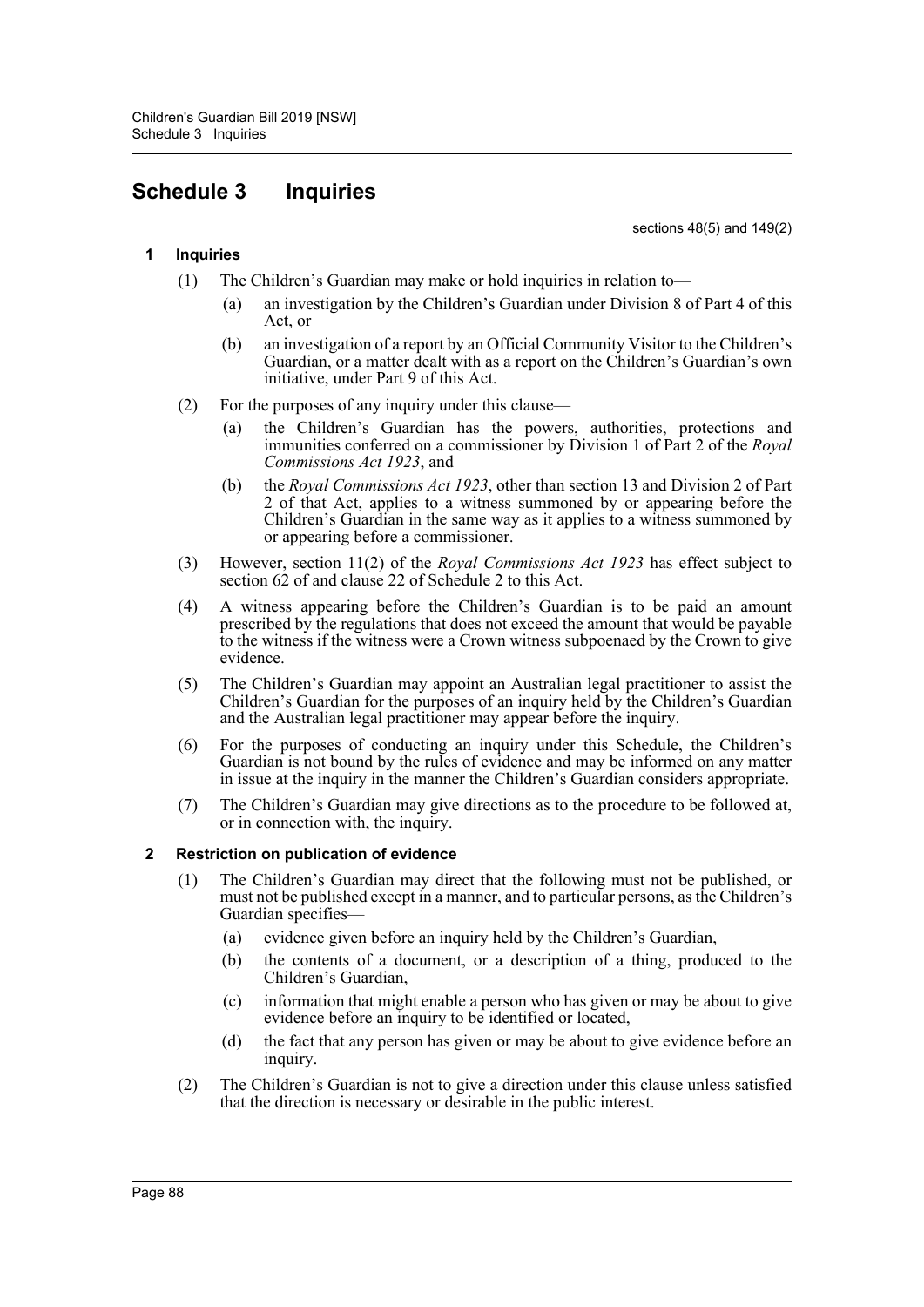(3) A person must not make a publication in contravention of a direction given under this clause.

Maximum penalty—50 penalty units or imprisonment for 12 months, or both.

(4) It is not a contravention of a direction given under this clause to publish any evidence, contents of a document or information to a registered medical practitioner or registered psychologist for the purposes of that health practitioner providing medical or psychiatric care, treatment or counselling, including psychological counselling, to a person who has given or may be about to give evidence before an inquiry.

## **3 Publication of evidence given at inquiry**

(1) A person present at an inquiry must not publish, or permit to be published, evidence given before the inquiry or the contents of a document produced at the inquiry, except to the Children's Guardian, an officer of the Children's Guardian or an Australian legal practitioner appointed under clause 1(5) or as permitted by the Children's Guardian or the regulations.

Maximum penalty—50 penalty units or imprisonment for 12 months, or both.

- (2) Nothing in this clause affects clause 2, but a person cannot be punished under both clauses for the same publication.
- (3) This clause does not apply to an officer of the Children's Guardian or an Australian legal practitioner appointed under clause 1(5).
- (4) It is not a contravention of this clause to publish evidence or contents of a document to a registered medical practitioner or registered psychologist for the purposes of that health practitioner providing medical or psychiatric care, treatment or counselling, including psychological counselling, to a person who has given or may be about to give evidence before an inquiry.

## **4 Disclosures prejudicing investigations**

(1) A person who is, by a summons under clause 1, required to give evidence or produce a document or other thing, must not disclose information about the summons that is likely to prejudice the investigation to which it relates.

Maximum penalty—50 penalty units or imprisonment for 12 months, or both.

- (2) Subclause (1) does not apply to a summons unless it specifies that information about the summons must not be disclosed.
- (3) A person does not contravene this clause if—
	- (a) the disclosure is made to an employee, agent or other person in order to obtain information to comply with the summons and the employee, agent or other person is directed not to inform the person to whom the information relates about the matter, or
	- (b) the disclosure is made to obtain legal advice or representation in relation to the summons, or
	- (c) the disclosure is made for the purposes of, or in the course of, legal proceedings, or
	- (d) the disclosure is made to a registered medical practitioner or registered psychologist in relation to the provision by that health practitioner of medical or psychiatric care, treatment or counselling, including psychological counselling, to the person required to give evidence by the summons, or
	- (e) the disclosure is made in accordance with guidelines issued by the Children's Guardian or in accordance with the regulations.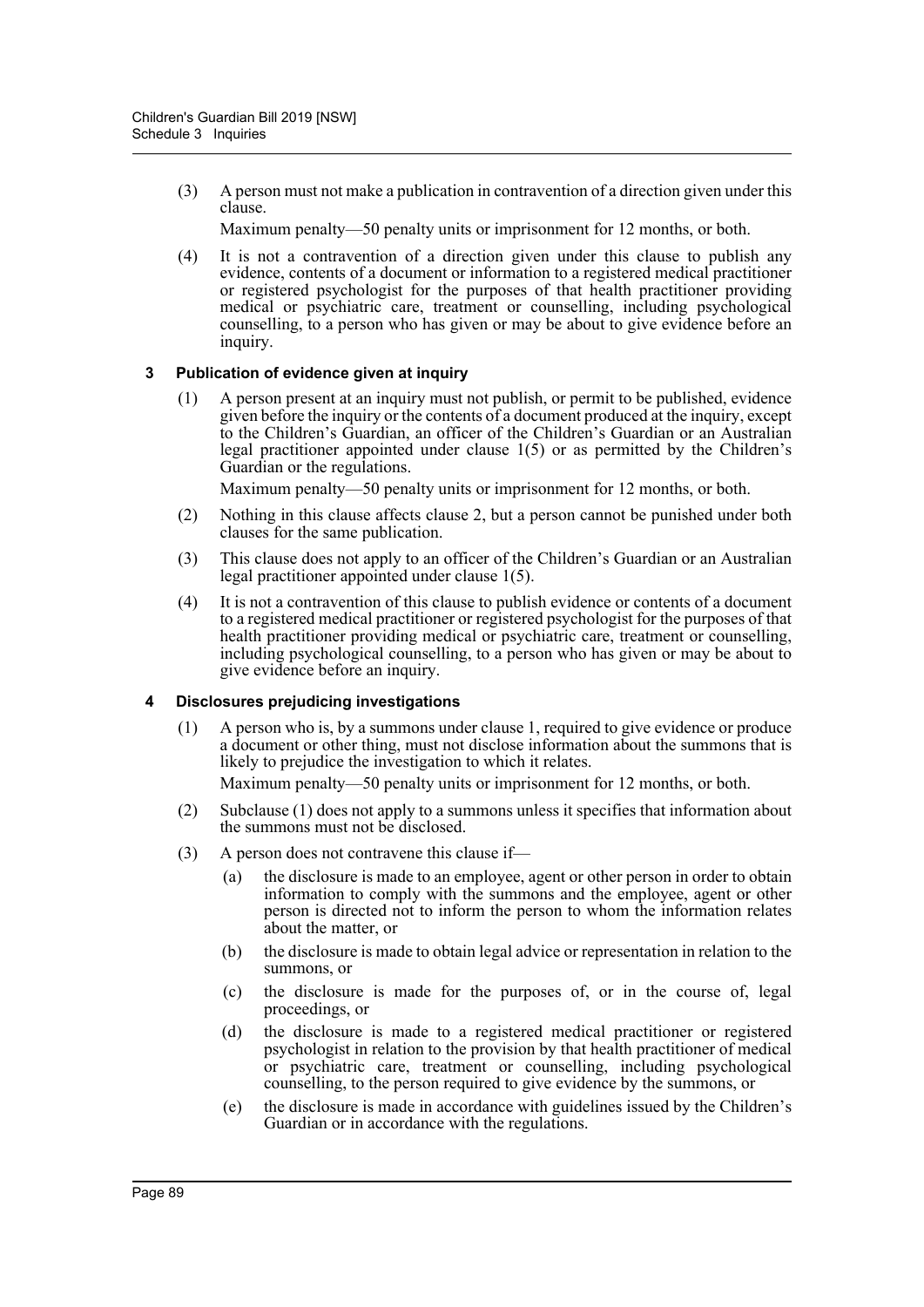- (4) A reference in this clause to the disclosure of any information about a summons includes a reference to—
	- (a) a disclosure about the existence or nature of the summons or of the investigation to which it relates, and
	- (b) a disclosure of any information to a person from which the person could reasonably be expected to infer the existence or nature of the summons or of the investigation to which it relates.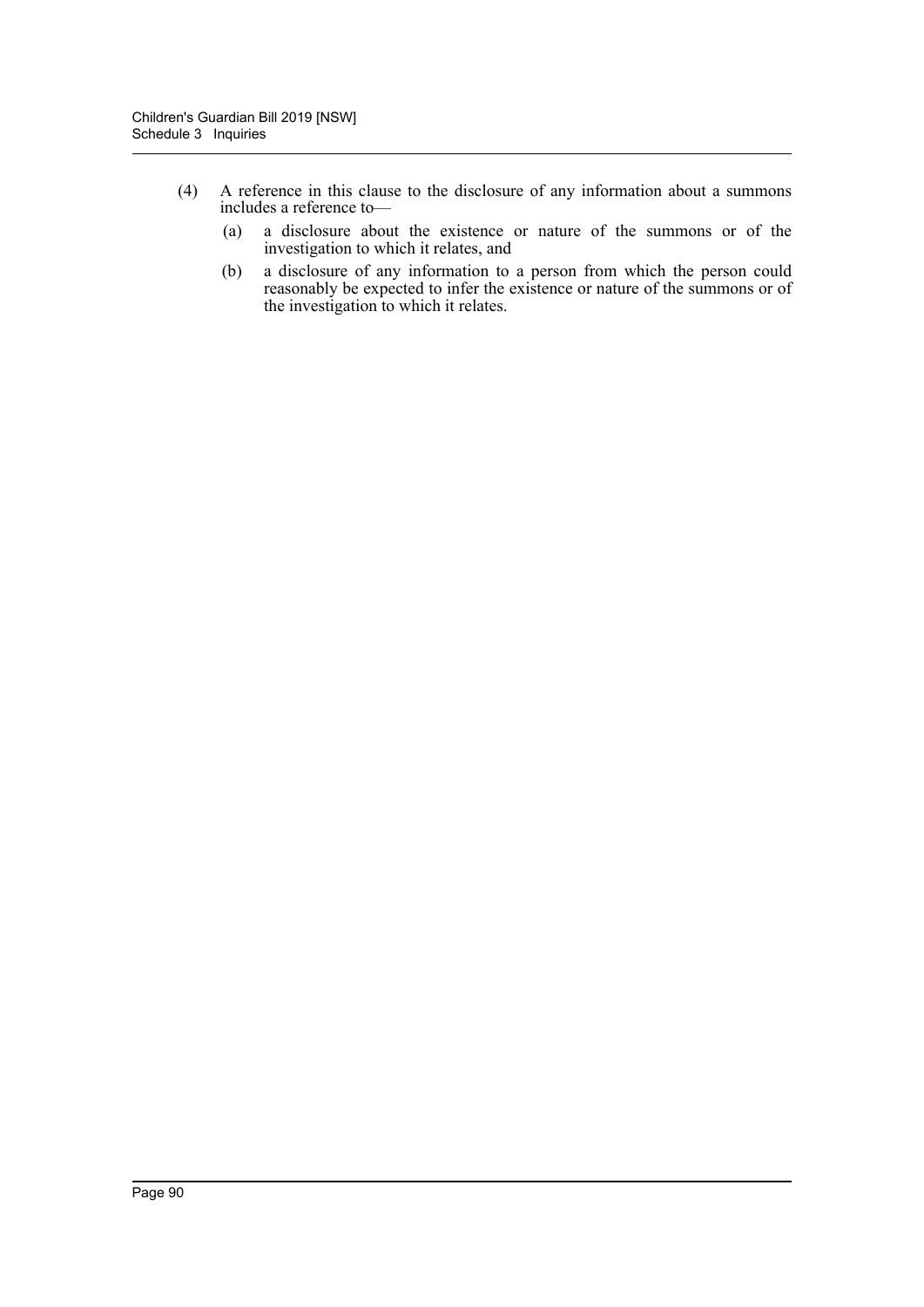# **Schedule 4 Savings, transitional and other provisions**

## **Part 1 General**

## **1 Transitional regulation-making power**

- (1) A regulation (a *transitional regulation*) may make provision about a matter for which—
	- (a) it is necessary to make provision to allow or facilitate the doing of any thing to achieve the transition from the operation of the relevant provisions to the operation of this Act, and
	- (b) this Act does not make provision or sufficient provision.
- (2) A transitional regulation may have retrospective operation to a day not earlier than the day of commencement.
- (3) A transitional regulation must declare it is a transitional regulation.
- (4) This clause and any transitional regulations expire 2 years after the day of commencement.
- (5) In this clause—

*relevant provisions* means a provision of the following Acts omitted or amended by this Act-

- (a) the *Adoption Act 2000*,
- (b) the *Children and Young Persons (Care and Protection) Act 1998*,
- (c) the *Community Services (Complaints, Reviews and Monitoring) Act 1993*,
- (d) the *Ombudsman Act 1974*.

## **2 Regulations continued**

- (1) This clause applies to regulations made under the following Acts—
	- (a) the *Adoption Act 2000*,
	- (b) the *Children and Young Persons (Care and Protection) Act 1998*,
	- (c) the *Community Services (Complaints, Reviews and Monitoring) Act 1993*,
	- (d) the *Ombudsman Act 1974*.
- (2) A provision of a regulation made under an Act listed in subclause (1) continues in force despite the commencement of this Act or a regulation under this Act, as if the provision of the regulation were made under a provision of this Act, with the necessary modifications.
- (3) This clause expires on 30 June 2020.

## **Part 2 Provisions consequent on enactment of this Act**

## **3 Appointment of Children's Guardian continued**

The appointment of the Children's Guardian under the *Children and Young Persons (Care and Protection) Act 1998* is continued as if the appointment were made under this Act.

#### **4 Existing accreditation and applications for accreditation**

(1) An organisation that, immediately before the commencement, was accredited as an adoption service provider under Part 2 of Chapter 3 of the *Adoption Act 2000* is taken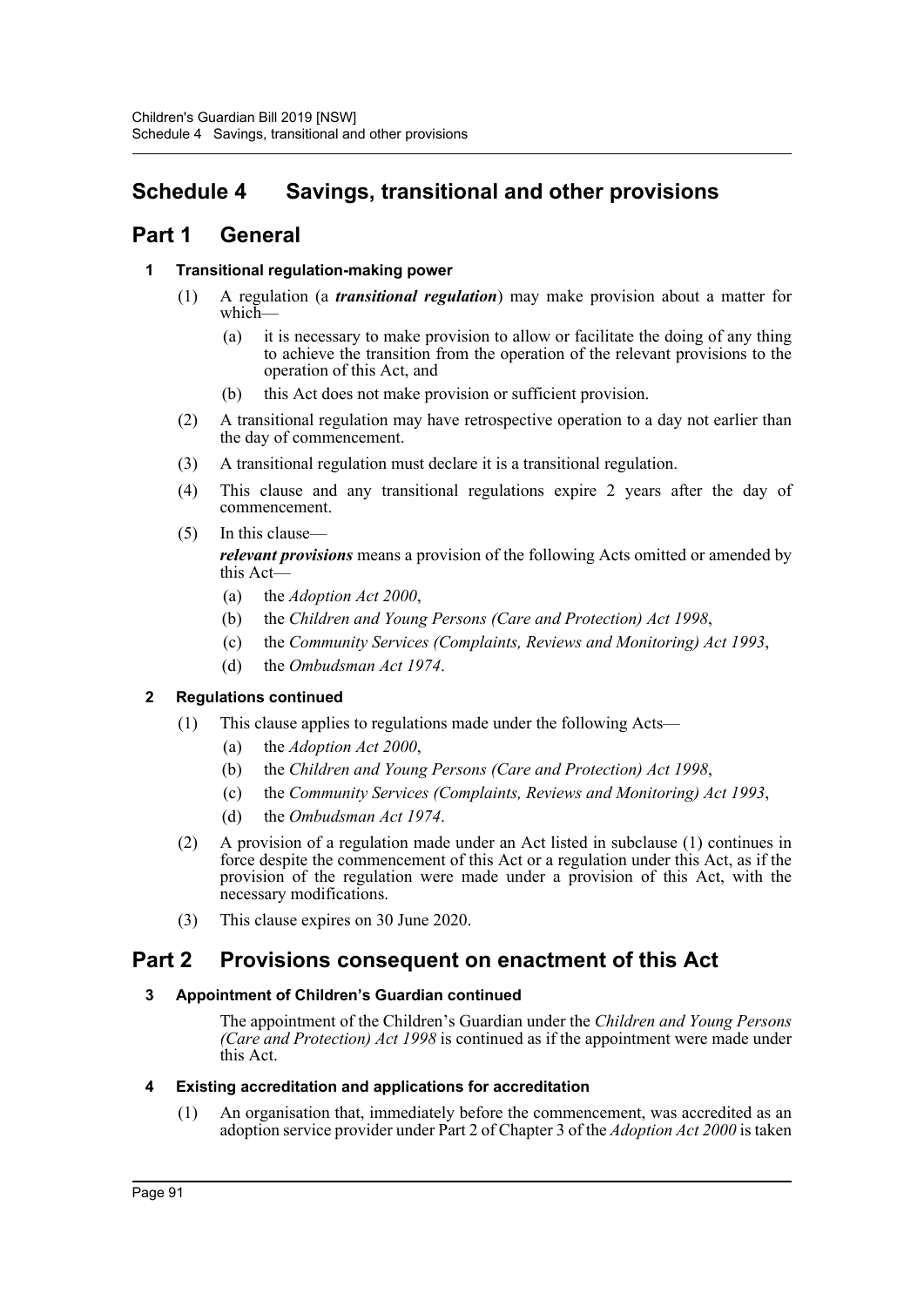to have been accredited under this Act for the period and subject to the conditions to which it was subject.

(2) An application for accreditation made by an organisation under Part 2 of Chapter 3 of the *Adoption Act 2000* before the commencement of this Act, and not finally dealt with, is to continue to be dealt with under that Part unless the applicant elects to have the application dealt with under this Act.

#### **5 Criteria for accreditation under Adoption Act 2000**

The standards and other criteria, approved under section 13 of the *Adoption Act 2000*, are taken to be standards and other criteria under section 113 of this Act.

#### **6 Principal officers**

Section 75 of this Act extends to things done by, or with the approval of, a principal officer under section 5A of the *Children and Young Persons (Care and Protection) Act 1998*.

#### **7 Existing Official Community Visitors**

- (1) A person who, immediately before the commencement, was an Official Community Visitor for the purposes of Part 2 of the *Community Services (Complaints, Reviews and Monitoring) Act 1993*, is taken to have been appointed as an Official Community Visitor under section 144 of this Act for the term for which the person was appointed under section 7 of the *Community Services (Complaints, Reviews and Monitoring) Act 1993*.
- (2) Nothing in this clause limits any function an Official Community Visitor may have under any other Act.

#### **8 Existing approvals for out-of-home care**

- (1) This clause applies to the following entities registered or otherwise authorised to arrange or provide voluntary out-of-home care in accordance with the *Children and Young Persons (Care and Protection) Act 1998* (each a *voluntary out-of-home care agency*)—
	- (a) a designated agency,
	- (b) a registered agency,
	- (c) an individual authorised by a relevant agency (within the meaning of section 156 of that Act) or the Children's Guardian to provide voluntary out-of-home care.
- (2) A voluntary out-of-home care agency, registered under the *Children and Young Persons (Care and Protection) Act 1998* and the regulations under that Act to arrange or provide voluntary out-of-home care, is, on commencement, taken to be—
	- (a) the equivalent type of voluntary out-of-home care agency under this Act, and
	- (b) registered under this Act for the period and subject to the conditions to which it was subject under the *Children and Young Persons (Care and Protection) Act 1998*.
- (3) An application for registration as a voluntary out-of-home care agency made under the *Children and Young Persons (Care and Protection) Act 1998* and the regulations under that Act is, on commencement, taken to be an application for registration as the equivalent type of voluntary out-of-home care agency registration and is to be determined in accordance with this Act.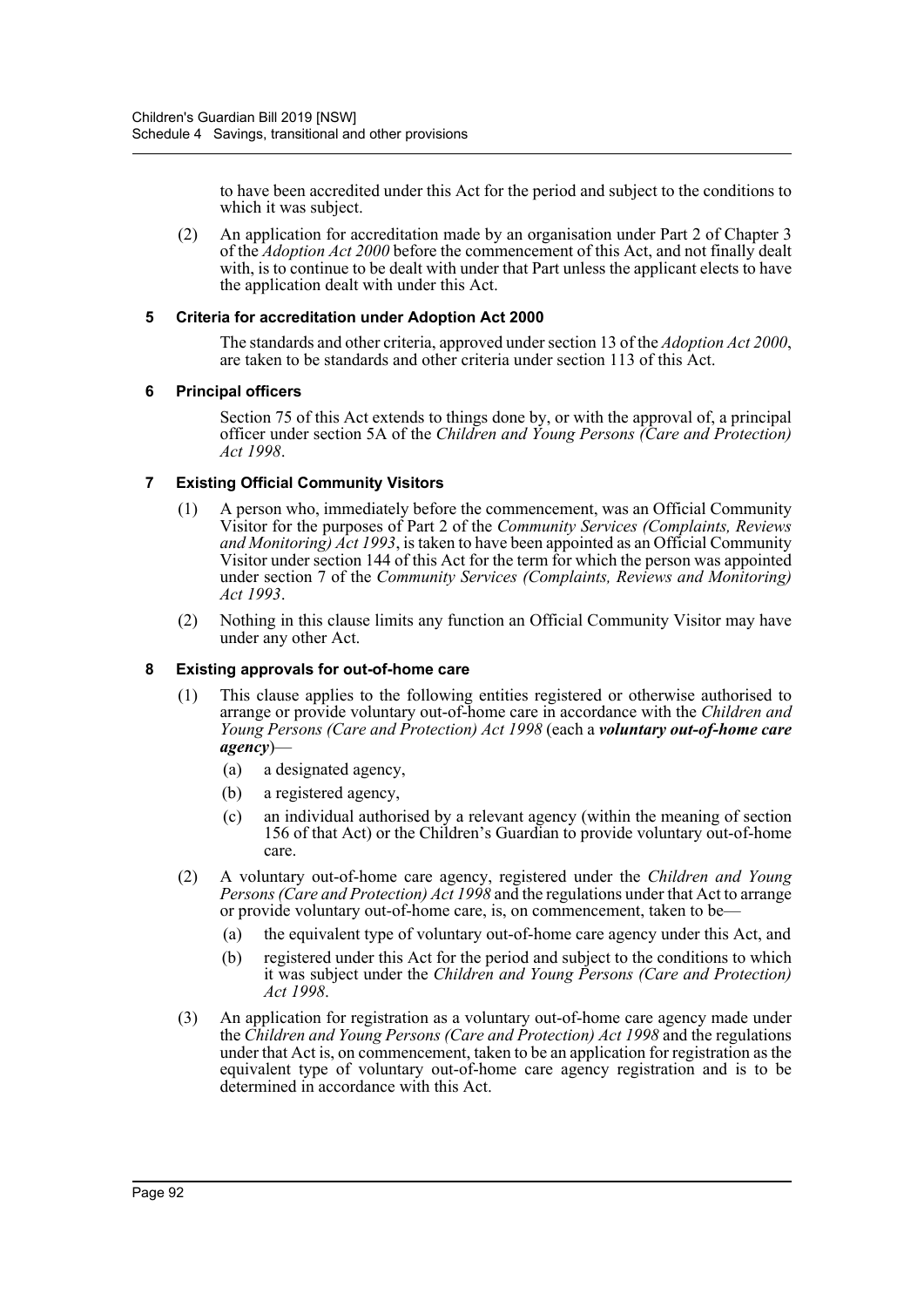#### **9 Records to be transferred**

- (1) Records kept in relation to Part 3A of the *Ombudsman Act 1974* are to be transferred to the Office of the Children's Guardian on commencement.
- (2) A transferred record is to be treated for the purposes of a law of the State as if it were a record that the Children's Guardian had lawfully obtained in the performance of the Children's Guardian's functions.
- (3) However, the provisions of the *Ombudsman Act 1974*, as in force immediately before the commencement of this Schedule, continue to apply to records transferred by operation of this clause, as if they had not been transferred.
- (4) This clause has effect despite section 21 of the *State Records Act 1998* and section 34 of the *Ombudsman Act 1974*.
- (5) Nothing in this Act prevents the Ombudsman from accessing records transferred under this clause, in the way agreed to by the Children's Guardian.

#### **10 Reportable allegations and reportable convictions under the Ombudsman Act 1974**

- (1) On commencement, an existing matter is taken to be a reportable allegation or reportable conviction made to the Children's Guardian under this Act.
- (2) In this clause—

*existing matter* means an investigation, notification or disclosure in relation to a reportable allegation or reportable conviction under Part 3A of the *Ombudsman Act 1974* that is not finally dealt with on commencement.

## **Part 3 Provisions with delayed application**

#### **11 Offences under Part 4**

If an entity commits an offence against a provision of Part 4 of this Act, other than an offence under Division 13 or Part 11 of this Act, the entity is taken not to have committed the offence for the period starting on commencement and ending 3 months after commencement.

#### **12 Annual reports not required in first 12 months of commencement**

Division 6 of Part 8 of this Act does not apply, in relation to an annual report, until 12 months after commencement of this Act.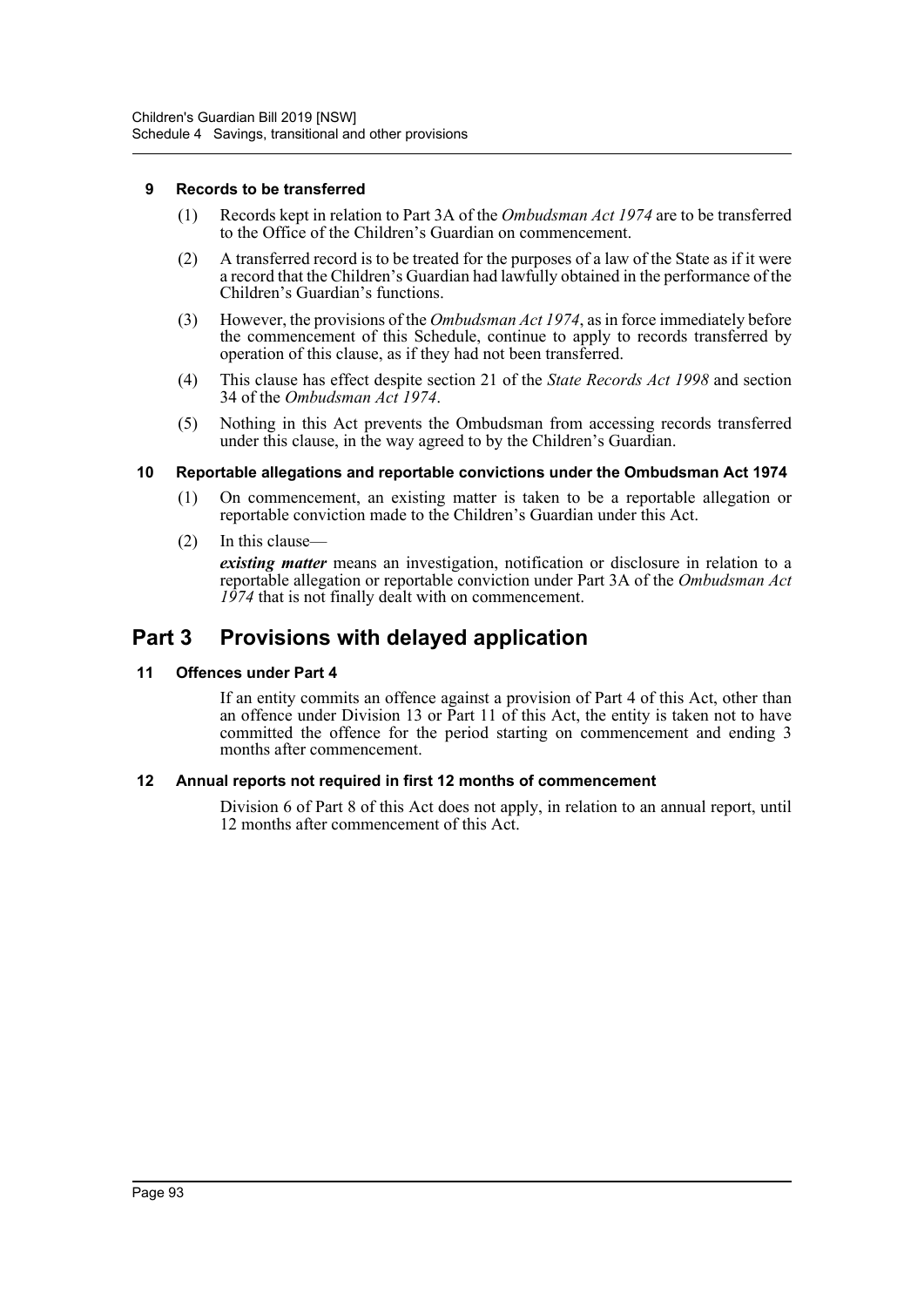# **Schedule 5 Amendment of Acts and instruments**

## **5.1 Adoption Act 2000 No 75**

### **[1] Chapter 3 Adoption service providers**

Omit "accredited adoption service providers" from the Introduction.

Insert instead "adoption service providers accredited in accordance with the *Children's Guardian Act 2019*".

#### **[2] Chapter 3, Introduction**

Omit "The Chapter provides for the accreditation of charitable and non-profit organisations to provide adoption services.".

#### **[3] Section 11 Unauthorised arrangements for adoption**

Omit "in accordance with the regulations" wherever occurring. Insert instead "under the *Children's Guardian Act 2019*".

# **[4] Chapter 3, Part 2 Accreditation of adoption service providers**

Omit the Part.

## **[5] Section 91 Report required before order made for adoption of child**

Omit the definition of *designated agency* from section 91(7).

Insert instead—

*designated agency* has the same meaning as in the *Children's Guardian Act 2019*.

## **[6] Section 124A Guardian ad litem—exclusion of personal liability**

Insert "Communities and" after "Department of" in the definition of *Guardian Ad Litem Panel* in section 124A(3).

## **[7] Section 208 Regulations**

Omit "or the Children's Guardian" from section 208(2)(b).

#### **[8] Section 208(2)(d) and (e)**

Omit the paragraphs.

## **[9] Dictionary**

Omit the definitions of *accredited adoption service provider*, *Children's Guardian*, *Department* and *principal officer*.

Insert in alphabetical order—

*accredited adoption service provider* has the same meaning as in the *Children's Guardian Act 2019*.

*Children's Guardian* means the Children's Guardian appointed under section 115 of the *Children's Guardian Act 2019*.

*Department* means the Department of Communities and Justice.

*principal officer* has the same meaning as in the *Children's Guardian Act 2019*.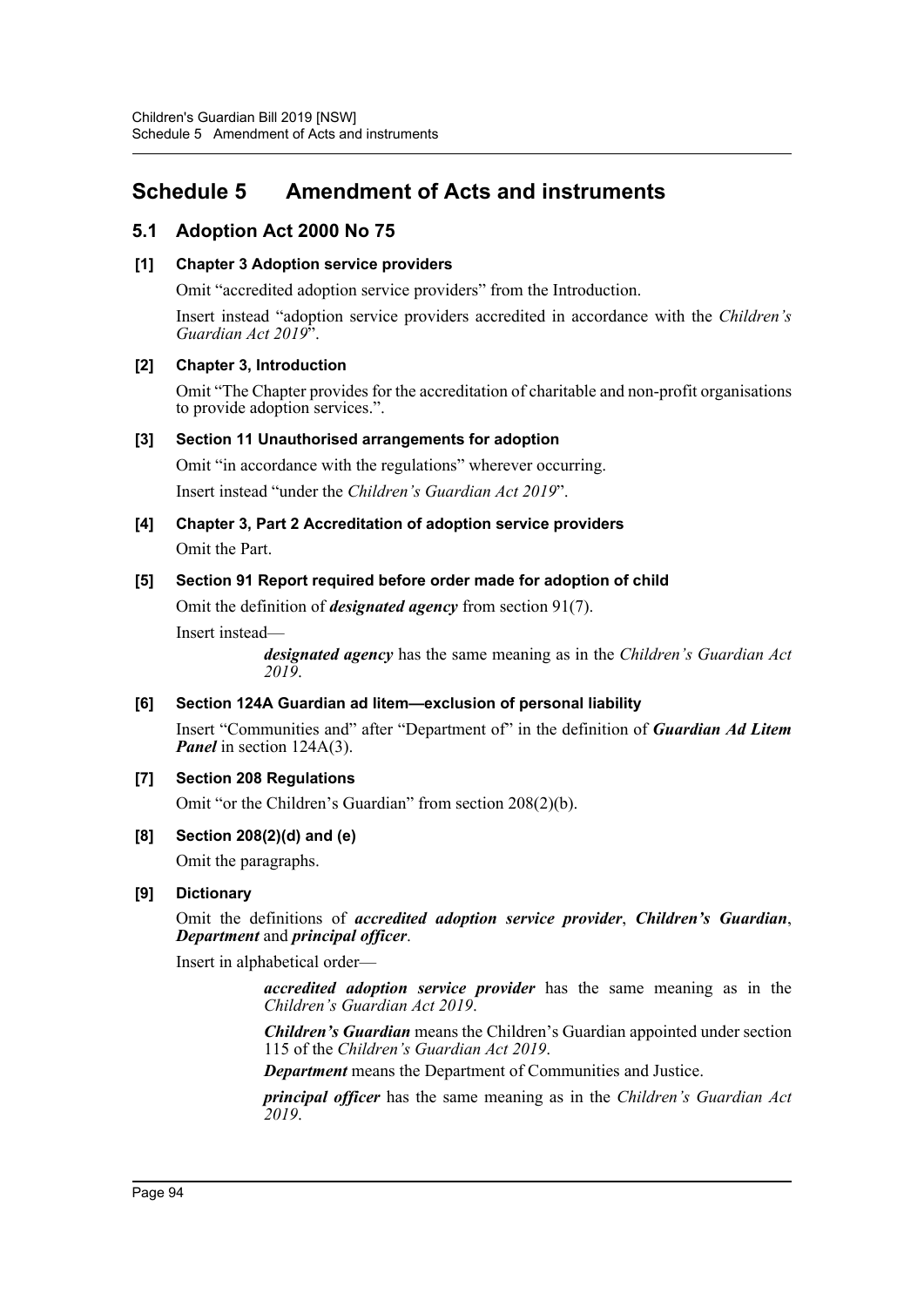## **[10] Dictionary, definitions of "designated person" and "information source"**

Omit "Family and Community Services" from paragraph (a) in each of the definitions. Insert instead "Communities and Justice".

## **5.2 Advocate for Children and Young People Act 2014 No 29**

## **[1] Section 37 Functions of Committee**

Omit "under the *Child Protection (Working with Children) Act 2012*," from section  $37(1)(b)$ .

Insert instead—

under—

- (i) the *Child Protection (Working with Children) Act 2012*, or
- (ii) the *Children's Guardian Act 2019* in relation to the reportable conduct scheme and working with relevant entities to prevent, identify and respond to reportable conduct and promote compliance with the scheme,

## **[2] Section 37(1)(c)**

Omit "under the *Child Protection (Working with Children) Act 2012*".

Insert instead "specified in paragraph (b)".

## **[3] Section 37(2)**

Omit the subsection. Insert instead—

- (2) Nothing in this Part authorises the Parliamentary Joint Committee—
	- (a) to investigate a matter relating to particular conduct, including conduct under Part 4 of the *Children's Guardian Act 2019*, or
	- (b) to review a decision to investigate, not to investigate or to discontinue investigation of a particular matter, or
	- (c) to review the findings, recommendations or other decisions of the Children's Guardian in relation to a particular matter.

## **5.3 Ageing and Disability Commissioner Act 2019 No 7**

## **Section 13 Reports may be made to Commissioner**

Insert after section  $13(8)(c)$ —

(c1) the Children's Guardian under the *Children's Guardian Act 2019*,

## **5.4 Child Protection (International Measures) Act 2006 No 12**

## **[1] Section 5 Definitions**

Omit "Family and Community Services" from the definition of *Department* in section 5(1). Insert instead "Communities and Justice".

## **[2] Section 5(1), definition of "designated agency"**

Omit "*Children and Young Persons (Care and Protection) Act 1998*". Insert instead "*Children's Guardian Act 2019*".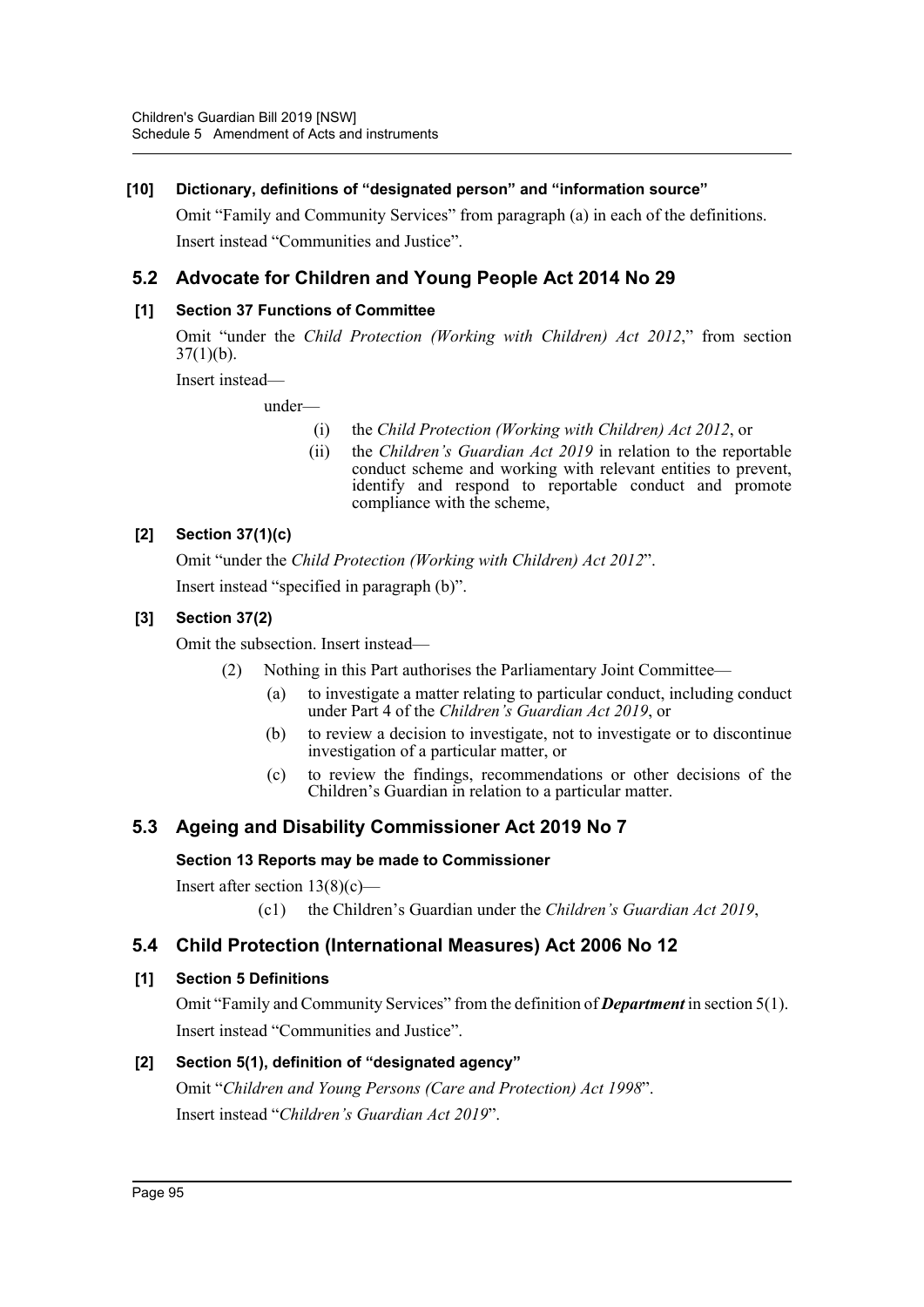## **5.5 Child Protection (Offenders Registration) Act 2000 No 42**

### **Section 16 NCAT may exempt persons from compliance with reporting obligations**

Omit "section 178 of the *Children and Young Persons (Care and Protection) Act 1998*" from section 16(12).

Insert instead "section 115 of the *Children's Guardian Act 2019*".

## **5.6 Child Protection (Working with Children) Act 2012 No 51**

#### **[1] Section 3 Object of Act**

Omit "*Children and Young Persons (Care and Protection) Act 1998*. In particular, see section 181 and Chapter  $13$  of that Act" from the note.

Insert instead "*Children's Guardian Act 2019*. In particular, see section 128 and Part 6 of that Act".

#### **[2] Section 5 Definitions**

Omit the definitions of *Children's Guardian*, *Department*, *designated agency*, *principal officer* and *registered agency* from section 5(1).

Insert in alphabetical order—

*Children's Guardian* means the Children's Guardian appointed under section 115 of the *Children's Guardian Act 2019*.

*Department* means the Department of Communities and Justice.

*designated agency* has the same meaning as in the *Children's Guardian Act 2019*.

*principal officer* of—

- (a) an accredited adoption service provider—has the same meaning as in the *Children's Guardian Act 2019*, or
- (b) a designated agency or a registered agency—has the same meaning as in the *Children's Guardian Act 2019*.

*registered agency* has the same meaning as in the *Children's Guardian Act 2019*.

#### **[3] Section 35 Notification by reporting bodies of conduct constituting assessment requirement trigger**

Omit section 35(1A).

## **[4] Section 35(4), definition "reporting body", paragraphs (a), (b), (c1) and (d)**

Omit the paragraphs.

#### **[5] Section 38 Children's Guardian public awareness and advice functions**

Omit "Chapter 13 of the *Children and Young Persons (Care and Protection) Act 1998*" from the note.

Insert instead "Part 6 of the *Children's Guardian Act 2019*".

## **5.7 Child Protection (Working with Children) Regulation 2013**

#### **[1] Clause 3 Definitions**

Omit the definition of *registered agency* from clause 3(1).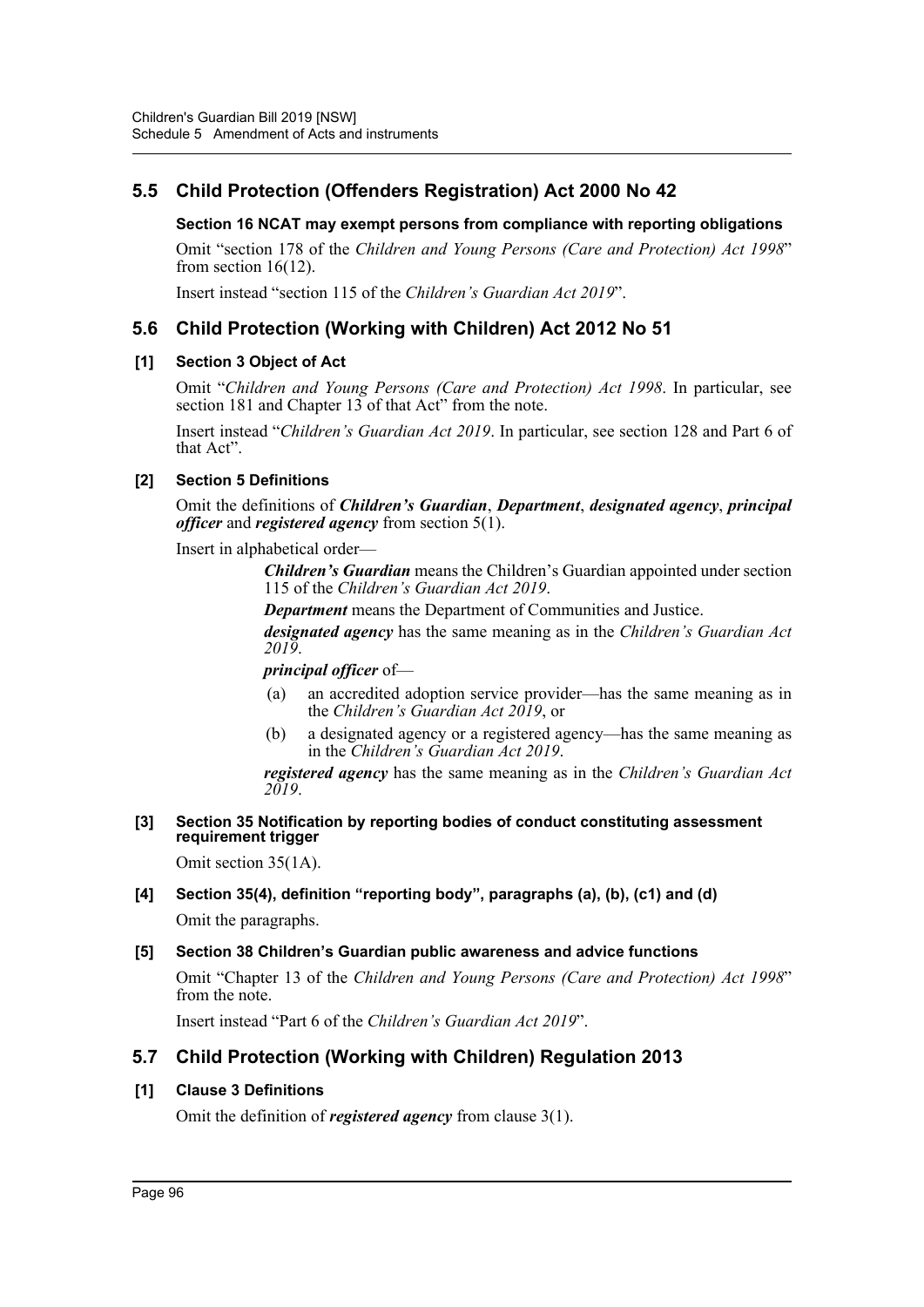## **[2] Clause 25**

Omit clause 25. Insert instead—

#### **25 Additional reporting bodies**

For paragraph (e) of the definition of *reporting body* in section 35(4) of the Act, the following are prescribed as reporting bodies—

- (a) the Scout Association of Australia, New South Wales Branch,
- (b) members of the Association of Independent Schools of NSW.

## **5.8 Children and Young Persons (Care and Protection) Act 1998 No 157**

#### **[1] Section 3 Definitions**

Omit the definitions of *child*, *Children's Guardian*, *Department*, *designated agency*, *employer's authority* and *registered agency* from section 3(1).

Insert in alphabetical order—

*child* means a person who is under the age of 16 years.

*Children's Guardian* means the Children's Guardian appointed under section 115 of the *Children's Guardian Act 2019*.

*Department* means the Department of Communities and Justice.

*designated agency* has the same meaning as in the *Children's Guardian Act 2019*.

*voluntary out-of-home care* has the same meaning as in Part 5 of the *Children's Guardian Act 2019*.

## **[2] Section 5A Meaning of "principal officer"**

Omit section 5A(1)–(3). Insert instead—

(1) In this Act, *principal officer*, in relation to a registered agency or a designated agency has the same meaning as in the *Children's Guardian Act 2019*.

## **[3] Section 23 Child or young person at risk of significant harm**

Omit "sections 154 (2) (a) and 156A (3) for other circumstances" from the note to section  $23(2)$ .

Insert instead "section 154(2)(a) for another circumstance".

#### **[4] Section 27 Mandatory reporting**

Insert at the end of section  $27(1)(b)$ —

, and

- (c) a person in religious ministry, or a person providing religion-based activities to children, and
- (d) a registered psychologist providing a professional service as a psychologist.

## **[5] Section 27(2)(b)**

Insert "or role specified in subsection (1)" after "work".

## **[6] Section 27A Alternative reporting arrangements**

Omit "Family and Community Services" from paragraph (g) of the definition of *relevant agency* in section 27A(1).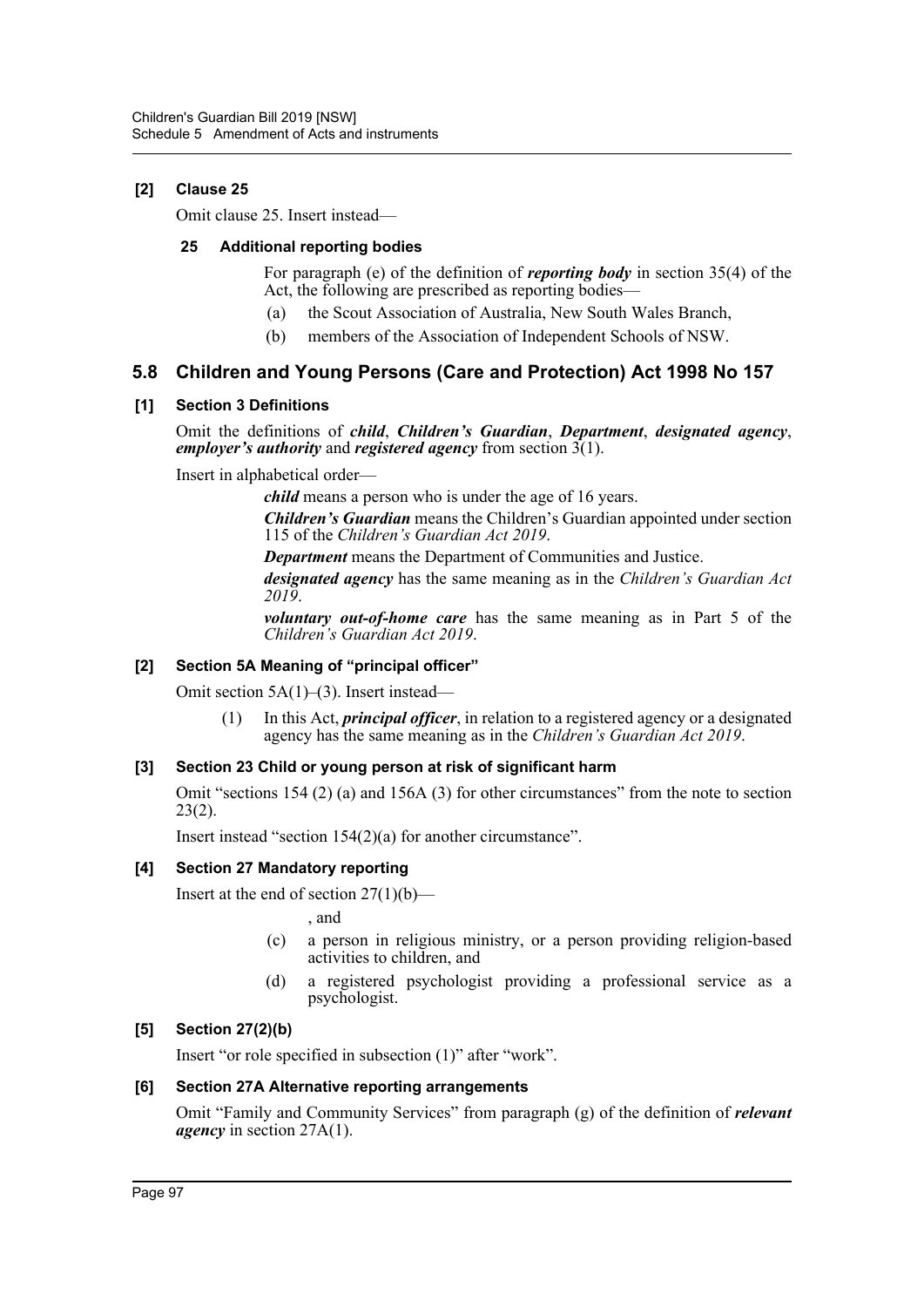Insert instead "Communities and Justice".

#### **[7] Section 29 Protection of persons who make reports or provide certain information**

Omit section 29(1)(c).

Insert instead—

(c) the making of the report does not constitute a ground for civil or criminal liability against the person making the report, and

#### **[8] Section 29(6), definition of "reportable conduct"**

Omit "Part 3A of the *Ombudsman Act 1974*". Insert instead "Part 4 of the *Children's Guardian Act 2019*".

#### **[9] Section 29AAA**

Insert after section 29—

#### **29AAA Protection of persons who make reports or provide information to particular institutions**

- (1) If, in relation to a child or young person or a class of children or young persons, a person makes a report in good faith to an institution engaging in child-related work about a child or young person that the person making the report reasonably suspects is at risk of significant harm in the institution—
	- (a) the making of the report does not constitute a breach of professional etiquette or ethics or a departure from accepted standards of professional conduct, and
	- (b) no liability for defamation is incurred because of the report, and
	- (c) the making of the report does not constitute a ground for civil or criminal liability against the person making the report.
- (2) The protections given by this section to a person who makes a report apply  $t_0$ 
	- (a) a person who provided information on the basis of which the report was made in good faith to the institution, and
	- (b) a person who otherwise was in good faith concerned in making such a report or causing such a report to be made,

in the same way as they apply in respect of the person who actually made the report.

**Note.** It is an offence under section 254 for a person to disclose any information obtained in connection with the administration or execution of this Act, except in certain circumstances. The maximum penalty is 10 penalty units (currently \$1,100) or imprisonment for up to 12 months, or both.

#### **[10] Section 29AB**

Insert after section 29AA—

#### **29AB Protection against retribution**

(1) A person must not take, or threaten to take, detrimental action in respect of a person acting in good faith, who makes, or proposes to make, a report under this Part.

Maximum penalty—50 penalty units or imprisonment for 12 months, or both.

(2) For subsection (1), a report is not made in good faith if—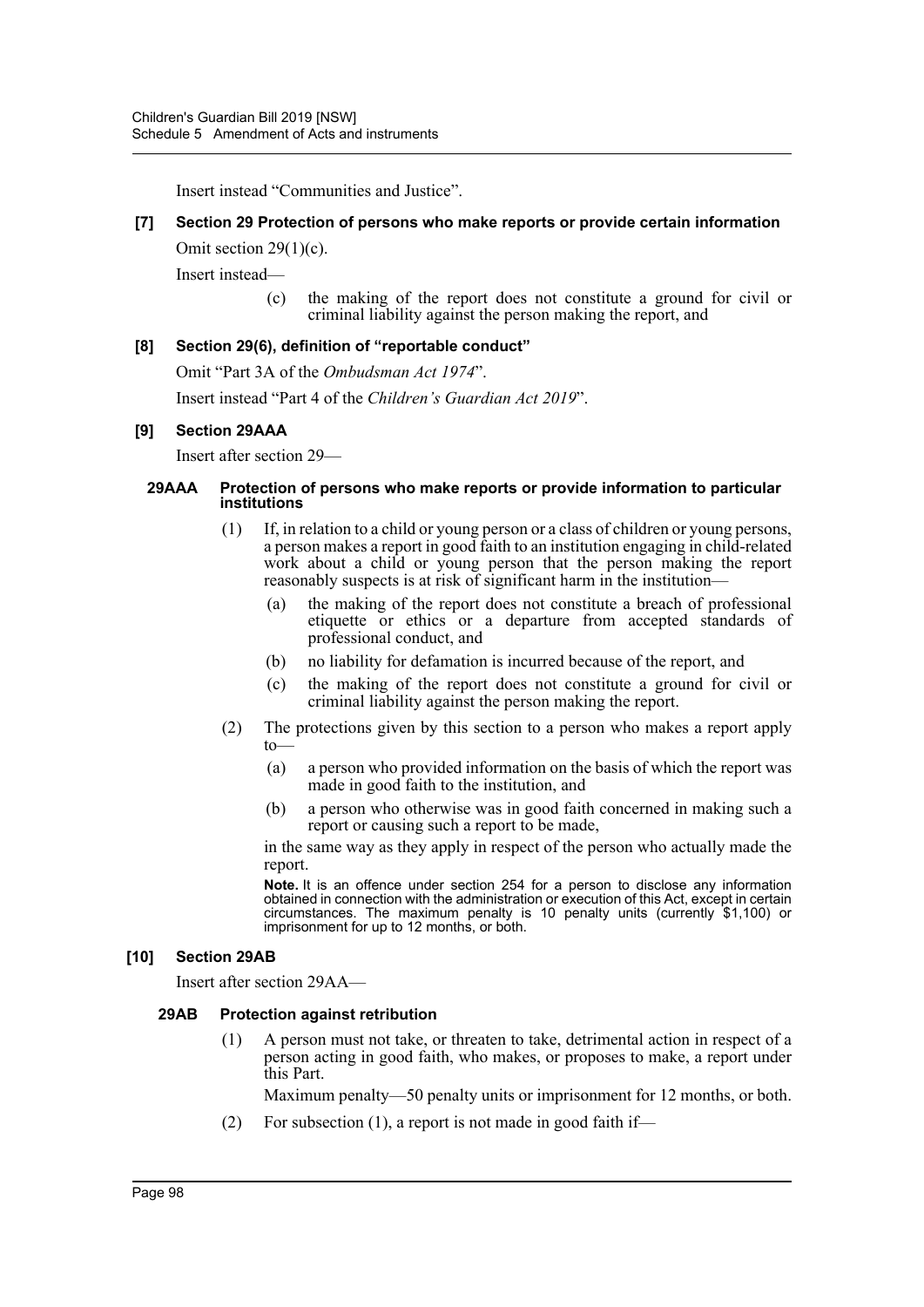- (a) the report was made or proposed in bad faith, or
- (b) a material allegation was known by the person giving the report to be false.
- (3) In this section—

*detrimental action* means action causing, comprising or involving any of the following—

- (a) injury, damage or loss,
- (b) intimidation or harassment,
- (c) discrimination, disadvantage or adverse treatment in relation to employment,
- (d) dismissal from, or prejudice in, employment,
- (e) prejudice in the provision of a service,
- (f) disciplinary proceedings.

#### **[11] Section 78A Permanency planning**

Omit "Minister for Family and Community Services and the Minister for Aboriginal Affairs" from section  $78A(4)(e)$ .

Insert instead "Minister for Families, Communities and Disability Services and the Special Minister of State, Minister for the Public Service and Employee Relations, Aboriginal Affairs, and the Arts".

#### **[12] Section 101A Guardian ad litem—exclusion of personal liability**

Insert "Communities and" after "Department of" in the definition of *Guardian Ad Litem Panel* in section 101A(3).

#### **[13] Section 135 Definition and types of "out-of-home care"**

Omit "—see section 135C" from section 135(2)(c).

Insert instead "within the meaning of the *Children's Guardian Act 2019*".

**[14] Sections 135C, 139 and 140**

Omit the sections.

- **[15] Chapter 8, Part 3A Voluntary out-of-home care** Omit the Part.
- **[16] Sections 171A and 172**

Omit the sections.

#### **[17] Chapter 10 Children's Guardian**

Omit the Chapter (except as otherwise amended by this Schedule).

#### **[18] Section 182 Removal of responsibility for daily care and control from an authorised carer**

Relocate and renumber section 182 of the *Children and Young Persons (Care and Protection) Act 1998* as section 131 of the *Children's Guardian Act 2019*.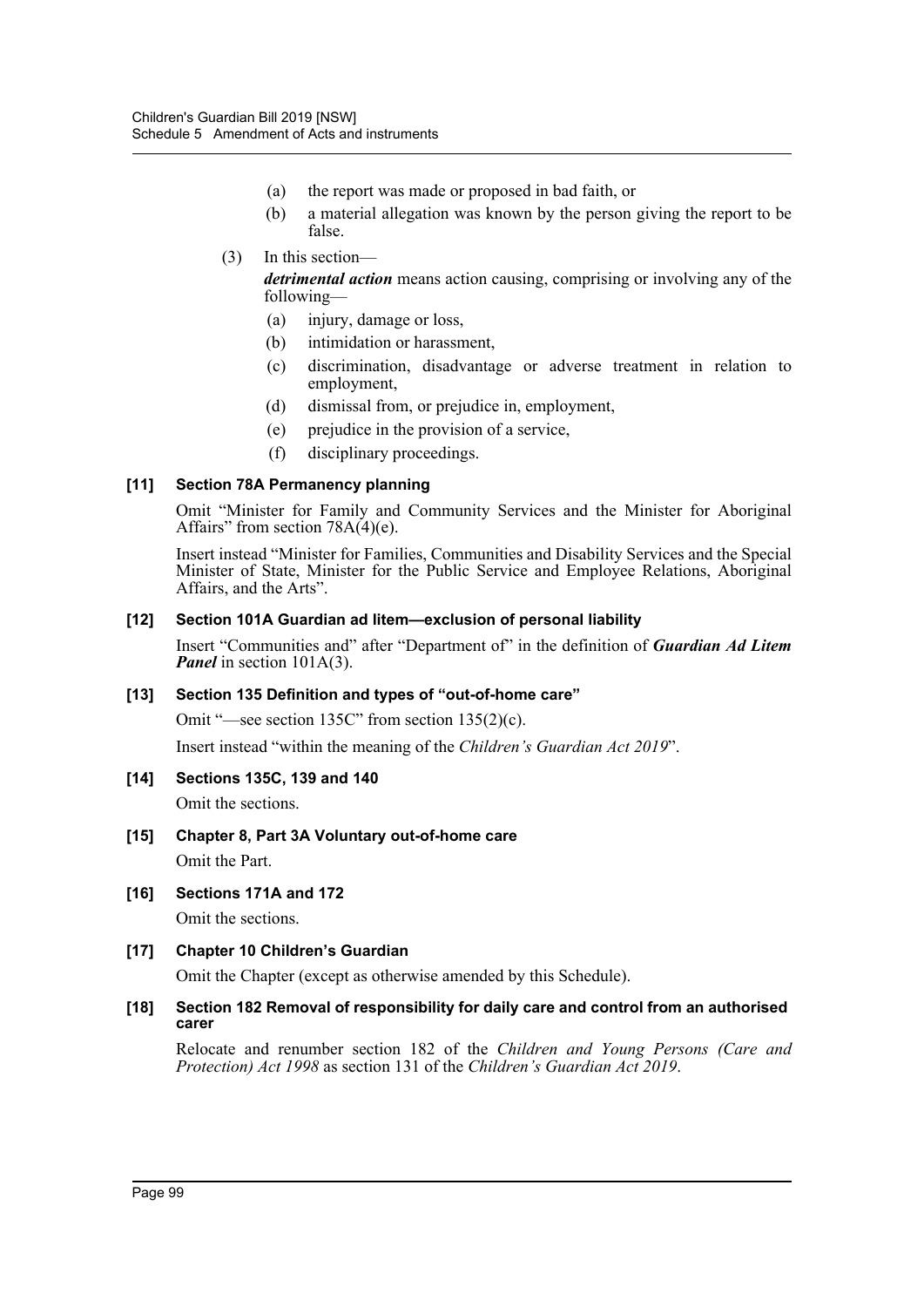## **[19] Section 184 Application for review of order of the Children's Court**

Omit "this Act". Insert instead "the *Children and Young Persons (Care and Protection) Act 1998*". Relocate and renumber amended section 184 as section 132 of the *Children's Guardian Act 2019*.

**[20] Chapter 13 Children's employment**

Omit the Chapter.

## **[21] Section 235 Entry without warrant into premises**

Omit ", other than premises to which section 236 applies" from section 235(1).

#### **[22] Sections 236 and 236A**

Omit the sections.

**[23] Section 245 Decisions that are administratively reviewable by Civil and Administrative Tribunal**

Omit section  $245(1)(b)$  and  $(d)$ –(f).

## **[24] Section 245(1)(g)**

Omit "Minister, the Children's Guardian". Insert instead "Minister".

#### **[25] Section 245H Interaction with other laws**

Omit "sections 185 and" from section 245H(2). Insert instead "section".

**[26] Section 258 Liability of directors etc for offences by corporation—offences attracting executive liability**

Omit section  $258(1)(e)$  and  $(h)$ –(j).

- **[27] Section 264 Regulations** Omit section 264(1A)(i) and (k).
- **[28] Section 264(1B)** Omit the subsection.
- **[29] Schedule 2 Provisions relating to employers' authorities** Omit the Schedule.

## **5.9 Children (Education and Care Services National Law Application) Act 2010 No 104**

## **Section 5 Exclusion of legislation of this jurisdiction**

Omit "Part 3A of the *Ombudsman Act 1974*" from section 5(3). Insert instead "Part 4 of the *Children's Guardian Act 2019*".

## **5.10 Children's Guardian Act 2019**

## **[1] Section 10 Definitions**

Insert in alphabetical order *religious body* see section 15A.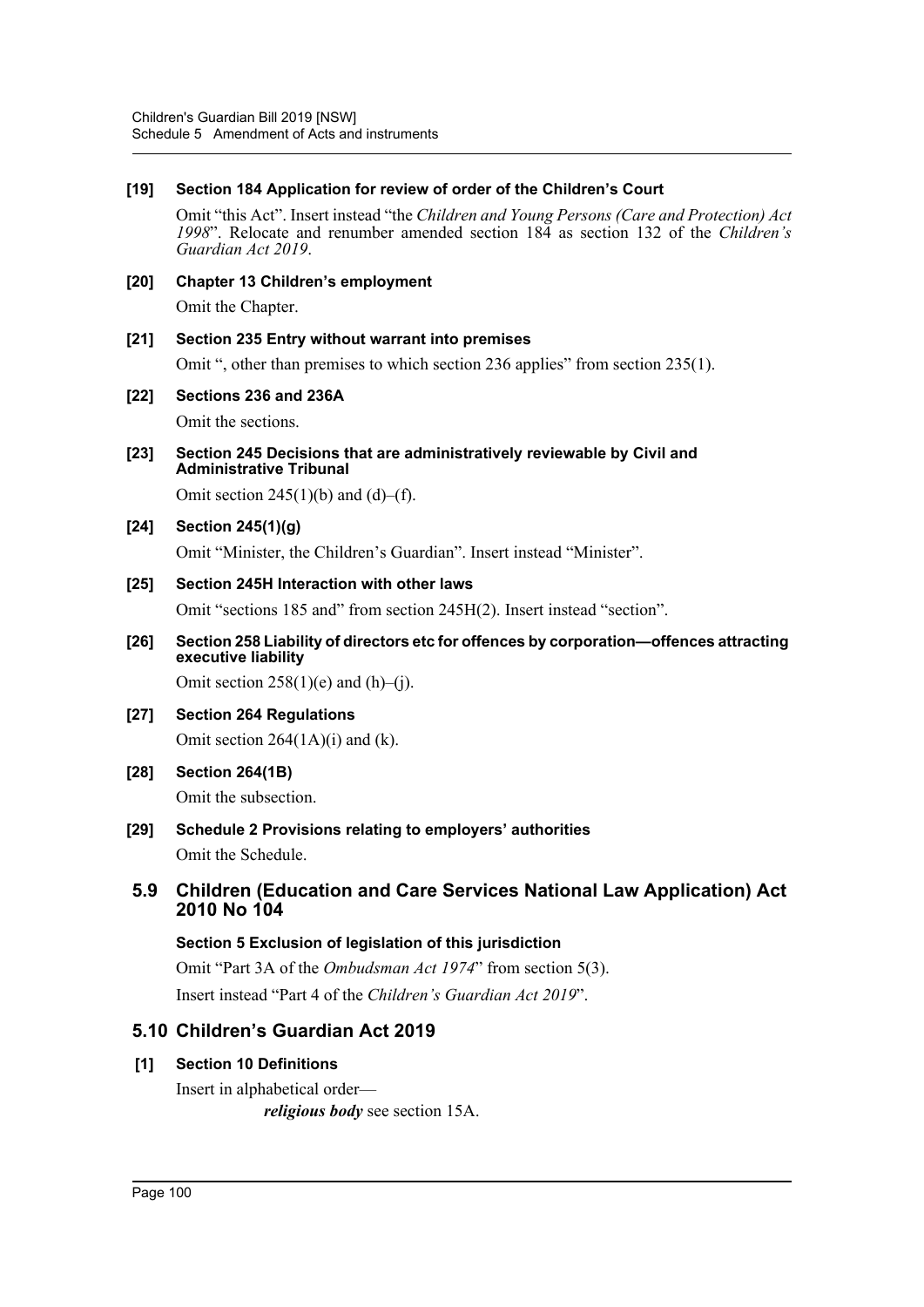## **[2] Section 12 Meaning of "relevant entity"**

Insert at the end of section 12(b)—

, or

(c) a religious body.

#### **[3] Section 15A**

Insert after section 15—

#### **15A Meaning of "religious body"**

#### *Religious body* means—

- (a) a body established for a religious purpose, and
- (b) an entity that establishes, or directs, controls or administers, an educational or other charitable entity that is intended to be, and is, conducted in accordance with religious doctrines, beliefs or principles.

#### **[4] Section 16 Meaning of "employee"**

Insert at the end of section  $16(1)(b)$ —

, or

(c) for a religious body—an individual who holds, or is required by the religious body to hold, a working with children check clearance for the purpose of engagement with the religious body.

#### **[5] Schedule 1 Schedule 1 entities**

Insert at the end of the Schedule, with appropriate item numbering—

providers of overnight camps

#### **[6] Schedule 1**

Insert at the end of the Schedule, with appropriate item numbering—

accommodation and respite services for children that provide overnight beds for children, including housing and homelessness services

#### **[7] Schedule 1**

Insert at the end of the Schedule, with appropriate item numbering—

providers of family group homes

## **[8] Schedule 6 Dictionary**

Insert in alphabetical order—

*religious body*, for Part 4, see section 15A.

## **5.11 Civil Liability Act 2002 No 22**

#### **Section 6E Individuals who are associated with organisations**

Omit "*Children and Young Persons (Care and Protection) Act 1998*" from section  $6E(1)(b)$ .

Insert instead "*Children's Guardian Act 2019*".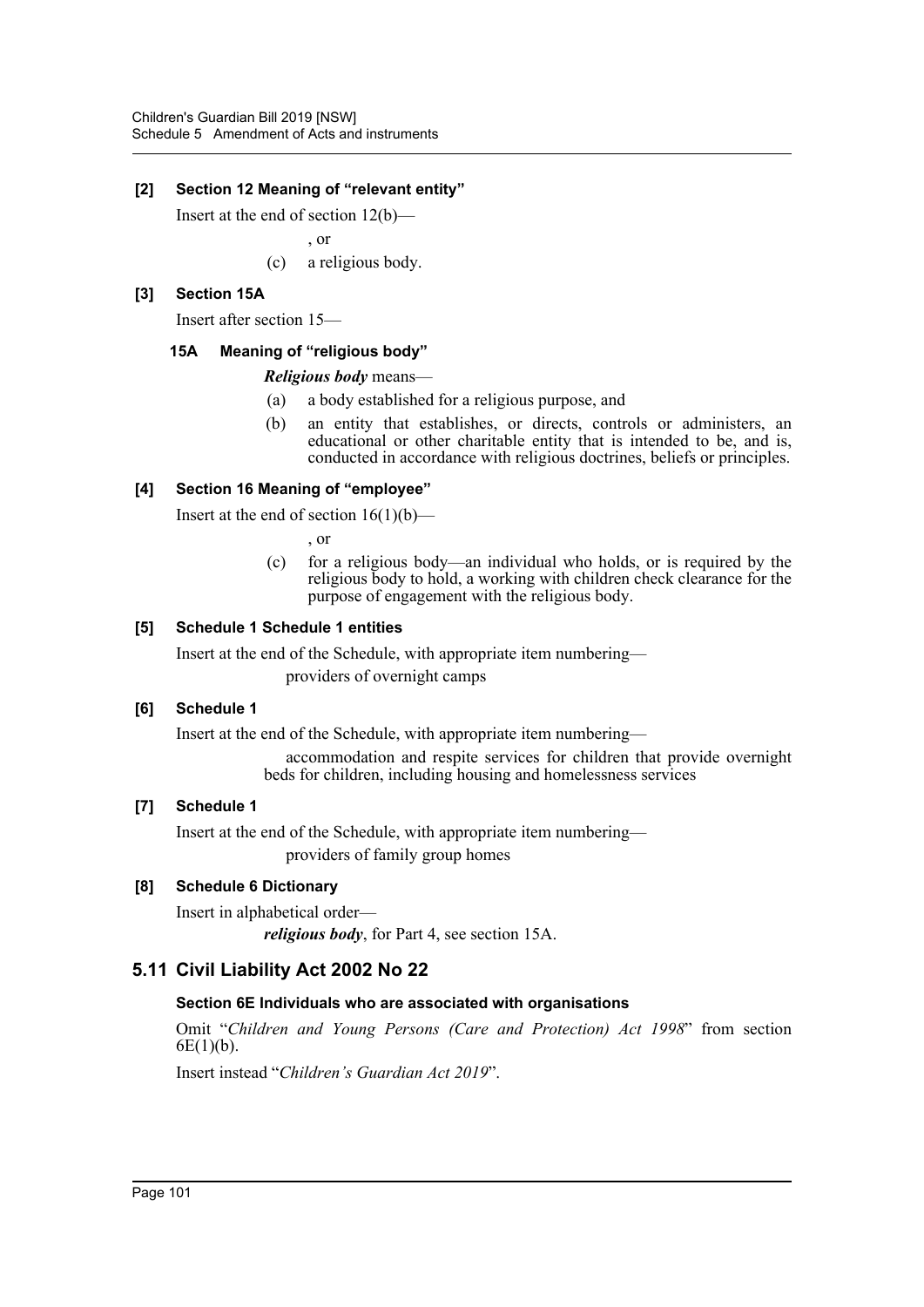## **5.12 Commonwealth Powers (Family Law—Children) Act 1986 No 182**

### **Schedule 1 Statutory provisions**

Omit "182," from the matter relating to the *Children and Young Persons (Care and Protection) Act 1998*.

## **5.13 Community Services (Complaints, Reviews and Monitoring) Act 1993 No 2**

#### **[1] Long title**

Omit "to provide for Official Community Visitors and their functions;".

#### **[2] Section 4 Definitions**

Insert "or the *Children's Guardian Act 2019*" after "*Children and Young Persons (Care and Protection) Act 1998*" in paragraph (d) of the definition of *child in care* in section 4(1).

#### **[3] Section 4(1), paragraph (d) of definition of "relevant Minister"**

Omit "Minister for Family and Community Services".

Insert instead "Attorney General, and Minister for the Prevention of Domestic Violence".

#### **[4] Section 4(1), paragraph (a) of definition of "service provider"**

Omit "Family and Community Services". Insert instead "Communities and Justice".

#### **[5] Section 4(1), paragraphs (c) and (d) of definition of "service provider"**

Omit "Minister for Family and Community Services, the Minister for Ageing or the Minister for Disability Services" wherever occurring.

Insert instead "Attorney General, and Minister for the Prevention of Domestic Violence".

## **[6] Section 4(1), paragraph (g) of definition of "service provider"**

Omit "or designated agency".

## **[7] Section 4(1), paragraph (g1) of definition of "service provider"**

Insert after paragraph (g)—

(g1) a designated agency within the meaning of the *Children's Guardian Act 2019*, or

#### **[8] Section 4(1), definition of "visitable service"**

Omit the definition.

## **[9] Section 5 Administration of community welfare legislation**

Omit "Minister for Family and Community Services, the Minister for Ageing, the Minister for Disability Services or the Secretary of the Department of Family and Community Services" from section  $5(1)(b)$ .

Insert instead "Attorney General, and Minister for the Prevention of Domestic Violence or the Secretary of the Department of Communities and Justice".

#### **[10] Section 5(1)(c)**

Omit "Minister for Family and Community Services, the Minister for Ageing or the Minister for Disability Services".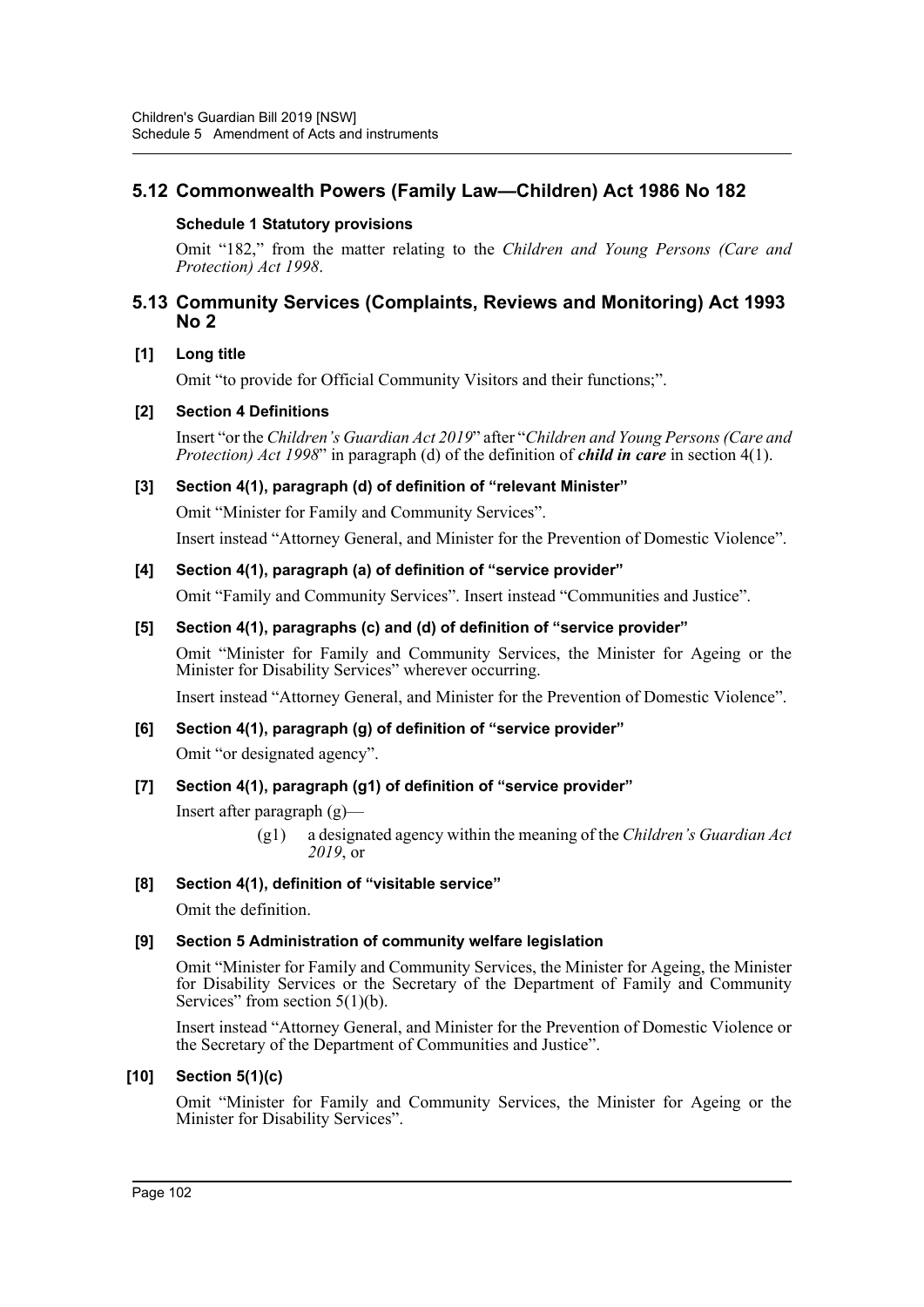Insert instead "Attorney General, and Minister for the Prevention of Domestic Violence".

### **[11] Part 2 Official Community Visitors**

Omit the Part.

#### **[12] Section 11 Community services functions of Ombudsman**

Omit "and visitable services" and "or services provided by visitable services" from section  $11(1)(e)$ .

#### **[13] Section 15 Application of provisions of the Ombudsman Act 1974 to reviews and other functions**

Omit section 15(2).

Insert instead—

(2) For that purpose, those provisions apply to or in respect of a service provider or an employee, or a person acting on behalf of a service provider, in the same way as they apply to a public authority.

#### **[14] Section 28 Applications to Tribunal for administrative reviews of decisions**

Insert "section 154 of the *Children's Guardian Act 2019*," after "*Adoption Information Act 1990*," in section 28(1)(a).

#### **[15] Section 28(2), paragraphs (a)–(d) of definition of "relevant decision maker"**

Omit the paragraphs. Insert instead—

- (a) the Attorney General, and Minister for the Prevention of Domestic Violence,
- (b) the Secretary of the Department of Communities and Justice,
- (c) the Children's Guardian appointed under the *Children's Guardian Act 2019*,

#### **[16] Sections 34C(4)(a) and (g), 34L(1)(c)(ii) and 37(4), definition of "Chief Executive of ADHC"**

Omit "Family and Community Services" wherever occurring. Insert instead "Communities and Justice".

## **[17] Section 34C Establishment and composition of the Team**

Insert "Communities and" after "Department of" in section 34C(4)(f).

## **[18] Section 45 Reasons to be given for certain decisions**

Omit paragraphs (a)–(d) of the definition of *relevant decision maker* in section 45(4). Insert instead—

- (a) the Attorney General, and Minister for the Prevention of Domestic Violence,
- (b) the Secretary of the Department of Communities and Justice,

## **[19] Section 47 Protection of complainant against retribution**

Omit ", an Official Community Visitor" from section 47(1)(a).

## **[20] Section 47(1)(c)**

Omit "an Official Community Visitor,".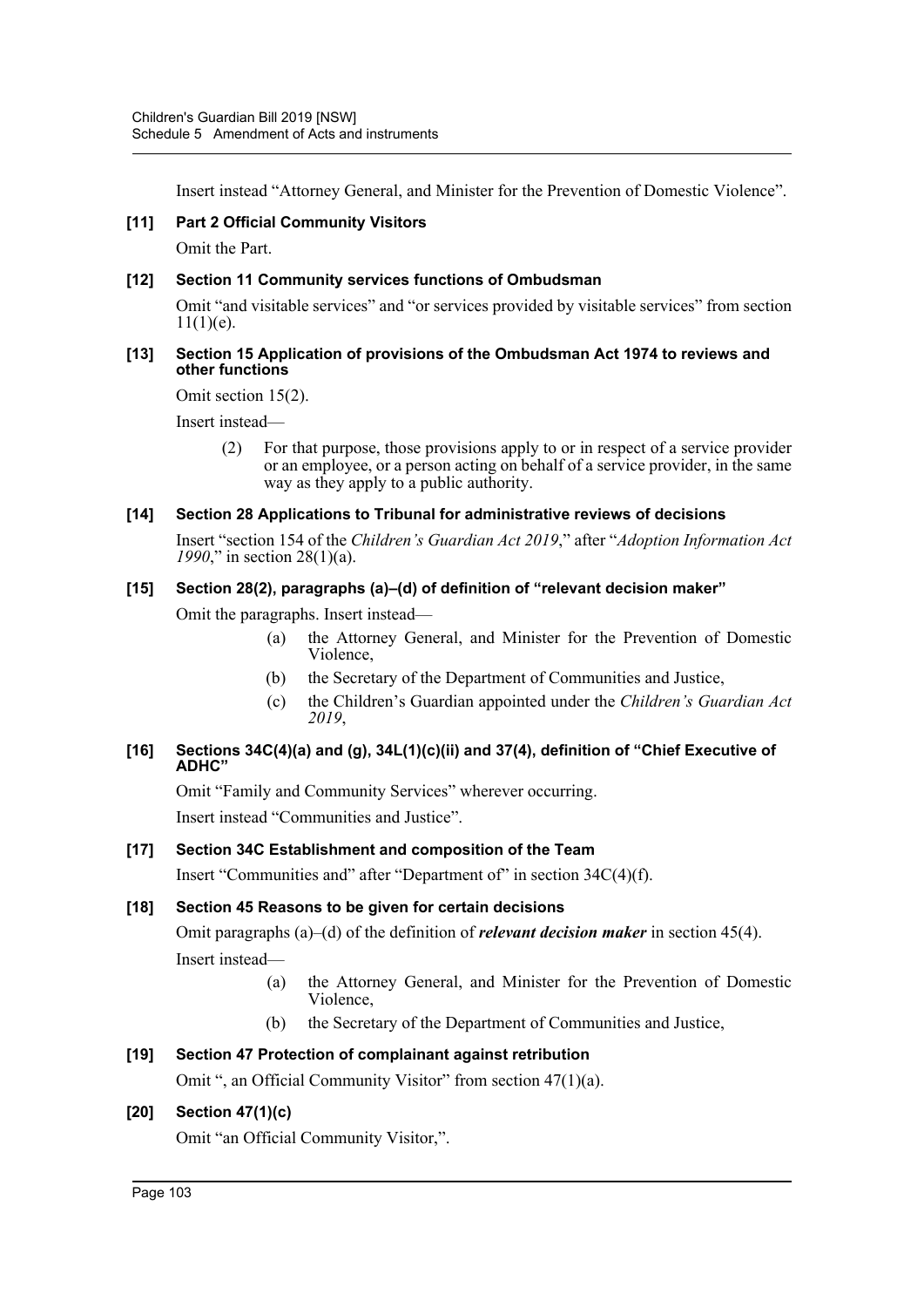## **[21] Section 48 Exclusion of personal liability**

Omit section 48(a).

## **[22] Section 48** Omit "the Official Community Visitor,".

## **5.14 Coroners Act 2009 No 41**

## **[1] Sections 13(1), 51(3) and 103A(6)**

Insert "Communities and" after "Department of" wherever occurring.

## **[2] Section 24 Jurisdiction concerning deaths of children and disabled persons**

Insert "or the *Children's Guardian Act 2019*" after "*Children and Young Persons (Care and Protection) Act 1998*" in paragraph (d) of the definition of *child in care* in section 24(3).

## **[3] Sections 79(4)(c) and (5) and 103A(7)–(9)**

Insert ", and Minister for the Prevention of Domestic Violence" after "Attorney General" wherever occurring.

## **[4] Section 101E Members of Team**

Omit section 101E(3)(c) and (d). Insert instead—

(c) the Department of Communities and Justice,

## **[5] Section 101M Confidentiality of information**

Omit "Family and Community Services" from section 101M(1)(c)(ii). Insert instead "Communities and Justice".

## **[6] Schedule 1 Provisions relating to coronial officers** Insert "Communities and" after "Department of" in clause  $5(1)(g)(ii)$ .

## **5.15 Crimes Act 1900 No 40**

## **[1] Section 316A Concealing child abuse offence**

Insert "or Part 4 of the *Children's Guardian Act 2019*" after "*Children and Young Persons (Care and Protection) Act 1998*" in section 316A(2)(b).

## **[2] Section 316A(2)(c)**

Omit the paragraph.

Insert instead—

(c) immediately before the repeal of Part 3A of the *Ombudsman Act 1974* by the *Children's Guardian Act 2019*, the person had reported the information to the Ombudsman under that Part, or believed on reasonable grounds that another person had done so, or

## **5.16 Crimes (Appeal and Review) Act 2001 No 120**

## **[1] Section 113 Applications and appeals in relation to children**

Omit section 113(1)(c). Insert instead—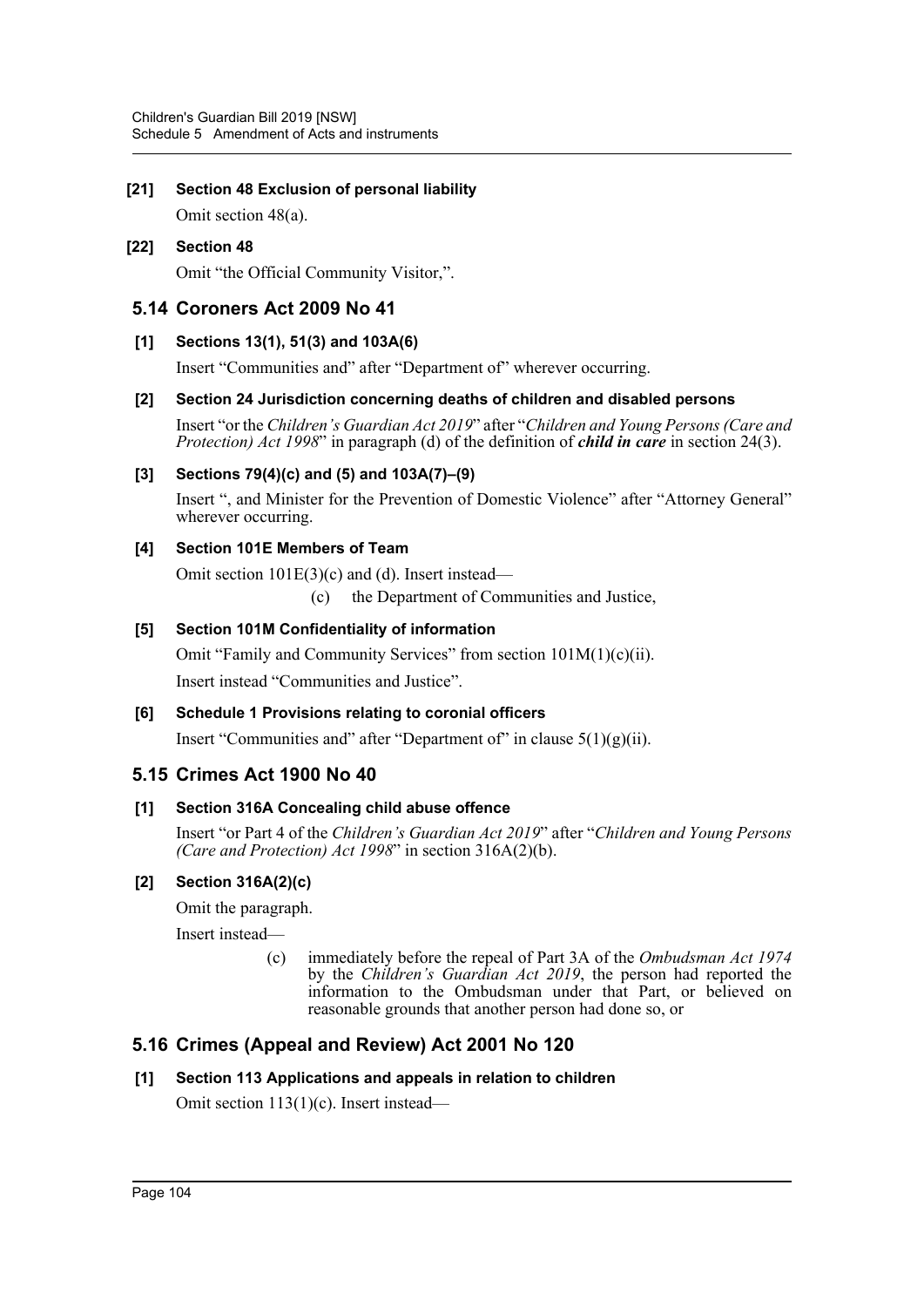(c) if the Secretary of the Department of Communities and Justice or a designated agency has the care responsibility for the child, by the Secretary.

## **[2] Section 113(2)**

Omit the subsection. Insert instead—

(2) In this section—

*care responsibility* and *parental responsibility* have the same meanings as in the *Children and Young Persons (Care and Protection) Act 1998*.

*designated agency* has the same meaning as in the *Children's Guardian Act 2019*.

## **5.17 Education Act 1990 No 8**

#### **[1] Section 26C Relevant agencies from which information may be obtained about students**

Omit section  $26C(1)(f)$  and (g). Insert instead—

(f) the Department of Communities and Justice,

#### **[2] Section 47 Registration requirements for non-government schools**

Omit "Part 3A of the *Ombudsman Act 1974*" from section 47(1)(g)(iii). Insert instead "Part 4 of the *Children's Guardian Act 2019*".

## **5.18 Entertainment Industry Act 2013 No 73**

## **Section 13 Performer representatives to provide information to performers**

Omit "*Children and Young Persons (Care and Protection) Act 1998*" from section 13(3). Insert instead "*Children's Guardian Act 2019*".

## **5.19 Evidence Act 1995 No 25**

**[1] Section 19 Compellability of spouses and others in certain criminal proceedings** Omit section 19(a)(i) and (ii).

## **[2] Section 19(c)**

Insert at the end of section 19(b)—

, or

- (c) in proceedings for an offence against or referred to in the following provisions of the *Children's Guardian Act 2019*—
	- (i) section 93,
	- (ii) section 107.

## **5.20 Government Information (Information Commissioner) Act 2009 No 53**

#### **Section 31A**

Insert after section 31—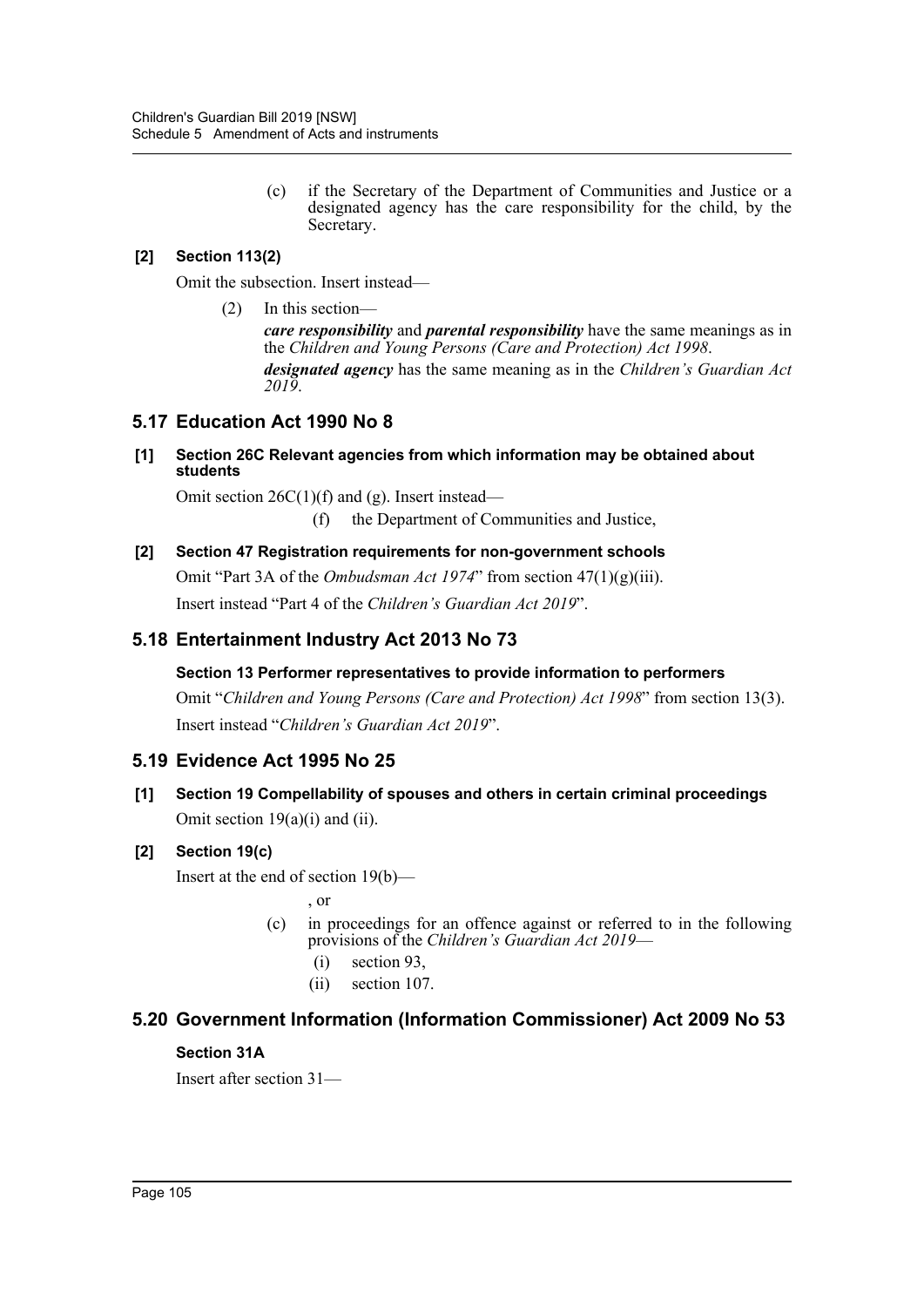### **31A Commissioner may furnish information to Children's Guardian**

- (1) The Commissioner may, at any time, furnish to the Children's Guardian, information obtained by the Commissioner in discharging functions under this or any other Act if the Commissioner is of the opinion that the information relates to the conduct of an agency that could be the subject of a complaint under the *Children's Guardian Act 2019*.
- (2) However, the Commissioner must not disclose information that could not otherwise be disclosed under this Act or could not be obtained by the Children's Guardian under the *Children's Guardian Act 2019*.

## **5.21 Government Information (Public Access) Act 2009 No 52**

## **[1] Schedule 2 Excluded information of particular agencies**

Insert at the end of clause 2—

The Office of the Children's Guardian—reportable conduct matters under Part 4 of the *Children's Guardian Act 2019* (including report handling, investigative and reporting functions, and any functions of the Children's Guardian relating to Official Community Visitors appointed under the *Children's Guardian Act 2019*).

#### **[2] Schedule 4 Interpretative provisions**

Insert after clause  $13(1)(d)$ —

(d1) the Children's Guardian, or

## **5.22 Government Sector Finance Legislation (Repeal and Amendment) Act 2018 No 70**

## **Schedule 4.16**

Omit the subschedule. Insert instead—

## **4.16 Children's Guardian Act 2019**

#### **Section 141 Provisions relating to reports to Parliament**

Omit section 141(6). Insert instead—

(6) The *Government Sector Finance Act 2018* is, in its application to annual reporting information prepared for the Children's Guardian, modified to the extent necessary for the purposes of this Part.

## **5.23 Health Records and Information Privacy Act 2002 No 71**

## **[1] Section 4 Definitions**

Insert after paragraph (g1) of the definition of *investigative agency* in section 4(1)— (g2) the Children's Guardian,

## **[2] Sections 40(4) and 62(3)(b)**

Insert ", and Minister for the Prevention of Domestic Violence" after "Attorney General" wherever occurring.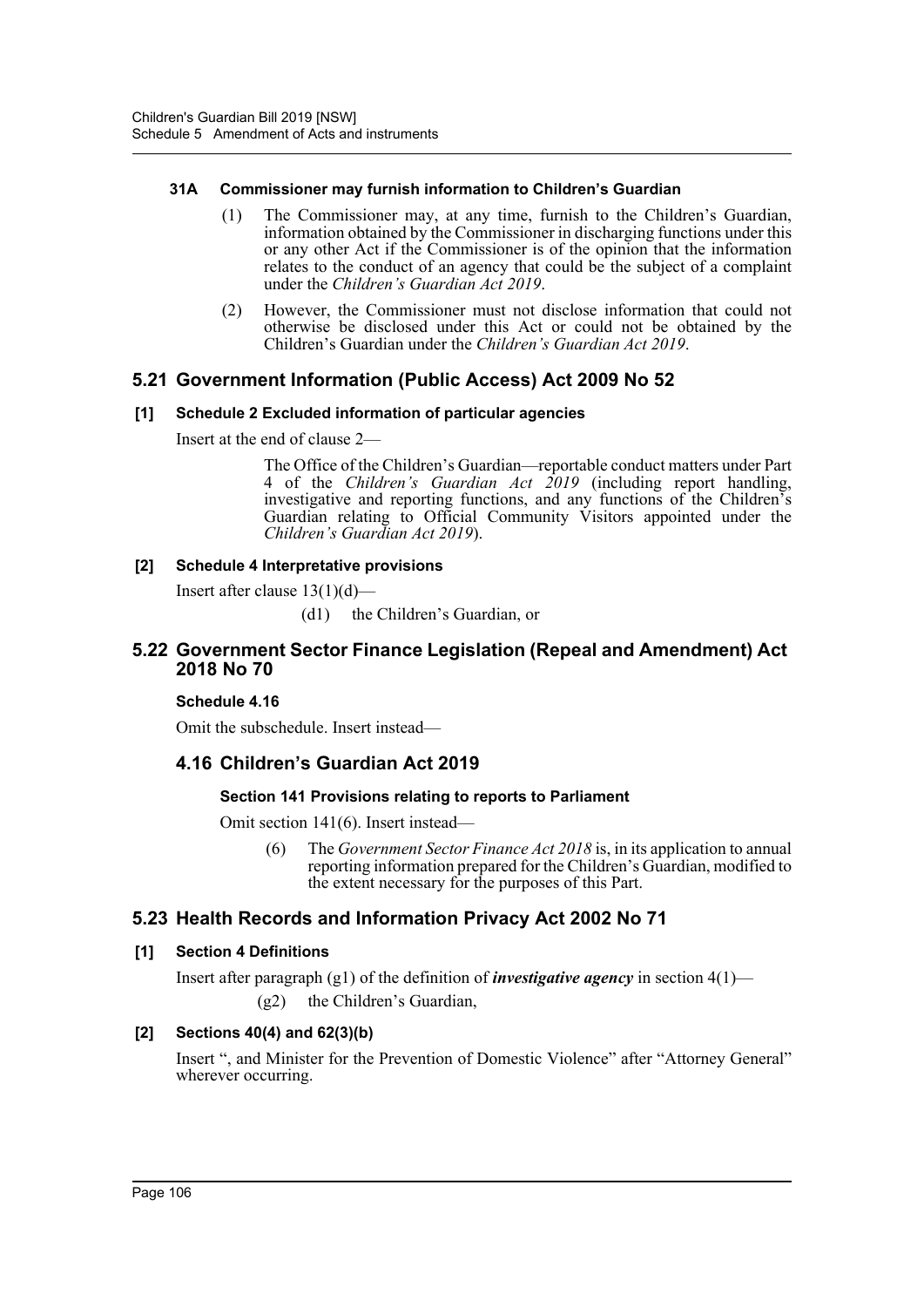## **5.24 Industrial Relations (Child Employment) Act 2006 No 96**

## **Section 19 Relationship with other legislation**

Omit "*Children and Young Persons (Care and Protection) Act 1998*" from section 19(c). Insert instead "*Children's Guardian Act 2019*".

## **5.25 Law Enforcement Conduct Commission Act 2016 No 61**

## **[1] Section 4 Definitions**

Insert in alphabetical order in section 4(1)—

*officer of the Children's Guardian* includes the following—

- (a) an acting Children's Guardian,
- (b) a Deputy Children's Guardian,
- (c) an Assistant Children's Guardian.

## **[2] Sections 28, 77 and 86**

Insert ", and Minister for the Prevention of Domestic Violence" after "Attorney General" wherever occurring.

#### **[3] Section 33 Duty to notify Commission of possible officer misconduct and serious maladministration**

Insert after section  $33(1)(e)$ —

(e1) the Children's Guardian,

## **[4] Sections 77(5) and 189(2)(d)**

Insert "Communities and" after "Department of" wherever occurring.

## **[5] Section 147 Offence of making false complaint or giving false information**

Insert after section 147(2)(i)—

(i1) the Children's Guardian, or

## **[6] Section 161 Co-operation with other agencies**

Insert after paragraph (a) of the definition of *investigative agency* in section 161(5)— (a1) the Children's Guardian,

## **[7] Section 165 Relationship with Ombudsman and Children's Guardian**

Insert "or the *Children's Guardian Act 2019*" after "*Ombudsman Act 1974*" wherever occurring in section  $165(1)$  and  $(2)$ .

## **[8] Section 165(1)**

Insert "or the Children's Guardian" after "to the Ombudsman".

## **[9] Section 165(3) and (3A)**

Omit section 165(3). Insert instead—

(3) The Ombudsman must give the Commission notice in writing of any complaint received by the Ombudsman (or misconduct information of which the Ombudsman becomes aware) under the *Ombudsman Act 1974* concerning the NSW Police Force or members of the NSW Police Force that consists of or involves a reportable allegation or reportable conviction (within the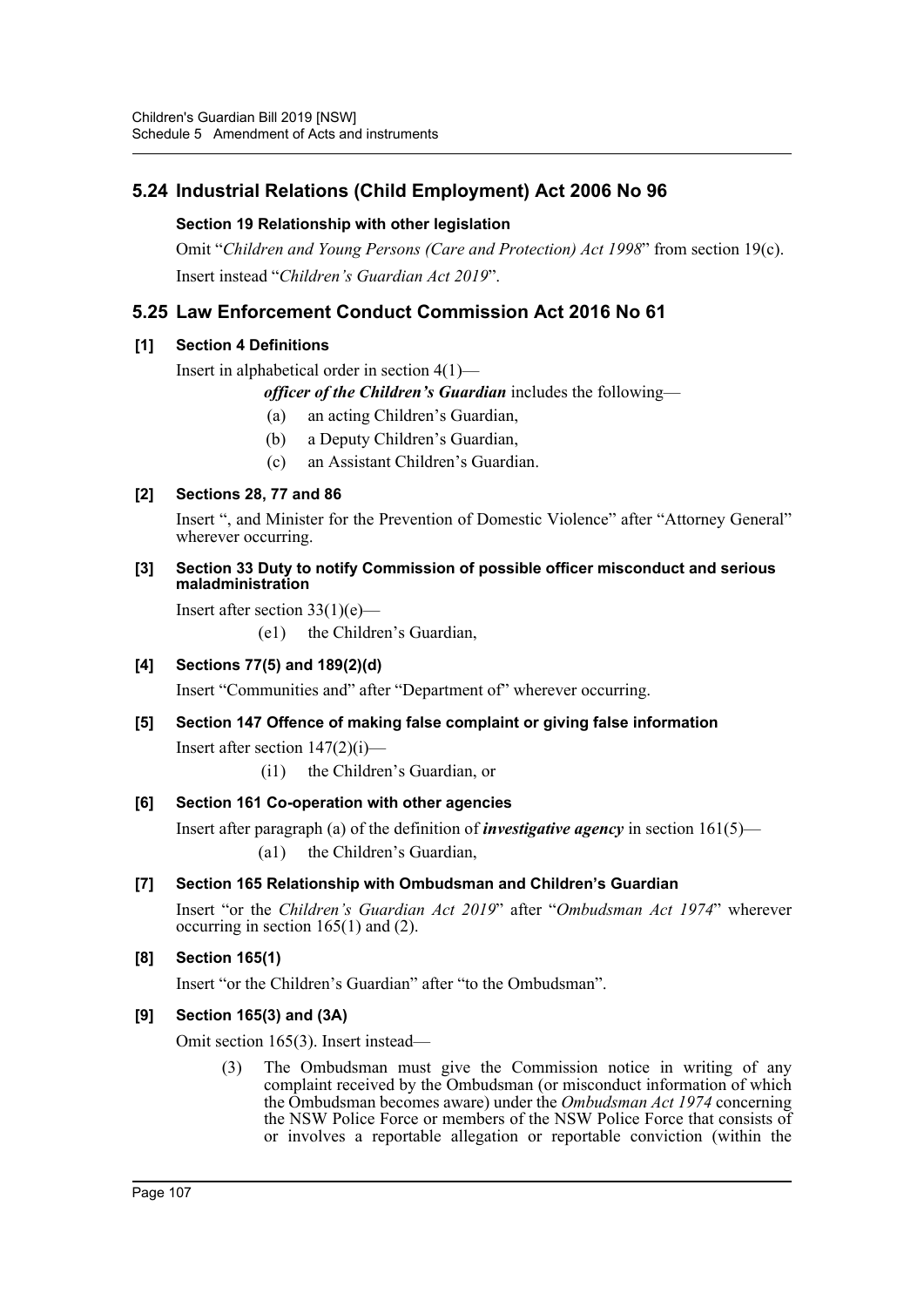meaning of Part 3C of the *Ombudsman Act 1974*), or the inappropriate handling or response to such an allegation or conviction.

- (3A) The Children's Guardian must give the Commission notice in writing of any complaint received by the Children's Guardian (or misconduct information of which the Children's Guardian becomes aware) under the *Children's Guardian Act 2019* concerning the NSW Police Force or members of the NSW Police Force that consists of or involves
	- a reportable allegation or a conviction considered to be a reportable conviction (within the meaning of the *Children's Guardian Act 2019*), or
	- (b) the inappropriate handling or response to the allegation or conviction.

**Note.** The Ombudsman and the Children's Guardian are under a duty under section 33 to report possible officer misconduct or serious maladministration to the Commission and may refer a complaint received by the Ombudsman or Children's Guardian to the Commission.

#### **[10] Section 165(4)**

Insert ", or the Commission and the Children's Guardian," after "Ombudsman" where firstly occurring.

#### **[11] Section 165(4)(b)**

Omit the paragraph. Insert instead—

(b) notifiable matters that the Ombudsman or the Children's Guardian may, with the consent of the Commission, deal with or continue to deal with under the *Ombudsman Act 1974* or the *Children's Guardian Act 2019*, as appropriate, or

#### **[12] Section 165(4)(c)**

Insert "or the Children's Guardian" after "Ombudsman".

#### **[13] Section 165(5), definition of "notifiable matter"**

Insert "or (3A)" after "subsection (3)".

#### **[14] Section 181A**

Insert after section 181—

#### **181A Disclosure of information and giving of evidence by Children's Guardian to Commission**

- (1) The Children's Guardian, and any officer of the Children's Guardian acting with the approval of the Children's Guardian, may—
	- (a) disclose to the Commission information obtained by the Children's Guardian or an officer of the Children's Guardian in exercising functions under the *Children's Guardian Act 2019* or any other Act, or
	- (b) give evidence before the Commission and produce any document to the Commission in respect of the information.
- (2) Neither the Children's Guardian nor any officer of the Children's Guardian can be compelled to give any evidence before the Commission or produce any document before the Commission in respect of information obtained by the Children's Guardian or officer of the Children's Guardian in exercising functions as referred to in subsection (1).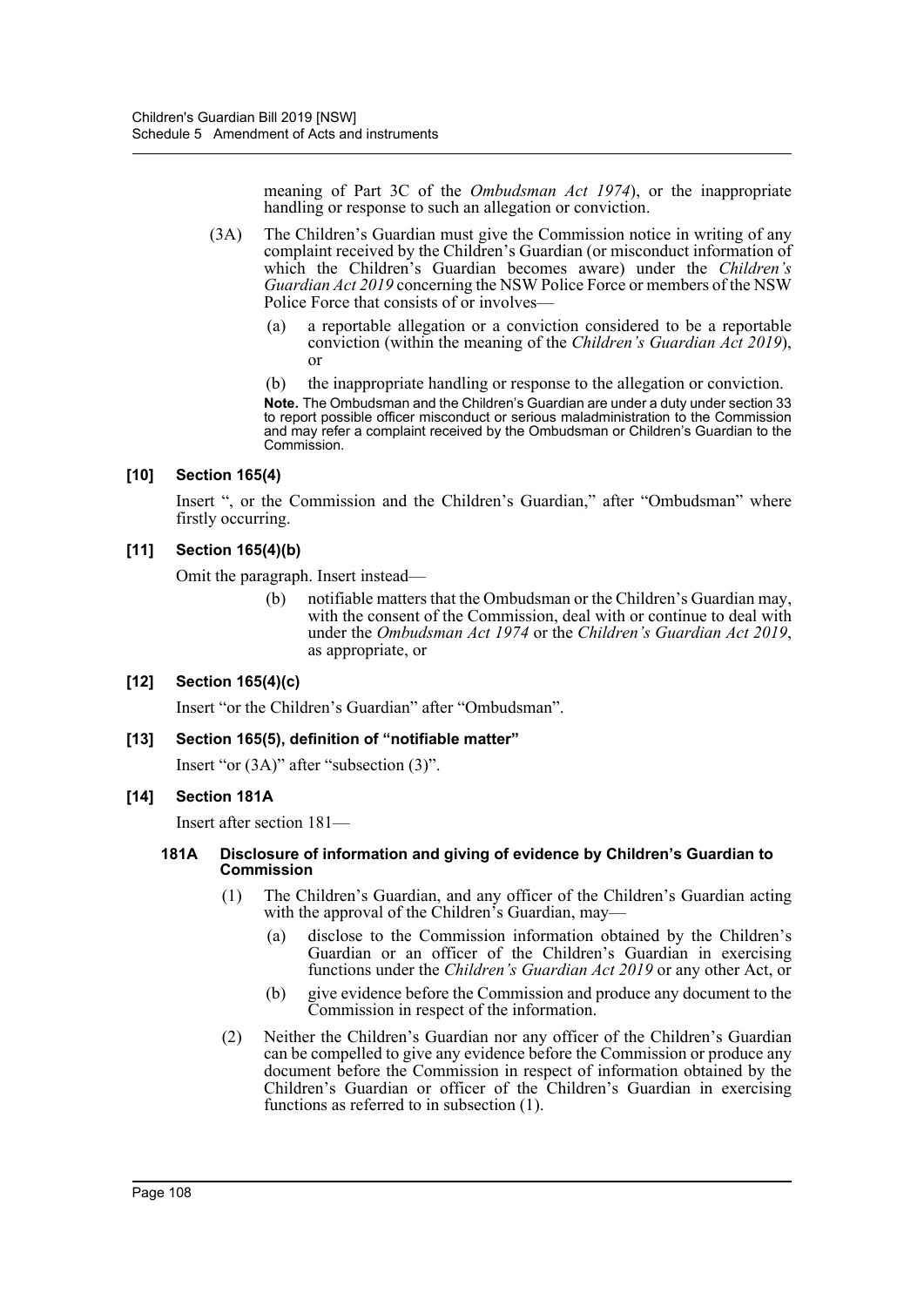- (3) This section applies despite sections 59 and 62 of the *Children's Guardian Act 2019*.
- (4) Section 62 of the *Children's Guardian Act 2019* does not apply in respect of proceedings for an offence under this Act.

### **[15] Section 197 Regulations**

Insert "the Children's Guardian," after "Ombudsman," in section 197(2)(a).

# **5.26 Law Enforcement (Powers and Responsibilities) Act 2002 No 103**

### **Schedule 2 Search warrants under other Acts**

Insert in alphabetical order—

*Children's Guardian Act 2019*, clause 31 of Schedule 2

# **5.27 Ombudsman Act 1974 No 68**

### **[1] Part 3A Child protection**

Omit the Part.

### **[2] Section 25O Definitions**

Omit "Family and Community Services" from the definition of *Department*. Insert instead "Communities and Justice".

### **[3] Section 34 Disclosures by Ombudsman or officer**

Omit "Family and Community Services" from section 34(1)(b1). Insert instead "Communities and Justice".

### **[4] Schedule 1 Excluded conduct of public authorities**

Insert after item 1(h)—

- (i) the Children's Guardian or an officer of the Children's Guardian in relation to a matter—
	- (i) that is an inquiry, complaint, notification or investigation under Part 3A of this Act, as in force immediately before its repeal, and
	- (ii) that was transferred to the Children's Guardian under the *Children's Guardian Act 2019*.

### **[5] Schedule 1, item 12(d)**

Omit the paragraph.

### **[6] Schedule 1, item 13**

Omit the item. Insert instead—

**13** Conduct of the NSW Police Force or a member of the NSW Police Force unless the conduct relates to a reportable incident or reportable conviction (within the meaning of Part 3C), or the inappropriate handling or response to such an incident or conviction.

### **[7] Schedule 1A Agencies**

Insert in alphabetical order—

Children's Guardian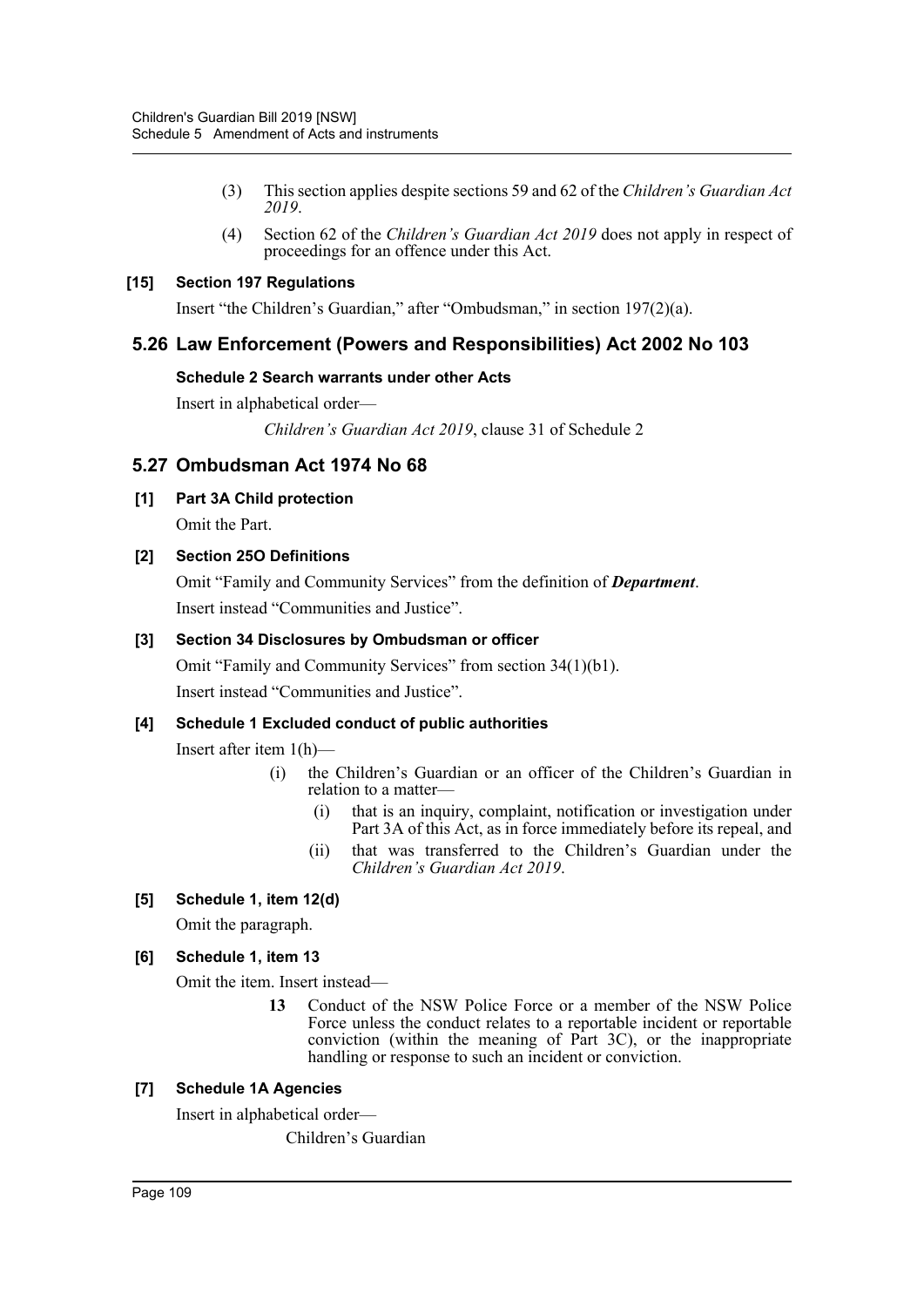# **5.28 Ombudsman Regulation 2016**

**Clauses 4–7**

Omit the clauses.

# **5.29 Police Act 1990 No 47**

**Section 167A Offence of making false complaint about conduct of police officer or giving false information about misconduct matter**

Insert after section  $167A(2)(g)$ —

(g1) the Children's Guardian,

# **5.30 Privacy and Personal Information Protection Act 1998 No 133**

### **[1] Section 3 Definitions**

Insert after paragraph (a)(viia) of the definition of *investigative agency* in section 3(1)— (viib) the Children's Guardian,

### **[2] Section 28 Other exemptions**

Insert "Children's Guardian," after "Ombudsman's Office," in section 28(1).

# **5.31 Public Interest Disclosures Act 1994 No 92**

### **Section 4 Definitions**

Insert after paragraph (c) of the definition of *investigating authority* in section 4(1)— (c1) the Children's Guardian, or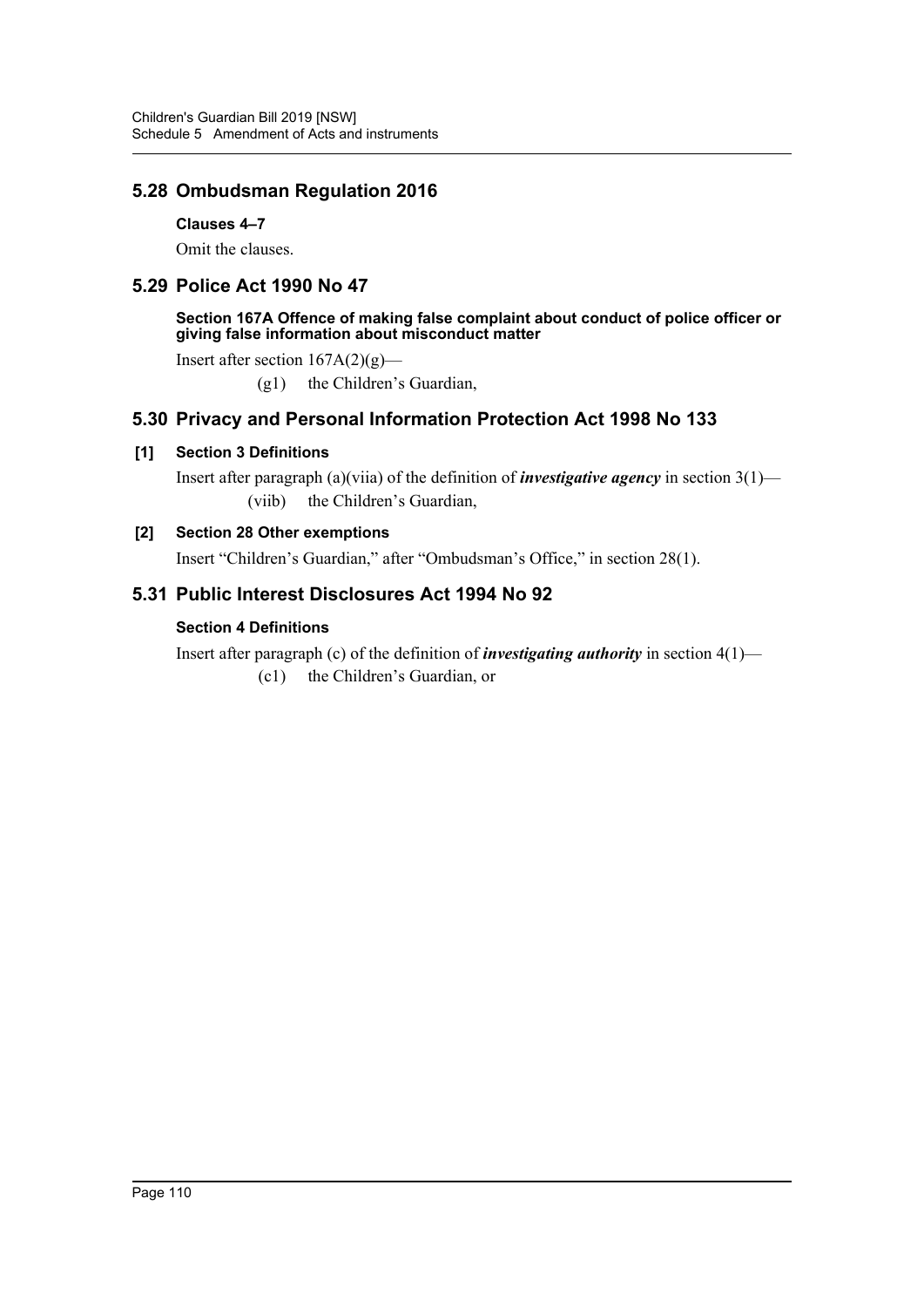# **Schedule 6 Dictionary**

section 4

# *Aboriginal child*—

(a) means a child descended from an Aboriginal person, and

(b) includes a child the Children's Court has determined is an Aboriginal child under section 5(2) of the *Children and Young Persons (Care and Protection) Act 1998*.

*Aboriginal person* has the same meaning as in the *Aboriginal Land Rights Act 1983*.

*accredited adoption service provider* means an organisation accredited by the Children's Guardian to provide adoption services.

*adoption service* has the same meaning as in the *Adoption Act 2000*.

*adoptive parent* has the same meaning as in the *Adoption Act 2000*.

*adult* means an individual who is 18 years or more.

*advisory committee* means an advisory committee established under section 130.

*assault*, for Part 4, see section 25.

*authorised carer* has the same meaning as in the *Children and Young Persons (Care and Protection) Act 1998*.

*authorised officer*, for Schedule 2, see clause 1 of Schedule 2.

*authorised person* see clause 1 of Schedule 2.

*business day* means a day that is not—

- (a) a Saturday or Sunday, or
- (b) a public holiday, special holiday or bank holiday in the place in which any relevant act is to be done or may be done.

*care responsibility* has the same meaning as in the *Children and Young Persons (Care and Protection) Act 1998*.

*child*—

- (a) for Part 6—see section 90, or
- (b) for Part 7—see section 109, or
- (c) otherwise—means an individual under the age of 18 years.

*child in care*, for Part 9, see section 143.

*Children's Court* means the Children's Court of New South Wales constituted by the *Children's Court Act 1987*.

*Children's Guardian* means the Children's Guardian appointed under section 115.

*Children's Guardian report*, for Part 4, see section 49(1).

*commencement* see section 5(1).

*Commissioner of Police* means the Commissioner of Police appointed under the *Police Act 1990*. *complaint*, for Part 4, see section 10.

*contractor*, for Part 4, see section 10.

*Department* means the Department of Communities and Justice.

*designated agency* see section 72.

*director*, for Division 2 of Part 11, see section 163.

*employee*, for Part 4, see section 16.

*employer's authority* means an employer's authority that has been granted by the Children's Guardian under Division 3 of Part 6.

*employer's exemption* see section 94(1)(b).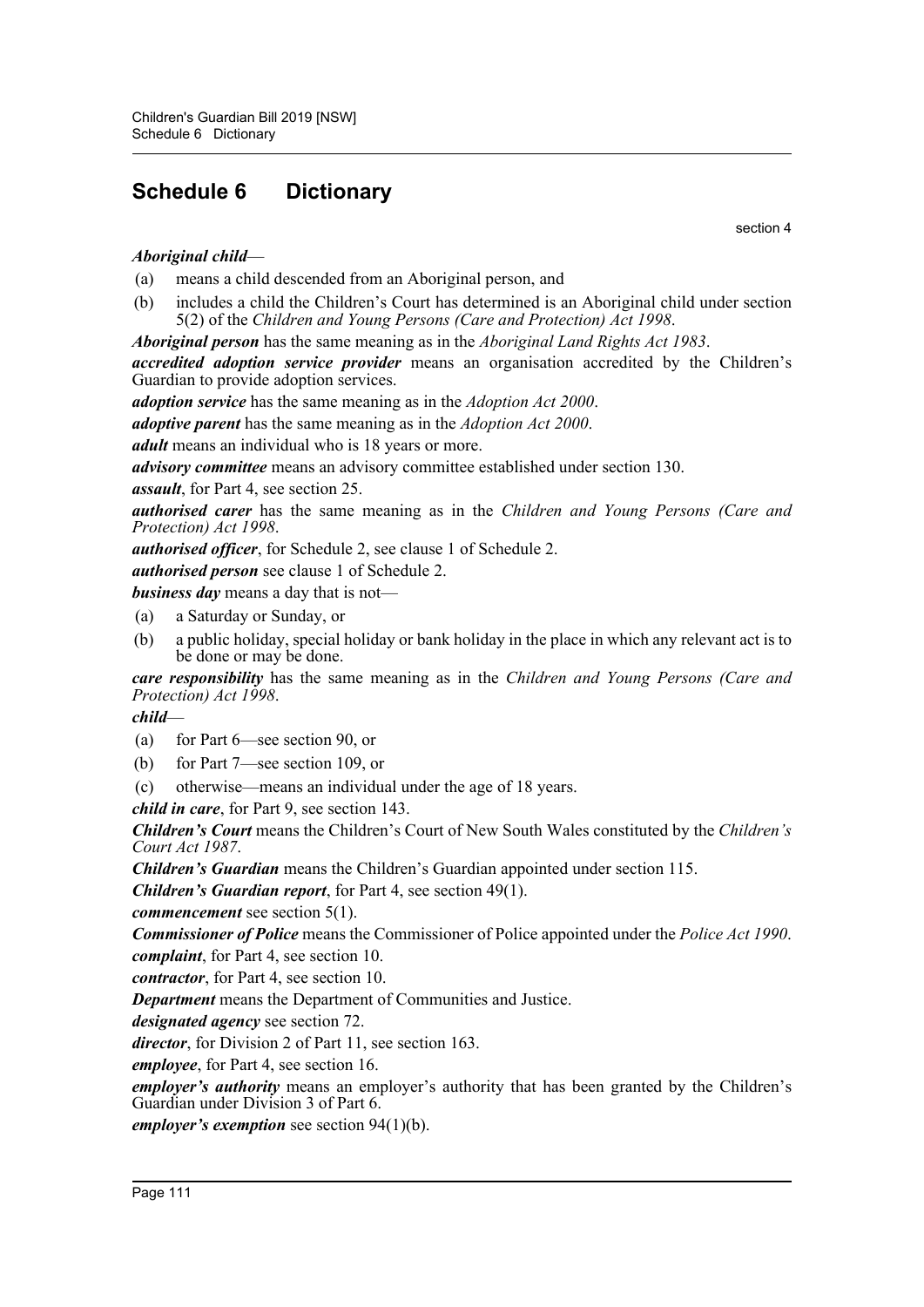### *employment*—

(a) for Part 4—see section 10, or

(b) for Part 6—see section 90.

*entity* includes a person and an unincorporated body.

*entity report*, for Part 4, see section 36(1).

*executive liability offence*, for Division 2 of Part 11, see section 164.

*film*, for Schedule 2, see clause 1.

*finding of reportable conduct*, for Part 4, see section 26.

*general power*, for Schedule 2, see clause 1.

*head*, of a relevant entity, for Part 4, see section 17.

*ill-treatment*, of a child, for Part 4, see section 23.

*inspect*, in relation to a thing, for Schedule 2, see clause 1.

*investigation*, for Part 4, see section 10.

*investigator*, for Part 4, see section 10.

*kin*, of a child, means a person who shares a cultural, tribal or community connection with the child that is recognised by that child's family or community.

*local government authority*, for Part 4, see section 15.

*married* means—

- (a) 2 persons who are legally married to each other, or
- (b) 2 Aboriginal or Torres Strait Islander persons who are living together in a relationship that is recognised as a marriage according to the traditions of an Aboriginal community or Aboriginal or Torres Strait Islander group to which they belong.

*neglect*, for Part 4, see section 24.

*notification*, for Part 4, see section 29(2).

*occupier*, for Schedule 2, see clause 1.

*of*, in relation to a place, for Schedule 2, see clause 1.

*Official Community Visitor* means an Official Community Visitor appointed under section 144. *out-of-home care* has the same meaning as in the *Children and Young Persons (Care and Protection) Act 1998*.

*parent*, of a child, means a person having parental responsibility for the child.

*parental responsibility*, in relation to a child, means all the duties, powers, responsibilities and authority which, by law, parents have in relation to their children.

*place*, for Schedule 2, see clause 1.

*premises*, for Schedule 2, see clause 1.

### *principal officer*—

- (a) for an adoption service provider—see section 110, or
- (b) for a designated agency or a registered agency—see section 74.

*public authority*, for Part 4, see section 14.

*public place*, for Schedule 2, see clause 1.

*registered agency* see section 73.

*relative* of a child means any of the following—

- (a) a parent, step-parent, or spouse of a parent or step-parent, of the child,
- (b) a grandparent, brother, sister, step-brother, step-sister, cousin, niece or nephew, uncle or aunt (whether by blood, marriage, affinity or adoption) of the child,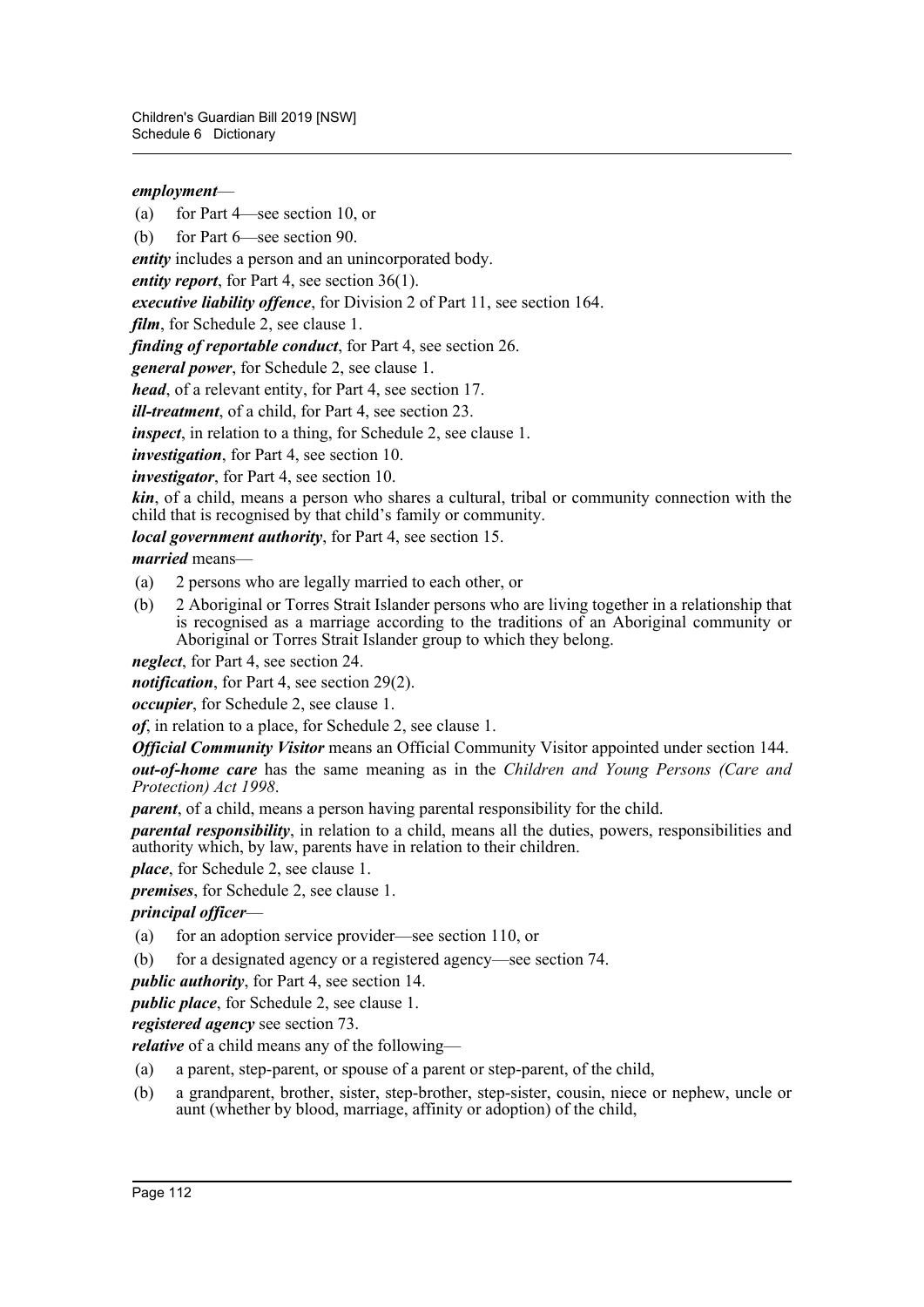- (c) a person who has parental responsibility for the child (not being the Minister, the Secretary or a person who has parental responsibility other than in his or her personal capacity),
- (d) a person who has care responsibility for the child under the *Adoption Act 2000* (not being the Minister, the Secretary or a person who has care responsibility other than in his or her personal capacity),
- (e) for an Aboriginal child or a Torres Strait Islander child—a person who is part of the extended family or kin of the child.

*relevant entity*, for Part 4, see section 12.

*report*, for Part 4, see section 10.

*reportable allegation* see section 18.

*reportable conduct* see section 20.

*reportable conduct flag*, in relation to a person, means a notation on a register that the person is the subject of an investigation or determination under the reportable conduct scheme.

*reportable conduct scheme* see section 11.

*reportable conviction* see section 19.

*reside*, on a property, has the same meaning as *reside on a property* in the *Child Protection (Working with Children) Act 2012*.

*responsible Minister*, for Part 4, see section 10.

*Schedule 1 entity*, for Part 4, see section 13.

*Secretary* means the Secretary of the Department.

*service*, for Part 9, see section 143.

*service provider*—

- (a) for Part 9—see section 143, or
- (b) for Part 10—see section 153.

*sexual misconduct*, for Part 4, see section 22.

*sexual offence*, for Part 4, see section 21.

*spouse*, of a person, means the following but, if more than one person would qualify as the person's spouse, means only the latest person to qualify—

(a) a person to whom the person is legally married (including a husband or wife of the person),

(b) the person's de facto partner.

*statutory out-of-home care* has the same meaning as in the *Children and Young Persons (Care and Protection) Act 1998*.

*step-parent*, in relation to a particular person, means a person who—

- (a) is not a birth parent, parent or adoptive parent of the particular person, and
- (b) is married to the particular person's birth parent or adoptive parent or is the de facto partner of the birth parent or adoptive parent.

*substitute residential care* means care—

- (a) involving the provision of accommodation together with food, care and other support, and
- (b) in the State for more than 2 nights, and
- (c) of a type ordinarily provided to children in a home environment, provided by persons other than the child's parents or relatives.

*supported out-of-home care* has the same meaning as in the *Children and Young Persons (Care and Protection) Act 1998*.

*the commencement* see section 5(2).

### *Torres Strait Islander child*—

(a) means a child descended from a Torres Strait Islander person, and